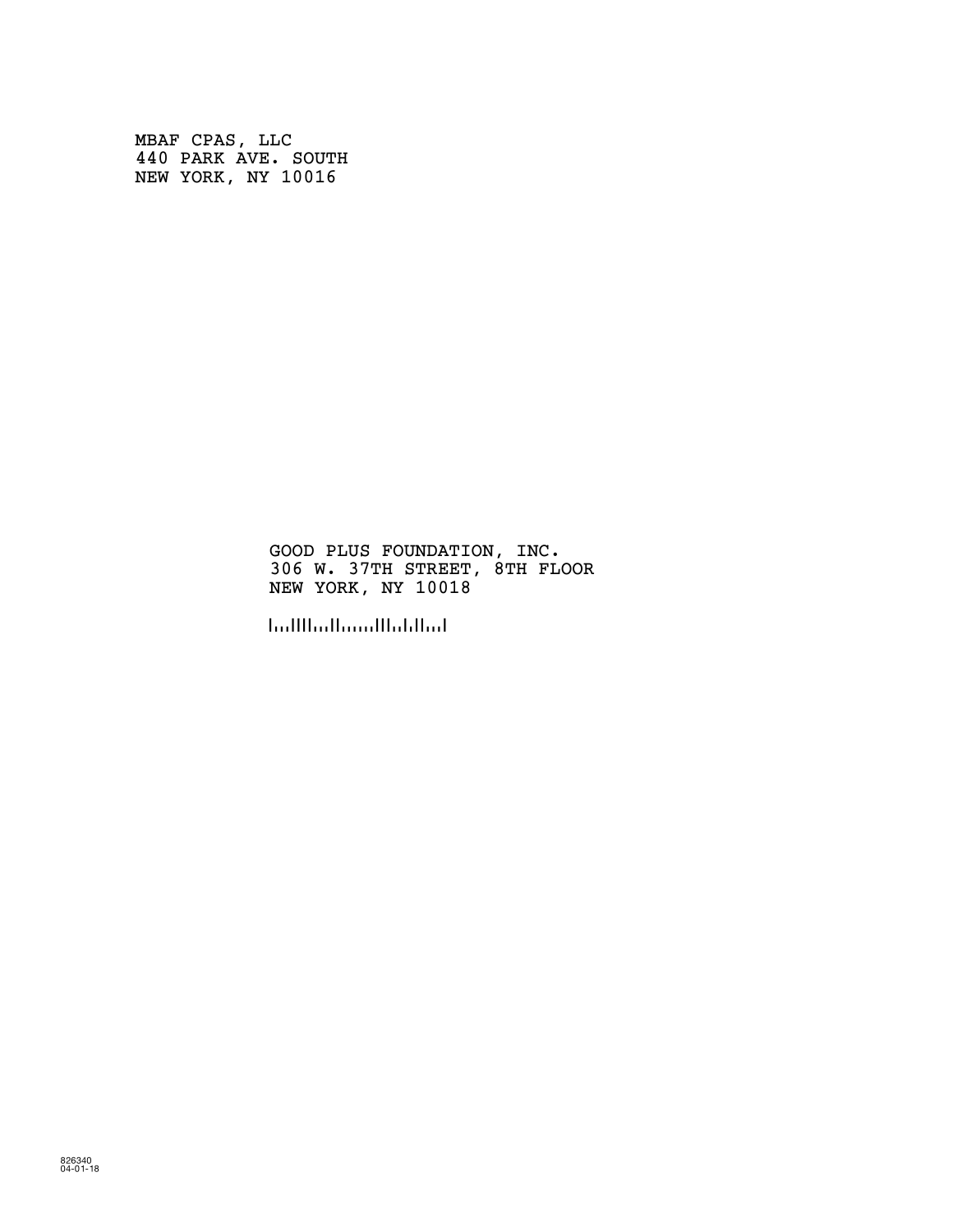| <b>Return of Organization Exempt From Income Tax</b> |  |  |  |
|------------------------------------------------------|--|--|--|
|                                                      |  |  |  |

Form 990

Department of the Treasury

Internal Revenue Service

Under section 501(c), 527, or 4947(a)(1) of the Internal Revenue Code (except private foundations) Do not enter social security numbers on this form as it may be made public. Go to www.irs.gov/Form990 for instructions and the latest information.



| D Employer identification number<br>C Name of organization<br><b>B</b> Check if<br>applicable:<br>Address<br>change<br>GOOD PLUS FOUNDATION, INC.<br>Name<br>31-1777082<br>Doing business as<br>change<br>Initial<br>Number and street (or P.O. box if mail is not delivered to street address)<br>Room/suite<br>E Telephone number<br>return<br>$736 - 1777$<br>(212)<br>Final<br>306 W. 37TH STREET, 8TH FLOOR<br>return/<br>termin-<br>ated<br>G Gross receipts \$<br>City or town, state or province, country, and ZIP or foreign postal code<br>Amended<br>NEW YORK, NY<br>10018<br>H(a) Is this a group return<br>Ireturn<br>Applica-<br>$Yes$ X No<br>F Name and address of principal officer: KATHERINE SNIDER<br>for subordinates?<br>tion<br>pending<br>SAME AS C ABOVE<br>H(b) Are all subordinates included? 18 Ves<br>$\Box$ No<br>I Tax-exempt status: $X$ 501(c)(3) $361(c)$<br>$\left( \text{insert no.} \right)$<br>4947(a)(1) or<br>527<br>If "No," attach a list. (see instructions)<br>J Website: WWW.GOODPLUSFOUNDATION.ORG<br>$H(c)$ Group exemption number<br>L Year of formation: $2001$ M State of legal domicile: DE<br>Other $\blacktriangleright$<br><b>K</b> Form of organization: $X$ Corporation<br>Trust<br>Association<br>Part I<br><b>Summary</b><br>Briefly describe the organization's mission or most significant activities: SEE SCHEDULE O.<br>1<br>Activities & Governance<br>Check this box if the organization discontinued its operations or disposed of more than 25% of its net assets.<br>2<br>18<br>$\mathbf{3}$<br>Number of voting members of the governing body (Part VI, line 1a)<br>з<br>18<br>$\overline{\mathbf{4}}$<br>4<br>26<br>5<br>5<br>5717<br>6<br>6<br>$\overline{0}$ .<br>7a<br><b>7 a</b> Total unrelated business revenue from Part VIII, column (C), line 12<br>17,796.<br>7b<br><b>Current Year</b><br><b>Prior Year</b><br>10, 137, 096.<br>9,955,516.<br>8<br>Revenue<br>0.<br>0.<br>Program service revenue (Part VIII, line 2g)<br>9<br>91, 343.<br>115,981.<br>10<br>0.<br>0.<br>Other revenue (Part VIII, column (A), lines 5, 6d, 8c, 9c, 10c, and 11e)<br>11<br>10,071,497.<br>10, 228, 439.<br>Total revenue - add lines 8 through 11 (must equal Part VIII, column (A), line 12)<br>12<br>6,997,312.<br>7,232,715.<br>Grants and similar amounts paid (Part IX, column (A), lines 1-3)<br>13<br>0.<br>$\overline{0}$ .<br>Benefits paid to or for members (Part IX, column (A), line 4)<br>14<br>1,483,647.<br>1,360,079.<br>Salaries, other compensation, employee benefits (Part IX, column (A), lines 5-10)<br>15<br>Expenses<br>0.<br>ο.<br>16a Professional fundraising fees (Part IX, column (A), line 11e)<br><b>b</b> Total fundraising expenses (Part IX, column (D), line 25) $\triangleright$ 586, 516.<br>1,063,120.<br>1,010,454.<br>17<br>9,367,845.<br>9,779,482.<br>Total expenses. Add lines 13-17 (must equal Part IX, column (A), line 25)<br>18<br>448,957.<br>703,652.<br>19<br>ρğ,<br><b>Beginning of Current Year</b><br><b>End of Year</b><br>Met Assets<br>Fund Balanc<br>4,594,979.<br>4,729,711.<br>Total assets (Part X, line 16)<br>20<br>126,969.<br>49,257.<br>Total liabilities (Part X, line 26)<br>21<br>4,680,454.<br>4,468,010.<br>Net assets or fund balances. Subtract line 21 from line 20<br>22<br>Part II<br>Signature Block<br>Under penalties of perjury, I declare that I have examined this return, including accompanying schedules and statements, and to the best of my knowledge and belief, it is<br>true, correct, and complete. Declaration of preparer (other than officer) is based on all information of which preparer has any knowledge.<br>Signature of officer<br>Date<br>Sign |  | A For the 2018 calendar year, or tax year beginning | and ending |               |
|------------------------------------------------------------------------------------------------------------------------------------------------------------------------------------------------------------------------------------------------------------------------------------------------------------------------------------------------------------------------------------------------------------------------------------------------------------------------------------------------------------------------------------------------------------------------------------------------------------------------------------------------------------------------------------------------------------------------------------------------------------------------------------------------------------------------------------------------------------------------------------------------------------------------------------------------------------------------------------------------------------------------------------------------------------------------------------------------------------------------------------------------------------------------------------------------------------------------------------------------------------------------------------------------------------------------------------------------------------------------------------------------------------------------------------------------------------------------------------------------------------------------------------------------------------------------------------------------------------------------------------------------------------------------------------------------------------------------------------------------------------------------------------------------------------------------------------------------------------------------------------------------------------------------------------------------------------------------------------------------------------------------------------------------------------------------------------------------------------------------------------------------------------------------------------------------------------------------------------------------------------------------------------------------------------------------------------------------------------------------------------------------------------------------------------------------------------------------------------------------------------------------------------------------------------------------------------------------------------------------------------------------------------------------------------------------------------------------------------------------------------------------------------------------------------------------------------------------------------------------------------------------------------------------------------------------------------------------------------------------------------------------------------------------------------------------------------------------------------------------------------------------------------------------------------------------------------------------------------------------------------------------------------------------------------------------------------------------------------------------------------------------------------------------------------------------------------------------------------------------------------------------------------------------------------------------------------------------------------------------------------------------------------------------------------------------------------------------|--|-----------------------------------------------------|------------|---------------|
|                                                                                                                                                                                                                                                                                                                                                                                                                                                                                                                                                                                                                                                                                                                                                                                                                                                                                                                                                                                                                                                                                                                                                                                                                                                                                                                                                                                                                                                                                                                                                                                                                                                                                                                                                                                                                                                                                                                                                                                                                                                                                                                                                                                                                                                                                                                                                                                                                                                                                                                                                                                                                                                                                                                                                                                                                                                                                                                                                                                                                                                                                                                                                                                                                                                                                                                                                                                                                                                                                                                                                                                                                                                                                                                        |  |                                                     |            |               |
|                                                                                                                                                                                                                                                                                                                                                                                                                                                                                                                                                                                                                                                                                                                                                                                                                                                                                                                                                                                                                                                                                                                                                                                                                                                                                                                                                                                                                                                                                                                                                                                                                                                                                                                                                                                                                                                                                                                                                                                                                                                                                                                                                                                                                                                                                                                                                                                                                                                                                                                                                                                                                                                                                                                                                                                                                                                                                                                                                                                                                                                                                                                                                                                                                                                                                                                                                                                                                                                                                                                                                                                                                                                                                                                        |  |                                                     |            |               |
|                                                                                                                                                                                                                                                                                                                                                                                                                                                                                                                                                                                                                                                                                                                                                                                                                                                                                                                                                                                                                                                                                                                                                                                                                                                                                                                                                                                                                                                                                                                                                                                                                                                                                                                                                                                                                                                                                                                                                                                                                                                                                                                                                                                                                                                                                                                                                                                                                                                                                                                                                                                                                                                                                                                                                                                                                                                                                                                                                                                                                                                                                                                                                                                                                                                                                                                                                                                                                                                                                                                                                                                                                                                                                                                        |  |                                                     |            |               |
|                                                                                                                                                                                                                                                                                                                                                                                                                                                                                                                                                                                                                                                                                                                                                                                                                                                                                                                                                                                                                                                                                                                                                                                                                                                                                                                                                                                                                                                                                                                                                                                                                                                                                                                                                                                                                                                                                                                                                                                                                                                                                                                                                                                                                                                                                                                                                                                                                                                                                                                                                                                                                                                                                                                                                                                                                                                                                                                                                                                                                                                                                                                                                                                                                                                                                                                                                                                                                                                                                                                                                                                                                                                                                                                        |  |                                                     |            |               |
|                                                                                                                                                                                                                                                                                                                                                                                                                                                                                                                                                                                                                                                                                                                                                                                                                                                                                                                                                                                                                                                                                                                                                                                                                                                                                                                                                                                                                                                                                                                                                                                                                                                                                                                                                                                                                                                                                                                                                                                                                                                                                                                                                                                                                                                                                                                                                                                                                                                                                                                                                                                                                                                                                                                                                                                                                                                                                                                                                                                                                                                                                                                                                                                                                                                                                                                                                                                                                                                                                                                                                                                                                                                                                                                        |  |                                                     |            |               |
|                                                                                                                                                                                                                                                                                                                                                                                                                                                                                                                                                                                                                                                                                                                                                                                                                                                                                                                                                                                                                                                                                                                                                                                                                                                                                                                                                                                                                                                                                                                                                                                                                                                                                                                                                                                                                                                                                                                                                                                                                                                                                                                                                                                                                                                                                                                                                                                                                                                                                                                                                                                                                                                                                                                                                                                                                                                                                                                                                                                                                                                                                                                                                                                                                                                                                                                                                                                                                                                                                                                                                                                                                                                                                                                        |  |                                                     |            | 11, 277, 904. |
|                                                                                                                                                                                                                                                                                                                                                                                                                                                                                                                                                                                                                                                                                                                                                                                                                                                                                                                                                                                                                                                                                                                                                                                                                                                                                                                                                                                                                                                                                                                                                                                                                                                                                                                                                                                                                                                                                                                                                                                                                                                                                                                                                                                                                                                                                                                                                                                                                                                                                                                                                                                                                                                                                                                                                                                                                                                                                                                                                                                                                                                                                                                                                                                                                                                                                                                                                                                                                                                                                                                                                                                                                                                                                                                        |  |                                                     |            |               |
|                                                                                                                                                                                                                                                                                                                                                                                                                                                                                                                                                                                                                                                                                                                                                                                                                                                                                                                                                                                                                                                                                                                                                                                                                                                                                                                                                                                                                                                                                                                                                                                                                                                                                                                                                                                                                                                                                                                                                                                                                                                                                                                                                                                                                                                                                                                                                                                                                                                                                                                                                                                                                                                                                                                                                                                                                                                                                                                                                                                                                                                                                                                                                                                                                                                                                                                                                                                                                                                                                                                                                                                                                                                                                                                        |  |                                                     |            |               |
|                                                                                                                                                                                                                                                                                                                                                                                                                                                                                                                                                                                                                                                                                                                                                                                                                                                                                                                                                                                                                                                                                                                                                                                                                                                                                                                                                                                                                                                                                                                                                                                                                                                                                                                                                                                                                                                                                                                                                                                                                                                                                                                                                                                                                                                                                                                                                                                                                                                                                                                                                                                                                                                                                                                                                                                                                                                                                                                                                                                                                                                                                                                                                                                                                                                                                                                                                                                                                                                                                                                                                                                                                                                                                                                        |  |                                                     |            |               |
|                                                                                                                                                                                                                                                                                                                                                                                                                                                                                                                                                                                                                                                                                                                                                                                                                                                                                                                                                                                                                                                                                                                                                                                                                                                                                                                                                                                                                                                                                                                                                                                                                                                                                                                                                                                                                                                                                                                                                                                                                                                                                                                                                                                                                                                                                                                                                                                                                                                                                                                                                                                                                                                                                                                                                                                                                                                                                                                                                                                                                                                                                                                                                                                                                                                                                                                                                                                                                                                                                                                                                                                                                                                                                                                        |  |                                                     |            |               |
|                                                                                                                                                                                                                                                                                                                                                                                                                                                                                                                                                                                                                                                                                                                                                                                                                                                                                                                                                                                                                                                                                                                                                                                                                                                                                                                                                                                                                                                                                                                                                                                                                                                                                                                                                                                                                                                                                                                                                                                                                                                                                                                                                                                                                                                                                                                                                                                                                                                                                                                                                                                                                                                                                                                                                                                                                                                                                                                                                                                                                                                                                                                                                                                                                                                                                                                                                                                                                                                                                                                                                                                                                                                                                                                        |  |                                                     |            |               |
|                                                                                                                                                                                                                                                                                                                                                                                                                                                                                                                                                                                                                                                                                                                                                                                                                                                                                                                                                                                                                                                                                                                                                                                                                                                                                                                                                                                                                                                                                                                                                                                                                                                                                                                                                                                                                                                                                                                                                                                                                                                                                                                                                                                                                                                                                                                                                                                                                                                                                                                                                                                                                                                                                                                                                                                                                                                                                                                                                                                                                                                                                                                                                                                                                                                                                                                                                                                                                                                                                                                                                                                                                                                                                                                        |  |                                                     |            |               |
|                                                                                                                                                                                                                                                                                                                                                                                                                                                                                                                                                                                                                                                                                                                                                                                                                                                                                                                                                                                                                                                                                                                                                                                                                                                                                                                                                                                                                                                                                                                                                                                                                                                                                                                                                                                                                                                                                                                                                                                                                                                                                                                                                                                                                                                                                                                                                                                                                                                                                                                                                                                                                                                                                                                                                                                                                                                                                                                                                                                                                                                                                                                                                                                                                                                                                                                                                                                                                                                                                                                                                                                                                                                                                                                        |  |                                                     |            |               |
|                                                                                                                                                                                                                                                                                                                                                                                                                                                                                                                                                                                                                                                                                                                                                                                                                                                                                                                                                                                                                                                                                                                                                                                                                                                                                                                                                                                                                                                                                                                                                                                                                                                                                                                                                                                                                                                                                                                                                                                                                                                                                                                                                                                                                                                                                                                                                                                                                                                                                                                                                                                                                                                                                                                                                                                                                                                                                                                                                                                                                                                                                                                                                                                                                                                                                                                                                                                                                                                                                                                                                                                                                                                                                                                        |  |                                                     |            |               |
|                                                                                                                                                                                                                                                                                                                                                                                                                                                                                                                                                                                                                                                                                                                                                                                                                                                                                                                                                                                                                                                                                                                                                                                                                                                                                                                                                                                                                                                                                                                                                                                                                                                                                                                                                                                                                                                                                                                                                                                                                                                                                                                                                                                                                                                                                                                                                                                                                                                                                                                                                                                                                                                                                                                                                                                                                                                                                                                                                                                                                                                                                                                                                                                                                                                                                                                                                                                                                                                                                                                                                                                                                                                                                                                        |  |                                                     |            |               |
|                                                                                                                                                                                                                                                                                                                                                                                                                                                                                                                                                                                                                                                                                                                                                                                                                                                                                                                                                                                                                                                                                                                                                                                                                                                                                                                                                                                                                                                                                                                                                                                                                                                                                                                                                                                                                                                                                                                                                                                                                                                                                                                                                                                                                                                                                                                                                                                                                                                                                                                                                                                                                                                                                                                                                                                                                                                                                                                                                                                                                                                                                                                                                                                                                                                                                                                                                                                                                                                                                                                                                                                                                                                                                                                        |  |                                                     |            |               |
|                                                                                                                                                                                                                                                                                                                                                                                                                                                                                                                                                                                                                                                                                                                                                                                                                                                                                                                                                                                                                                                                                                                                                                                                                                                                                                                                                                                                                                                                                                                                                                                                                                                                                                                                                                                                                                                                                                                                                                                                                                                                                                                                                                                                                                                                                                                                                                                                                                                                                                                                                                                                                                                                                                                                                                                                                                                                                                                                                                                                                                                                                                                                                                                                                                                                                                                                                                                                                                                                                                                                                                                                                                                                                                                        |  |                                                     |            |               |
|                                                                                                                                                                                                                                                                                                                                                                                                                                                                                                                                                                                                                                                                                                                                                                                                                                                                                                                                                                                                                                                                                                                                                                                                                                                                                                                                                                                                                                                                                                                                                                                                                                                                                                                                                                                                                                                                                                                                                                                                                                                                                                                                                                                                                                                                                                                                                                                                                                                                                                                                                                                                                                                                                                                                                                                                                                                                                                                                                                                                                                                                                                                                                                                                                                                                                                                                                                                                                                                                                                                                                                                                                                                                                                                        |  |                                                     |            |               |
|                                                                                                                                                                                                                                                                                                                                                                                                                                                                                                                                                                                                                                                                                                                                                                                                                                                                                                                                                                                                                                                                                                                                                                                                                                                                                                                                                                                                                                                                                                                                                                                                                                                                                                                                                                                                                                                                                                                                                                                                                                                                                                                                                                                                                                                                                                                                                                                                                                                                                                                                                                                                                                                                                                                                                                                                                                                                                                                                                                                                                                                                                                                                                                                                                                                                                                                                                                                                                                                                                                                                                                                                                                                                                                                        |  |                                                     |            |               |
|                                                                                                                                                                                                                                                                                                                                                                                                                                                                                                                                                                                                                                                                                                                                                                                                                                                                                                                                                                                                                                                                                                                                                                                                                                                                                                                                                                                                                                                                                                                                                                                                                                                                                                                                                                                                                                                                                                                                                                                                                                                                                                                                                                                                                                                                                                                                                                                                                                                                                                                                                                                                                                                                                                                                                                                                                                                                                                                                                                                                                                                                                                                                                                                                                                                                                                                                                                                                                                                                                                                                                                                                                                                                                                                        |  |                                                     |            |               |
|                                                                                                                                                                                                                                                                                                                                                                                                                                                                                                                                                                                                                                                                                                                                                                                                                                                                                                                                                                                                                                                                                                                                                                                                                                                                                                                                                                                                                                                                                                                                                                                                                                                                                                                                                                                                                                                                                                                                                                                                                                                                                                                                                                                                                                                                                                                                                                                                                                                                                                                                                                                                                                                                                                                                                                                                                                                                                                                                                                                                                                                                                                                                                                                                                                                                                                                                                                                                                                                                                                                                                                                                                                                                                                                        |  |                                                     |            |               |
|                                                                                                                                                                                                                                                                                                                                                                                                                                                                                                                                                                                                                                                                                                                                                                                                                                                                                                                                                                                                                                                                                                                                                                                                                                                                                                                                                                                                                                                                                                                                                                                                                                                                                                                                                                                                                                                                                                                                                                                                                                                                                                                                                                                                                                                                                                                                                                                                                                                                                                                                                                                                                                                                                                                                                                                                                                                                                                                                                                                                                                                                                                                                                                                                                                                                                                                                                                                                                                                                                                                                                                                                                                                                                                                        |  |                                                     |            |               |
|                                                                                                                                                                                                                                                                                                                                                                                                                                                                                                                                                                                                                                                                                                                                                                                                                                                                                                                                                                                                                                                                                                                                                                                                                                                                                                                                                                                                                                                                                                                                                                                                                                                                                                                                                                                                                                                                                                                                                                                                                                                                                                                                                                                                                                                                                                                                                                                                                                                                                                                                                                                                                                                                                                                                                                                                                                                                                                                                                                                                                                                                                                                                                                                                                                                                                                                                                                                                                                                                                                                                                                                                                                                                                                                        |  |                                                     |            |               |
|                                                                                                                                                                                                                                                                                                                                                                                                                                                                                                                                                                                                                                                                                                                                                                                                                                                                                                                                                                                                                                                                                                                                                                                                                                                                                                                                                                                                                                                                                                                                                                                                                                                                                                                                                                                                                                                                                                                                                                                                                                                                                                                                                                                                                                                                                                                                                                                                                                                                                                                                                                                                                                                                                                                                                                                                                                                                                                                                                                                                                                                                                                                                                                                                                                                                                                                                                                                                                                                                                                                                                                                                                                                                                                                        |  |                                                     |            |               |
|                                                                                                                                                                                                                                                                                                                                                                                                                                                                                                                                                                                                                                                                                                                                                                                                                                                                                                                                                                                                                                                                                                                                                                                                                                                                                                                                                                                                                                                                                                                                                                                                                                                                                                                                                                                                                                                                                                                                                                                                                                                                                                                                                                                                                                                                                                                                                                                                                                                                                                                                                                                                                                                                                                                                                                                                                                                                                                                                                                                                                                                                                                                                                                                                                                                                                                                                                                                                                                                                                                                                                                                                                                                                                                                        |  |                                                     |            |               |
|                                                                                                                                                                                                                                                                                                                                                                                                                                                                                                                                                                                                                                                                                                                                                                                                                                                                                                                                                                                                                                                                                                                                                                                                                                                                                                                                                                                                                                                                                                                                                                                                                                                                                                                                                                                                                                                                                                                                                                                                                                                                                                                                                                                                                                                                                                                                                                                                                                                                                                                                                                                                                                                                                                                                                                                                                                                                                                                                                                                                                                                                                                                                                                                                                                                                                                                                                                                                                                                                                                                                                                                                                                                                                                                        |  |                                                     |            |               |
|                                                                                                                                                                                                                                                                                                                                                                                                                                                                                                                                                                                                                                                                                                                                                                                                                                                                                                                                                                                                                                                                                                                                                                                                                                                                                                                                                                                                                                                                                                                                                                                                                                                                                                                                                                                                                                                                                                                                                                                                                                                                                                                                                                                                                                                                                                                                                                                                                                                                                                                                                                                                                                                                                                                                                                                                                                                                                                                                                                                                                                                                                                                                                                                                                                                                                                                                                                                                                                                                                                                                                                                                                                                                                                                        |  |                                                     |            |               |
|                                                                                                                                                                                                                                                                                                                                                                                                                                                                                                                                                                                                                                                                                                                                                                                                                                                                                                                                                                                                                                                                                                                                                                                                                                                                                                                                                                                                                                                                                                                                                                                                                                                                                                                                                                                                                                                                                                                                                                                                                                                                                                                                                                                                                                                                                                                                                                                                                                                                                                                                                                                                                                                                                                                                                                                                                                                                                                                                                                                                                                                                                                                                                                                                                                                                                                                                                                                                                                                                                                                                                                                                                                                                                                                        |  |                                                     |            |               |
|                                                                                                                                                                                                                                                                                                                                                                                                                                                                                                                                                                                                                                                                                                                                                                                                                                                                                                                                                                                                                                                                                                                                                                                                                                                                                                                                                                                                                                                                                                                                                                                                                                                                                                                                                                                                                                                                                                                                                                                                                                                                                                                                                                                                                                                                                                                                                                                                                                                                                                                                                                                                                                                                                                                                                                                                                                                                                                                                                                                                                                                                                                                                                                                                                                                                                                                                                                                                                                                                                                                                                                                                                                                                                                                        |  |                                                     |            |               |
|                                                                                                                                                                                                                                                                                                                                                                                                                                                                                                                                                                                                                                                                                                                                                                                                                                                                                                                                                                                                                                                                                                                                                                                                                                                                                                                                                                                                                                                                                                                                                                                                                                                                                                                                                                                                                                                                                                                                                                                                                                                                                                                                                                                                                                                                                                                                                                                                                                                                                                                                                                                                                                                                                                                                                                                                                                                                                                                                                                                                                                                                                                                                                                                                                                                                                                                                                                                                                                                                                                                                                                                                                                                                                                                        |  |                                                     |            |               |
|                                                                                                                                                                                                                                                                                                                                                                                                                                                                                                                                                                                                                                                                                                                                                                                                                                                                                                                                                                                                                                                                                                                                                                                                                                                                                                                                                                                                                                                                                                                                                                                                                                                                                                                                                                                                                                                                                                                                                                                                                                                                                                                                                                                                                                                                                                                                                                                                                                                                                                                                                                                                                                                                                                                                                                                                                                                                                                                                                                                                                                                                                                                                                                                                                                                                                                                                                                                                                                                                                                                                                                                                                                                                                                                        |  |                                                     |            |               |
|                                                                                                                                                                                                                                                                                                                                                                                                                                                                                                                                                                                                                                                                                                                                                                                                                                                                                                                                                                                                                                                                                                                                                                                                                                                                                                                                                                                                                                                                                                                                                                                                                                                                                                                                                                                                                                                                                                                                                                                                                                                                                                                                                                                                                                                                                                                                                                                                                                                                                                                                                                                                                                                                                                                                                                                                                                                                                                                                                                                                                                                                                                                                                                                                                                                                                                                                                                                                                                                                                                                                                                                                                                                                                                                        |  |                                                     |            |               |
|                                                                                                                                                                                                                                                                                                                                                                                                                                                                                                                                                                                                                                                                                                                                                                                                                                                                                                                                                                                                                                                                                                                                                                                                                                                                                                                                                                                                                                                                                                                                                                                                                                                                                                                                                                                                                                                                                                                                                                                                                                                                                                                                                                                                                                                                                                                                                                                                                                                                                                                                                                                                                                                                                                                                                                                                                                                                                                                                                                                                                                                                                                                                                                                                                                                                                                                                                                                                                                                                                                                                                                                                                                                                                                                        |  |                                                     |            |               |
|                                                                                                                                                                                                                                                                                                                                                                                                                                                                                                                                                                                                                                                                                                                                                                                                                                                                                                                                                                                                                                                                                                                                                                                                                                                                                                                                                                                                                                                                                                                                                                                                                                                                                                                                                                                                                                                                                                                                                                                                                                                                                                                                                                                                                                                                                                                                                                                                                                                                                                                                                                                                                                                                                                                                                                                                                                                                                                                                                                                                                                                                                                                                                                                                                                                                                                                                                                                                                                                                                                                                                                                                                                                                                                                        |  |                                                     |            |               |
|                                                                                                                                                                                                                                                                                                                                                                                                                                                                                                                                                                                                                                                                                                                                                                                                                                                                                                                                                                                                                                                                                                                                                                                                                                                                                                                                                                                                                                                                                                                                                                                                                                                                                                                                                                                                                                                                                                                                                                                                                                                                                                                                                                                                                                                                                                                                                                                                                                                                                                                                                                                                                                                                                                                                                                                                                                                                                                                                                                                                                                                                                                                                                                                                                                                                                                                                                                                                                                                                                                                                                                                                                                                                                                                        |  |                                                     |            |               |
|                                                                                                                                                                                                                                                                                                                                                                                                                                                                                                                                                                                                                                                                                                                                                                                                                                                                                                                                                                                                                                                                                                                                                                                                                                                                                                                                                                                                                                                                                                                                                                                                                                                                                                                                                                                                                                                                                                                                                                                                                                                                                                                                                                                                                                                                                                                                                                                                                                                                                                                                                                                                                                                                                                                                                                                                                                                                                                                                                                                                                                                                                                                                                                                                                                                                                                                                                                                                                                                                                                                                                                                                                                                                                                                        |  |                                                     |            |               |
|                                                                                                                                                                                                                                                                                                                                                                                                                                                                                                                                                                                                                                                                                                                                                                                                                                                                                                                                                                                                                                                                                                                                                                                                                                                                                                                                                                                                                                                                                                                                                                                                                                                                                                                                                                                                                                                                                                                                                                                                                                                                                                                                                                                                                                                                                                                                                                                                                                                                                                                                                                                                                                                                                                                                                                                                                                                                                                                                                                                                                                                                                                                                                                                                                                                                                                                                                                                                                                                                                                                                                                                                                                                                                                                        |  |                                                     |            |               |
|                                                                                                                                                                                                                                                                                                                                                                                                                                                                                                                                                                                                                                                                                                                                                                                                                                                                                                                                                                                                                                                                                                                                                                                                                                                                                                                                                                                                                                                                                                                                                                                                                                                                                                                                                                                                                                                                                                                                                                                                                                                                                                                                                                                                                                                                                                                                                                                                                                                                                                                                                                                                                                                                                                                                                                                                                                                                                                                                                                                                                                                                                                                                                                                                                                                                                                                                                                                                                                                                                                                                                                                                                                                                                                                        |  |                                                     |            |               |
|                                                                                                                                                                                                                                                                                                                                                                                                                                                                                                                                                                                                                                                                                                                                                                                                                                                                                                                                                                                                                                                                                                                                                                                                                                                                                                                                                                                                                                                                                                                                                                                                                                                                                                                                                                                                                                                                                                                                                                                                                                                                                                                                                                                                                                                                                                                                                                                                                                                                                                                                                                                                                                                                                                                                                                                                                                                                                                                                                                                                                                                                                                                                                                                                                                                                                                                                                                                                                                                                                                                                                                                                                                                                                                                        |  |                                                     |            |               |
|                                                                                                                                                                                                                                                                                                                                                                                                                                                                                                                                                                                                                                                                                                                                                                                                                                                                                                                                                                                                                                                                                                                                                                                                                                                                                                                                                                                                                                                                                                                                                                                                                                                                                                                                                                                                                                                                                                                                                                                                                                                                                                                                                                                                                                                                                                                                                                                                                                                                                                                                                                                                                                                                                                                                                                                                                                                                                                                                                                                                                                                                                                                                                                                                                                                                                                                                                                                                                                                                                                                                                                                                                                                                                                                        |  |                                                     |            |               |
|                                                                                                                                                                                                                                                                                                                                                                                                                                                                                                                                                                                                                                                                                                                                                                                                                                                                                                                                                                                                                                                                                                                                                                                                                                                                                                                                                                                                                                                                                                                                                                                                                                                                                                                                                                                                                                                                                                                                                                                                                                                                                                                                                                                                                                                                                                                                                                                                                                                                                                                                                                                                                                                                                                                                                                                                                                                                                                                                                                                                                                                                                                                                                                                                                                                                                                                                                                                                                                                                                                                                                                                                                                                                                                                        |  |                                                     |            |               |
|                                                                                                                                                                                                                                                                                                                                                                                                                                                                                                                                                                                                                                                                                                                                                                                                                                                                                                                                                                                                                                                                                                                                                                                                                                                                                                                                                                                                                                                                                                                                                                                                                                                                                                                                                                                                                                                                                                                                                                                                                                                                                                                                                                                                                                                                                                                                                                                                                                                                                                                                                                                                                                                                                                                                                                                                                                                                                                                                                                                                                                                                                                                                                                                                                                                                                                                                                                                                                                                                                                                                                                                                                                                                                                                        |  |                                                     |            |               |
|                                                                                                                                                                                                                                                                                                                                                                                                                                                                                                                                                                                                                                                                                                                                                                                                                                                                                                                                                                                                                                                                                                                                                                                                                                                                                                                                                                                                                                                                                                                                                                                                                                                                                                                                                                                                                                                                                                                                                                                                                                                                                                                                                                                                                                                                                                                                                                                                                                                                                                                                                                                                                                                                                                                                                                                                                                                                                                                                                                                                                                                                                                                                                                                                                                                                                                                                                                                                                                                                                                                                                                                                                                                                                                                        |  |                                                     |            |               |
|                                                                                                                                                                                                                                                                                                                                                                                                                                                                                                                                                                                                                                                                                                                                                                                                                                                                                                                                                                                                                                                                                                                                                                                                                                                                                                                                                                                                                                                                                                                                                                                                                                                                                                                                                                                                                                                                                                                                                                                                                                                                                                                                                                                                                                                                                                                                                                                                                                                                                                                                                                                                                                                                                                                                                                                                                                                                                                                                                                                                                                                                                                                                                                                                                                                                                                                                                                                                                                                                                                                                                                                                                                                                                                                        |  |                                                     |            |               |

| Sign     | <b>DIGITAL ALLA DI ALLA DI ANNI</b>                                               |                              |
|----------|-----------------------------------------------------------------------------------|------------------------------|
| Here     | KATHERINE SNIDER, EXECUTIVE DIRECTOR                                              |                              |
|          | Type or print name and title                                                      |                              |
|          | Date<br>Preparer's signature<br>Print/Type preparer's name                        | PTIN<br>Check                |
| Paid     | MARC TAUB                                                                         | P00236664<br>self-employed   |
| Preparer | MBAF CPAS, LLC<br>Firm's name                                                     | 13-3842744<br>Firm's $EIN$   |
| Use Only | Firm's address 140 PARK AVE. SOUTH                                                |                              |
|          | YORK, NY 10016<br>NEW                                                             | Phone no. $212 - 576 - 1400$ |
|          | May the IRS discuss this return with the preparer shown above? (see instructions) | <b>No</b><br>Yes             |

Form 990 (2018)

LHA For Paperwork Reduction Act Notice, see the separate instructions. 832001 12-31-18 SEE SCHEDULE O FOR ORGANIZATION MISSION STATEMENT CONTINUATION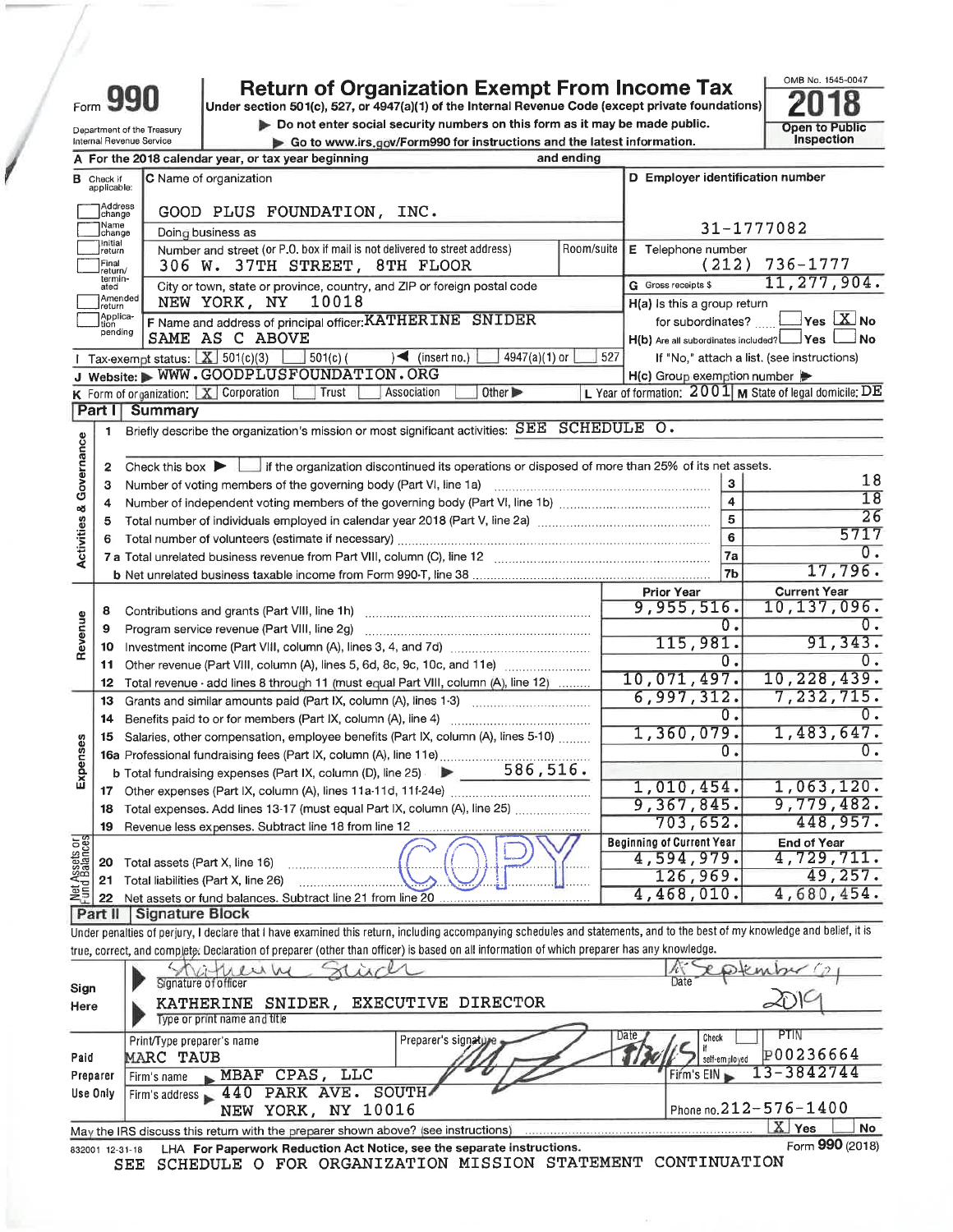|              | GOOD PLUS FOUNDATION, INC.<br>Form 990 (2018)                                                                                                                                                   | 31-1777082              | Page 2                                                             |
|--------------|-------------------------------------------------------------------------------------------------------------------------------------------------------------------------------------------------|-------------------------|--------------------------------------------------------------------|
|              | <b>Part III   Statement of Program Service Accomplishments</b>                                                                                                                                  |                         |                                                                    |
|              |                                                                                                                                                                                                 |                         | $\boxed{\text{X}}$                                                 |
| 1            | Briefly describe the organization's mission:<br>FOUNDED IN 2001 BY JESSICA SEINFELD, THE ORGANIZATION'S MISSION IS TO<br>PARTNER WITH A NATIONAL NETWORK OF LEADING PROGRAMS TO BREAK THE CYCLE |                         |                                                                    |
|              | OF FAMILY POVERTY THROUGH THE POWER OF DONATED GOODS AND                                                                                                                                        |                         |                                                                    |
|              | TRANSFORMATIONAL SERVICES.                                                                                                                                                                      |                         |                                                                    |
| $\mathbf{2}$ | Did the organization undertake any significant program services during the year which were not listed on the                                                                                    |                         |                                                                    |
|              | prior Form 990 or 990-EZ?                                                                                                                                                                       |                         | $\sqrt{\mathsf{Yes}\mathord{\;\mathbb{X}}\mathord{\;\mathsf{No}}}$ |
|              | If "Yes," describe these new services on Schedule O.                                                                                                                                            |                         |                                                                    |
| 3            | Did the organization cease conducting, or make significant changes in how it conducts, any program services?                                                                                    |                         | $\Box$ Yes $[\overline{\mathrm{X}}]$ No                            |
|              | If "Yes," describe these changes on Schedule O.                                                                                                                                                 |                         |                                                                    |
| 4            | Describe the organization's program service accomplishments for each of its three largest program services, as measured by expenses.                                                            |                         |                                                                    |
|              | Section 501(c)(3) and 501(c)(4) organizations are required to report the amount of grants and allocations to others, the total expenses, and                                                    |                         |                                                                    |
|              | revenue, if any, for each program service reported.                                                                                                                                             |                         |                                                                    |
| 4a           | 8,830,507. including grants of \$ _______ 7,232,715. ) (Revenue \$<br>) (Expenses \$<br>(Code:                                                                                                  |                         |                                                                    |
|              | 1. FATHERHOOD/DADS:                                                                                                                                                                             |                         |                                                                    |
|              | SINCE INCREASING ITS INVESTMENT IN FATHERHOOD, GOOD+ FOUNDATION HAS                                                                                                                             |                         |                                                                    |
|              | PROVIDED SUPPORT TO MORE THAN 27,000 FATHERS IN CITIES INCLUDING                                                                                                                                |                         |                                                                    |
|              | BALTIMORE, HOUSTON, NEW YORK AND LOS ANGELES. AS A RESULT, MOTHERS ARE                                                                                                                          |                         |                                                                    |
|              | GETTING MORE SUPPORT, CHILDREN ARE GETTING GREATER ACCESS TO THEIR<br>FATHERS, AND FATHERS ARE LEARNING HOW TO BECOME THE DADS THEY WANT TO                                                     |                         |                                                                    |
|              | APPLYING AN INTENTIONAL FATHERHOOD LENS TO ALL OF OUR PROGRAMMATIC<br>BE.                                                                                                                       |                         |                                                                    |
|              | WORK WAS OUR PRIMARY FOCUS IN 2018. IN 2018, GOOD+ FOUNDATION SERVED                                                                                                                            |                         |                                                                    |
|              | 2,291 FAMILIES AND DISTRIBUTED 351,114 ITEMS WORTH \$418,987.08 ACROSS                                                                                                                          |                         |                                                                    |
|              | 31 FATHERHOOD PROGRAMS AT 13 ORGANIZATIONS.                                                                                                                                                     | WE BROUGHT ON THREE NEW |                                                                    |
|              | FATHERHOOD PROGRAMS: THE CENTER FOR COURT INNOVATION'S "UPNEXT" PROGRAM                                                                                                                         |                         |                                                                    |
|              | IN NY FOR FORMERLY INCARCERATED FATHERS, THE BRONXWORKS STRONG FATHERS,                                                                                                                         |                         |                                                                    |
| 4b           | including grants of \$<br>$\left(\text{Code:} \right)$ $\left(\text{Expenses $}\right)$                                                                                                         | ) (Revenue \$           | $\lambda$                                                          |
|              |                                                                                                                                                                                                 |                         |                                                                    |
|              |                                                                                                                                                                                                 |                         |                                                                    |
|              |                                                                                                                                                                                                 |                         |                                                                    |
|              |                                                                                                                                                                                                 |                         |                                                                    |
|              |                                                                                                                                                                                                 |                         |                                                                    |
|              |                                                                                                                                                                                                 |                         |                                                                    |
|              |                                                                                                                                                                                                 |                         |                                                                    |
|              |                                                                                                                                                                                                 |                         |                                                                    |
|              |                                                                                                                                                                                                 |                         |                                                                    |
|              |                                                                                                                                                                                                 |                         |                                                                    |
|              |                                                                                                                                                                                                 |                         |                                                                    |
| 4с           | ) (Expenses \$<br>including grants of \$<br>(Code:                                                                                                                                              | ) (Revenue \$           |                                                                    |
|              |                                                                                                                                                                                                 |                         |                                                                    |
|              |                                                                                                                                                                                                 |                         |                                                                    |
|              |                                                                                                                                                                                                 |                         |                                                                    |
|              |                                                                                                                                                                                                 |                         |                                                                    |
|              |                                                                                                                                                                                                 |                         |                                                                    |
|              |                                                                                                                                                                                                 |                         |                                                                    |
|              |                                                                                                                                                                                                 |                         |                                                                    |
|              |                                                                                                                                                                                                 |                         |                                                                    |
|              |                                                                                                                                                                                                 |                         |                                                                    |
|              |                                                                                                                                                                                                 |                         |                                                                    |
|              |                                                                                                                                                                                                 |                         |                                                                    |
| 4d           | Other program services (Describe in Schedule O.)                                                                                                                                                |                         |                                                                    |
|              | (Expenses \$<br>(Revenue \$<br>including grants of \$                                                                                                                                           |                         |                                                                    |
| 4е           | 8,830,507.<br>Total program service expenses                                                                                                                                                    |                         |                                                                    |
|              | SEE SCHEDULE O FOR CONTINUATION(S)<br>022002 12.21                                                                                                                                              |                         | Form 990 (2018)                                                    |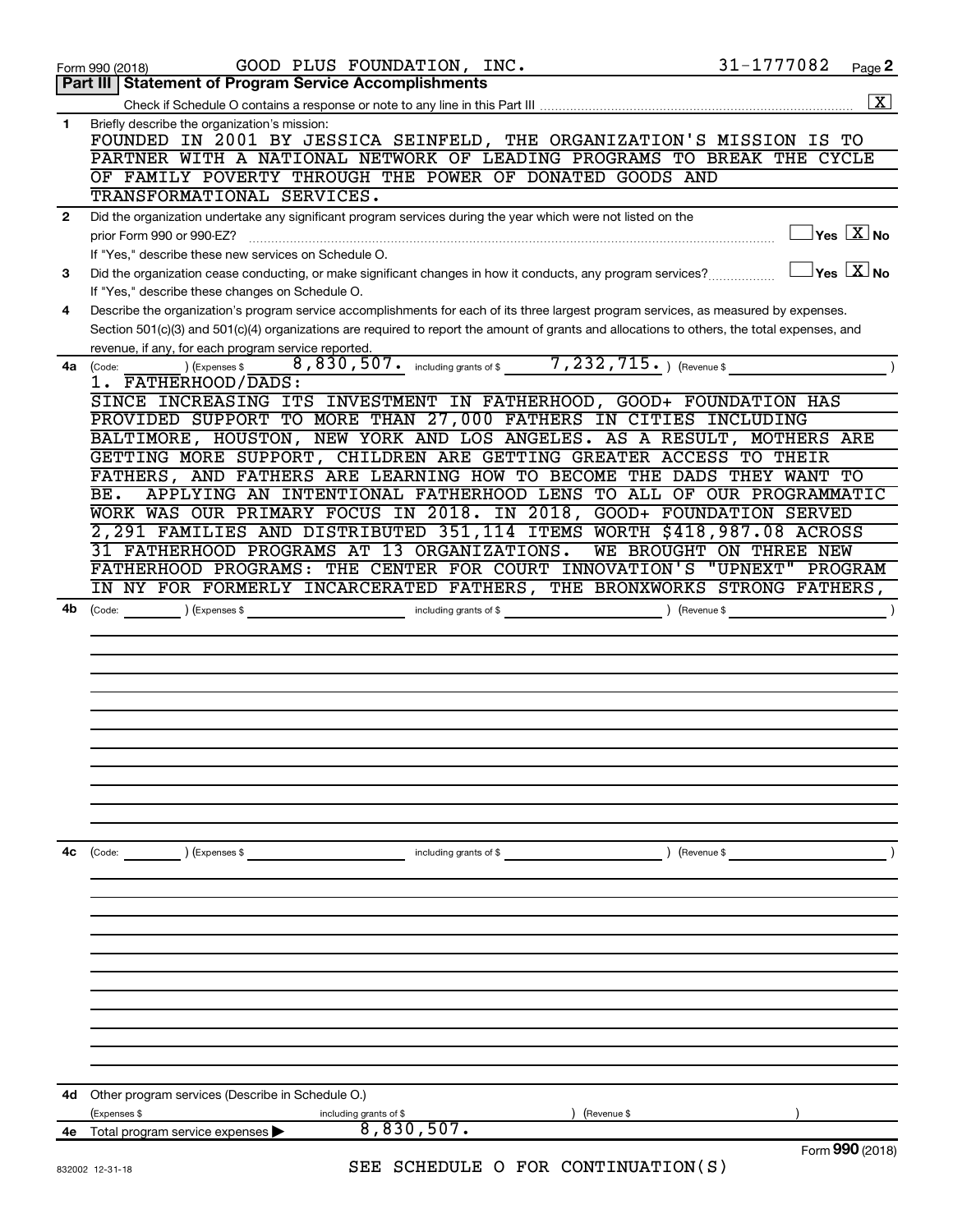| Form 990 (2018) |  |  |
|-----------------|--|--|

**Part IV Checklist of Required Schedules**

 $\frac{1}{1000}$   $\frac{1}{1000}$   $\frac{1}{1000}$   $\frac{1}{1000}$   $\frac{1}{1000}$   $\frac{1}{1000}$   $\frac{1}{1000}$   $\frac{1}{1000}$   $\frac{1}{1000}$   $\frac{1}{1000}$   $\frac{1}{1000}$   $\frac{1}{1000}$   $\frac{1}{1000}$   $\frac{1}{1000}$   $\frac{1}{1000}$   $\frac{1}{1000}$   $\frac{1}{1000}$  GOOD PLUS FOUNDATION, INC. 31-1777082

|    |                                                                                                                                                                                                                                                                |                               | Yes                        | No.                          |
|----|----------------------------------------------------------------------------------------------------------------------------------------------------------------------------------------------------------------------------------------------------------------|-------------------------------|----------------------------|------------------------------|
| 1. | Is the organization described in section $501(c)(3)$ or $4947(a)(1)$ (other than a private foundation)?                                                                                                                                                        |                               |                            |                              |
|    |                                                                                                                                                                                                                                                                | 1                             | х<br>$\overline{\text{x}}$ |                              |
| 2  |                                                                                                                                                                                                                                                                | $\mathbf{2}$                  |                            |                              |
| 3  | Did the organization engage in direct or indirect political campaign activities on behalf of or in opposition to candidates for                                                                                                                                |                               |                            | х                            |
|    | public office? If "Yes," complete Schedule C, Part I                                                                                                                                                                                                           | З                             |                            |                              |
| 4  | Section 501(c)(3) organizations. Did the organization engage in lobbying activities, or have a section 501(h) election in effect                                                                                                                               | 4                             |                            | x                            |
| 5  | Is the organization a section 501(c)(4), 501(c)(5), or 501(c)(6) organization that receives membership dues, assessments, or                                                                                                                                   |                               |                            |                              |
|    |                                                                                                                                                                                                                                                                | 5                             |                            | х                            |
| 6  | Did the organization maintain any donor advised funds or any similar funds or accounts for which donors have the right to                                                                                                                                      |                               |                            |                              |
|    | provide advice on the distribution or investment of amounts in such funds or accounts? If "Yes," complete Schedule D, Part I                                                                                                                                   | 6                             |                            | х                            |
| 7  | Did the organization receive or hold a conservation easement, including easements to preserve open space,                                                                                                                                                      |                               |                            |                              |
|    | the environment, historic land areas, or historic structures? If "Yes," complete Schedule D, Part II                                                                                                                                                           | $\overline{7}$                |                            | х                            |
| 8  | Did the organization maintain collections of works of art, historical treasures, or other similar assets? If "Yes," complete                                                                                                                                   |                               |                            |                              |
|    | Schedule D, Part III                                                                                                                                                                                                                                           | 8                             |                            | x                            |
| 9  | Did the organization report an amount in Part X, line 21, for escrow or custodial account liability, serve as a custodian for                                                                                                                                  |                               |                            |                              |
|    | amounts not listed in Part X; or provide credit counseling, debt management, credit repair, or debt negotiation services?                                                                                                                                      |                               |                            |                              |
|    | If "Yes," complete Schedule D, Part IV                                                                                                                                                                                                                         | 9                             |                            | х                            |
| 10 | Did the organization, directly or through a related organization, hold assets in temporarily restricted endowments, permanent                                                                                                                                  |                               |                            |                              |
|    |                                                                                                                                                                                                                                                                | 10                            |                            | x                            |
| 11 | If the organization's answer to any of the following questions is "Yes," then complete Schedule D, Parts VI, VII, VIII, IX, or X                                                                                                                               |                               |                            |                              |
|    | as applicable.                                                                                                                                                                                                                                                 |                               |                            |                              |
|    | a Did the organization report an amount for land, buildings, and equipment in Part X, line 10? If "Yes," complete Schedule D,                                                                                                                                  |                               | х                          |                              |
|    | <b>b</b> Did the organization report an amount for investments - other securities in Part X, line 12 that is 5% or more of its total                                                                                                                           | 11a                           |                            |                              |
|    |                                                                                                                                                                                                                                                                | 11b                           |                            | х                            |
|    | c Did the organization report an amount for investments - program related in Part X, line 13 that is 5% or more of its total                                                                                                                                   |                               |                            |                              |
|    |                                                                                                                                                                                                                                                                | 11c                           |                            | х                            |
|    | d Did the organization report an amount for other assets in Part X, line 15 that is 5% or more of its total assets reported in                                                                                                                                 |                               |                            |                              |
|    |                                                                                                                                                                                                                                                                | 11d                           |                            | x                            |
|    |                                                                                                                                                                                                                                                                | 11e                           |                            | $\overline{\texttt{x}}$      |
| f  | Did the organization's separate or consolidated financial statements for the tax year include a footnote that addresses                                                                                                                                        |                               |                            |                              |
|    | the organization's liability for uncertain tax positions under FIN 48 (ASC 740)? If "Yes," complete Schedule D, Part X                                                                                                                                         | 11f                           | х                          |                              |
|    | 12a Did the organization obtain separate, independent audited financial statements for the tax year? If "Yes," complete                                                                                                                                        |                               |                            |                              |
|    | Schedule D, Parts XI and XII                                                                                                                                                                                                                                   | 12a                           | x                          |                              |
|    | <b>b</b> Was the organization included in consolidated, independent audited financial statements for the tax year?                                                                                                                                             |                               |                            |                              |
|    | If "Yes," and if the organization answered "No" to line 12a, then completing Schedule D, Parts XI and XII is optional                                                                                                                                          | 12 <sub>b</sub>               |                            | х<br>$\overline{\textbf{x}}$ |
| 13 |                                                                                                                                                                                                                                                                | 13                            |                            | х                            |
|    |                                                                                                                                                                                                                                                                | 14a                           |                            |                              |
|    | <b>b</b> Did the organization have aggregate revenues or expenses of more than \$10,000 from grantmaking, fundraising, business,<br>investment, and program service activities outside the United States, or aggregate foreign investments valued at \$100,000 |                               |                            |                              |
|    |                                                                                                                                                                                                                                                                | 14b                           |                            | x                            |
| 15 | Did the organization report on Part IX, column (A), line 3, more than \$5,000 of grants or other assistance to or for any                                                                                                                                      |                               |                            |                              |
|    |                                                                                                                                                                                                                                                                | 15                            |                            | x                            |
| 16 | Did the organization report on Part IX, column (A), line 3, more than \$5,000 of aggregate grants or other assistance to                                                                                                                                       |                               |                            |                              |
|    |                                                                                                                                                                                                                                                                | 16                            |                            | x                            |
| 17 | Did the organization report a total of more than \$15,000 of expenses for professional fundraising services on Part IX,                                                                                                                                        |                               |                            |                              |
|    |                                                                                                                                                                                                                                                                | 17                            |                            | x                            |
| 18 | Did the organization report more than \$15,000 total of fundraising event gross income and contributions on Part VIII, lines                                                                                                                                   |                               |                            |                              |
|    |                                                                                                                                                                                                                                                                | 18                            | х                          |                              |
| 19 | Did the organization report more than \$15,000 of gross income from gaming activities on Part VIII, line 9a? If "Yes,"                                                                                                                                         |                               |                            |                              |
|    |                                                                                                                                                                                                                                                                | 19                            |                            | x<br>$\overline{\text{X}}$   |
|    |                                                                                                                                                                                                                                                                | <b>20a</b><br>20 <sub>b</sub> |                            |                              |
| 21 | Did the organization report more than \$5,000 of grants or other assistance to any domestic organization or                                                                                                                                                    |                               |                            |                              |
|    |                                                                                                                                                                                                                                                                | 21                            | х                          |                              |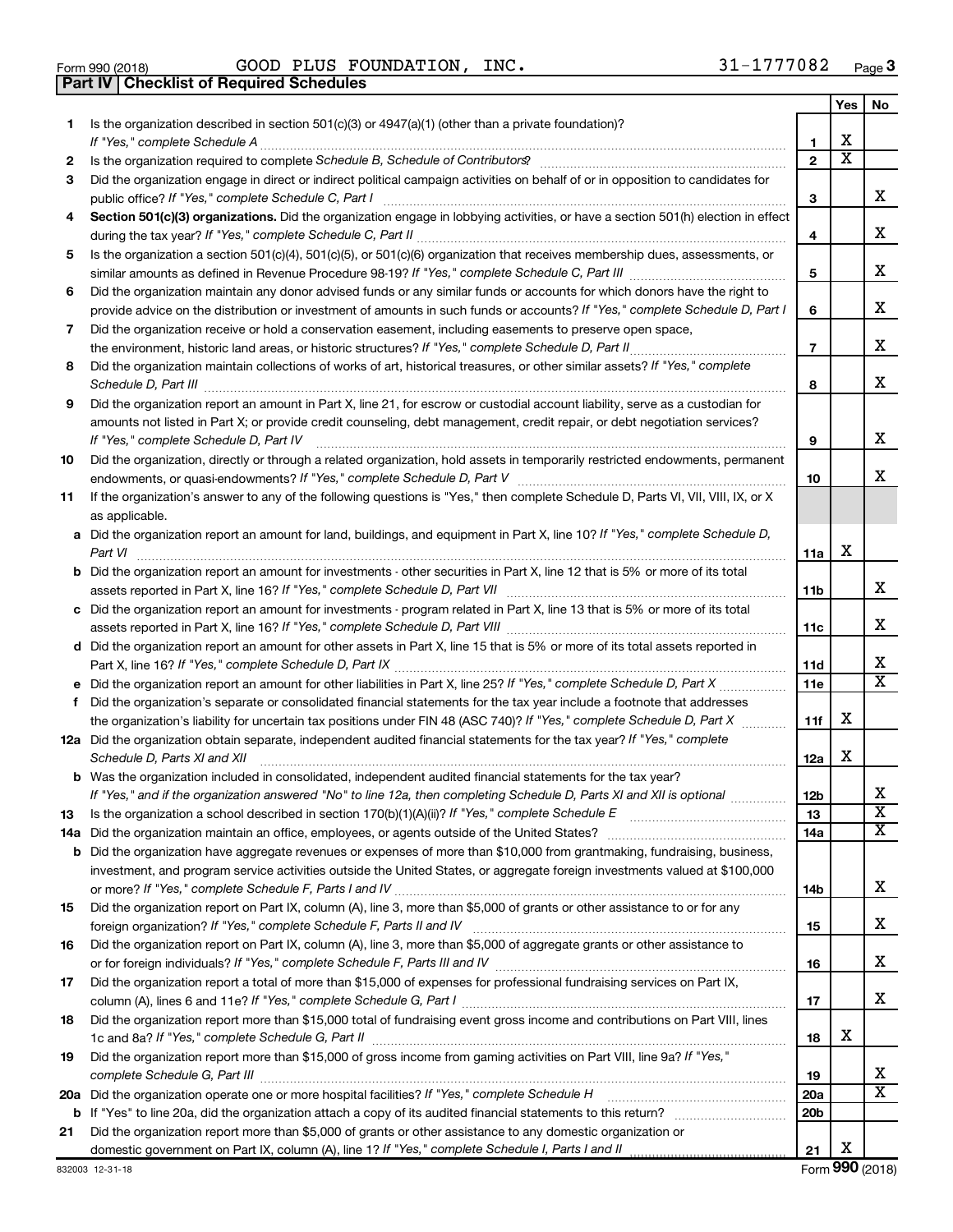Form 990 (2018) Page GOOD PLUS FOUNDATION, INC. 31-1777082

*(continued)* **Part IV Checklist of Required Schedules**

|               |                                                                                                                                     |                 | Yes | No                      |
|---------------|-------------------------------------------------------------------------------------------------------------------------------------|-----------------|-----|-------------------------|
| 22            | Did the organization report more than \$5,000 of grants or other assistance to or for domestic individuals on                       |                 |     |                         |
|               |                                                                                                                                     | 22              |     | x                       |
| 23            | Did the organization answer "Yes" to Part VII, Section A, line 3, 4, or 5 about compensation of the organization's current          |                 |     |                         |
|               | and former officers, directors, trustees, key employees, and highest compensated employees? If "Yes," complete                      |                 |     |                         |
|               | Schedule J                                                                                                                          | 23              | х   |                         |
|               | 24a Did the organization have a tax-exempt bond issue with an outstanding principal amount of more than \$100,000 as of the         |                 |     |                         |
|               | last day of the year, that was issued after December 31, 2002? If "Yes," answer lines 24b through 24d and complete                  |                 |     |                         |
|               |                                                                                                                                     | 24a             |     | x                       |
|               | <b>b</b> Did the organization invest any proceeds of tax-exempt bonds beyond a temporary period exception?                          | 24 <sub>b</sub> |     |                         |
|               | c Did the organization maintain an escrow account other than a refunding escrow at any time during the year to defease              |                 |     |                         |
|               |                                                                                                                                     | 24c             |     |                         |
|               |                                                                                                                                     | 24d             |     |                         |
|               | 25a Section 501(c)(3), 501(c)(4), and 501(c)(29) organizations. Did the organization engage in an excess benefit                    |                 |     | x                       |
|               |                                                                                                                                     | 25a             |     |                         |
|               | <b>b</b> Is the organization aware that it engaged in an excess benefit transaction with a disqualified person in a prior year, and |                 |     |                         |
|               | that the transaction has not been reported on any of the organization's prior Forms 990 or 990-EZ? If "Yes," complete               |                 |     | x                       |
|               | Schedule L, Part I                                                                                                                  | 25b             |     |                         |
| 26            | Did the organization report any amount on Part X, line 5, 6, or 22 for receivables from or payables to any current or               |                 |     |                         |
|               | former officers, directors, trustees, key employees, highest compensated employees, or disqualified persons? If "Yes,"              |                 |     | x                       |
|               | complete Schedule L, Part II                                                                                                        | 26              |     |                         |
| 27            | Did the organization provide a grant or other assistance to an officer, director, trustee, key employee, substantial                |                 |     |                         |
|               | contributor or employee thereof, a grant selection committee member, or to a 35% controlled entity or family member                 |                 |     | x                       |
| 28            | Was the organization a party to a business transaction with one of the following parties (see Schedule L, Part IV                   | 27              |     |                         |
|               | instructions for applicable filing thresholds, conditions, and exceptions):                                                         |                 |     |                         |
|               | a A current or former officer, director, trustee, or key employee? If "Yes," complete Schedule L, Part IV                           | 28a             |     | x                       |
|               | <b>b</b> A family member of a current or former officer, director, trustee, or key employee? If "Yes," complete Schedule L, Part IV | 28b             |     | $\overline{\mathtt{x}}$ |
|               | c An entity of which a current or former officer, director, trustee, or key employee (or a family member thereof) was an officer,   |                 |     |                         |
|               | director, trustee, or direct or indirect owner? If "Yes," complete Schedule L, Part IV.                                             | 28c             |     | X                       |
| 29            |                                                                                                                                     | 29              | х   |                         |
| 30            | Did the organization receive contributions of art, historical treasures, or other similar assets, or qualified conservation         |                 |     |                         |
|               |                                                                                                                                     | 30              |     | x                       |
| 31            | Did the organization liquidate, terminate, or dissolve and cease operations?                                                        |                 |     |                         |
|               |                                                                                                                                     | 31              |     | x                       |
| 32            | Did the organization sell, exchange, dispose of, or transfer more than 25% of its net assets? If "Yes," complete                    |                 |     |                         |
|               | Schedule N, Part II                                                                                                                 | 32              |     | X                       |
| 33            | Did the organization own 100% of an entity disregarded as separate from the organization under Regulations                          |                 |     |                         |
|               |                                                                                                                                     | 33              |     | х                       |
| 34            | Was the organization related to any tax-exempt or taxable entity? If "Yes," complete Schedule R, Part II, III, or IV, and           |                 |     |                         |
|               | Part V, line 1                                                                                                                      | 34              |     | x                       |
|               |                                                                                                                                     | 35a             |     | $\overline{\mathtt{x}}$ |
|               | <b>b</b> If "Yes" to line 35a, did the organization receive any payment from or engage in any transaction with a controlled entity  |                 |     |                         |
|               |                                                                                                                                     | 35b             |     |                         |
| 36            | Section 501(c)(3) organizations. Did the organization make any transfers to an exempt non-charitable related organization?          |                 |     |                         |
|               |                                                                                                                                     | 36              |     | x                       |
| 37            | Did the organization conduct more than 5% of its activities through an entity that is not a related organization                    |                 |     |                         |
|               | and that is treated as a partnership for federal income tax purposes? If "Yes," complete Schedule R, Part VI                        | 37              |     | x                       |
| 38            | Did the organization complete Schedule O and provide explanations in Schedule O for Part VI, lines 11b and 19?                      |                 |     |                         |
|               |                                                                                                                                     | 38              | х   |                         |
| <b>Part V</b> | <b>Statements Regarding Other IRS Filings and Tax Compliance</b>                                                                    |                 |     |                         |
|               | Check if Schedule O contains a response or note to any line in this Part V                                                          |                 |     |                         |
|               |                                                                                                                                     |                 | Yes | No                      |
|               | 31<br>1a                                                                                                                            |                 |     |                         |
|               | <sup>0</sup><br>b Enter the number of Forms W-2G included in line 1a. Enter -0- if not applicable<br>1b                             |                 |     |                         |
|               | c Did the organization comply with backup withholding rules for reportable payments to vendors and reportable gaming                |                 |     |                         |
|               |                                                                                                                                     | 1c              | х   |                         |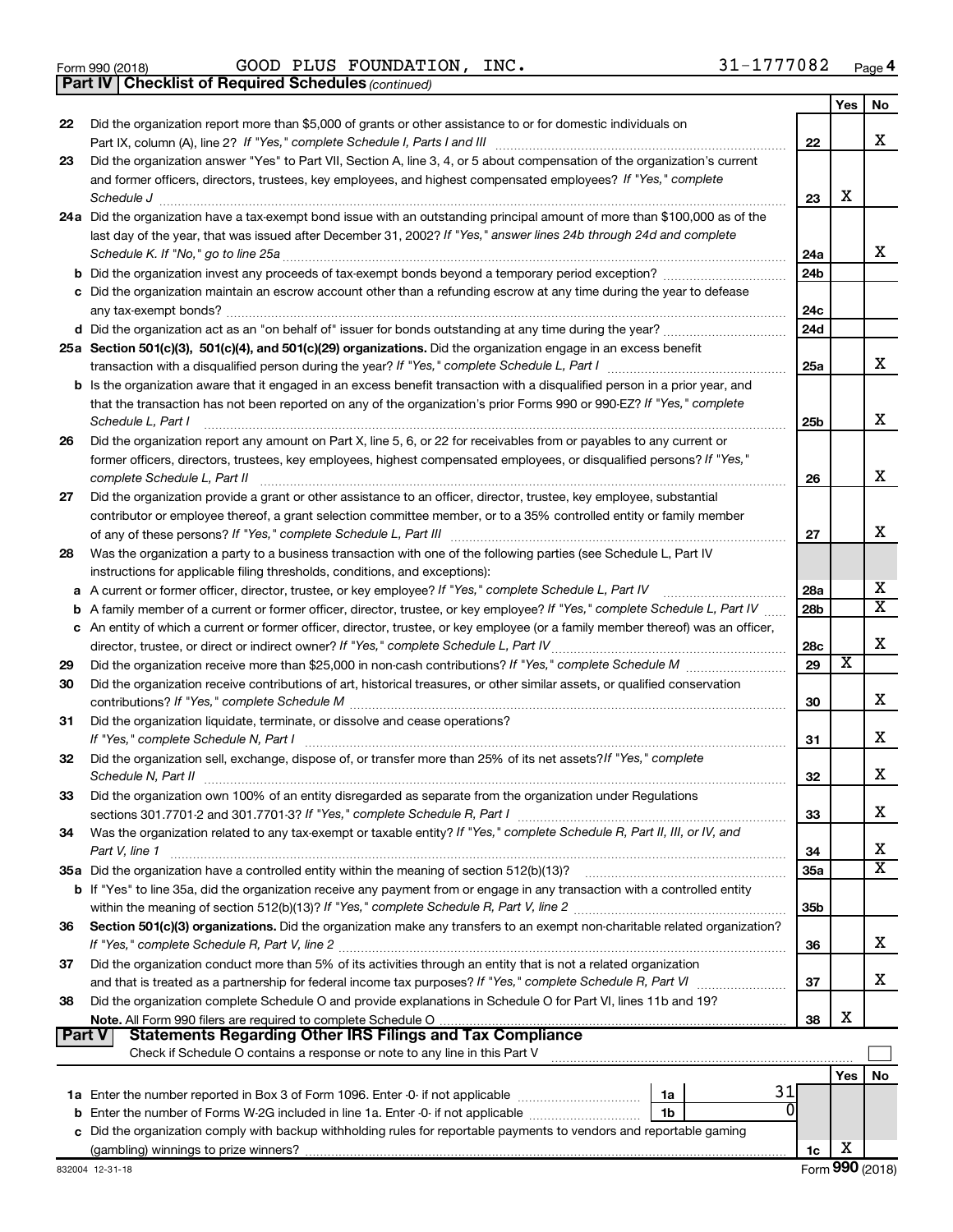|  | Form 990 (2018) |
|--|-----------------|
|  |                 |

### $\frac{1}{1000}$   $\frac{1}{1000}$   $\frac{1}{1000}$   $\frac{1}{1000}$   $\frac{1}{1000}$   $\frac{1}{1000}$   $\frac{1}{1000}$   $\frac{1}{1000}$   $\frac{1}{1000}$   $\frac{1}{1000}$   $\frac{1}{1000}$   $\frac{1}{1000}$   $\frac{1}{1000}$   $\frac{1}{1000}$   $\frac{1}{1000}$   $\frac{1}{1000}$   $\frac{1}{1000}$  GOOD PLUS FOUNDATION, INC. 31-1777082

**Part V Statements Regarding Other IRS Filings and Tax Compliance**

*(continued)*

|    |                                                                                                                                                   |                | Yes                     | No                      |
|----|---------------------------------------------------------------------------------------------------------------------------------------------------|----------------|-------------------------|-------------------------|
|    | 2a Enter the number of employees reported on Form W-3, Transmittal of Wage and Tax Statements,                                                    |                |                         |                         |
|    | 26<br>filed for the calendar year ending with or within the year covered by this return<br>2a                                                     |                |                         |                         |
|    | <b>b</b> If at least one is reported on line 2a, did the organization file all required federal employment tax returns?                           | 2 <sub>b</sub> | х                       |                         |
|    |                                                                                                                                                   |                |                         |                         |
|    | 3a Did the organization have unrelated business gross income of \$1,000 or more during the year?                                                  | 3a             | х                       |                         |
|    |                                                                                                                                                   | 3b             | $\overline{\textbf{x}}$ |                         |
|    | 4a At any time during the calendar year, did the organization have an interest in, or a signature or other authority over, a                      |                |                         |                         |
|    | financial account in a foreign country (such as a bank account, securities account, or other financial account)?                                  | 4a             |                         | х                       |
|    | <b>b</b> If "Yes," enter the name of the foreign country: $\blacktriangleright$                                                                   |                |                         |                         |
|    | See instructions for filing requirements for FinCEN Form 114, Report of Foreign Bank and Financial Accounts (FBAR).                               |                |                         |                         |
|    |                                                                                                                                                   | 5a             |                         | х                       |
|    |                                                                                                                                                   | 5b             |                         | $\overline{\mathtt{x}}$ |
|    |                                                                                                                                                   | 5c             |                         |                         |
|    | 6a Does the organization have annual gross receipts that are normally greater than \$100,000, and did the organization solicit                    |                |                         |                         |
|    |                                                                                                                                                   | 6a             |                         | x                       |
|    | <b>b</b> If "Yes," did the organization include with every solicitation an express statement that such contributions or gifts                     |                |                         |                         |
|    | were not tax deductible?                                                                                                                          | 6b             |                         |                         |
| 7  | Organizations that may receive deductible contributions under section 170(c).                                                                     |                |                         | x                       |
|    | a Did the organization receive a payment in excess of \$75 made partly as a contribution and partly for goods and services provided to the payor? | 7a             |                         |                         |
|    |                                                                                                                                                   | 7b             |                         |                         |
|    | c Did the organization sell, exchange, or otherwise dispose of tangible personal property for which it was required                               |                |                         | x                       |
|    | 7d                                                                                                                                                | 7c             |                         |                         |
|    | Did the organization receive any funds, directly or indirectly, to pay premiums on a personal benefit contract?                                   | 7e             |                         | x                       |
| е  |                                                                                                                                                   | 7f             |                         | $\overline{\mathtt{x}}$ |
| g  | If the organization received a contribution of qualified intellectual property, did the organization file Form 8899 as required?                  | 7g             |                         |                         |
|    | h If the organization received a contribution of cars, boats, airplanes, or other vehicles, did the organization file a Form 1098-C?              | 7h             |                         |                         |
| 8  | Sponsoring organizations maintaining donor advised funds. Did a donor advised fund maintained by the                                              |                |                         |                         |
|    | sponsoring organization have excess business holdings at any time during the year?                                                                | 8              |                         |                         |
| 9  | Sponsoring organizations maintaining donor advised funds.                                                                                         |                |                         |                         |
| а  | Did the sponsoring organization make any taxable distributions under section 4966?                                                                | 9а             |                         |                         |
| b  |                                                                                                                                                   | 9b             |                         |                         |
| 10 | Section 501(c)(7) organizations. Enter:                                                                                                           |                |                         |                         |
|    | 10a                                                                                                                                               |                |                         |                         |
|    | 10 <sub>b</sub><br>b Gross receipts, included on Form 990, Part VIII, line 12, for public use of club facilities                                  |                |                         |                         |
| 11 | Section 501(c)(12) organizations. Enter:                                                                                                          |                |                         |                         |
|    | 11a<br><b>a</b> Gross income from members or shareholders                                                                                         |                |                         |                         |
|    | <b>b</b> Gross income from other sources (Do not net amounts due or paid to other sources against                                                 |                |                         |                         |
|    | 11b                                                                                                                                               |                |                         |                         |
|    | 12a Section 4947(a)(1) non-exempt charitable trusts. Is the organization filing Form 990 in lieu of Form 1041?                                    | 12a            |                         |                         |
|    | 12b<br><b>b</b> If "Yes," enter the amount of tax-exempt interest received or accrued during the year                                             |                |                         |                         |
| 13 | Section 501(c)(29) qualified nonprofit health insurance issuers.                                                                                  |                |                         |                         |
|    | a Is the organization licensed to issue qualified health plans in more than one state?                                                            | 1За            |                         |                         |
|    | Note. See the instructions for additional information the organization must report on Schedule O.                                                 |                |                         |                         |
|    | <b>b</b> Enter the amount of reserves the organization is required to maintain by the states in which the                                         |                |                         |                         |
|    | 13 <sub>b</sub>                                                                                                                                   |                |                         |                         |
|    | 13с                                                                                                                                               |                |                         |                         |
|    | 14a Did the organization receive any payments for indoor tanning services during the tax year?                                                    | 14a            |                         | $\overline{\mathbf{X}}$ |
|    |                                                                                                                                                   | 14b            |                         |                         |
| 15 | Is the organization subject to the section 4960 tax on payment(s) of more than \$1,000,000 in remuneration or                                     |                |                         |                         |
|    |                                                                                                                                                   | 15             |                         | х                       |
|    | If "Yes," see instructions and file Form 4720, Schedule N.                                                                                        |                |                         | x                       |
| 16 | Is the organization an educational institution subject to the section 4968 excise tax on net investment income?                                   | 16             |                         |                         |
|    | If "Yes," complete Form 4720, Schedule O.                                                                                                         |                |                         |                         |

Form (2018) **990**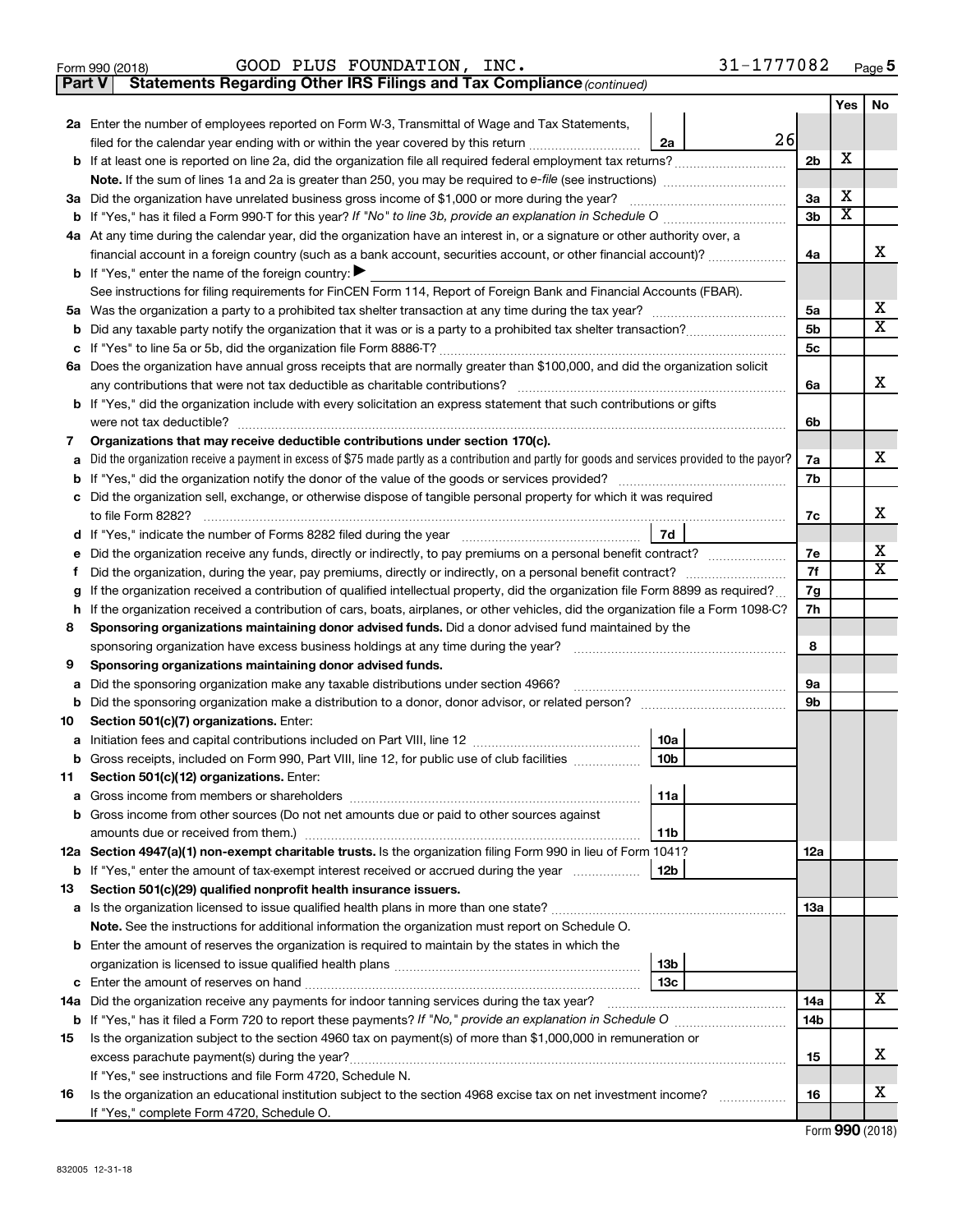| Form 990 (2018) |  |
|-----------------|--|
|-----------------|--|

Form 990 (2018) Page GOOD PLUS FOUNDATION, INC. 31-1777082

**Part VI** Governance, Management, and Disclosure For each "Yes" response to lines 2 through 7b below, and for a "No" response *to line 8a, 8b, or 10b below, describe the circumstances, processes, or changes in Schedule O. See instructions.*

|    | Check if Schedule O contains a response or note to any line in this Part VI [11] [11] [11] Check if Schedule O contains a response or note to any line in this Part VI |                         |                              | $\overline{\mathbf{x}}$ |
|----|------------------------------------------------------------------------------------------------------------------------------------------------------------------------|-------------------------|------------------------------|-------------------------|
|    | <b>Section A. Governing Body and Management</b>                                                                                                                        |                         |                              |                         |
|    |                                                                                                                                                                        |                         | <b>Yes</b>                   | No                      |
|    | 18<br>1a Enter the number of voting members of the governing body at the end of the tax year<br>1a                                                                     |                         |                              |                         |
|    | If there are material differences in voting rights among members of the governing body, or if the governing                                                            |                         |                              |                         |
|    | body delegated broad authority to an executive committee or similar committee, explain in Schedule O.                                                                  |                         |                              |                         |
| b  | 18<br>Enter the number of voting members included in line 1a, above, who are independent<br>1b                                                                         |                         |                              |                         |
| 2  | Did any officer, director, trustee, or key employee have a family relationship or a business relationship with any other                                               |                         |                              |                         |
|    | officer, director, trustee, or key employee?                                                                                                                           | $\mathbf{2}$            | х                            |                         |
| 3  | Did the organization delegate control over management duties customarily performed by or under the direct supervision                                                  |                         |                              |                         |
|    |                                                                                                                                                                        | 3                       |                              | х                       |
| 4  | Did the organization make any significant changes to its governing documents since the prior Form 990 was filed?                                                       | $\overline{\mathbf{4}}$ |                              | $\overline{\textbf{x}}$ |
| 5  |                                                                                                                                                                        | 5                       |                              | $\overline{\text{x}}$   |
| 6  | Did the organization have members or stockholders?                                                                                                                     | 6                       | $\overline{\mathbf{x}}$      |                         |
|    | 7a Did the organization have members, stockholders, or other persons who had the power to elect or appoint one or                                                      |                         |                              |                         |
|    |                                                                                                                                                                        | 7a                      | X                            |                         |
|    | <b>b</b> Are any governance decisions of the organization reserved to (or subject to approval by) members, stockholders, or                                            |                         |                              |                         |
|    | persons other than the governing body?                                                                                                                                 | 7b                      |                              | x                       |
| 8  | Did the organization contemporaneously document the meetings held or written actions undertaken during the year by the following:                                      |                         |                              |                         |
| a  |                                                                                                                                                                        | 8a                      | х<br>$\overline{\mathbf{x}}$ |                         |
| b  |                                                                                                                                                                        | 8b                      |                              |                         |
| 9  | Is there any officer, director, trustee, or key employee listed in Part VII, Section A, who cannot be reached at the                                                   |                         |                              | X.                      |
|    |                                                                                                                                                                        | 9                       |                              |                         |
|    | Section B. Policies (This Section B requests information about policies not required by the Internal Revenue Code.)                                                    |                         |                              |                         |
|    |                                                                                                                                                                        | 10a                     | Yes                          | No<br>X                 |
|    | b If "Yes," did the organization have written policies and procedures governing the activities of such chapters, affiliates,                                           |                         |                              |                         |
|    | and branches to ensure their operations are consistent with the organization's exempt purposes?                                                                        | 10b                     |                              |                         |
|    | 11a Has the organization provided a complete copy of this Form 990 to all members of its governing body before filing the form?                                        | 11a                     | $\overline{\mathbf{X}}$      |                         |
|    | <b>b</b> Describe in Schedule O the process, if any, used by the organization to review this Form 990.                                                                 |                         |                              |                         |
|    | 12a Did the organization have a written conflict of interest policy? If "No," go to line 13                                                                            | 12a                     | х                            |                         |
| b  | Were officers, directors, or trustees, and key employees required to disclose annually interests that could give rise to conflicts?                                    | 12 <sub>b</sub>         | $\overline{\text{x}}$        |                         |
| c  | Did the organization regularly and consistently monitor and enforce compliance with the policy? If "Yes," describe                                                     |                         |                              |                         |
|    | in Schedule O how this was done manufactured and continuum and contact the was done manufactured and contact t                                                         | 12c                     | X                            |                         |
| 13 |                                                                                                                                                                        | 13                      | $\overline{\mathbf{X}}$      |                         |
| 14 | Did the organization have a written document retention and destruction policy? [11] manufaction manufaction in                                                         | 14                      | $\overline{\text{x}}$        |                         |
| 15 | Did the process for determining compensation of the following persons include a review and approval by independent                                                     |                         |                              |                         |
|    | persons, comparability data, and contemporaneous substantiation of the deliberation and decision?                                                                      |                         |                              |                         |
|    |                                                                                                                                                                        | 15a                     | х                            |                         |
|    |                                                                                                                                                                        | 15b                     |                              | $\overline{\textbf{X}}$ |
|    | If "Yes" to line 15a or 15b, describe the process in Schedule O (see instructions).                                                                                    |                         |                              |                         |
|    | 16a Did the organization invest in, contribute assets to, or participate in a joint venture or similar arrangement with a                                              |                         |                              |                         |
|    | taxable entity during the year?                                                                                                                                        | 16a                     |                              | x                       |
|    | <b>b</b> If "Yes," did the organization follow a written policy or procedure requiring the organization to evaluate its participation                                  |                         |                              |                         |
|    | in joint venture arrangements under applicable federal tax law, and take steps to safeguard the organization's                                                         |                         |                              |                         |
|    | exempt status with respect to such arrangements?                                                                                                                       | 16b                     |                              |                         |
|    | <b>Section C. Disclosure</b>                                                                                                                                           |                         |                              |                         |
| 17 | List the states with which a copy of this Form 990 is required to be filed <b>&gt;AL</b> , AR, CA, CT, FL, GA, IL, KS, KY, MA, MD, MI                                  |                         |                              |                         |
| 18 | Section 6104 requires an organization to make its Forms 1023 (1024 or 1024 A if applicable), 990, and 990-T (Section 501(c)(3)s only) available                        |                         |                              |                         |
|    | for public inspection. Indicate how you made these available. Check all that apply.                                                                                    |                         |                              |                         |
|    | <b>X</b> Own website<br>$ \underline{X} $ Upon request<br>Another's website<br>Other (explain in Schedule O)                                                           |                         |                              |                         |
| 19 | Describe in Schedule O whether (and if so, how) the organization made its governing documents, conflict of interest policy, and financial                              |                         |                              |                         |
|    | statements available to the public during the tax year.                                                                                                                |                         |                              |                         |
| 20 | State the name, address, and telephone number of the person who possesses the organization's books and records                                                         |                         |                              |                         |
|    | KATHERINE SNIDER - 212-736-1777<br>306 W. 37TH STREET, 8TH FLOOR, NEW YORK, NY<br>10018                                                                                |                         |                              |                         |
|    |                                                                                                                                                                        |                         |                              |                         |

SEE SCHEDULE O FOR FULL LIST OF STATES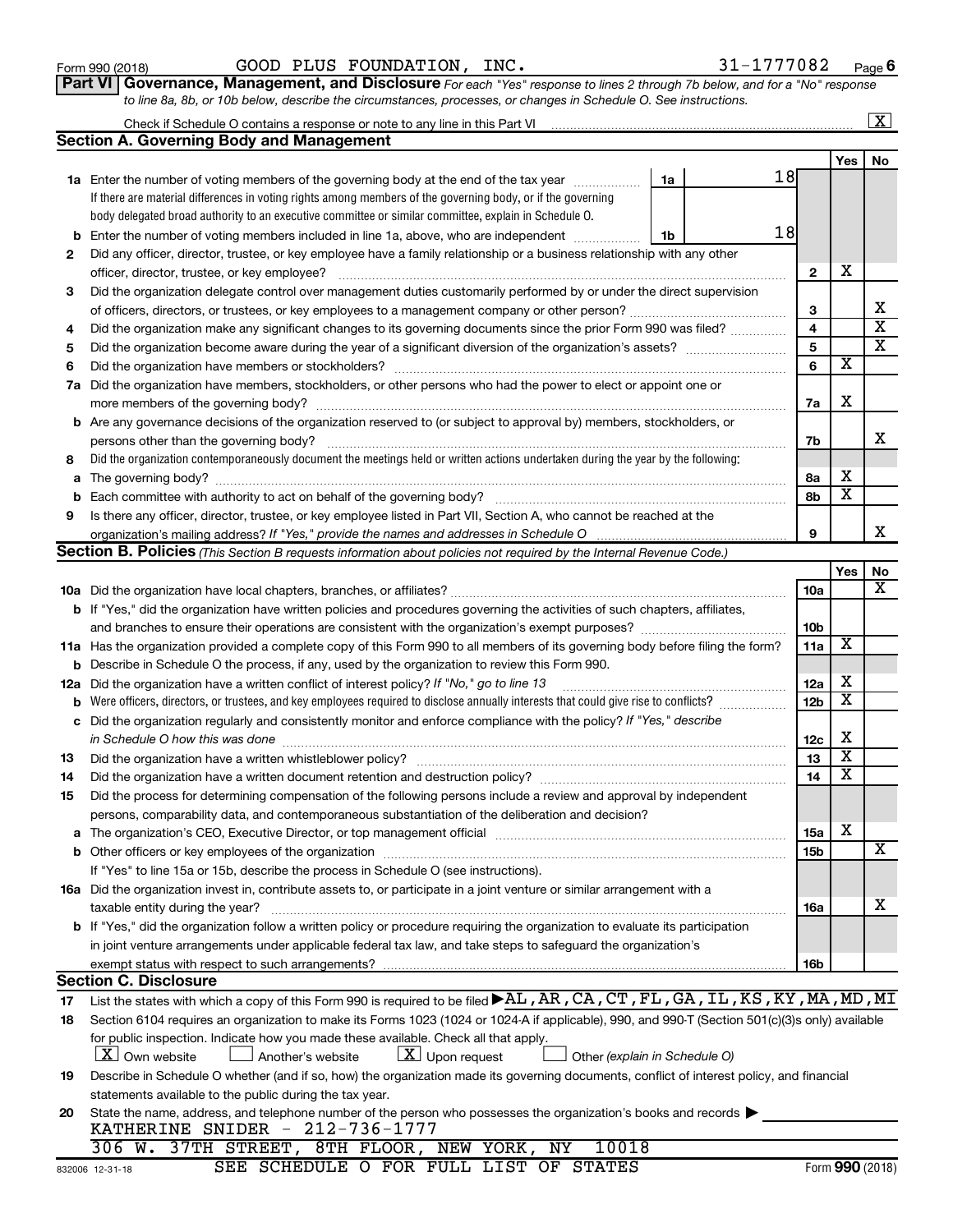$\Box$ 

| Part VII Compensation of Officers, Directors, Trustees, Key Employees, Highest Compensated |
|--------------------------------------------------------------------------------------------|
| <b>Employees, and Independent Contractors</b>                                              |

Check if Schedule O contains a response or note to any line in this Part VII

**Section A. Officers, Directors, Trustees, Key Employees, and Highest Compensated Employees**

**1a**  Complete this table for all persons required to be listed. Report compensation for the calendar year ending with or within the organization's tax year.

**•** List all of the organization's current officers, directors, trustees (whether individuals or organizations), regardless of amount of compensation. Enter -0- in columns  $(D)$ ,  $(E)$ , and  $(F)$  if no compensation was paid.

**•** List all of the organization's **current** key employees, if any. See instructions for definition of "key employee."

**•** List the organization's five current highest compensated employees (other than an officer, director, trustee, or key employee) who received reportable compensation (Box 5 of Form W-2 and/or Box 7 of Form 1099-MISC) of more than \$100,000 from the organization and any related organizations.

**•** List all of the organization's former officers, key employees, and highest compensated employees who received more than \$100,000 of reportable compensation from the organization and any related organizations.

**•** List all of the organization's former directors or trustees that received, in the capacity as a former director or trustee of the organization, more than \$10,000 of reportable compensation from the organization and any related organizations.

List persons in the following order: individual trustees or directors; institutional trustees; officers; key employees; highest compensated employees; and former such persons.

Check this box if neither the organization nor any related organization compensated any current officer, director, or trustee.  $\Box$ 

| (A)                             | (B)               |                                |                                                                  | (C)         |              |                                 |        | (D)             | (E)                           | (F)                   |
|---------------------------------|-------------------|--------------------------------|------------------------------------------------------------------|-------------|--------------|---------------------------------|--------|-----------------|-------------------------------|-----------------------|
| Name and Title                  | Average           |                                | (do not check more than one                                      | Position    |              |                                 |        | Reportable      | Reportable                    | Estimated             |
|                                 | hours per         |                                | box, unless person is both an<br>officer and a director/trustee) |             |              |                                 |        | compensation    | compensation                  | amount of             |
|                                 | week<br>(list any |                                |                                                                  |             |              |                                 |        | from<br>the     | from related<br>organizations | other<br>compensation |
|                                 | hours for         |                                |                                                                  |             |              |                                 |        | organization    | (W-2/1099-MISC)               | from the              |
|                                 | related           |                                |                                                                  |             |              |                                 |        | (W-2/1099-MISC) |                               | organization          |
|                                 | organizations     |                                |                                                                  |             |              |                                 |        |                 |                               | and related           |
|                                 | below             | Individual trustee or director | Institutional trustee                                            | Officer     | Key employee | Highest compensated<br>employee | Former |                 |                               | organizations         |
|                                 | line)             |                                |                                                                  |             |              |                                 |        |                 |                               |                       |
| (1)<br>JENNIFER CARLSTON        | 1.00              |                                |                                                                  |             |              |                                 |        |                 |                               |                       |
| <b>DIRECTOR</b>                 |                   | $\rm X$                        |                                                                  |             |              |                                 |        | $\mathbf 0$ .   | $\mathbf 0$ .                 | $\mathbf 0$ .         |
| (2)<br>DANIELLE DEVINE          | 1.00              |                                |                                                                  |             |              |                                 |        |                 |                               |                       |
| <b>DIRECTOR</b>                 |                   | $\mathbf X$                    |                                                                  |             |              |                                 |        | 0               | $\mathbf 0$ .                 | $\mathbf 0$ .         |
| STACEY BENDET EISNER<br>(3)     | 1.00              |                                |                                                                  |             |              |                                 |        |                 |                               |                       |
| <b>DIRECTOR</b>                 |                   | $\mathbf X$                    |                                                                  |             |              |                                 |        | $\mathbf 0$     | $\mathbf 0$                   | $\mathbf 0$ .         |
| JENNIFER FRANKLIN<br>(4)        | 3.00              |                                |                                                                  |             |              |                                 |        |                 |                               |                       |
| DIRECTOR AND SECRETARY          |                   | $\mathbf X$                    |                                                                  | $\mathbf X$ |              |                                 |        | $\mathbf 0$     | $\mathbf 0$                   | 0.                    |
| (5)<br>STEFANI GREENFIELD       | 1.00              |                                |                                                                  |             |              |                                 |        |                 |                               |                       |
| <b>DIRECTOR</b>                 |                   | X                              |                                                                  |             |              |                                 |        | $\mathbf 0$     | $\mathbf 0$ .                 | $\mathbf 0$ .         |
| <b>JENNIFER KOEN</b><br>(6)     | 1.00              |                                |                                                                  |             |              |                                 |        |                 |                               |                       |
| <b>DIRECTOR</b>                 |                   | $\mathbf X$                    |                                                                  |             |              |                                 |        | 0               | $\mathbf 0$                   | 0.                    |
| MICHELLE MYERS<br>(7)           | 1.00              |                                |                                                                  |             |              |                                 |        |                 |                               |                       |
| DIRECTOR THRU JAN 2018          |                   | X                              |                                                                  |             |              |                                 |        | 0               | $\mathbf 0$                   | $\mathbf 0$ .         |
| MICHAEL NISSAN<br>(8)           | 3.00              |                                |                                                                  |             |              |                                 |        |                 |                               |                       |
| <b>DIRECTOR</b>                 |                   | $\mathbf X$                    |                                                                  |             |              |                                 |        | $\mathbf 0$     | $\mathbf 0$ .                 | $\mathbf 0$ .         |
| <b>JESSICA SEINFELD</b><br>(9)  | 20.00             |                                |                                                                  |             |              |                                 |        |                 |                               |                       |
| DIRECTOR, FOUNDER AND PRESIDENT |                   | $\mathbf X$                    |                                                                  | $\mathbf X$ |              |                                 |        | $\mathbf 0$     | $\mathbf 0$ .                 | $\mathbf 0$ .         |
| (10) ARI SHALAM                 | 1.00              |                                |                                                                  |             |              |                                 |        |                 |                               |                       |
| <b>DIRECTOR</b>                 |                   | X                              |                                                                  |             |              |                                 |        | $\mathbf 0$     | $\mathbf 0$                   | $0$ .                 |
| (11) MICHAEL TIEDEMANN          | 2.00              |                                |                                                                  |             |              |                                 |        |                 |                               |                       |
| DIRECTOR, VP AND TREASURER      |                   | X                              |                                                                  | $\mathbf X$ |              |                                 |        | 0               | $\mathbf 0$                   | $\mathbf 0$ .         |
| (12) ALI WENTWORTH              | 1.00              |                                |                                                                  |             |              |                                 |        |                 |                               |                       |
| <b>DIRECTOR</b>                 |                   | $\mathbf X$                    |                                                                  |             |              |                                 |        | $\mathbf 0$     | $\mathbf 0$                   | 0.                    |
| (13) CONNIE VERDUCCI            | 1.00              |                                |                                                                  |             |              |                                 |        |                 |                               |                       |
| <b>DIRECTOR</b>                 |                   | X                              |                                                                  |             |              |                                 |        | 0               | $\mathbf 0$                   | $\mathbf 0$ .         |
| (14) VERONICA SWANSON BEARD     | 1.00              |                                |                                                                  |             |              |                                 |        |                 |                               |                       |
| <b>DIRECTOR</b>                 |                   | X                              |                                                                  |             |              |                                 |        | $\mathbf 0$     | $\mathbf 0$                   | $\mathbf 0$ .         |
| (15) LESLIE SIMMONS BRILLE      | 1.00              |                                |                                                                  |             |              |                                 |        |                 |                               |                       |
| <b>DIRECTOR</b>                 |                   | X                              |                                                                  |             |              |                                 |        | 0               | $\mathbf 0$                   | 0.                    |
| (16) MARY KITCHEN               | 5.00              |                                |                                                                  |             |              |                                 |        |                 |                               |                       |
| <b>DIRECTOR</b>                 |                   | X                              |                                                                  |             |              |                                 |        | $\mathbf 0$ .   | $\mathbf 0$ .                 | $\mathbf 0$ .         |
| (17) JENNIFER GARCIA ALLEN      | 1.00              |                                |                                                                  |             |              |                                 |        |                 |                               |                       |
| <b>DIRECTOR</b>                 |                   | $\mathbf X$                    |                                                                  |             |              |                                 |        | $\mathbf 0$ .   | $\mathbf 0$ .                 | 0.                    |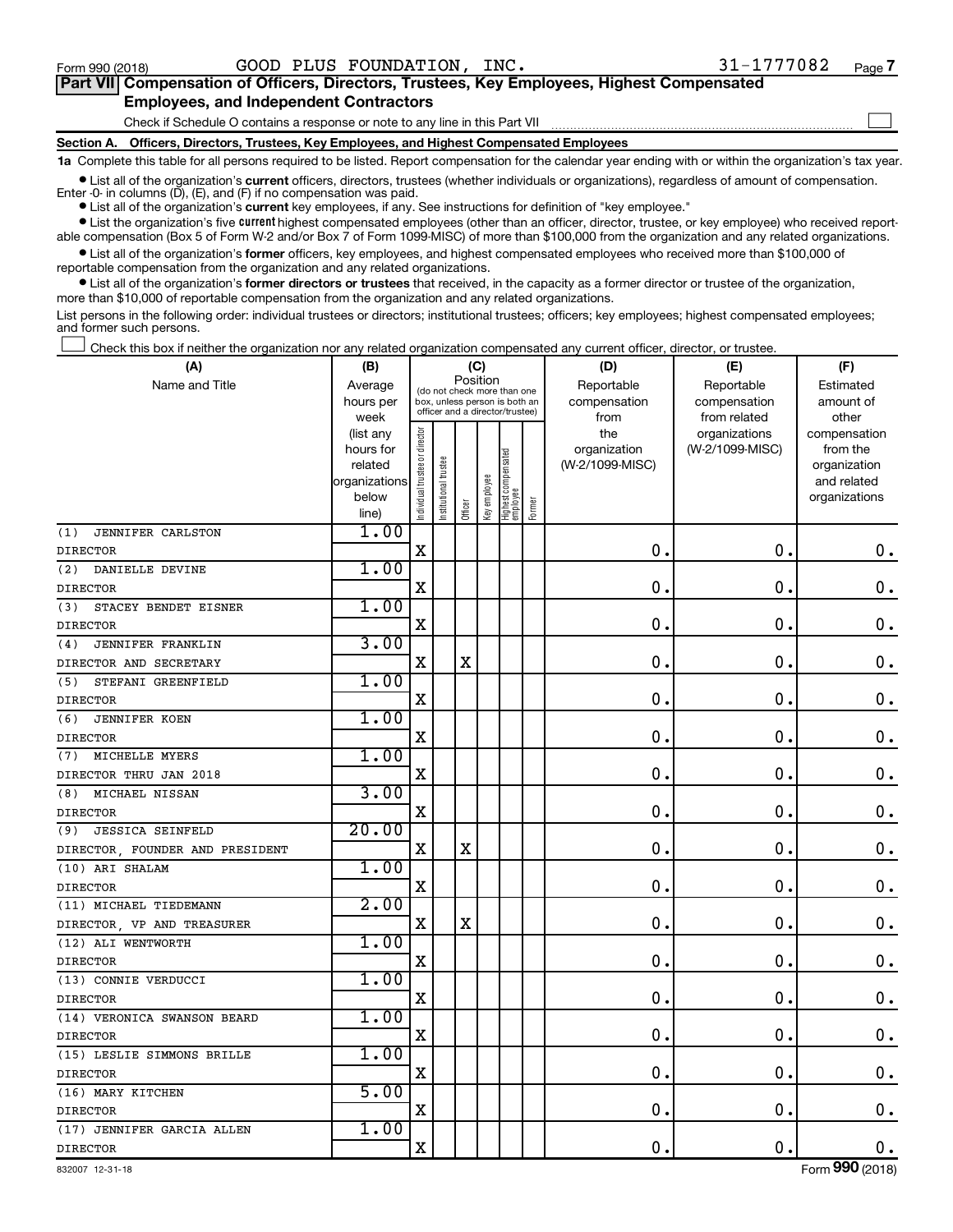| GOOD PLUS FOUNDATION, INC.<br>Form 990 (2018)                                                                                                                                                                                  |                                                                      |                                                                                                                    |                            |         |              |                                   |                                           |                                                   | 31-1777082                       |                  |                                        |                                                                          | Page 8 |
|--------------------------------------------------------------------------------------------------------------------------------------------------------------------------------------------------------------------------------|----------------------------------------------------------------------|--------------------------------------------------------------------------------------------------------------------|----------------------------|---------|--------------|-----------------------------------|-------------------------------------------|---------------------------------------------------|----------------------------------|------------------|----------------------------------------|--------------------------------------------------------------------------|--------|
| <b>Part VII</b><br>Section A. Officers, Directors, Trustees, Key Employees, and Highest Compensated Employees (continued)                                                                                                      |                                                                      |                                                                                                                    |                            |         |              |                                   |                                           |                                                   |                                  |                  |                                        |                                                                          |        |
| (A)<br>Name and title                                                                                                                                                                                                          | (B)<br>Average<br>hours per<br>week                                  | (C)<br>Position<br>(do not check more than one<br>box, unless person is both an<br>officer and a director/trustee) |                            |         |              |                                   | (D)<br>Reportable<br>compensation<br>from | (E)<br>Reportable<br>compensation<br>from related |                                  |                  | (F)<br>Estimated<br>amount of<br>other |                                                                          |        |
|                                                                                                                                                                                                                                | (list any<br>hours for<br>related<br>organizations<br>below<br>line) | Individual trustee or director                                                                                     | trustee<br>Institutional t | Officer | key employee | Highest compensated<br>  employee | Former                                    | the<br>organization<br>(W-2/1099-MISC)            | organizations<br>(W-2/1099-MISC) |                  |                                        | compensation<br>from the<br>organization<br>and related<br>organizations |        |
| (18) KARA MOORE<br><b>DIRECTOR</b>                                                                                                                                                                                             | 1.00                                                                 | X                                                                                                                  |                            |         |              |                                   |                                           | $\mathbf 0$ .                                     |                                  | 0.               |                                        |                                                                          | $0$ .  |
| (19) SARAH MICHELLE GELLAR<br><b>DIRECTOR</b>                                                                                                                                                                                  | 1.00                                                                 | X                                                                                                                  |                            |         |              |                                   |                                           | 0.                                                |                                  | 0.               |                                        |                                                                          | $0$ .  |
| (20) KATHERINE E. SNIDER                                                                                                                                                                                                       | 45.00                                                                |                                                                                                                    |                            |         |              |                                   |                                           |                                                   |                                  |                  |                                        |                                                                          |        |
| <b>EXECUTIVE DIRECTOR</b><br>(21) ABDULAI AIDOO                                                                                                                                                                                | 45.00                                                                |                                                                                                                    |                            | X       |              |                                   |                                           | 263,548.                                          |                                  | 0.               |                                        | 30,033.                                                                  |        |
| DIRECTOR FINANCE & ADMINISTRATION                                                                                                                                                                                              |                                                                      |                                                                                                                    |                            | Χ       |              |                                   |                                           | 66,548.                                           |                                  | 0.               |                                        | 10,603.                                                                  |        |
| (22) CARLY B. HARRILL                                                                                                                                                                                                          | 45.00                                                                |                                                                                                                    |                            |         |              |                                   |                                           |                                                   |                                  |                  |                                        |                                                                          |        |
| ASSOCIATE VP, DEVELOPMENT                                                                                                                                                                                                      | 45.00                                                                |                                                                                                                    |                            |         |              | X                                 |                                           | 118,000.                                          |                                  | 0.               |                                        | 10,603.                                                                  |        |
| (23) LAUREL P. WEST<br>VP OF NATIONAL PROGRAMS &                                                                                                                                                                               |                                                                      |                                                                                                                    |                            |         |              | X                                 |                                           | 126,895.                                          |                                  | 0.               |                                        | 30,033.                                                                  |        |
|                                                                                                                                                                                                                                |                                                                      |                                                                                                                    |                            |         |              |                                   |                                           |                                                   |                                  |                  |                                        |                                                                          |        |
|                                                                                                                                                                                                                                |                                                                      |                                                                                                                    |                            |         |              |                                   |                                           |                                                   |                                  |                  |                                        |                                                                          |        |
|                                                                                                                                                                                                                                |                                                                      |                                                                                                                    |                            |         |              |                                   |                                           |                                                   |                                  |                  |                                        |                                                                          |        |
|                                                                                                                                                                                                                                |                                                                      |                                                                                                                    |                            |         |              |                                   |                                           | 574,991.                                          |                                  | $\overline{0}$ . |                                        | 81,272.                                                                  |        |
|                                                                                                                                                                                                                                |                                                                      |                                                                                                                    |                            |         |              |                                   |                                           | 0.                                                |                                  | 0.               |                                        |                                                                          | 0.     |
|                                                                                                                                                                                                                                |                                                                      |                                                                                                                    |                            |         |              |                                   |                                           | 574,991.                                          |                                  | $\overline{0}$ . |                                        | 81,272.                                                                  |        |
| Total number of individuals (including but not limited to those listed above) who received more than \$100,000 of reportable<br>$\mathbf{2}$                                                                                   |                                                                      |                                                                                                                    |                            |         |              |                                   |                                           |                                                   |                                  |                  |                                        |                                                                          |        |
| compensation from the organization $\blacktriangleright$                                                                                                                                                                       |                                                                      |                                                                                                                    |                            |         |              |                                   |                                           |                                                   |                                  |                  |                                        |                                                                          | 3      |
| Did the organization list any former officer, director, or trustee, key employee, or highest compensated employee on<br>з                                                                                                      |                                                                      |                                                                                                                    |                            |         |              |                                   |                                           |                                                   |                                  |                  |                                        | Yes                                                                      | No     |
| line 1a? If "Yes," complete Schedule J for such individual [11] manufacture manufacture in the set of the set of the set of the set of the set of the set of the set of the set of the set of the set of the set of the set of |                                                                      |                                                                                                                    |                            |         |              |                                   |                                           |                                                   |                                  |                  | 3                                      |                                                                          | x      |
| For any individual listed on line 1a, is the sum of reportable compensation and other compensation from the organization<br>4                                                                                                  |                                                                      |                                                                                                                    |                            |         |              |                                   |                                           |                                                   |                                  |                  | 4                                      | х                                                                        |        |
| Did any person listed on line 1a receive or accrue compensation from any unrelated organization or individual for services<br>5                                                                                                |                                                                      |                                                                                                                    |                            |         |              |                                   |                                           |                                                   |                                  |                  |                                        |                                                                          |        |
| <b>Section B. Independent Contractors</b>                                                                                                                                                                                      |                                                                      |                                                                                                                    |                            |         |              |                                   |                                           |                                                   |                                  |                  | 5                                      |                                                                          | X      |
| Complete this table for your five highest compensated independent contractors that received more than \$100,000 of compensation from<br>1                                                                                      |                                                                      |                                                                                                                    |                            |         |              |                                   |                                           |                                                   |                                  |                  |                                        |                                                                          |        |
| the organization. Report compensation for the calendar year ending with or within the organization's tax year.<br>(A)                                                                                                          |                                                                      |                                                                                                                    |                            |         |              |                                   |                                           | (B)                                               |                                  |                  | (C)                                    |                                                                          |        |
| Name and business address                                                                                                                                                                                                      |                                                                      |                                                                                                                    |                            |         |              |                                   |                                           | Description of services                           |                                  |                  | Compensation                           |                                                                          |        |
| CORE Z OPERATIONS, LLC DBA ZIEGFELD BALLROO<br>1356 BROADWAY, NEW YORK, NY 10018<br><b>GALA VENUE/CATERING</b><br>131,856.                                                                                                     |                                                                      |                                                                                                                    |                            |         |              |                                   |                                           |                                                   |                                  |                  |                                        |                                                                          |        |
|                                                                                                                                                                                                                                |                                                                      |                                                                                                                    |                            |         |              |                                   |                                           |                                                   |                                  |                  |                                        |                                                                          |        |
|                                                                                                                                                                                                                                |                                                                      |                                                                                                                    |                            |         |              |                                   |                                           |                                                   |                                  |                  |                                        |                                                                          |        |
|                                                                                                                                                                                                                                |                                                                      |                                                                                                                    |                            |         |              |                                   |                                           |                                                   |                                  |                  |                                        |                                                                          |        |
|                                                                                                                                                                                                                                |                                                                      |                                                                                                                    |                            |         |              |                                   |                                           |                                                   |                                  |                  |                                        |                                                                          |        |
|                                                                                                                                                                                                                                |                                                                      |                                                                                                                    |                            |         |              |                                   |                                           |                                                   |                                  |                  |                                        |                                                                          |        |
| Total number of independent contractors (including but not limited to those listed above) who received more than<br>2<br>\$100,000 of compensation from the organization                                                       |                                                                      |                                                                                                                    |                            |         |              | 1                                 |                                           |                                                   |                                  |                  |                                        |                                                                          |        |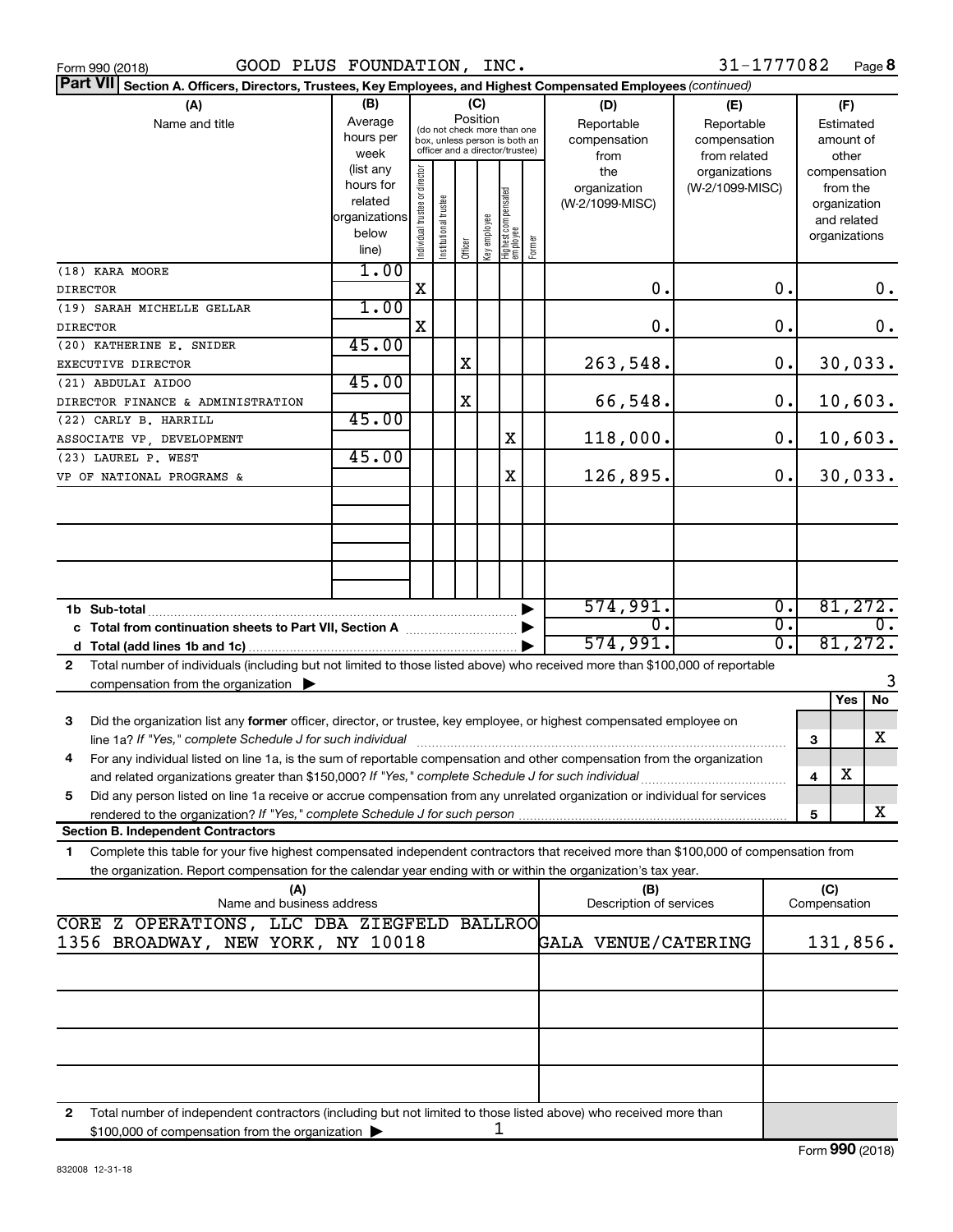|                                                           | <b>Part VIII</b> | <b>Statement of Revenue</b>                                                          |                 |                      |               |                                          |                                  |                                                                      |
|-----------------------------------------------------------|------------------|--------------------------------------------------------------------------------------|-----------------|----------------------|---------------|------------------------------------------|----------------------------------|----------------------------------------------------------------------|
|                                                           |                  |                                                                                      |                 |                      |               |                                          |                                  |                                                                      |
|                                                           |                  |                                                                                      |                 |                      | Total revenue | Related or<br>exempt function<br>revenue | Unrelated<br>business<br>revenue | (D)<br>Revenue excluded<br>from tax under<br>sections<br>$512 - 514$ |
|                                                           |                  | 1 a Federated campaigns                                                              | 1a              |                      |               |                                          |                                  |                                                                      |
| Contributions, Gifts, Grants<br>and Other Similar Amounts |                  |                                                                                      | 1b              |                      |               |                                          |                                  |                                                                      |
|                                                           |                  |                                                                                      | 1c              | 2,061,221.           |               |                                          |                                  |                                                                      |
|                                                           |                  | d Related organizations                                                              | 1d              |                      |               |                                          |                                  |                                                                      |
|                                                           |                  | e Government grants (contributions)                                                  | 1e              |                      |               |                                          |                                  |                                                                      |
|                                                           |                  | f All other contributions, gifts, grants, and                                        |                 |                      |               |                                          |                                  |                                                                      |
|                                                           |                  | similar amounts not included above                                                   | 1f              | 8,075,875.           |               |                                          |                                  |                                                                      |
|                                                           |                  | Noncash contributions included in lines 1a-1f: \$                                    |                 | 6,512,024.           |               |                                          |                                  |                                                                      |
|                                                           |                  |                                                                                      |                 | ▶                    | 10,137,096.   |                                          |                                  |                                                                      |
|                                                           |                  |                                                                                      |                 | <b>Business Code</b> |               |                                          |                                  |                                                                      |
|                                                           | 2a               | <u> 1980 - Johann Barn, amerikansk politiker (</u>                                   |                 |                      |               |                                          |                                  |                                                                      |
|                                                           |                  | b<br>the contract of the contract of the contract of the contract of the contract of |                 |                      |               |                                          |                                  |                                                                      |
|                                                           |                  | c<br>the control of the control of the control of the control of the control of      |                 |                      |               |                                          |                                  |                                                                      |
|                                                           |                  | d<br>the control of the control of the control of the control of the control of      |                 |                      |               |                                          |                                  |                                                                      |
| Program Service<br>Revenue                                |                  |                                                                                      |                 |                      |               |                                          |                                  |                                                                      |
|                                                           |                  |                                                                                      |                 |                      |               |                                          |                                  |                                                                      |
|                                                           |                  |                                                                                      |                 | ▶                    |               |                                          |                                  |                                                                      |
|                                                           | 3                | Investment income (including dividends, interest, and                                |                 | ▶                    | 104,496.      |                                          |                                  | 104,496.                                                             |
|                                                           | 4                | Income from investment of tax-exempt bond proceeds                                   |                 |                      |               |                                          |                                  |                                                                      |
|                                                           | 5                |                                                                                      |                 |                      |               |                                          |                                  |                                                                      |
|                                                           |                  |                                                                                      | (i) Real        | (ii) Personal        |               |                                          |                                  |                                                                      |
|                                                           |                  | 6 a Gross rents                                                                      |                 |                      |               |                                          |                                  |                                                                      |
|                                                           |                  | <b>b</b> Less: rental expenses                                                       |                 |                      |               |                                          |                                  |                                                                      |
|                                                           |                  | c Rental income or (loss)                                                            |                 |                      |               |                                          |                                  |                                                                      |
|                                                           |                  |                                                                                      |                 | ▶                    |               |                                          |                                  |                                                                      |
|                                                           |                  | <b>7 a</b> Gross amount from sales of                                                | (i) Securities  | (ii) Other           |               |                                          |                                  |                                                                      |
|                                                           |                  | assets other than inventory                                                          | 204,947.        |                      |               |                                          |                                  |                                                                      |
|                                                           |                  | <b>b</b> Less: cost or other basis                                                   |                 |                      |               |                                          |                                  |                                                                      |
|                                                           |                  | and sales expenses                                                                   | 218, 100.       |                      |               |                                          |                                  |                                                                      |
|                                                           |                  |                                                                                      | $-13, 153.$     |                      |               |                                          |                                  |                                                                      |
|                                                           |                  |                                                                                      |                 |                      | $-13, 153.$   | $-13, 153.$                              |                                  |                                                                      |
|                                                           |                  | 8 a Gross income from fundraising events (not                                        |                 |                      |               |                                          |                                  |                                                                      |
|                                                           |                  | including \$                                                                         | $2,061,221.$ of |                      |               |                                          |                                  |                                                                      |
| <b>Other Revenue</b>                                      |                  | contributions reported on line 1c). See                                              |                 |                      |               |                                          |                                  |                                                                      |
|                                                           |                  |                                                                                      |                 | 831, 365.            |               |                                          |                                  |                                                                      |
|                                                           |                  |                                                                                      | b               | 831, 365.            |               |                                          |                                  |                                                                      |
|                                                           |                  | c Net income or (loss) from fundraising events                                       |                 |                      | 0.            |                                          |                                  |                                                                      |
|                                                           |                  | 9 a Gross income from gaming activities. See                                         |                 |                      |               |                                          |                                  |                                                                      |
|                                                           |                  |                                                                                      | $\mathbf{b}$    |                      |               |                                          |                                  |                                                                      |
|                                                           |                  |                                                                                      |                 |                      |               |                                          |                                  |                                                                      |
|                                                           |                  | 10 a Gross sales of inventory, less returns                                          |                 |                      |               |                                          |                                  |                                                                      |
|                                                           |                  |                                                                                      |                 |                      |               |                                          |                                  |                                                                      |
|                                                           |                  | <b>b</b> Less: cost of goods sold $\ldots$ <b>b</b>                                  |                 |                      |               |                                          |                                  |                                                                      |
|                                                           |                  | c Net income or (loss) from sales of inventory                                       |                 | ▶                    |               |                                          |                                  |                                                                      |
|                                                           |                  | Miscellaneous Revenue                                                                |                 | <b>Business Code</b> |               |                                          |                                  |                                                                      |
|                                                           | 11a              |                                                                                      |                 |                      |               |                                          |                                  |                                                                      |
|                                                           |                  | b<br>the control of the control of the control of the control of the control of      |                 |                      |               |                                          |                                  |                                                                      |
|                                                           |                  | с<br>the control of the control of the control of the control of the control of      |                 |                      |               |                                          |                                  |                                                                      |
|                                                           |                  |                                                                                      |                 |                      |               |                                          |                                  |                                                                      |
|                                                           |                  |                                                                                      |                 |                      |               |                                          |                                  |                                                                      |
|                                                           | 12               |                                                                                      |                 |                      | 10, 228, 439. | $-13, 153.$                              | $\mathbf{0}$ .                   | 104,496.                                                             |

Form 990 (2018) Page GOOD PLUS FOUNDATION, INC. 31-1777082

**9**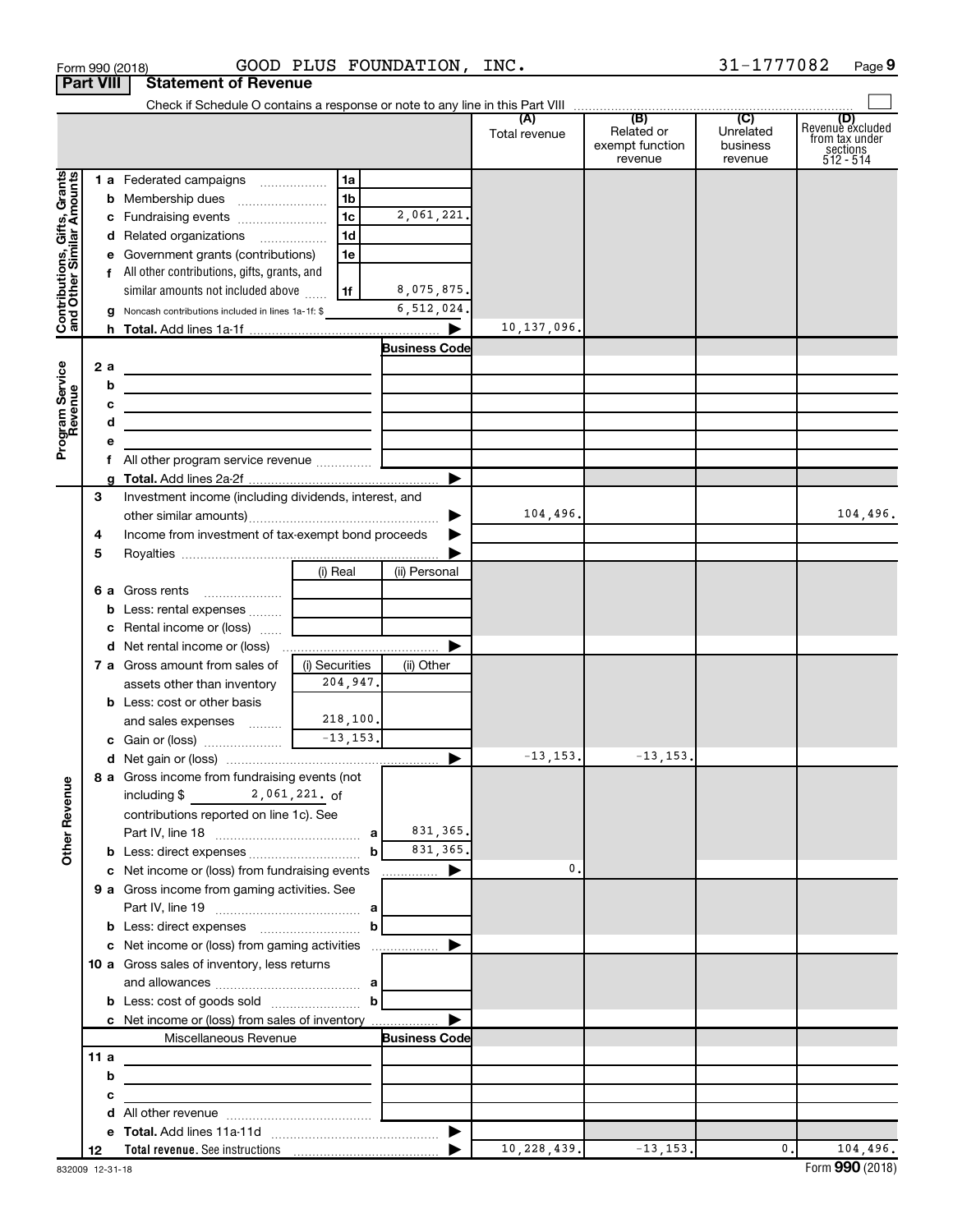Form 990 (2018) Page GOOD PLUS FOUNDATION, INC. 31-1777082 **Part IX Statement of Functional Expenses**

*Section 501(c)(3) and 501(c)(4) organizations must complete all columns. All other organizations must complete column (A).*

|              | Check if Schedule O contains a response or note to any line in this Part IX                               |                |                                    |                                           |                                |  |  |  |
|--------------|-----------------------------------------------------------------------------------------------------------|----------------|------------------------------------|-------------------------------------------|--------------------------------|--|--|--|
|              | Do not include amounts reported on lines 6b,<br>7b, 8b, 9b, and 10b of Part VIII.                         | Total expenses | (B)<br>Program service<br>expenses | (C)<br>Management and<br>general expenses | (D)<br>Fundraising<br>expenses |  |  |  |
| 1.           | Grants and other assistance to domestic organizations                                                     |                |                                    |                                           |                                |  |  |  |
|              | and domestic governments. See Part IV, line 21                                                            | 7,232,715.     | 7,232,715.                         |                                           |                                |  |  |  |
| $\mathbf{2}$ | Grants and other assistance to domestic                                                                   |                |                                    |                                           |                                |  |  |  |
|              | individuals. See Part IV, line 22                                                                         |                |                                    |                                           |                                |  |  |  |
| 3            | Grants and other assistance to foreign                                                                    |                |                                    |                                           |                                |  |  |  |
|              | organizations, foreign governments, and foreign                                                           |                |                                    |                                           |                                |  |  |  |
|              | individuals. See Part IV, lines 15 and 16                                                                 |                |                                    |                                           |                                |  |  |  |
| 4            | Benefits paid to or for members                                                                           |                |                                    |                                           |                                |  |  |  |
| 5            | Compensation of current officers, directors,                                                              |                |                                    |                                           |                                |  |  |  |
|              | trustees, and key employees                                                                               | 373,636.       | 97,361.                            | 171,054.                                  | 105, 221.                      |  |  |  |
| 6            | Compensation not included above, to disqualified                                                          |                |                                    |                                           |                                |  |  |  |
|              | persons (as defined under section 4958(f)(1)) and                                                         |                |                                    |                                           |                                |  |  |  |
|              | persons described in section 4958(c)(3)(B)                                                                |                |                                    |                                           |                                |  |  |  |
| 7            | Other salaries and wages                                                                                  | 886, 337.      | 563,478.                           | 62,180.                                   | 260,679.                       |  |  |  |
| 8            | Pension plan accruals and contributions (include                                                          |                |                                    |                                           |                                |  |  |  |
|              | section 401(k) and 403(b) employer contributions)                                                         |                |                                    |                                           |                                |  |  |  |
| 9            |                                                                                                           | 136,624.       | 94, 206.                           | 13,751.                                   | 28,667.                        |  |  |  |
| 10           |                                                                                                           | 87,050.        | 46, 453.                           | 15, 171.                                  | 25,426.                        |  |  |  |
| 11           | Fees for services (non-employees):                                                                        |                |                                    |                                           |                                |  |  |  |
| а            |                                                                                                           |                |                                    |                                           |                                |  |  |  |
| b            |                                                                                                           | 6,840.         |                                    | 6,840.                                    |                                |  |  |  |
| с            |                                                                                                           | 42,023.        | 185.                               | 41,723.                                   | 115.                           |  |  |  |
| d            |                                                                                                           |                |                                    |                                           |                                |  |  |  |
|              | Professional fundraising services. See Part IV, line 17                                                   |                |                                    |                                           |                                |  |  |  |
|              | Investment management fees                                                                                |                |                                    |                                           |                                |  |  |  |
| g            | Other. (If line 11g amount exceeds 10% of line 25,                                                        |                |                                    |                                           |                                |  |  |  |
|              | column (A) amount, list line 11g expenses on Sch O.)                                                      | 2,582.         | 1,563.                             | 367.                                      | 652.                           |  |  |  |
| 12           |                                                                                                           | 125,973.       |                                    |                                           | 125,973.                       |  |  |  |
| 13           |                                                                                                           | 163,685.       | 110, 366.                          | 28,793.                                   | 24,526.                        |  |  |  |
| 14           |                                                                                                           | 3,488.         | 3,461.                             | 10.                                       | 17.                            |  |  |  |
| 15           |                                                                                                           |                |                                    |                                           |                                |  |  |  |
| 16           |                                                                                                           | 289,502.       | 279,893.                           | 4,312.                                    | 5,297.                         |  |  |  |
| 17           | Travel                                                                                                    |                |                                    |                                           |                                |  |  |  |
| 18           | Payments of travel or entertainment expenses                                                              |                |                                    |                                           |                                |  |  |  |
|              | for any federal, state, or local public officials                                                         |                |                                    |                                           |                                |  |  |  |
| 19           | Conferences, conventions, and meetings                                                                    |                |                                    |                                           |                                |  |  |  |
| 20           | Interest                                                                                                  |                |                                    |                                           |                                |  |  |  |
| 21           |                                                                                                           |                |                                    |                                           |                                |  |  |  |
| 22           | Depreciation, depletion, and amortization                                                                 | 18,378.        | 5,607.                             | 10,890.                                   | 1,881.                         |  |  |  |
| 23           | Insurance                                                                                                 | 24, 126.       | 16,828.                            | 2,650.                                    | 4,648.                         |  |  |  |
| 24           | Other expenses. Itemize expenses not covered                                                              |                |                                    |                                           |                                |  |  |  |
|              | above. (List miscellaneous expenses in line 24e. If line<br>24e amount exceeds 10% of line 25, column (A) |                |                                    |                                           |                                |  |  |  |
|              | amount, list line 24e expenses on Schedule O.)                                                            |                |                                    |                                           |                                |  |  |  |
| a            | PROGRAM SUPPLIES                                                                                          | 293,348.       | 293,348.                           |                                           |                                |  |  |  |
| b            | <b>DELIVERY</b>                                                                                           | 58,610.        | 58,342.                            | 250.                                      | 18.                            |  |  |  |
|              | REPAIRS AND MAINTENANCE                                                                                   | 21,389.        | 19,336.                            | 791.                                      | 1,262.                         |  |  |  |
| d            | RECRUITING                                                                                                | 5,347.         | 3,315.                             | 813.                                      | 1,219.                         |  |  |  |
|              | e All other expenses                                                                                      | 7,829.         | 4,050.                             | 2,864.                                    | 915.                           |  |  |  |
| 25           | Total functional expenses. Add lines 1 through 24e                                                        | 9,779,482.     | 8,830,507.                         | 362,459.                                  | 586, 516.                      |  |  |  |
| 26           | Joint costs. Complete this line only if the organization                                                  |                |                                    |                                           |                                |  |  |  |
|              | reported in column (B) joint costs from a combined                                                        |                |                                    |                                           |                                |  |  |  |
|              | educational campaign and fundraising solicitation.                                                        |                |                                    |                                           |                                |  |  |  |
|              | Check here $\blacktriangleright$<br>if following SOP 98-2 (ASC 958-720)                                   |                |                                    |                                           |                                |  |  |  |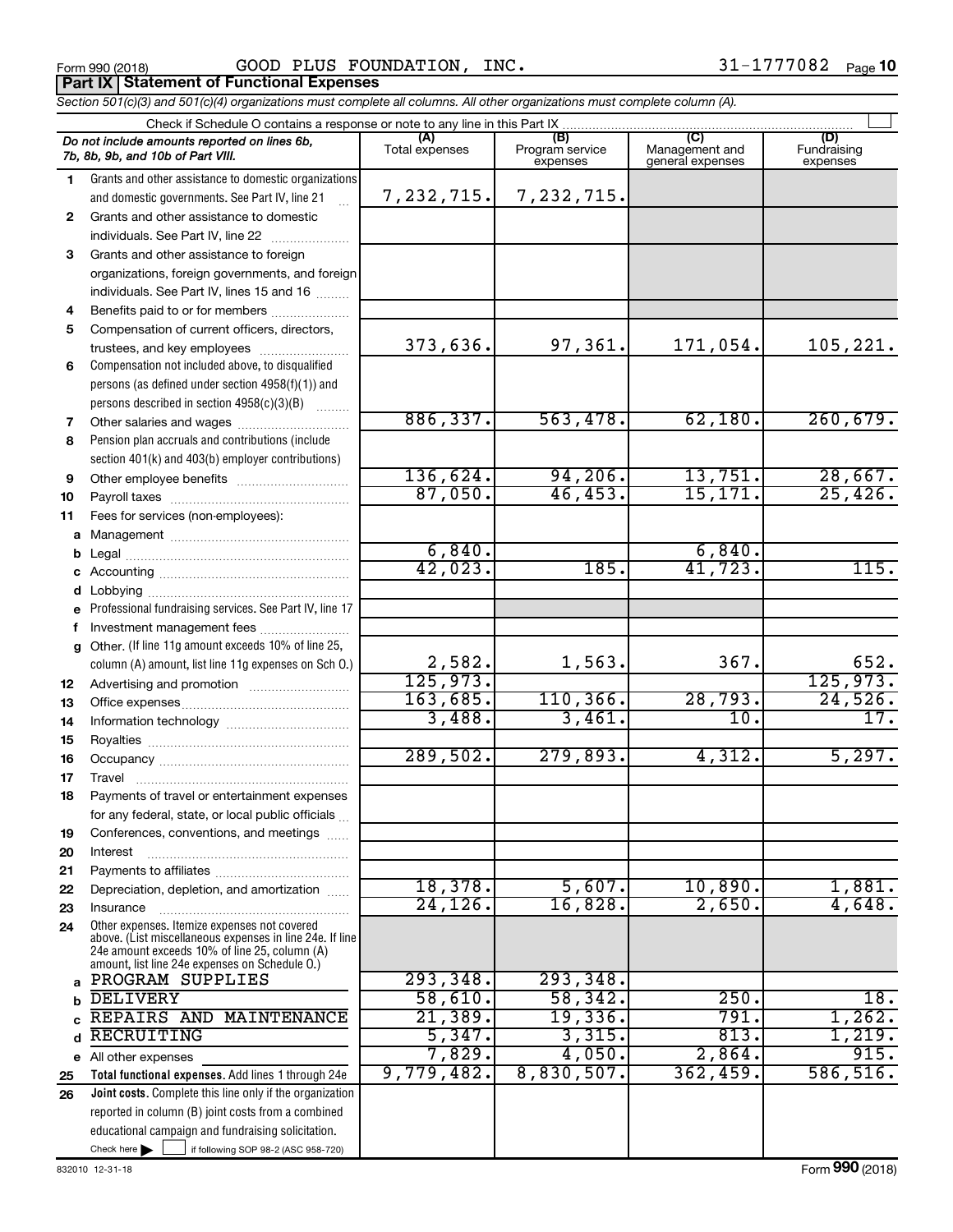| Form 990 (2018) | INC<br>PLUS<br>FOUNDATION<br>r r<br>ヮ | . റ റ റ<br>-<br>Page |
|-----------------|---------------------------------------|----------------------|
|                 |                                       |                      |

|                             |    |                                                                                                                           |                 |              | (A)<br>Beginning of year |                 | (B)<br>End of year    |
|-----------------------------|----|---------------------------------------------------------------------------------------------------------------------------|-----------------|--------------|--------------------------|-----------------|-----------------------|
|                             | 1  |                                                                                                                           |                 |              | 595,692.                 | $\blacksquare$  | 1,002,233.            |
|                             | 2  |                                                                                                                           | 748, 156.       | $\mathbf{2}$ | 602,512.                 |                 |                       |
|                             | 3  |                                                                                                                           |                 |              |                          | 3               | 11,550.               |
|                             | 4  |                                                                                                                           |                 |              |                          | 4               |                       |
|                             | 5  | Loans and other receivables from current and former officers, directors,                                                  |                 |              |                          |                 |                       |
|                             |    | trustees, key employees, and highest compensated employees. Complete                                                      |                 |              |                          |                 |                       |
|                             |    | Part II of Schedule L                                                                                                     |                 |              |                          | 5               |                       |
|                             | 6  | Loans and other receivables from other disqualified persons (as defined under                                             |                 |              |                          |                 |                       |
|                             |    | section 4958(f)(1)), persons described in section 4958(c)(3)(B), and contributing                                         |                 |              |                          |                 |                       |
|                             |    | employers and sponsoring organizations of section 501(c)(9) voluntary                                                     |                 |              |                          |                 |                       |
|                             |    | employees' beneficiary organizations (see instr). Complete Part II of Sch L                                               |                 |              |                          | 6               |                       |
| Assets                      | 7  |                                                                                                                           |                 |              |                          | 7               |                       |
|                             | 8  |                                                                                                                           |                 |              | 1,742,626.               | 8               | 1,021,935.            |
|                             | 9  | Prepaid expenses and deferred charges                                                                                     |                 |              | 28,403.                  | 9               | 24,302.               |
|                             |    | 10a Land, buildings, and equipment: cost or other                                                                         |                 |              |                          |                 |                       |
|                             |    | basis. Complete Part VI of Schedule D  [10a]                                                                              |                 | 69,514.      |                          |                 |                       |
|                             |    | <b>b</b> Less: accumulated depreciation <i>mimimum</i>                                                                    | 10 <sub>b</sub> | 46,491.      | 11,617.                  | 10 <sub>c</sub> | 23,023.               |
|                             | 11 |                                                                                                                           | 1,418,908.      | 11           | 2,010,956.               |                 |                       |
|                             | 12 |                                                                                                                           |                 | 12           |                          |                 |                       |
|                             | 13 |                                                                                                                           |                 | 13           |                          |                 |                       |
|                             | 14 |                                                                                                                           | 30,000.         | 14           | 20,000.                  |                 |                       |
|                             | 15 |                                                                                                                           |                 |              | 19,577.                  | 15              | 13,200.               |
|                             | 16 |                                                                                                                           |                 |              | 4,594,979.               | 16              | 4,729,711.            |
|                             | 17 |                                                                                                                           |                 |              | 126,969.                 | 17              | 49,257.               |
|                             | 18 |                                                                                                                           |                 | 18           |                          |                 |                       |
|                             | 19 |                                                                                                                           |                 |              |                          | 19              |                       |
|                             | 20 |                                                                                                                           |                 |              | 20                       |                 |                       |
|                             | 21 | Escrow or custodial account liability. Complete Part IV of Schedule D                                                     |                 |              | 21                       |                 |                       |
|                             | 22 | Loans and other payables to current and former officers, directors, trustees,                                             |                 |              |                          |                 |                       |
|                             |    | key employees, highest compensated employees, and disqualified persons.                                                   |                 |              |                          |                 |                       |
| Liabilities                 |    |                                                                                                                           |                 |              |                          | 22              |                       |
|                             | 23 | Secured mortgages and notes payable to unrelated third parties                                                            |                 |              |                          | 23              |                       |
|                             | 24 | Unsecured notes and loans payable to unrelated third parties                                                              |                 |              |                          | 24              |                       |
|                             | 25 | Other liabilities (including federal income tax, payables to related third                                                |                 |              |                          |                 |                       |
|                             |    | parties, and other liabilities not included on lines 17-24). Complete Part X of                                           |                 |              |                          |                 |                       |
|                             |    | Schedule D                                                                                                                |                 |              |                          | 25              |                       |
|                             | 26 |                                                                                                                           |                 |              | 126,969.                 | 26              | 49, 257.              |
|                             |    | Organizations that follow SFAS 117 (ASC 958), check here $\blacktriangleright \begin{array}{c} \boxed{X} \end{array}$ and |                 |              |                          |                 |                       |
|                             |    | complete lines 27 through 29, and lines 33 and 34.                                                                        |                 |              |                          |                 |                       |
|                             | 27 |                                                                                                                           |                 |              | 4,435,429.<br>32,581.    | 27              | 4,657,877.<br>22,577. |
|                             | 28 |                                                                                                                           |                 |              |                          | 28              |                       |
|                             | 29 | Permanently restricted net assets                                                                                         |                 |              |                          | 29              |                       |
|                             |    | Organizations that do not follow SFAS 117 (ASC 958), check here ▶ □                                                       |                 |              |                          |                 |                       |
|                             |    | and complete lines 30 through 34.                                                                                         |                 |              |                          |                 |                       |
|                             | 30 |                                                                                                                           |                 |              |                          | 30              |                       |
| Net Assets or Fund Balances | 31 | Paid-in or capital surplus, or land, building, or equipment fund                                                          |                 |              |                          | 31              |                       |
|                             | 32 | Retained earnings, endowment, accumulated income, or other funds                                                          |                 |              | 4,468,010.               | 32              | 4,680,454.            |
|                             | 33 |                                                                                                                           |                 |              | 4,594,979.               | 33<br>34        | 4,729,711.            |
|                             | 34 |                                                                                                                           |                 |              |                          |                 |                       |

Form (2018) **990**

## **Part X Balance Sheet**

| Form 990 (2018 |  |  |
|----------------|--|--|
|                |  |  |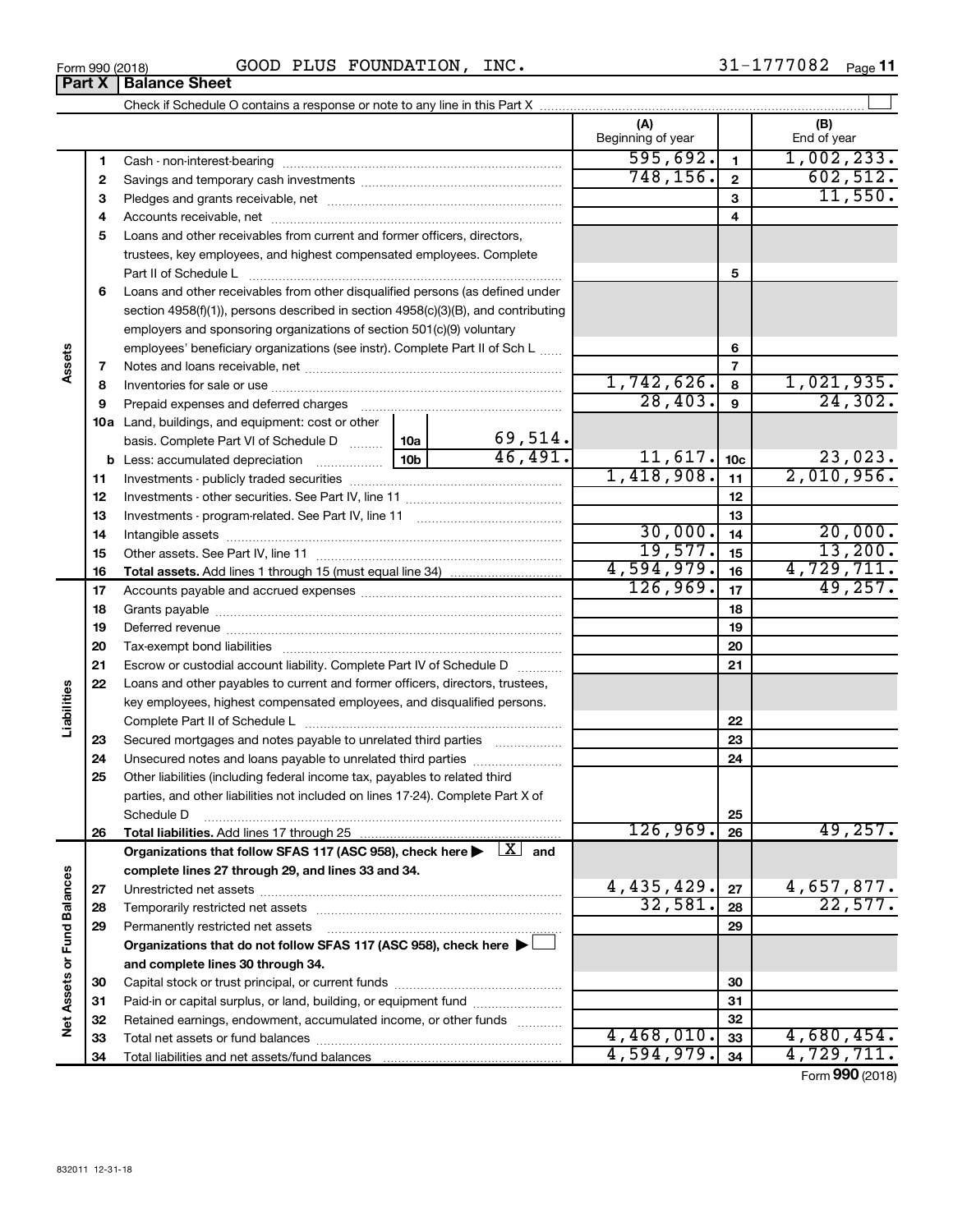| 832012 12-31-18 |  |  |
|-----------------|--|--|

| 5  |                                                                                                                                                                                                                                | 5              | $-236,513.$    |            |                   |
|----|--------------------------------------------------------------------------------------------------------------------------------------------------------------------------------------------------------------------------------|----------------|----------------|------------|-------------------|
| 6  | Donated services and use of facilities <b>constructed and constructed and constructed</b> services and use of facilities                                                                                                       | 6              |                |            |                   |
| 7  | Investment expenses                                                                                                                                                                                                            | $\overline{7}$ |                |            |                   |
| 8  | Prior period adjustments material contents and content and content and content and content and content and content and content and content and content and content and content and content and content and content and content | 8              |                |            |                   |
| 9  | Other changes in net assets or fund balances (explain in Schedule O) manufactured controller than the controller                                                                                                               | 9              |                |            | 0.                |
| 10 | Net assets or fund balances at end of year. Combine lines 3 through 9 (must equal Part X, line 33,                                                                                                                             |                |                |            |                   |
|    | column (B))                                                                                                                                                                                                                    | 10             | 4,680,454.     |            |                   |
|    | Part XII Financial Statements and Reporting                                                                                                                                                                                    |                |                |            |                   |
|    |                                                                                                                                                                                                                                |                |                |            | $\vert$ X $\vert$ |
|    |                                                                                                                                                                                                                                |                |                | <b>Yes</b> | <b>No</b>         |
|    | Accounting method used to prepare the Form 990: $\Box$ Cash $\Box$ Accrual $\Box$ Other                                                                                                                                        |                |                |            |                   |
|    | If the organization changed its method of accounting from a prior year or checked "Other," explain in Schedule O.                                                                                                              |                |                |            |                   |
| 2a | Were the organization's financial statements compiled or reviewed by an independent accountant?                                                                                                                                |                | 2a             |            | X                 |
|    | If "Yes," check a box below to indicate whether the financial statements for the year were compiled or reviewed on a                                                                                                           |                |                |            |                   |
|    | separate basis, consolidated basis, or both:                                                                                                                                                                                   |                |                |            |                   |
|    | Separate basis<br>Consolidated basis <u>Landell</u> Both consolidated and separate basis                                                                                                                                       |                |                |            |                   |
|    |                                                                                                                                                                                                                                |                | 2 <sub>b</sub> | х          |                   |
|    | If "Yes," check a box below to indicate whether the financial statements for the year were audited on a separate basis,                                                                                                        |                |                |            |                   |
|    | consolidated basis, or both:                                                                                                                                                                                                   |                |                |            |                   |
|    | $ \mathbf{X} $ Separate basis<br>Both consolidated and separate basis<br><b>Consolidated basis</b>                                                                                                                             |                |                |            |                   |
|    | c If "Yes" to line 2a or 2b, does the organization have a committee that assumes responsibility for oversight of the audit,                                                                                                    |                |                |            |                   |
|    |                                                                                                                                                                                                                                |                | 2c             | X          |                   |
|    | If the organization changed either its oversight process or selection process during the tax year, explain in Schedule O.                                                                                                      |                |                |            |                   |
|    | 3a As a result of a federal award, was the organization required to undergo an audit or audits as set forth in the Single Audit                                                                                                |                |                |            |                   |
|    |                                                                                                                                                                                                                                |                | За             |            | x                 |
|    | b If "Yes," did the organization undergo the required audit or audits? If the organization did not undergo the required audit                                                                                                  |                |                |            |                   |
|    |                                                                                                                                                                                                                                |                | 3 <sub>b</sub> |            |                   |

|              | GOOD PLUS FOUNDATION, INC.<br>Form 990 (2018)                                                      |    | 31-1777082<br>Page 12 |  |  |  |  |
|--------------|----------------------------------------------------------------------------------------------------|----|-----------------------|--|--|--|--|
|              | <b>Part XI Reconciliation of Net Assets</b>                                                        |    |                       |  |  |  |  |
|              | Check if Schedule O contains a response or note to any line in this Part XI                        |    |                       |  |  |  |  |
|              |                                                                                                    |    |                       |  |  |  |  |
|              | Total revenue (must equal Part VIII, column (A), line 12)                                          |    | 10,228,439.           |  |  |  |  |
| $\mathbf{2}$ | Total expenses (must equal Part IX, column (A), line 25)                                           | 2  | 9,779,482.            |  |  |  |  |
| 3            | Revenue less expenses. Subtract line 2 from line 1                                                 | з  | 448,957.              |  |  |  |  |
| 4            | Net assets or fund balances at beginning of year (must equal Part X, line 33, column (A))          | 4  | 4,468,010.            |  |  |  |  |
| 5.           | Net unrealized gains (losses) on investments                                                       | 5  | $-236, 513.$          |  |  |  |  |
| 6            | Donated services and use of facilities                                                             | 6  |                       |  |  |  |  |
|              | Investment expenses                                                                                |    |                       |  |  |  |  |
| 8            | Prior period adjustments                                                                           | 8  |                       |  |  |  |  |
| 9            |                                                                                                    | 9  |                       |  |  |  |  |
| 10           | Net assets or fund balances at end of year. Combine lines 3 through 9 (must equal Part X, line 33, |    |                       |  |  |  |  |
|              | column (B))                                                                                        | 10 | 4,680,454.            |  |  |  |  |
|              | <b>Part XII Financial Statements and Reporting</b>                                                 |    |                       |  |  |  |  |
|              |                                                                                                    |    | $\mathbf{r}$          |  |  |  |  |

Form (2018) **990**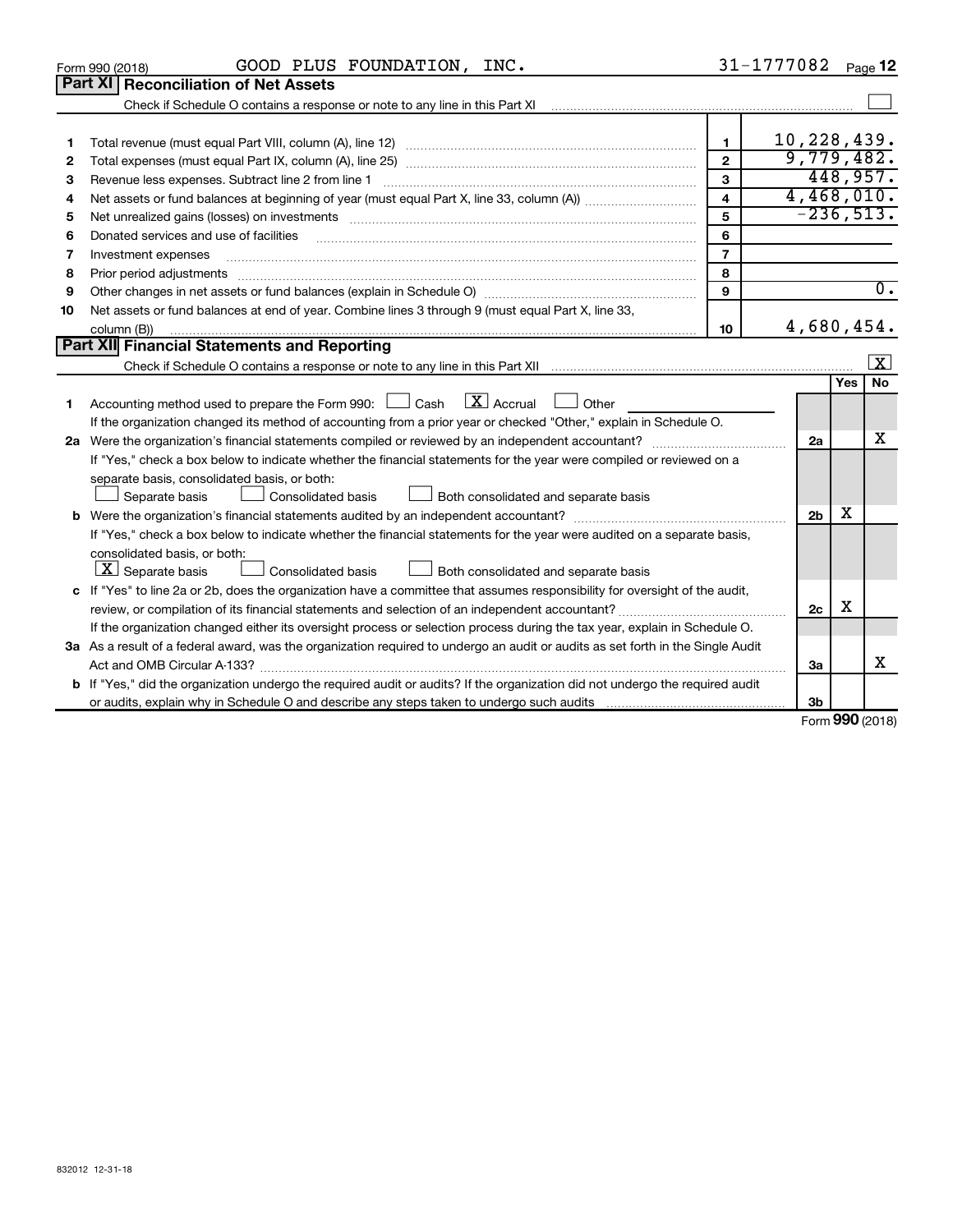**SCHEDULE A**

| (Form 990 or 990-EZ) |  |  |  |  |
|----------------------|--|--|--|--|
|----------------------|--|--|--|--|

# Form 990 or 990-EZ)<br>
Complete if the organization is a section 501(c)(3) organization or a section<br> **Public Charity Status and Public Support**

**4947(a)(1) nonexempt charitable trust.**

|     | <b>Open to Public</b><br>Inspection |  |  |  |  |  |  |
|-----|-------------------------------------|--|--|--|--|--|--|
| 'n. | antification nuu                    |  |  |  |  |  |  |

OMB No. 1545-0047

|                |                     | Department of the Treasury<br>Internal Revenue Service |                                                                        | Attach to Form 990 or Form 990-EZ.                                                                                                            |                                    |                                 |                            | <b>Open to Public</b><br>Inspection   |
|----------------|---------------------|--------------------------------------------------------|------------------------------------------------------------------------|-----------------------------------------------------------------------------------------------------------------------------------------------|------------------------------------|---------------------------------|----------------------------|---------------------------------------|
|                |                     | Name of the organization                               |                                                                        | Go to www.irs.gov/Form990 for instructions and the latest information.                                                                        |                                    |                                 |                            | <b>Employer identification number</b> |
|                |                     |                                                        |                                                                        | GOOD PLUS FOUNDATION, INC.                                                                                                                    |                                    |                                 |                            | 31-1777082                            |
|                | Part I              |                                                        |                                                                        | Reason for Public Charity Status (All organizations must complete this part.) See instructions.                                               |                                    |                                 |                            |                                       |
|                |                     |                                                        |                                                                        |                                                                                                                                               |                                    |                                 |                            |                                       |
|                |                     |                                                        |                                                                        | The organization is not a private foundation because it is: (For lines 1 through 12, check only one box.)                                     |                                    |                                 |                            |                                       |
| 1              |                     |                                                        |                                                                        | A church, convention of churches, or association of churches described in section 170(b)(1)(A)(i).                                            |                                    |                                 |                            |                                       |
| 2              |                     |                                                        |                                                                        | A school described in section 170(b)(1)(A)(ii). (Attach Schedule E (Form 990 or 990-EZ).)                                                     |                                    |                                 |                            |                                       |
| 3              |                     |                                                        |                                                                        | A hospital or a cooperative hospital service organization described in section 170(b)(1)(A)(iii).                                             |                                    |                                 |                            |                                       |
| 4              |                     |                                                        |                                                                        | A medical research organization operated in conjunction with a hospital described in section 170(b)(1)(A)(iii). Enter the hospital's name,    |                                    |                                 |                            |                                       |
|                |                     | city, and state:                                       |                                                                        |                                                                                                                                               |                                    |                                 |                            |                                       |
| 5              |                     |                                                        |                                                                        | An organization operated for the benefit of a college or university owned or operated by a governmental unit described in                     |                                    |                                 |                            |                                       |
|                |                     |                                                        | section 170(b)(1)(A)(iv). (Complete Part II.)                          |                                                                                                                                               |                                    |                                 |                            |                                       |
| 6              |                     |                                                        |                                                                        | A federal, state, or local government or governmental unit described in section 170(b)(1)(A)(v).                                              |                                    |                                 |                            |                                       |
| $\overline{7}$ | $\lfloor x \rfloor$ |                                                        |                                                                        | An organization that normally receives a substantial part of its support from a governmental unit or from the general public described in     |                                    |                                 |                            |                                       |
|                |                     |                                                        | section 170(b)(1)(A)(vi). (Complete Part II.)                          |                                                                                                                                               |                                    |                                 |                            |                                       |
| 8              |                     |                                                        |                                                                        | A community trust described in section 170(b)(1)(A)(vi). (Complete Part II.)                                                                  |                                    |                                 |                            |                                       |
| 9              |                     |                                                        |                                                                        | An agricultural research organization described in section 170(b)(1)(A)(ix) operated in conjunction with a land-grant college                 |                                    |                                 |                            |                                       |
|                |                     |                                                        |                                                                        | or university or a non-land-grant college of agriculture (see instructions). Enter the name, city, and state of the college or                |                                    |                                 |                            |                                       |
|                |                     | university:                                            |                                                                        |                                                                                                                                               |                                    |                                 |                            |                                       |
| 10             |                     |                                                        |                                                                        | An organization that normally receives: (1) more than 33 1/3% of its support from contributions, membership fees, and gross receipts from     |                                    |                                 |                            |                                       |
|                |                     |                                                        |                                                                        | activities related to its exempt functions - subject to certain exceptions, and (2) no more than 33 1/3% of its support from gross investment |                                    |                                 |                            |                                       |
|                |                     |                                                        |                                                                        | income and unrelated business taxable income (less section 511 tax) from businesses acquired by the organization after June 30, 1975.         |                                    |                                 |                            |                                       |
|                |                     |                                                        | See section 509(a)(2). (Complete Part III.)                            |                                                                                                                                               |                                    |                                 |                            |                                       |
| 11             |                     |                                                        |                                                                        | An organization organized and operated exclusively to test for public safety. See section 509(a)(4).                                          |                                    |                                 |                            |                                       |
| 12             |                     |                                                        |                                                                        | An organization organized and operated exclusively for the benefit of, to perform the functions of, or to carry out the purposes of one or    |                                    |                                 |                            |                                       |
|                |                     |                                                        |                                                                        | more publicly supported organizations described in section 509(a)(1) or section 509(a)(2). See section 509(a)(3). Check the box in            |                                    |                                 |                            |                                       |
|                |                     |                                                        |                                                                        | lines 12a through 12d that describes the type of supporting organization and complete lines 12e, 12f, and 12g.                                |                                    |                                 |                            |                                       |
| а              |                     |                                                        |                                                                        | Type I. A supporting organization operated, supervised, or controlled by its supported organization(s), typically by giving                   |                                    |                                 |                            |                                       |
|                |                     |                                                        |                                                                        | the supported organization(s) the power to regularly appoint or elect a majority of the directors or trustees of the supporting               |                                    |                                 |                            |                                       |
|                |                     |                                                        | organization. You must complete Part IV, Sections A and B.             |                                                                                                                                               |                                    |                                 |                            |                                       |
| b              |                     |                                                        |                                                                        | Type II. A supporting organization supervised or controlled in connection with its supported organization(s), by having                       |                                    |                                 |                            |                                       |
|                |                     |                                                        |                                                                        | control or management of the supporting organization vested in the same persons that control or manage the supported                          |                                    |                                 |                            |                                       |
|                |                     |                                                        | organization(s). You must complete Part IV, Sections A and C.          |                                                                                                                                               |                                    |                                 |                            |                                       |
| с              |                     |                                                        |                                                                        | Type III functionally integrated. A supporting organization operated in connection with, and functionally integrated with,                    |                                    |                                 |                            |                                       |
|                |                     |                                                        |                                                                        | its supported organization(s) (see instructions). You must complete Part IV, Sections A, D, and E.                                            |                                    |                                 |                            |                                       |
| d              |                     |                                                        |                                                                        | Type III non-functionally integrated. A supporting organization operated in connection with its supported organization(s)                     |                                    |                                 |                            |                                       |
|                |                     |                                                        |                                                                        | that is not functionally integrated. The organization generally must satisfy a distribution requirement and an attentiveness                  |                                    |                                 |                            |                                       |
|                |                     |                                                        |                                                                        | requirement (see instructions). You must complete Part IV, Sections A and D, and Part V.                                                      |                                    |                                 |                            |                                       |
| е              |                     |                                                        |                                                                        | Check this box if the organization received a written determination from the IRS that it is a Type I, Type II, Type III                       |                                    |                                 |                            |                                       |
|                |                     |                                                        |                                                                        | functionally integrated, or Type III non-functionally integrated supporting organization.                                                     |                                    |                                 |                            |                                       |
|                |                     |                                                        |                                                                        |                                                                                                                                               |                                    |                                 |                            |                                       |
|                |                     |                                                        | Provide the following information about the supported organization(s). |                                                                                                                                               |                                    |                                 |                            |                                       |
|                |                     | (i) Name of supported                                  | (ii) EIN                                                               | (iii) Type of organization                                                                                                                    |                                    | (iv) Is the organization listed | (v) Amount of monetary     | (vi) Amount of other                  |
|                |                     | organization                                           |                                                                        | (described on lines 1-10                                                                                                                      | in your governing document?<br>Yes | No                              | support (see instructions) | support (see instructions)            |
|                |                     |                                                        |                                                                        | above (see instructions))                                                                                                                     |                                    |                                 |                            |                                       |
|                |                     |                                                        |                                                                        |                                                                                                                                               |                                    |                                 |                            |                                       |
|                |                     |                                                        |                                                                        |                                                                                                                                               |                                    |                                 |                            |                                       |
|                |                     |                                                        |                                                                        |                                                                                                                                               |                                    |                                 |                            |                                       |
|                |                     |                                                        |                                                                        |                                                                                                                                               |                                    |                                 |                            |                                       |
|                |                     |                                                        |                                                                        |                                                                                                                                               |                                    |                                 |                            |                                       |
|                |                     |                                                        |                                                                        |                                                                                                                                               |                                    |                                 |                            |                                       |
|                |                     |                                                        |                                                                        |                                                                                                                                               |                                    |                                 |                            |                                       |
|                |                     |                                                        |                                                                        |                                                                                                                                               |                                    |                                 |                            |                                       |
|                |                     |                                                        |                                                                        |                                                                                                                                               |                                    |                                 |                            |                                       |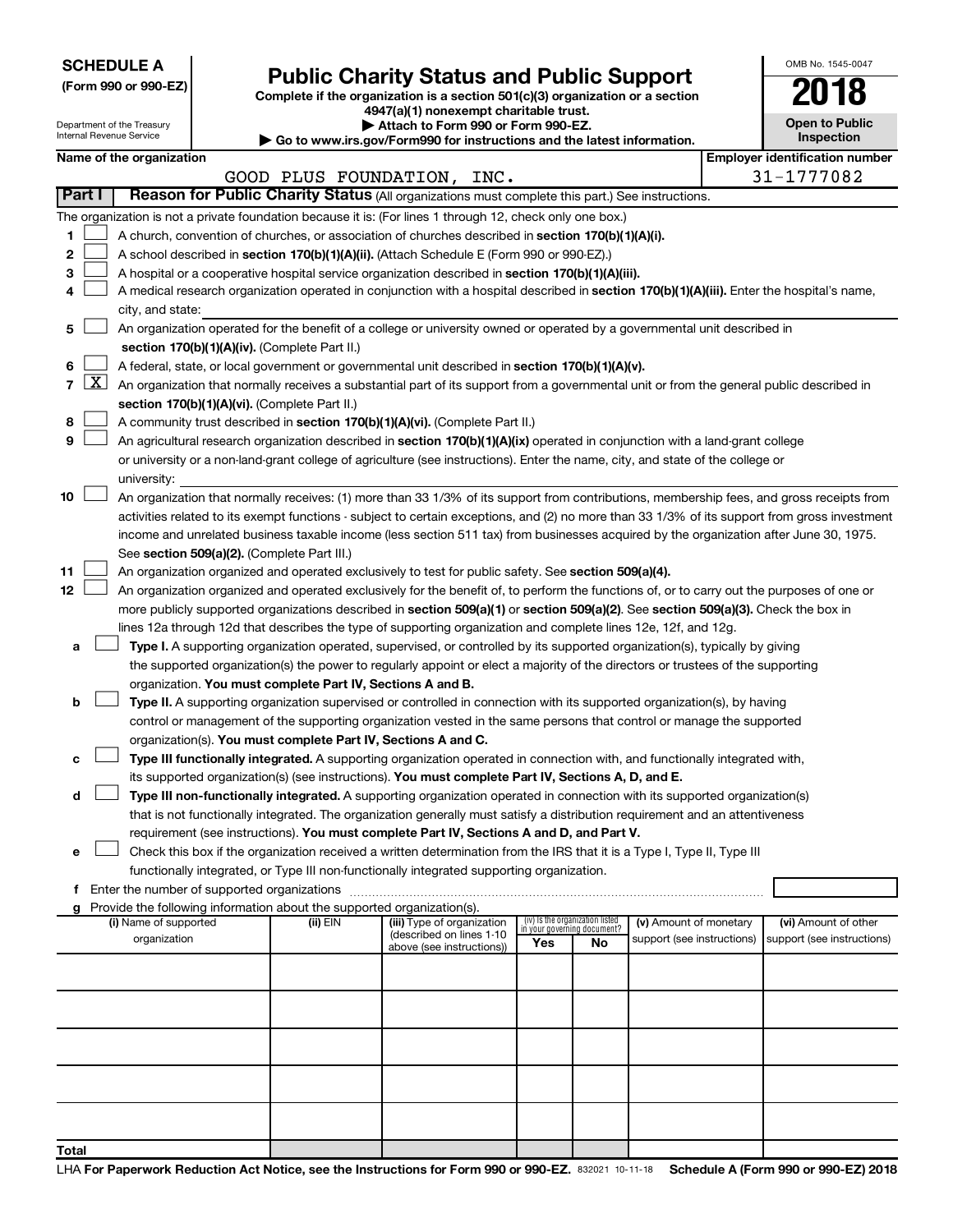### Schedule A (Form 990 or 990-EZ) 2018  $\,$  GOOD PLUS FOUNDATION, INC.  $\,$  31-1777082  $\,$  Page

31-1777082 Page 2

(Complete only if you checked the box on line 5, 7, or 8 of Part I or if the organization failed to qualify under Part III. If the organization fails to qualify under the tests listed below, please complete Part III.) **Part II Support Schedule for Organizations Described in Sections 170(b)(1)(A)(iv) and 170(b)(1)(A)(vi)**

| <b>Section A. Public Support</b>                                                                                                                                                                                               |                                                                                                                                       |                     |                        |                       |          |                                          |
|--------------------------------------------------------------------------------------------------------------------------------------------------------------------------------------------------------------------------------|---------------------------------------------------------------------------------------------------------------------------------------|---------------------|------------------------|-----------------------|----------|------------------------------------------|
| Calendar year (or fiscal year beginning in)                                                                                                                                                                                    | (a) 2014                                                                                                                              | (b) 2015            | $(c)$ 2016             | $(d)$ 2017            | (e) 2018 | (f) Total                                |
| 1 Gifts, grants, contributions, and                                                                                                                                                                                            |                                                                                                                                       |                     |                        |                       |          |                                          |
| membership fees received. (Do not                                                                                                                                                                                              |                                                                                                                                       |                     |                        |                       |          |                                          |
| include any "unusual grants.")                                                                                                                                                                                                 | 6476257.                                                                                                                              | 8229200.            | 7740235.               | 9955516.              |          | 1013796.33415004.                        |
| 2 Tax revenues levied for the organ-                                                                                                                                                                                           |                                                                                                                                       |                     |                        |                       |          |                                          |
| ization's benefit and either paid to                                                                                                                                                                                           |                                                                                                                                       |                     |                        |                       |          |                                          |
| or expended on its behalf                                                                                                                                                                                                      |                                                                                                                                       |                     |                        |                       |          |                                          |
| 3 The value of services or facilities                                                                                                                                                                                          |                                                                                                                                       |                     |                        |                       |          |                                          |
| furnished by a governmental unit to                                                                                                                                                                                            |                                                                                                                                       |                     |                        |                       |          |                                          |
| the organization without charge                                                                                                                                                                                                |                                                                                                                                       |                     |                        |                       |          |                                          |
| 4 Total. Add lines 1 through 3                                                                                                                                                                                                 | 6476257.                                                                                                                              | 8229200.            | 7740235.               | 9955516.              |          | 1013796.33415004.                        |
| 5 The portion of total contributions                                                                                                                                                                                           |                                                                                                                                       |                     |                        |                       |          |                                          |
| by each person (other than a                                                                                                                                                                                                   |                                                                                                                                       |                     |                        |                       |          |                                          |
| governmental unit or publicly                                                                                                                                                                                                  |                                                                                                                                       |                     |                        |                       |          |                                          |
| supported organization) included                                                                                                                                                                                               |                                                                                                                                       |                     |                        |                       |          |                                          |
| on line 1 that exceeds 2% of the                                                                                                                                                                                               |                                                                                                                                       |                     |                        |                       |          |                                          |
| amount shown on line 11,                                                                                                                                                                                                       |                                                                                                                                       |                     |                        |                       |          |                                          |
| column (f)                                                                                                                                                                                                                     |                                                                                                                                       |                     |                        |                       |          | 4030018.                                 |
|                                                                                                                                                                                                                                |                                                                                                                                       |                     |                        |                       |          | 29384986.                                |
| 6 Public support. Subtract line 5 from line 4.<br><b>Section B. Total Support</b>                                                                                                                                              |                                                                                                                                       |                     |                        |                       |          |                                          |
| Calendar year (or fiscal year beginning in)                                                                                                                                                                                    |                                                                                                                                       |                     |                        |                       |          |                                          |
| <b>7</b> Amounts from line 4                                                                                                                                                                                                   | (a) 2014<br>6476257.                                                                                                                  | (b) 2015<br>8229200 | $(c)$ 2016<br>7740235. | $(d)$ 2017<br>9955516 | (e) 2018 | (f) Total<br>1013796.33415004.           |
| 8 Gross income from interest,                                                                                                                                                                                                  |                                                                                                                                       |                     |                        |                       |          |                                          |
|                                                                                                                                                                                                                                |                                                                                                                                       |                     |                        |                       |          |                                          |
| dividends, payments received on                                                                                                                                                                                                |                                                                                                                                       |                     |                        |                       |          |                                          |
| securities loans, rents, royalties,                                                                                                                                                                                            | 33,827.                                                                                                                               | 42, 355.            | 104, 447.              | 115,981.              | 91,343.  | 387,953.                                 |
| and income from similar sources                                                                                                                                                                                                |                                                                                                                                       |                     |                        |                       |          |                                          |
| <b>9</b> Net income from unrelated business                                                                                                                                                                                    |                                                                                                                                       |                     |                        |                       |          |                                          |
| activities, whether or not the                                                                                                                                                                                                 |                                                                                                                                       |                     |                        |                       |          |                                          |
| business is regularly carried on                                                                                                                                                                                               |                                                                                                                                       |                     |                        |                       |          |                                          |
| 10 Other income. Do not include gain                                                                                                                                                                                           |                                                                                                                                       |                     |                        |                       |          |                                          |
| or loss from the sale of capital                                                                                                                                                                                               |                                                                                                                                       |                     |                        |                       |          |                                          |
| assets (Explain in Part VI.)                                                                                                                                                                                                   |                                                                                                                                       | 3,308.              |                        |                       |          | 3,308.<br>33806265.                      |
| 11 Total support. Add lines 7 through 10                                                                                                                                                                                       |                                                                                                                                       |                     |                        |                       |          |                                          |
| <b>12</b> Gross receipts from related activities, etc. (see instructions)                                                                                                                                                      |                                                                                                                                       |                     |                        |                       | 12       |                                          |
| 13 First five years. If the Form 990 is for the organization's first, second, third, fourth, or fifth tax year as a section 501(c)(3)                                                                                          |                                                                                                                                       |                     |                        |                       |          |                                          |
| organization, check this box and stop here                                                                                                                                                                                     |                                                                                                                                       |                     |                        |                       |          |                                          |
| <b>Section C. Computation of Public Support Percentage</b>                                                                                                                                                                     |                                                                                                                                       |                     |                        |                       |          |                                          |
|                                                                                                                                                                                                                                |                                                                                                                                       |                     |                        |                       | 14       | 86.92<br>$\%$                            |
|                                                                                                                                                                                                                                |                                                                                                                                       |                     |                        |                       | 15       | 88.04<br>$\%$                            |
| 16a 33 1/3% support test - 2018. If the organization did not check the box on line 13, and line 14 is 33 1/3% or more, check this box and                                                                                      |                                                                                                                                       |                     |                        |                       |          |                                          |
| stop here. The organization qualifies as a publicly supported organization manufaction manufacture or manufacture or the state of the state of the state of the state of the state of the state of the state of the state of t |                                                                                                                                       |                     |                        |                       |          | $\blacktriangleright$ $\boxed{\text{X}}$ |
| b 33 1/3% support test - 2017. If the organization did not check a box on line 13 or 16a, and line 15 is 33 1/3% or more, check this box                                                                                       |                                                                                                                                       |                     |                        |                       |          |                                          |
|                                                                                                                                                                                                                                |                                                                                                                                       |                     |                        |                       |          |                                          |
| 17a 10% -facts-and-circumstances test - 2018. If the organization did not check a box on line 13, 16a, or 16b, and line 14 is 10% or more,                                                                                     |                                                                                                                                       |                     |                        |                       |          |                                          |
| and if the organization meets the "facts-and-circumstances" test, check this box and stop here. Explain in Part VI how the organization                                                                                        |                                                                                                                                       |                     |                        |                       |          |                                          |
|                                                                                                                                                                                                                                |                                                                                                                                       |                     |                        |                       |          |                                          |
| <b>b 10%</b> -facts-and-circumstances test - 2017. If the organization did not check a box on line 13, 16a, 16b, or 17a, and line 15 is 10% or                                                                                 |                                                                                                                                       |                     |                        |                       |          |                                          |
| more, and if the organization meets the "facts-and-circumstances" test, check this box and stop here. Explain in Part VI how the                                                                                               |                                                                                                                                       |                     |                        |                       |          |                                          |
| organization meets the "facts-and-circumstances" test. The organization qualifies as a publicly supported organization                                                                                                         |                                                                                                                                       |                     |                        |                       |          |                                          |
|                                                                                                                                                                                                                                | 18 Private foundation. If the organization did not check a box on line 13, 16a, 16b, 17a, or 17b, check this box and see instructions |                     |                        |                       |          |                                          |

**Schedule A (Form 990 or 990-EZ) 2018**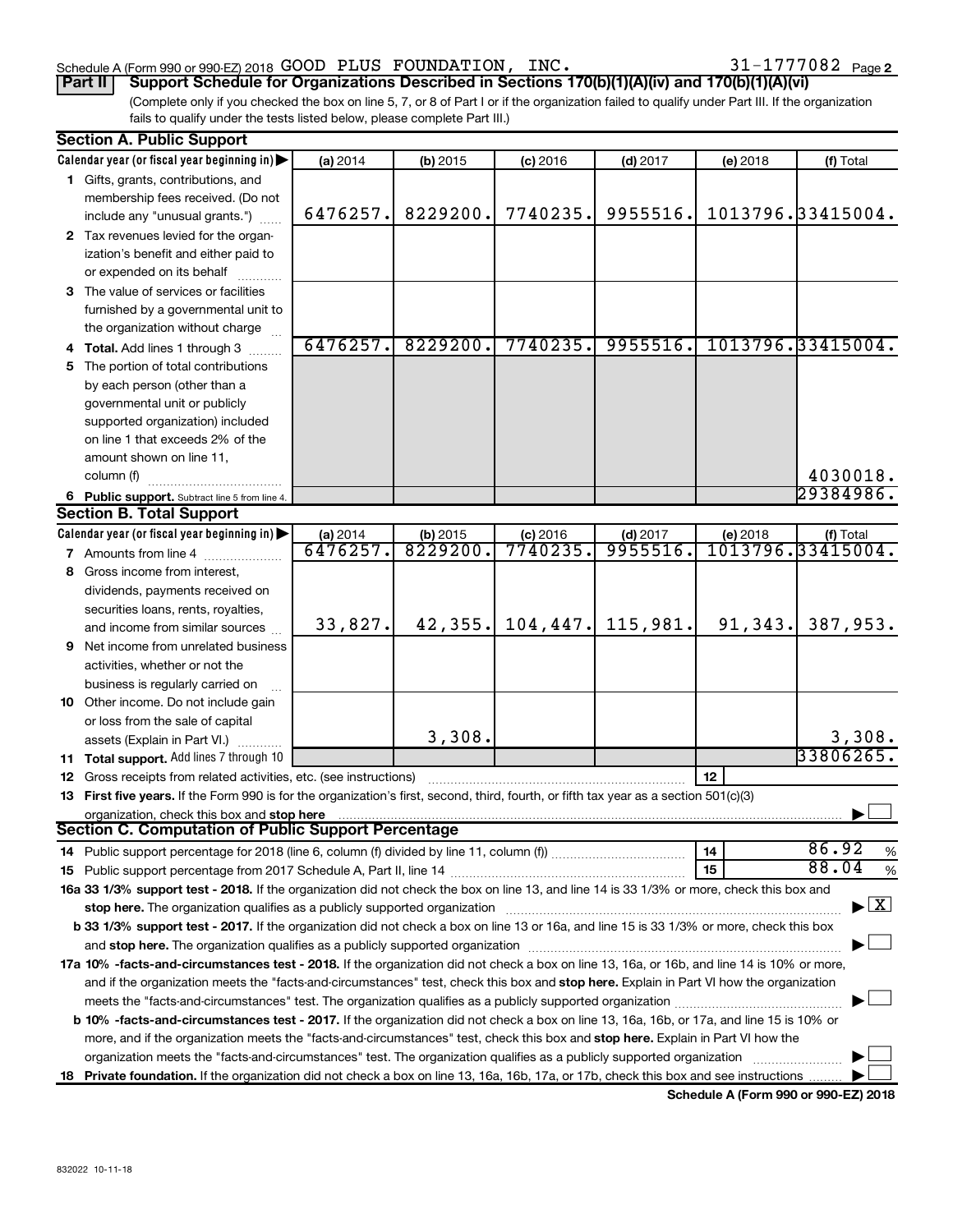### Schedule A (Form 990 or 990-EZ) 2018  $\,$  GOOD PLUS FOUNDATION, INC.  $\,$  31-1777082  $\,$  Page **Part III Support Schedule for Organizations Described in Section 509(a)(2)**

(Complete only if you checked the box on line 10 of Part I or if the organization failed to qualify under Part II. If the organization fails to qualify under the tests listed below, please complete Part II.)

| <b>Section A. Public Support</b>                                                                                                                                                                                                                                                            |          |          |                 |            |          |           |
|---------------------------------------------------------------------------------------------------------------------------------------------------------------------------------------------------------------------------------------------------------------------------------------------|----------|----------|-----------------|------------|----------|-----------|
| Calendar year (or fiscal year beginning in)                                                                                                                                                                                                                                                 | (a) 2014 | (b) 2015 | <b>(c)</b> 2016 | $(d)$ 2017 | (e) 2018 | (f) Total |
| 1 Gifts, grants, contributions, and                                                                                                                                                                                                                                                         |          |          |                 |            |          |           |
| membership fees received. (Do not                                                                                                                                                                                                                                                           |          |          |                 |            |          |           |
| include any "unusual grants.")                                                                                                                                                                                                                                                              |          |          |                 |            |          |           |
| <b>2</b> Gross receipts from admissions,                                                                                                                                                                                                                                                    |          |          |                 |            |          |           |
| merchandise sold or services per-                                                                                                                                                                                                                                                           |          |          |                 |            |          |           |
| formed, or facilities furnished in<br>any activity that is related to the                                                                                                                                                                                                                   |          |          |                 |            |          |           |
| organization's tax-exempt purpose                                                                                                                                                                                                                                                           |          |          |                 |            |          |           |
| 3 Gross receipts from activities that                                                                                                                                                                                                                                                       |          |          |                 |            |          |           |
| are not an unrelated trade or bus-                                                                                                                                                                                                                                                          |          |          |                 |            |          |           |
| iness under section 513                                                                                                                                                                                                                                                                     |          |          |                 |            |          |           |
| 4 Tax revenues levied for the organ-                                                                                                                                                                                                                                                        |          |          |                 |            |          |           |
| ization's benefit and either paid to                                                                                                                                                                                                                                                        |          |          |                 |            |          |           |
| or expended on its behalf<br>.                                                                                                                                                                                                                                                              |          |          |                 |            |          |           |
| 5 The value of services or facilities                                                                                                                                                                                                                                                       |          |          |                 |            |          |           |
| furnished by a governmental unit to                                                                                                                                                                                                                                                         |          |          |                 |            |          |           |
| the organization without charge                                                                                                                                                                                                                                                             |          |          |                 |            |          |           |
| <b>6 Total.</b> Add lines 1 through 5                                                                                                                                                                                                                                                       |          |          |                 |            |          |           |
| 7a Amounts included on lines 1, 2, and                                                                                                                                                                                                                                                      |          |          |                 |            |          |           |
| 3 received from disqualified persons                                                                                                                                                                                                                                                        |          |          |                 |            |          |           |
| <b>b</b> Amounts included on lines 2 and 3 received                                                                                                                                                                                                                                         |          |          |                 |            |          |           |
| from other than disqualified persons that                                                                                                                                                                                                                                                   |          |          |                 |            |          |           |
| exceed the greater of \$5,000 or 1% of the<br>amount on line 13 for the year                                                                                                                                                                                                                |          |          |                 |            |          |           |
| c Add lines 7a and 7b                                                                                                                                                                                                                                                                       |          |          |                 |            |          |           |
| 8 Public support. (Subtract line 7c from line 6.)                                                                                                                                                                                                                                           |          |          |                 |            |          |           |
| <b>Section B. Total Support</b>                                                                                                                                                                                                                                                             |          |          |                 |            |          |           |
| Calendar year (or fiscal year beginning in)                                                                                                                                                                                                                                                 | (a) 2014 | (b) 2015 | <b>(c)</b> 2016 | $(d)$ 2017 | (e) 2018 | (f) Total |
| <b>9</b> Amounts from line 6                                                                                                                                                                                                                                                                |          |          |                 |            |          |           |
| <b>10a</b> Gross income from interest,                                                                                                                                                                                                                                                      |          |          |                 |            |          |           |
| dividends, payments received on                                                                                                                                                                                                                                                             |          |          |                 |            |          |           |
| securities loans, rents, royalties,<br>and income from similar sources                                                                                                                                                                                                                      |          |          |                 |            |          |           |
| <b>b</b> Unrelated business taxable income                                                                                                                                                                                                                                                  |          |          |                 |            |          |           |
| (less section 511 taxes) from businesses                                                                                                                                                                                                                                                    |          |          |                 |            |          |           |
| acquired after June 30, 1975                                                                                                                                                                                                                                                                |          |          |                 |            |          |           |
| c Add lines 10a and 10b                                                                                                                                                                                                                                                                     |          |          |                 |            |          |           |
| <b>11</b> Net income from unrelated business                                                                                                                                                                                                                                                |          |          |                 |            |          |           |
| activities not included in line 10b.                                                                                                                                                                                                                                                        |          |          |                 |            |          |           |
| whether or not the business is<br>regularly carried on                                                                                                                                                                                                                                      |          |          |                 |            |          |           |
| 12 Other income. Do not include gain                                                                                                                                                                                                                                                        |          |          |                 |            |          |           |
| or loss from the sale of capital                                                                                                                                                                                                                                                            |          |          |                 |            |          |           |
| assets (Explain in Part VI.)<br><b>13</b> Total support. (Add lines 9, 10c, 11, and 12.)                                                                                                                                                                                                    |          |          |                 |            |          |           |
| 14 First five years. If the Form 990 is for the organization's first, second, third, fourth, or fifth tax year as a section 501(c)(3) organization,                                                                                                                                         |          |          |                 |            |          |           |
|                                                                                                                                                                                                                                                                                             |          |          |                 |            |          |           |
| check this box and stop here <b>contained and according to the set of the set of the set of the set of the set of the set of the set of the set of the set of the set of the set of the set of the set of the set of the set of </b><br>Section C. Computation of Public Support Percentage |          |          |                 |            |          |           |
| 15 Public support percentage for 2018 (line 8, column (f), divided by line 13, column (f) <i>manumeronominium</i>                                                                                                                                                                           |          |          |                 |            | 15       |           |
|                                                                                                                                                                                                                                                                                             |          |          |                 |            | 16       | %         |
| 16 Public support percentage from 2017 Schedule A, Part III, line 15<br>Section D. Computation of Investment Income Percentage                                                                                                                                                              |          |          |                 |            |          | %         |
|                                                                                                                                                                                                                                                                                             |          |          |                 |            | 17       |           |
| 17 Investment income percentage for 2018 (line 10c, column (f), divided by line 13, column (f))                                                                                                                                                                                             |          |          |                 |            |          | %         |
| 18 Investment income percentage from 2017 Schedule A, Part III, line 17                                                                                                                                                                                                                     |          |          |                 |            | 18       | %         |
| 19a 33 1/3% support tests - 2018. If the organization did not check the box on line 14, and line 15 is more than 33 1/3%, and line 17 is not                                                                                                                                                |          |          |                 |            |          |           |
| more than 33 1/3%, check this box and stop here. The organization qualifies as a publicly supported organization                                                                                                                                                                            |          |          |                 |            |          |           |
| b 33 1/3% support tests - 2017. If the organization did not check a box on line 14 or line 19a, and line 16 is more than 33 1/3%, and                                                                                                                                                       |          |          |                 |            |          |           |
| line 18 is not more than 33 1/3%, check this box and stop here. The organization qualifies as a publicly supported organization                                                                                                                                                             |          |          |                 |            |          |           |
|                                                                                                                                                                                                                                                                                             |          |          |                 |            |          |           |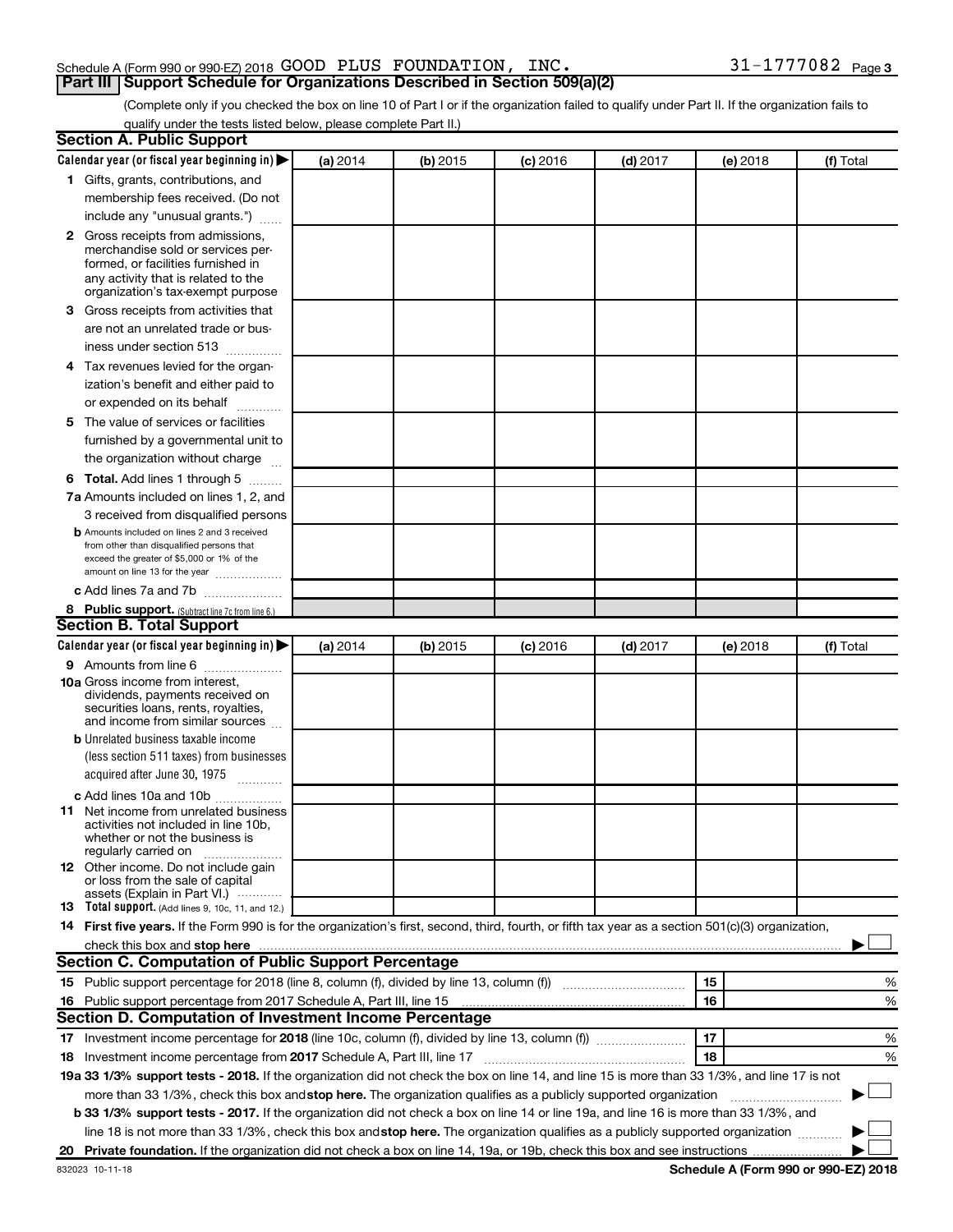### **Part IV Supporting Organizations**

(Complete only if you checked a box in line 12 on Part I. If you checked 12a of Part I, complete Sections A and B. If you checked 12b of Part I, complete Sections A and C. If you checked 12c of Part I, complete Sections A, D, and E. If you checked 12d of Part I, complete Sections A and D, and complete Part V.)

### **Section A. All Supporting Organizations**

- **1** Are all of the organization's supported organizations listed by name in the organization's governing documents? If "No," describe in Part VI how the supported organizations are designated. If designated by *class or purpose, describe the designation. If historic and continuing relationship, explain.*
- **2** Did the organization have any supported organization that does not have an IRS determination of status under section 509(a)(1) or (2)? If "Yes," explain in Part **VI** how the organization determined that the supported *organization was described in section 509(a)(1) or (2).*
- **3a** Did the organization have a supported organization described in section 501(c)(4), (5), or (6)? If "Yes," answer *(b) and (c) below.*
- **b** Did the organization confirm that each supported organization qualified under section 501(c)(4), (5), or (6) and satisfied the public support tests under section 509(a)(2)? If "Yes," describe in Part VI when and how the *organization made the determination.*
- **c** Did the organization ensure that all support to such organizations was used exclusively for section 170(c)(2)(B) purposes? If "Yes," explain in Part VI what controls the organization put in place to ensure such use.
- **4 a** *If* Was any supported organization not organized in the United States ("foreign supported organization")? *"Yes," and if you checked 12a or 12b in Part I, answer (b) and (c) below.*
- **b** Did the organization have ultimate control and discretion in deciding whether to make grants to the foreign supported organization? If "Yes," describe in Part VI how the organization had such control and discretion *despite being controlled or supervised by or in connection with its supported organizations.*
- **c** Did the organization support any foreign supported organization that does not have an IRS determination under sections 501(c)(3) and 509(a)(1) or (2)? If "Yes," explain in Part VI what controls the organization used *to ensure that all support to the foreign supported organization was used exclusively for section 170(c)(2)(B) purposes.*
- **5a** Did the organization add, substitute, or remove any supported organizations during the tax year? If "Yes," answer (b) and (c) below (if applicable). Also, provide detail in **Part VI,** including (i) the names and EIN *numbers of the supported organizations added, substituted, or removed; (ii) the reasons for each such action; (iii) the authority under the organization's organizing document authorizing such action; and (iv) how the action was accomplished (such as by amendment to the organizing document).*
- **b** Type I or Type II only. Was any added or substituted supported organization part of a class already designated in the organization's organizing document?
- **c Substitutions only.**  Was the substitution the result of an event beyond the organization's control?
- **6** Did the organization provide support (whether in the form of grants or the provision of services or facilities) to **Part VI.** support or benefit one or more of the filing organization's supported organizations? If "Yes," provide detail in anyone other than (i) its supported organizations, (ii) individuals that are part of the charitable class benefited by one or more of its supported organizations, or (iii) other supporting organizations that also
- **7** Did the organization provide a grant, loan, compensation, or other similar payment to a substantial contributor regard to a substantial contributor? If "Yes," complete Part I of Schedule L (Form 990 or 990-EZ). (as defined in section 4958(c)(3)(C)), a family member of a substantial contributor, or a 35% controlled entity with
- **8** Did the organization make a loan to a disqualified person (as defined in section 4958) not described in line 7? *If "Yes," complete Part I of Schedule L (Form 990 or 990-EZ).*
- **9 a** Was the organization controlled directly or indirectly at any time during the tax year by one or more in section 509(a)(1) or (2))? If "Yes," provide detail in **Part VI.** disqualified persons as defined in section 4946 (other than foundation managers and organizations described
- **b** Did one or more disqualified persons (as defined in line 9a) hold a controlling interest in any entity in which the supporting organization had an interest? If "Yes," provide detail in Part VI.
- **c** Did a disqualified person (as defined in line 9a) have an ownership interest in, or derive any personal benefit from, assets in which the supporting organization also had an interest? If "Yes," provide detail in Part VI.
- **10 a** Was the organization subject to the excess business holdings rules of section 4943 because of section supporting organizations)? If "Yes," answer 10b below. 4943(f) (regarding certain Type II supporting organizations, and all Type III non-functionally integrated
	- **b** Did the organization have any excess business holdings in the tax year? (Use Schedule C, Form 4720, to *determine whether the organization had excess business holdings.)*

**Yes No 1 2 3a 3b 3c 4a 4b 4c 5a 5b 5c 6 7 8 9a 9b 9c 10a 10b**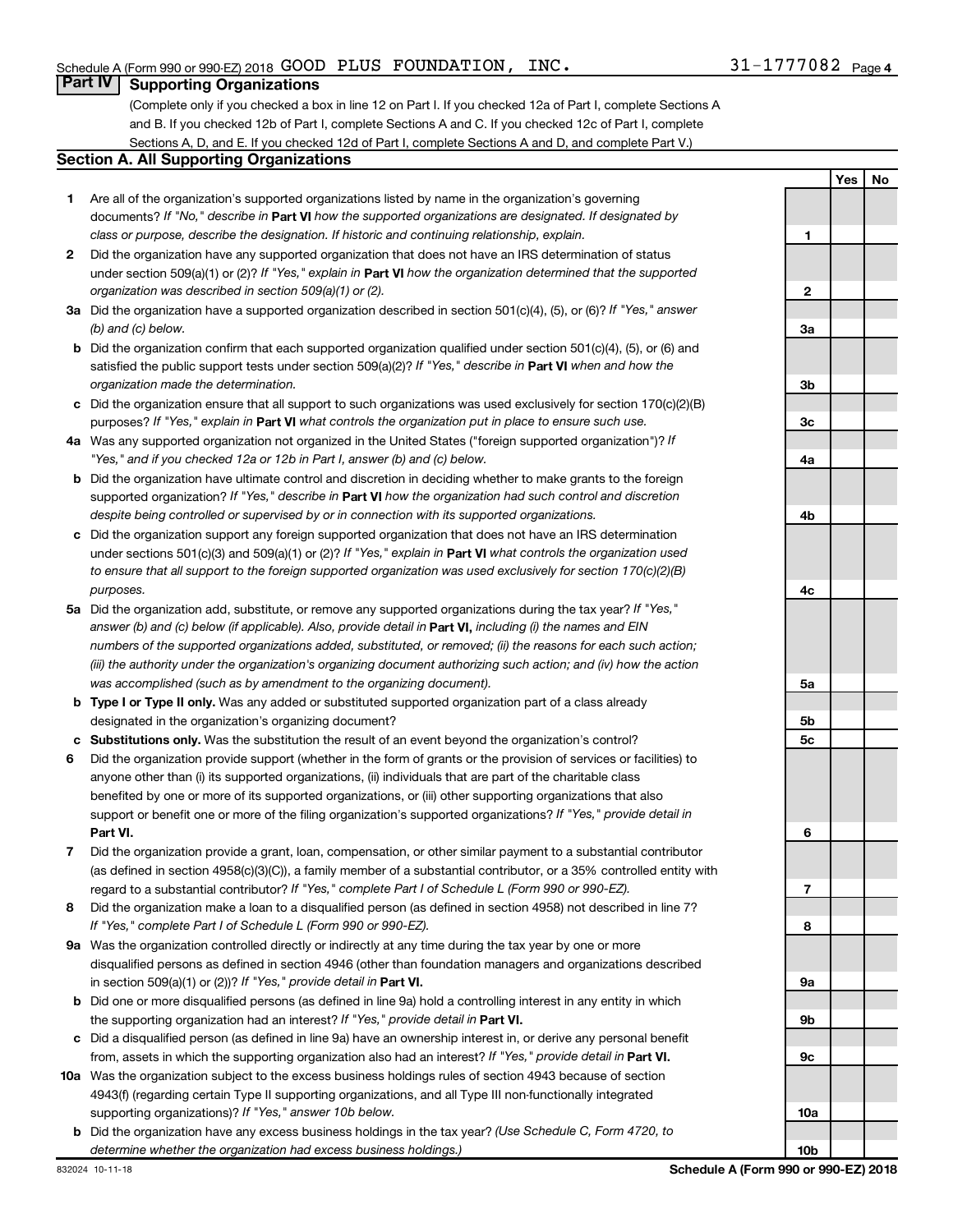|    | Part IV<br><b>Supporting Organizations (continued)</b>                                                                          |                 |            |    |
|----|---------------------------------------------------------------------------------------------------------------------------------|-----------------|------------|----|
|    |                                                                                                                                 |                 | Yes        | No |
| 11 | Has the organization accepted a gift or contribution from any of the following persons?                                         |                 |            |    |
|    | a A person who directly or indirectly controls, either alone or together with persons described in (b) and (c)                  |                 |            |    |
|    | below, the governing body of a supported organization?                                                                          | 11a             |            |    |
|    | <b>b</b> A family member of a person described in (a) above?                                                                    | 11 <sub>b</sub> |            |    |
|    | c A 35% controlled entity of a person described in (a) or (b) above? If "Yes" to a, b, or c, provide detail in Part VI.         | 11c             |            |    |
|    | <b>Section B. Type I Supporting Organizations</b>                                                                               |                 |            |    |
|    |                                                                                                                                 |                 | <b>Yes</b> | No |
| 1. | Did the directors, trustees, or membership of one or more supported organizations have the power to                             |                 |            |    |
|    | regularly appoint or elect at least a majority of the organization's directors or trustees at all times during the              |                 |            |    |
|    | tax year? If "No," describe in Part VI how the supported organization(s) effectively operated, supervised, or                   |                 |            |    |
|    | controlled the organization's activities. If the organization had more than one supported organization,                         |                 |            |    |
|    | describe how the powers to appoint and/or remove directors or trustees were allocated among the supported                       |                 |            |    |
|    | organizations and what conditions or restrictions, if any, applied to such powers during the tax year.                          | 1               |            |    |
| 2  | Did the organization operate for the benefit of any supported organization other than the supported                             |                 |            |    |
|    | organization(s) that operated, supervised, or controlled the supporting organization? If "Yes," explain in                      |                 |            |    |
|    |                                                                                                                                 |                 |            |    |
|    | Part VI how providing such benefit carried out the purposes of the supported organization(s) that operated,                     |                 |            |    |
|    | supervised, or controlled the supporting organization.                                                                          | 2               |            |    |
|    | <b>Section C. Type II Supporting Organizations</b>                                                                              |                 |            |    |
|    |                                                                                                                                 |                 | Yes        | No |
| 1. | Were a majority of the organization's directors or trustees during the tax year also a majority of the directors                |                 |            |    |
|    | or trustees of each of the organization's supported organization(s)? If "No," describe in Part VI how control                   |                 |            |    |
|    | or management of the supporting organization was vested in the same persons that controlled or managed                          |                 |            |    |
|    | the supported organization(s).                                                                                                  | 1               |            |    |
|    | <b>Section D. All Type III Supporting Organizations</b>                                                                         |                 |            |    |
|    |                                                                                                                                 |                 | Yes        | No |
| 1  | Did the organization provide to each of its supported organizations, by the last day of the fifth month of the                  |                 |            |    |
|    | organization's tax year, (i) a written notice describing the type and amount of support provided during the prior tax           |                 |            |    |
|    | year, (ii) a copy of the Form 990 that was most recently filed as of the date of notification, and (iii) copies of the          |                 |            |    |
|    | organization's governing documents in effect on the date of notification, to the extent not previously provided?                | 1               |            |    |
| 2  | Were any of the organization's officers, directors, or trustees either (i) appointed or elected by the supported                |                 |            |    |
|    | organization(s) or (ii) serving on the governing body of a supported organization? If "No," explain in Part VI how              |                 |            |    |
|    | the organization maintained a close and continuous working relationship with the supported organization(s).                     | $\mathbf{2}$    |            |    |
| 3  | By reason of the relationship described in (2), did the organization's supported organizations have a                           |                 |            |    |
|    | significant voice in the organization's investment policies and in directing the use of the organization's                      |                 |            |    |
|    | income or assets at all times during the tax year? If "Yes," describe in Part VI the role the organization's                    |                 |            |    |
|    | supported organizations played in this regard.                                                                                  | 3               |            |    |
|    | Section E. Type III Functionally Integrated Supporting Organizations                                                            |                 |            |    |
| 1  | Check the box next to the method that the organization used to satisfy the Integral Part Test during the yealsee instructions). |                 |            |    |
| a  | The organization satisfied the Activities Test. Complete line 2 below.                                                          |                 |            |    |
| b  | The organization is the parent of each of its supported organizations. Complete line 3 below.                                   |                 |            |    |
| с  | The organization supported a governmental entity. Describe in Part VI how you supported a government entity (see instructions). |                 |            |    |
| 2  | Activities Test. Answer (a) and (b) below.                                                                                      |                 | Yes        | No |
| а  | Did substantially all of the organization's activities during the tax year directly further the exempt purposes of              |                 |            |    |
|    | the supported organization(s) to which the organization was responsive? If "Yes," then in Part VI identify                      |                 |            |    |
|    | those supported organizations and explain how these activities directly furthered their exempt purposes,                        |                 |            |    |
|    | how the organization was responsive to those supported organizations, and how the organization determined                       |                 |            |    |
|    | that these activities constituted substantially all of its activities.                                                          | 2a              |            |    |
|    | <b>b</b> Did the activities described in (a) constitute activities that, but for the organization's involvement, one or more    |                 |            |    |
|    | of the organization's supported organization(s) would have been engaged in? If "Yes," explain in Part VI the                    |                 |            |    |
|    | reasons for the organization's position that its supported organization(s) would have engaged in these                          |                 |            |    |
|    | activities but for the organization's involvement.                                                                              | 2b              |            |    |
| З  | Parent of Supported Organizations. Answer (a) and (b) below.                                                                    |                 |            |    |
| а  | Did the organization have the power to regularly appoint or elect a majority of the officers, directors, or                     |                 |            |    |
|    | trustees of each of the supported organizations? Provide details in Part VI.                                                    | За              |            |    |
|    | <b>b</b> Did the organization exercise a substantial degree of direction over the policies, programs, and activities of each    |                 |            |    |
|    | of its supported organizations? If "Yes," describe in Part VI the role played by the organization in this regard.               | 3b              |            |    |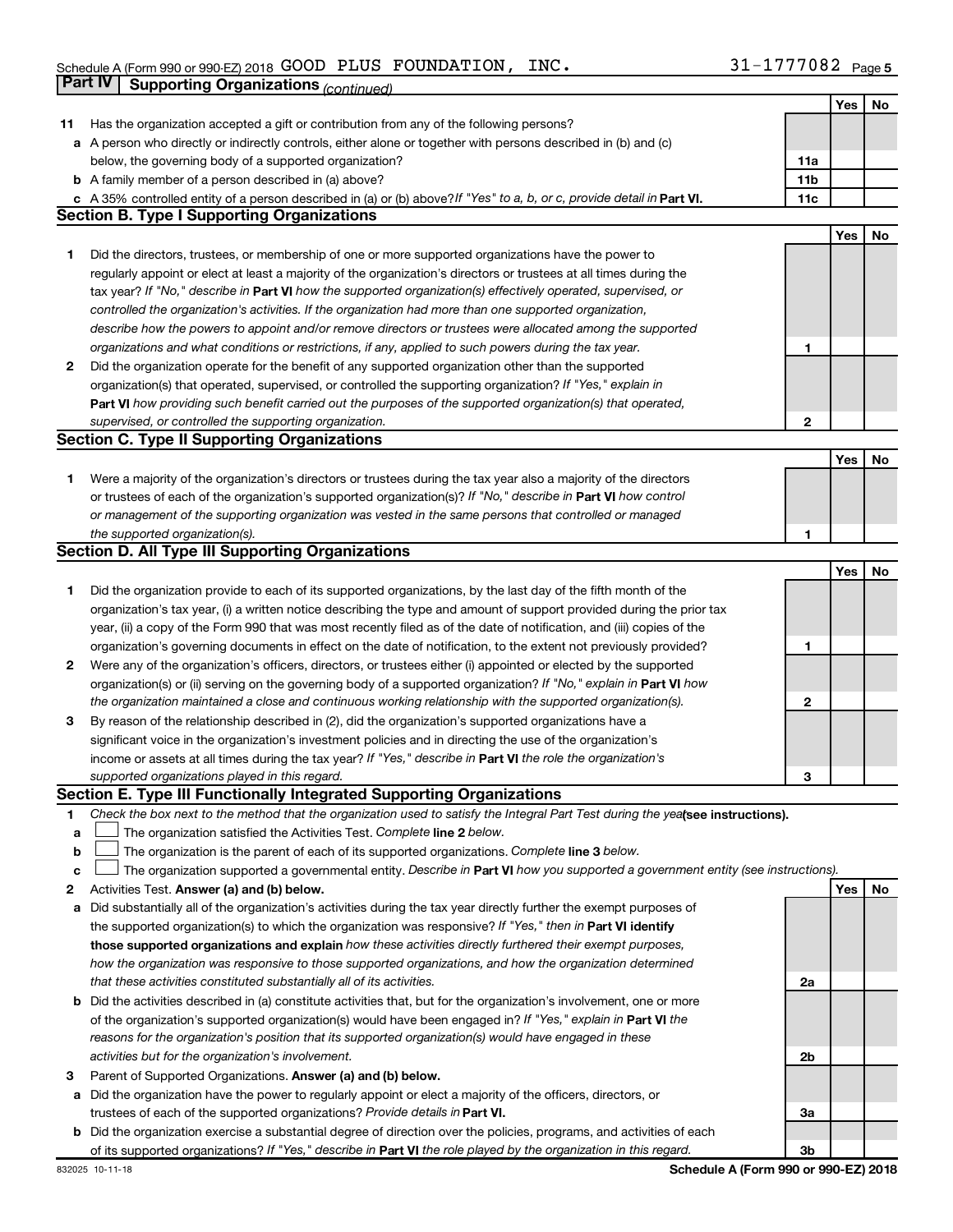### Schedule A (Form 990 or 990-EZ) 2018  $\,$  GOOD PLUS FOUNDATION, INC.  $\,$  31-1777082  $\,$  Page **Part V Type III Non-Functionally Integrated 509(a)(3) Supporting Organizations**

1 **Letter See instructions.** All Check here if the organization satisfied the Integral Part Test as a qualifying trust on Nov. 20, 1970 (explain in Part VI.) See instructions. All other Type III non-functionally integrated supporting organizations must complete Sections A through E.

|              | Section A - Adjusted Net Income                                              |                | (A) Prior Year | (B) Current Year<br>(optional) |
|--------------|------------------------------------------------------------------------------|----------------|----------------|--------------------------------|
| 1            | Net short-term capital gain                                                  | 1              |                |                                |
| $\mathbf{2}$ | Recoveries of prior-year distributions                                       | $\mathbf{2}$   |                |                                |
| З            | Other gross income (see instructions)                                        | 3              |                |                                |
| 4            | Add lines 1 through 3                                                        | 4              |                |                                |
| 5            | Depreciation and depletion                                                   | 5              |                |                                |
| 6            | Portion of operating expenses paid or incurred for production or             |                |                |                                |
|              | collection of gross income or for management, conservation, or               |                |                |                                |
|              | maintenance of property held for production of income (see instructions)     | 6              |                |                                |
| 7            | Other expenses (see instructions)                                            | $\overline{7}$ |                |                                |
| 8            | Adjusted Net Income (subtract lines 5, 6, and 7 from line 4)                 | 8              |                |                                |
|              | <b>Section B - Minimum Asset Amount</b>                                      |                | (A) Prior Year | (B) Current Year<br>(optional) |
| 1            | Aggregate fair market value of all non-exempt-use assets (see                |                |                |                                |
|              | instructions for short tax year or assets held for part of year):            |                |                |                                |
|              | a Average monthly value of securities                                        | 1a             |                |                                |
|              | <b>b</b> Average monthly cash balances                                       | 1b             |                |                                |
|              | c Fair market value of other non-exempt-use assets                           | 1c             |                |                                |
|              | <b>d</b> Total (add lines 1a, 1b, and 1c)                                    | 1 <sub>d</sub> |                |                                |
|              | e Discount claimed for blockage or other                                     |                |                |                                |
|              | factors (explain in detail in Part VI):                                      |                |                |                                |
| 2            | Acquisition indebtedness applicable to non-exempt-use assets                 | $\mathbf{2}$   |                |                                |
| З            | Subtract line 2 from line 1d                                                 | 3              |                |                                |
| 4            | Cash deemed held for exempt use. Enter 1-1/2% of line 3 (for greater amount, |                |                |                                |
|              | see instructions)                                                            | 4              |                |                                |
| 5            | Net value of non-exempt-use assets (subtract line 4 from line 3)             | 5              |                |                                |
| 6            | Multiply line 5 by .035                                                      | 6              |                |                                |
| 7            | Recoveries of prior-year distributions                                       | $\overline{7}$ |                |                                |
| 8            | <b>Minimum Asset Amount (add line 7 to line 6)</b>                           | 8              |                |                                |
|              | <b>Section C - Distributable Amount</b>                                      |                |                | <b>Current Year</b>            |
| 1            | Adjusted net income for prior year (from Section A, line 8, Column A)        | 1              |                |                                |
| $\mathbf{2}$ | Enter 85% of line 1                                                          | $\overline{2}$ |                |                                |
| 3            | Minimum asset amount for prior year (from Section B, line 8, Column A)       | 3              |                |                                |
| 4            | Enter greater of line 2 or line 3                                            | 4              |                |                                |
| 5            | Income tax imposed in prior year                                             | 5              |                |                                |
| 6            | <b>Distributable Amount.</b> Subtract line 5 from line 4, unless subject to  |                |                |                                |
|              | emergency temporary reduction (see instructions)                             | 6              |                |                                |

**7** Let Check here if the current year is the organization's first as a non-functionally integrated Type III supporting organization (see instructions).

**Schedule A (Form 990 or 990-EZ) 2018**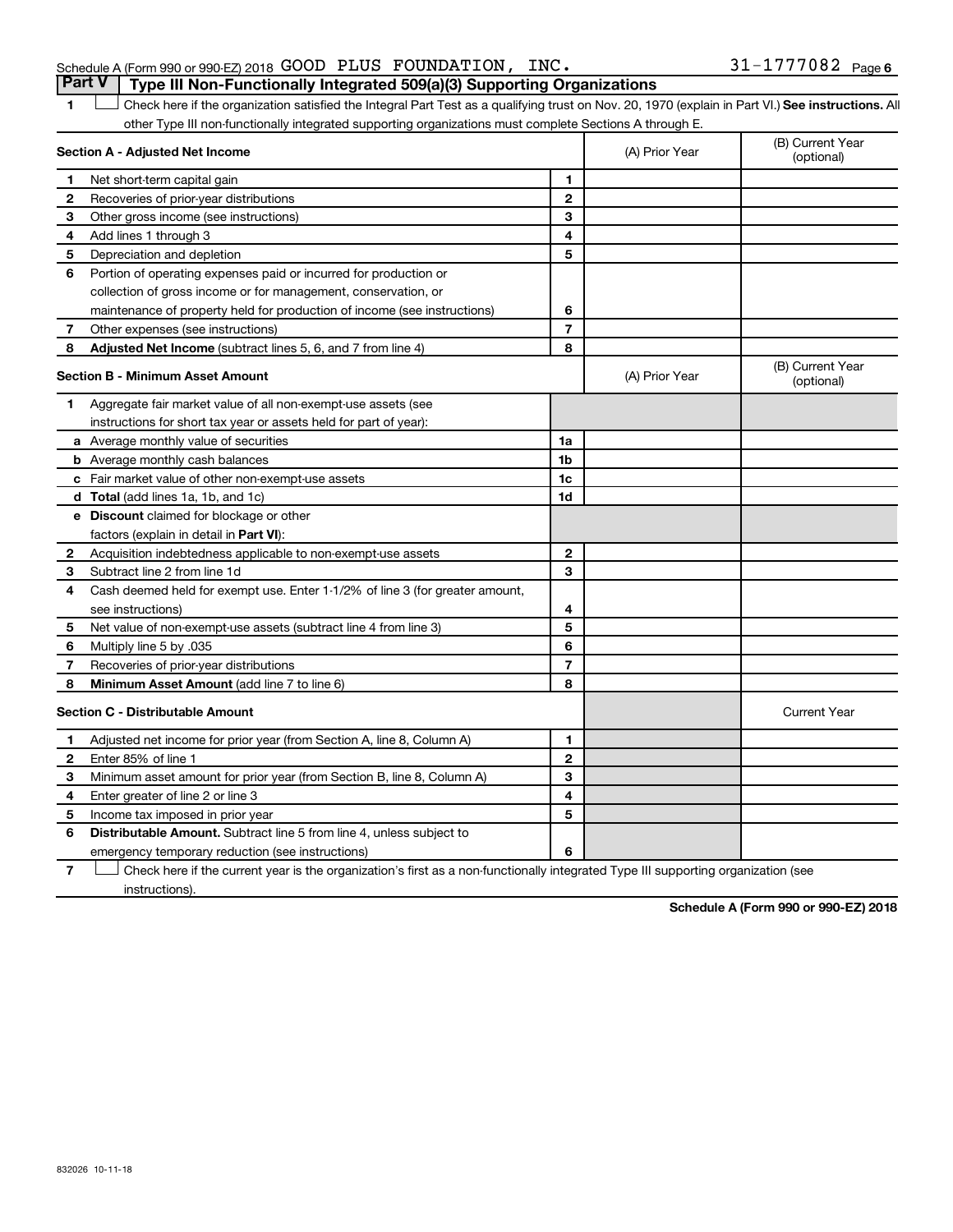| <b>Part V</b> | Type III Non-Functionally Integrated 509(a)(3) Supporting Organizations (continued)        |                                    |                                               |                                                  |
|---------------|--------------------------------------------------------------------------------------------|------------------------------------|-----------------------------------------------|--------------------------------------------------|
|               | <b>Section D - Distributions</b>                                                           |                                    |                                               | <b>Current Year</b>                              |
| 1             | Amounts paid to supported organizations to accomplish exempt purposes                      |                                    |                                               |                                                  |
| $\mathbf{2}$  | Amounts paid to perform activity that directly furthers exempt purposes of supported       |                                    |                                               |                                                  |
|               | organizations, in excess of income from activity                                           |                                    |                                               |                                                  |
| 3             | Administrative expenses paid to accomplish exempt purposes of supported organizations      |                                    |                                               |                                                  |
| 4             | Amounts paid to acquire exempt-use assets                                                  |                                    |                                               |                                                  |
| 5             | Qualified set-aside amounts (prior IRS approval required)                                  |                                    |                                               |                                                  |
| 6             | Other distributions (describe in <b>Part VI</b> ). See instructions.                       |                                    |                                               |                                                  |
| 7             | <b>Total annual distributions.</b> Add lines 1 through 6.                                  |                                    |                                               |                                                  |
| 8             | Distributions to attentive supported organizations to which the organization is responsive |                                    |                                               |                                                  |
|               | (provide details in Part VI). See instructions.                                            |                                    |                                               |                                                  |
| 9             | Distributable amount for 2018 from Section C, line 6                                       |                                    |                                               |                                                  |
| 10            | Line 8 amount divided by line 9 amount                                                     |                                    |                                               |                                                  |
|               | <b>Section E - Distribution Allocations (see instructions)</b>                             | (i)<br><b>Excess Distributions</b> | (ii)<br><b>Underdistributions</b><br>Pre-2018 | (iii)<br><b>Distributable</b><br>Amount for 2018 |
| 1             | Distributable amount for 2018 from Section C, line 6                                       |                                    |                                               |                                                  |
| 2             | Underdistributions, if any, for years prior to 2018 (reason-                               |                                    |                                               |                                                  |
|               | able cause required-explain in Part VI). See instructions.                                 |                                    |                                               |                                                  |
| 3             | Excess distributions carryover, if any, to 2018                                            |                                    |                                               |                                                  |
|               | <b>a</b> From 2013                                                                         |                                    |                                               |                                                  |
|               | $b$ From 2014                                                                              |                                    |                                               |                                                  |
|               | c From 2015                                                                                |                                    |                                               |                                                  |
|               | d From 2016                                                                                |                                    |                                               |                                                  |
|               | e From 2017                                                                                |                                    |                                               |                                                  |
|               | f Total of lines 3a through e                                                              |                                    |                                               |                                                  |
|               | <b>g</b> Applied to underdistributions of prior years                                      |                                    |                                               |                                                  |
|               | <b>h</b> Applied to 2018 distributable amount                                              |                                    |                                               |                                                  |
| Ť.            | Carryover from 2013 not applied (see instructions)                                         |                                    |                                               |                                                  |
|               | Remainder. Subtract lines 3g, 3h, and 3i from 3f.                                          |                                    |                                               |                                                  |
| 4             | Distributions for 2018 from Section D,                                                     |                                    |                                               |                                                  |
|               | line $7:$                                                                                  |                                    |                                               |                                                  |
|               | a Applied to underdistributions of prior years                                             |                                    |                                               |                                                  |
|               | <b>b</b> Applied to 2018 distributable amount                                              |                                    |                                               |                                                  |
| c             | Remainder. Subtract lines 4a and 4b from 4.                                                |                                    |                                               |                                                  |
| 5             | Remaining underdistributions for years prior to 2018, if                                   |                                    |                                               |                                                  |
|               | any. Subtract lines 3g and 4a from line 2. For result greater                              |                                    |                                               |                                                  |
|               | than zero, explain in Part VI. See instructions.                                           |                                    |                                               |                                                  |
| 6             | Remaining underdistributions for 2018. Subtract lines 3h                                   |                                    |                                               |                                                  |
|               | and 4b from line 1. For result greater than zero, explain in                               |                                    |                                               |                                                  |
|               | <b>Part VI.</b> See instructions.                                                          |                                    |                                               |                                                  |
| $\mathbf{7}$  | Excess distributions carryover to 2019. Add lines 3j                                       |                                    |                                               |                                                  |
|               | and 4c.                                                                                    |                                    |                                               |                                                  |
| 8             | Breakdown of line 7:                                                                       |                                    |                                               |                                                  |
|               | a Excess from 2014                                                                         |                                    |                                               |                                                  |
|               | <b>b</b> Excess from 2015                                                                  |                                    |                                               |                                                  |
|               | c Excess from 2016                                                                         |                                    |                                               |                                                  |
|               | d Excess from 2017                                                                         |                                    |                                               |                                                  |
|               | e Excess from 2018                                                                         |                                    |                                               |                                                  |

**Schedule A (Form 990 or 990-EZ) 2018**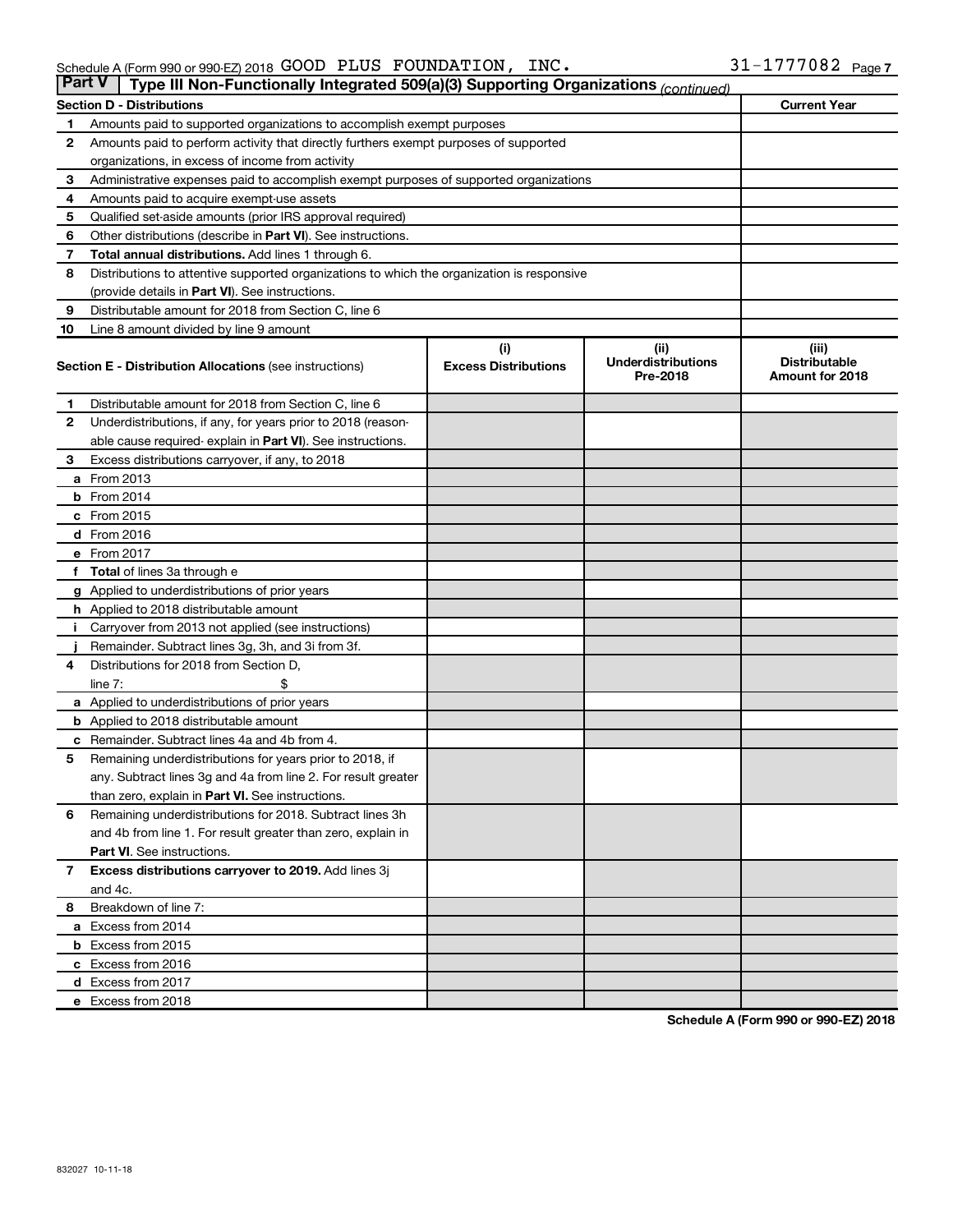|                | Schedule A (Form 990 or 990-EZ) 2018 GOOD PLUS FOUNDATION, INC.                                                                                      |                                                                                                                                                                                                                                                                                                                                                                                                                                     | 31-1777082 Page 8 |
|----------------|------------------------------------------------------------------------------------------------------------------------------------------------------|-------------------------------------------------------------------------------------------------------------------------------------------------------------------------------------------------------------------------------------------------------------------------------------------------------------------------------------------------------------------------------------------------------------------------------------|-------------------|
| <b>Part VI</b> | Supplemental Information. Provide the explanations required by Part II, line 10; Part II, line 17a or 17b; Part III, line 12;<br>(See instructions.) | Part IV, Section A, lines 1, 2, 3b, 3c, 4b, 4c, 5a, 6, 9a, 9b, 9c, 11a, 11b, and 11c; Part IV, Section B, lines 1 and 2; Part IV, Section C,<br>line 1; Part IV, Section D, lines 2 and 3; Part IV, Section E, lines 1c, 2a, 2b, 3a, and 3b; Part V, line 1; Part V, Section B, line 1e; Part V,<br>Section D, lines 5, 6, and 8; and Part V, Section E, lines 2, 5, and 6. Also complete this part for any additional information. |                   |
|                |                                                                                                                                                      |                                                                                                                                                                                                                                                                                                                                                                                                                                     |                   |
|                |                                                                                                                                                      |                                                                                                                                                                                                                                                                                                                                                                                                                                     |                   |
|                |                                                                                                                                                      |                                                                                                                                                                                                                                                                                                                                                                                                                                     |                   |
|                |                                                                                                                                                      |                                                                                                                                                                                                                                                                                                                                                                                                                                     |                   |
|                |                                                                                                                                                      |                                                                                                                                                                                                                                                                                                                                                                                                                                     |                   |
|                |                                                                                                                                                      |                                                                                                                                                                                                                                                                                                                                                                                                                                     |                   |
|                |                                                                                                                                                      |                                                                                                                                                                                                                                                                                                                                                                                                                                     |                   |
|                |                                                                                                                                                      |                                                                                                                                                                                                                                                                                                                                                                                                                                     |                   |
|                |                                                                                                                                                      |                                                                                                                                                                                                                                                                                                                                                                                                                                     |                   |
|                |                                                                                                                                                      |                                                                                                                                                                                                                                                                                                                                                                                                                                     |                   |
|                |                                                                                                                                                      |                                                                                                                                                                                                                                                                                                                                                                                                                                     |                   |
|                |                                                                                                                                                      |                                                                                                                                                                                                                                                                                                                                                                                                                                     |                   |
|                |                                                                                                                                                      |                                                                                                                                                                                                                                                                                                                                                                                                                                     |                   |
|                |                                                                                                                                                      |                                                                                                                                                                                                                                                                                                                                                                                                                                     |                   |
|                |                                                                                                                                                      |                                                                                                                                                                                                                                                                                                                                                                                                                                     |                   |
|                |                                                                                                                                                      |                                                                                                                                                                                                                                                                                                                                                                                                                                     |                   |
|                |                                                                                                                                                      |                                                                                                                                                                                                                                                                                                                                                                                                                                     |                   |
|                |                                                                                                                                                      |                                                                                                                                                                                                                                                                                                                                                                                                                                     |                   |
|                |                                                                                                                                                      |                                                                                                                                                                                                                                                                                                                                                                                                                                     |                   |
|                |                                                                                                                                                      |                                                                                                                                                                                                                                                                                                                                                                                                                                     |                   |
|                |                                                                                                                                                      |                                                                                                                                                                                                                                                                                                                                                                                                                                     |                   |
|                |                                                                                                                                                      |                                                                                                                                                                                                                                                                                                                                                                                                                                     |                   |
|                |                                                                                                                                                      |                                                                                                                                                                                                                                                                                                                                                                                                                                     |                   |
|                |                                                                                                                                                      |                                                                                                                                                                                                                                                                                                                                                                                                                                     |                   |
|                |                                                                                                                                                      |                                                                                                                                                                                                                                                                                                                                                                                                                                     |                   |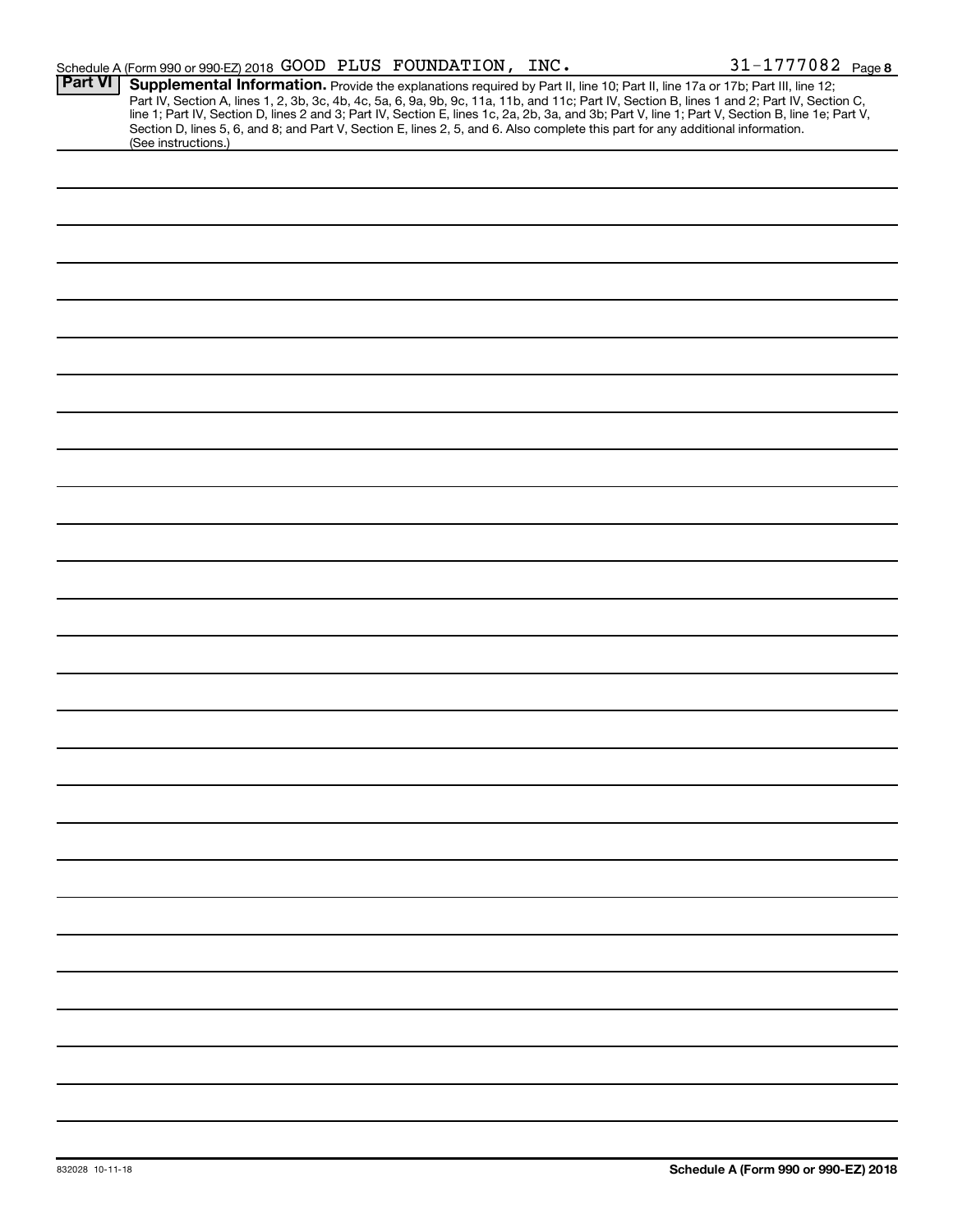|          | <b>SCHEDULE D</b><br>(Form 990)                      |                                                                                                                                                           | <b>Supplemental Financial Statements</b><br>Complete if the organization answered "Yes" on Form 990,<br>Part IV, line 6, 7, 8, 9, 10, 11a, 11b, 11c, 11d, 11e, 11f, 12a, or 12b. |                | OMB No. 1545-0047                            |
|----------|------------------------------------------------------|-----------------------------------------------------------------------------------------------------------------------------------------------------------|----------------------------------------------------------------------------------------------------------------------------------------------------------------------------------|----------------|----------------------------------------------|
|          | Department of the Treasury                           |                                                                                                                                                           | Attach to Form 990.                                                                                                                                                              |                | <b>Open to Public</b><br>Inspection          |
|          | Internal Revenue Service<br>Name of the organization |                                                                                                                                                           | Go to www.irs.gov/Form990 for instructions and the latest information.                                                                                                           |                | <b>Employer identification number</b>        |
|          |                                                      | GOOD PLUS FOUNDATION, INC.                                                                                                                                |                                                                                                                                                                                  |                | 31-1777082                                   |
| Part I   |                                                      | Organizations Maintaining Donor Advised Funds or Other Similar Funds or Accounts. Complete if the                                                         |                                                                                                                                                                                  |                |                                              |
|          |                                                      | organization answered "Yes" on Form 990, Part IV, line 6.                                                                                                 |                                                                                                                                                                                  |                |                                              |
|          |                                                      |                                                                                                                                                           | (a) Donor advised funds                                                                                                                                                          |                | (b) Funds and other accounts                 |
| 1.       |                                                      |                                                                                                                                                           |                                                                                                                                                                                  |                |                                              |
| 2        |                                                      | Aggregate value of contributions to (during year)                                                                                                         |                                                                                                                                                                                  |                |                                              |
| З        |                                                      |                                                                                                                                                           |                                                                                                                                                                                  |                |                                              |
| 4        |                                                      |                                                                                                                                                           |                                                                                                                                                                                  |                |                                              |
| 5        |                                                      | Did the organization inform all donors and donor advisors in writing that the assets held in donor advised funds                                          |                                                                                                                                                                                  |                |                                              |
|          |                                                      |                                                                                                                                                           |                                                                                                                                                                                  |                | No<br>Yes                                    |
| 6        |                                                      | Did the organization inform all grantees, donors, and donor advisors in writing that grant funds can be used only                                         |                                                                                                                                                                                  |                |                                              |
|          |                                                      | for charitable purposes and not for the benefit of the donor or donor advisor, or for any other purpose conferring                                        |                                                                                                                                                                                  |                |                                              |
|          | impermissible private benefit?                       |                                                                                                                                                           |                                                                                                                                                                                  |                | Yes<br>No                                    |
| Part II  |                                                      | Conservation Easements. Complete if the organization answered "Yes" on Form 990, Part IV, line 7.                                                         |                                                                                                                                                                                  |                |                                              |
| 1        |                                                      | Purpose(s) of conservation easements held by the organization (check all that apply).                                                                     |                                                                                                                                                                                  |                |                                              |
|          |                                                      | Preservation of land for public use (e.g., recreation or education)                                                                                       | Preservation of a historically important land area                                                                                                                               |                |                                              |
|          |                                                      | Protection of natural habitat                                                                                                                             | Preservation of a certified historic structure                                                                                                                                   |                |                                              |
|          |                                                      | Preservation of open space                                                                                                                                |                                                                                                                                                                                  |                |                                              |
| 2        |                                                      | Complete lines 2a through 2d if the organization held a qualified conservation contribution in the form of a conservation easement on the last            |                                                                                                                                                                                  |                |                                              |
|          | day of the tax year.                                 |                                                                                                                                                           |                                                                                                                                                                                  |                | Held at the End of the Tax Year              |
|          |                                                      |                                                                                                                                                           |                                                                                                                                                                                  | 2a             |                                              |
|          |                                                      |                                                                                                                                                           |                                                                                                                                                                                  | 2 <sub>b</sub> |                                              |
|          |                                                      |                                                                                                                                                           |                                                                                                                                                                                  | 2c             |                                              |
| d        |                                                      | Number of conservation easements included in (c) acquired after 7/25/06, and not on a historic structure                                                  |                                                                                                                                                                                  |                |                                              |
|          |                                                      |                                                                                                                                                           |                                                                                                                                                                                  | 2d             |                                              |
| 3        |                                                      | Number of conservation easements modified, transferred, released, extinguished, or terminated by the organization during the tax                          |                                                                                                                                                                                  |                |                                              |
| 4        | $\vee$ ear $\blacktriangleright$                     | Number of states where property subject to conservation easement is located                                                                               |                                                                                                                                                                                  |                |                                              |
| 5        |                                                      | Does the organization have a written policy regarding the periodic monitoring, inspection, handling of                                                    |                                                                                                                                                                                  |                |                                              |
|          |                                                      |                                                                                                                                                           |                                                                                                                                                                                  |                | Yes<br>No                                    |
| 6        |                                                      | Staff and volunteer hours devoted to monitoring, inspecting, handling of violations, and enforcing conservation easements during the year                 |                                                                                                                                                                                  |                |                                              |
|          |                                                      |                                                                                                                                                           |                                                                                                                                                                                  |                |                                              |
| 7        |                                                      | Amount of expenses incurred in monitoring, inspecting, handling of violations, and enforcing conservation easements during the year                       |                                                                                                                                                                                  |                |                                              |
|          | ▶ \$                                                 |                                                                                                                                                           |                                                                                                                                                                                  |                |                                              |
| 8        |                                                      | Does each conservation easement reported on line 2(d) above satisfy the requirements of section 170(h)(4)(B)(i)                                           |                                                                                                                                                                                  |                |                                              |
|          |                                                      |                                                                                                                                                           |                                                                                                                                                                                  |                | Yes<br>No                                    |
| 9        |                                                      | In Part XIII, describe how the organization reports conservation easements in its revenue and expense statement, and balance sheet, and                   |                                                                                                                                                                                  |                |                                              |
|          |                                                      | include, if applicable, the text of the footnote to the organization's financial statements that describes the organization's accounting for              |                                                                                                                                                                                  |                |                                              |
|          | conservation easements.                              |                                                                                                                                                           |                                                                                                                                                                                  |                |                                              |
| Part III |                                                      | Organizations Maintaining Collections of Art, Historical Treasures, or Other Similar Assets.                                                              |                                                                                                                                                                                  |                |                                              |
|          |                                                      | Complete if the organization answered "Yes" on Form 990, Part IV, line 8.                                                                                 |                                                                                                                                                                                  |                |                                              |
|          |                                                      | 1a If the organization elected, as permitted under SFAS 116 (ASC 958), not to report in its revenue statement and balance sheet works of art,             |                                                                                                                                                                                  |                |                                              |
|          |                                                      | historical treasures, or other similar assets held for public exhibition, education, or research in furtherance of public service, provide, in Part XIII, |                                                                                                                                                                                  |                |                                              |
|          |                                                      | the text of the footnote to its financial statements that describes these items.                                                                          |                                                                                                                                                                                  |                |                                              |
|          |                                                      | If the organization elected, as permitted under SFAS 116 (ASC 958), to report in its revenue statement and balance sheet works of art, historical         |                                                                                                                                                                                  |                |                                              |
|          |                                                      | treasures, or other similar assets held for public exhibition, education, or research in furtherance of public service, provide the following amounts     |                                                                                                                                                                                  |                |                                              |
|          | relating to these items:                             |                                                                                                                                                           |                                                                                                                                                                                  |                |                                              |
|          |                                                      | Revenue included on Form 990, Part VIII, line 1 [2000] [2000] [2000] [2000] [2000] [2000] [2000] [2000] [2000                                             |                                                                                                                                                                                  |                | the control of the control of the control of |
|          |                                                      | (ii) Assets included in Form 990, Part X                                                                                                                  |                                                                                                                                                                                  |                | -\$                                          |
|          |                                                      | If the organization received or held works of art, historical treasures, or other similar assets for financial gain, provide                              |                                                                                                                                                                                  |                |                                              |

|  | the following amounts required to be reported under SFAS 116 (ASC 958) relating to these items: |                          |  |
|--|-------------------------------------------------------------------------------------------------|--------------------------|--|
|  | a Revenue included on Form 990, Part VIII, line 1                                               | $\blacktriangleright$ s  |  |
|  |                                                                                                 | $\blacktriangleright$ \$ |  |

832051 10-29-18 **For Paperwork Reduction Act Notice, see the Instructions for Form 990. Schedule D (Form 990) 2018** LHA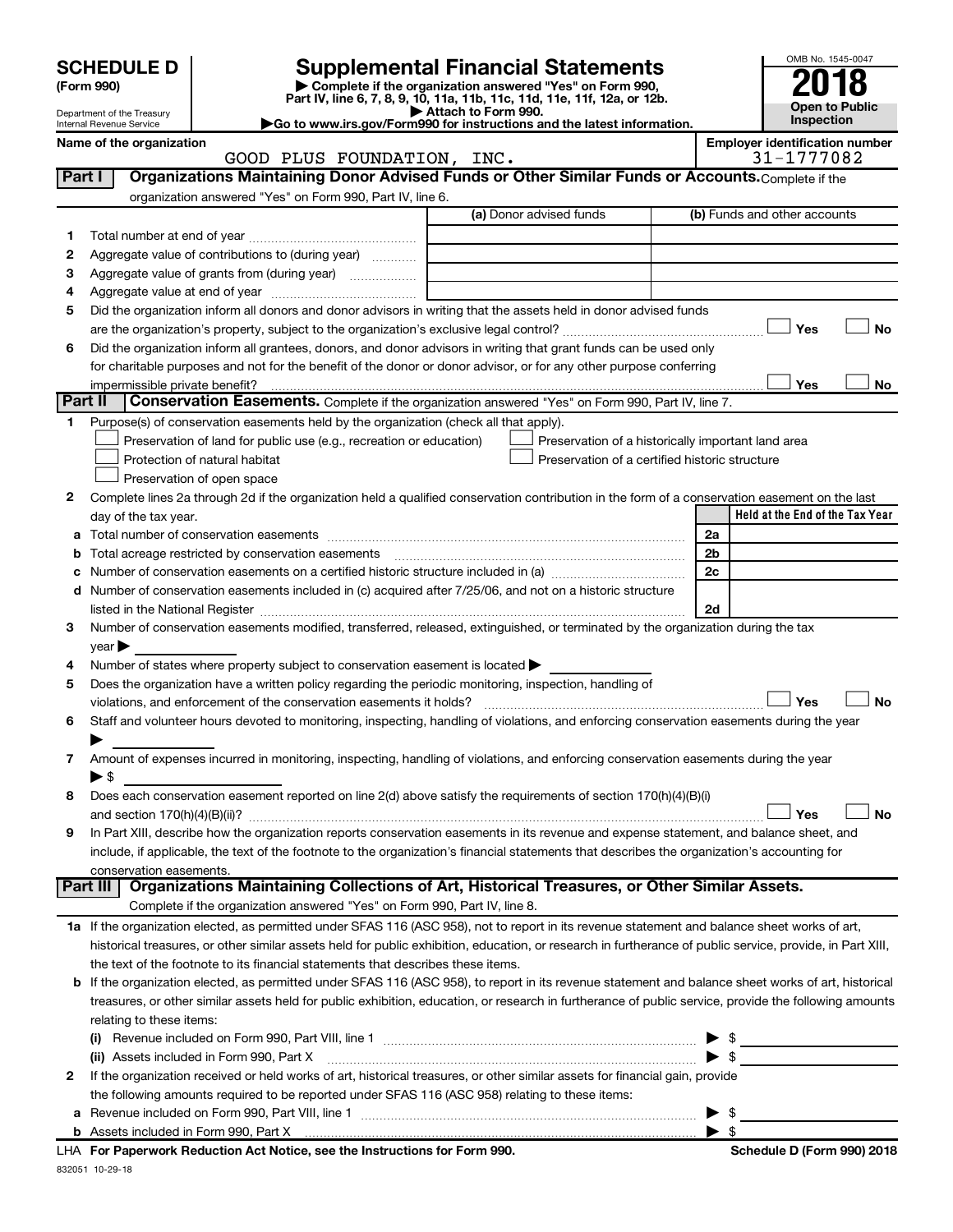|        | Schedule D (Form 990) 2018                                                                                                                                                                                                     | GOOD PLUS FOUNDATION, INC.              |                |                                                                                                                                                                                                                               |                                 |                | 31-1777082 Page 2                                 |
|--------|--------------------------------------------------------------------------------------------------------------------------------------------------------------------------------------------------------------------------------|-----------------------------------------|----------------|-------------------------------------------------------------------------------------------------------------------------------------------------------------------------------------------------------------------------------|---------------------------------|----------------|---------------------------------------------------|
|        | Part III   Organizations Maintaining Collections of Art, Historical Treasures, or Other Similar Assets (continued)                                                                                                             |                                         |                |                                                                                                                                                                                                                               |                                 |                |                                                   |
| 3      | Using the organization's acquisition, accession, and other records, check any of the following that are a significant use of its collection items                                                                              |                                         |                |                                                                                                                                                                                                                               |                                 |                |                                                   |
|        | (check all that apply):                                                                                                                                                                                                        |                                         |                |                                                                                                                                                                                                                               |                                 |                |                                                   |
| a      | Public exhibition                                                                                                                                                                                                              | d                                       |                | Loan or exchange programs                                                                                                                                                                                                     |                                 |                |                                                   |
| b      | Scholarly research                                                                                                                                                                                                             | e                                       |                | Other and the contract of the contract of the contract of the contract of the contract of the contract of the contract of the contract of the contract of the contract of the contract of the contract of the contract of the |                                 |                |                                                   |
| c      | Preservation for future generations                                                                                                                                                                                            |                                         |                |                                                                                                                                                                                                                               |                                 |                |                                                   |
| 4      | Provide a description of the organization's collections and explain how they further the organization's exempt purpose in Part XIII.                                                                                           |                                         |                |                                                                                                                                                                                                                               |                                 |                |                                                   |
| 5      | During the year, did the organization solicit or receive donations of art, historical treasures, or other similar assets                                                                                                       |                                         |                |                                                                                                                                                                                                                               |                                 |                |                                                   |
|        |                                                                                                                                                                                                                                |                                         |                |                                                                                                                                                                                                                               |                                 | Yes            | No                                                |
|        | Part IV<br>Escrow and Custodial Arrangements. Complete if the organization answered "Yes" on Form 990, Part IV, line 9, or<br>reported an amount on Form 990, Part X, line 21.                                                 |                                         |                |                                                                                                                                                                                                                               |                                 |                |                                                   |
|        |                                                                                                                                                                                                                                |                                         |                |                                                                                                                                                                                                                               |                                 |                |                                                   |
|        | 1a Is the organization an agent, trustee, custodian or other intermediary for contributions or other assets not included                                                                                                       |                                         |                |                                                                                                                                                                                                                               |                                 |                |                                                   |
|        | on Form 990, Part X? [11] matter contracts and contracts and contracts are contracted as a form 990, Part X?<br>b If "Yes," explain the arrangement in Part XIII and complete the following table:                             |                                         |                |                                                                                                                                                                                                                               |                                 | Yes            | No                                                |
|        |                                                                                                                                                                                                                                |                                         |                |                                                                                                                                                                                                                               |                                 |                |                                                   |
|        |                                                                                                                                                                                                                                |                                         |                |                                                                                                                                                                                                                               | 1c                              | Amount         |                                                   |
|        | c Beginning balance measurements and the contract of the contract of the contract of the contract of the contract of the contract of the contract of the contract of the contract of the contract of the contract of the contr |                                         |                |                                                                                                                                                                                                                               | 1d                              |                |                                                   |
|        | e Distributions during the year manufactured and continuum control of the control of the control of the state of the control of the control of the control of the control of the control of the control of the control of the  |                                         |                |                                                                                                                                                                                                                               | 1e                              |                |                                                   |
| f      |                                                                                                                                                                                                                                |                                         |                |                                                                                                                                                                                                                               | 1f                              |                |                                                   |
|        | 2a Did the organization include an amount on Form 990, Part X, line 21, for escrow or custodial account liability?                                                                                                             |                                         |                |                                                                                                                                                                                                                               |                                 | Yes            | No                                                |
|        |                                                                                                                                                                                                                                |                                         |                |                                                                                                                                                                                                                               |                                 |                |                                                   |
| Part V | Endowment Funds. Complete if the organization answered "Yes" on Form 990, Part IV, line 10.                                                                                                                                    |                                         |                |                                                                                                                                                                                                                               |                                 |                |                                                   |
|        |                                                                                                                                                                                                                                | (a) Current year                        | (b) Prior year | (c) Two years back                                                                                                                                                                                                            |                                 |                | $(d)$ Three years back $\mid$ (e) Four years back |
|        | 1a Beginning of year balance                                                                                                                                                                                                   |                                         |                |                                                                                                                                                                                                                               |                                 |                |                                                   |
|        |                                                                                                                                                                                                                                |                                         |                |                                                                                                                                                                                                                               |                                 |                |                                                   |
| с      | Net investment earnings, gains, and losses                                                                                                                                                                                     |                                         |                |                                                                                                                                                                                                                               |                                 |                |                                                   |
|        |                                                                                                                                                                                                                                |                                         |                |                                                                                                                                                                                                                               |                                 |                |                                                   |
|        | e Other expenditures for facilities                                                                                                                                                                                            |                                         |                |                                                                                                                                                                                                                               |                                 |                |                                                   |
|        | and programs                                                                                                                                                                                                                   |                                         |                |                                                                                                                                                                                                                               |                                 |                |                                                   |
| f.     |                                                                                                                                                                                                                                |                                         |                |                                                                                                                                                                                                                               |                                 |                |                                                   |
| g      | End of year balance <i>manually contained</i>                                                                                                                                                                                  |                                         |                |                                                                                                                                                                                                                               |                                 |                |                                                   |
| 2      | Provide the estimated percentage of the current year end balance (line 1g, column (a)) held as:                                                                                                                                |                                         |                |                                                                                                                                                                                                                               |                                 |                |                                                   |
| a      | Board designated or quasi-endowment                                                                                                                                                                                            |                                         | %              |                                                                                                                                                                                                                               |                                 |                |                                                   |
| b      | Permanent endowment                                                                                                                                                                                                            | %                                       |                |                                                                                                                                                                                                                               |                                 |                |                                                   |
|        | c Temporarily restricted endowment                                                                                                                                                                                             | %                                       |                |                                                                                                                                                                                                                               |                                 |                |                                                   |
|        | The percentages on lines 2a, 2b, and 2c should equal 100%.                                                                                                                                                                     |                                         |                |                                                                                                                                                                                                                               |                                 |                |                                                   |
|        | 3a Are there endowment funds not in the possession of the organization that are held and administered for the organization                                                                                                     |                                         |                |                                                                                                                                                                                                                               |                                 |                |                                                   |
|        | by:                                                                                                                                                                                                                            |                                         |                |                                                                                                                                                                                                                               |                                 |                | No<br>Yes                                         |
|        | (i)                                                                                                                                                                                                                            |                                         |                |                                                                                                                                                                                                                               |                                 | 3a(i)          |                                                   |
|        |                                                                                                                                                                                                                                |                                         |                |                                                                                                                                                                                                                               |                                 | 3a(ii)         |                                                   |
|        |                                                                                                                                                                                                                                |                                         |                |                                                                                                                                                                                                                               |                                 | 3b             |                                                   |
| 4      | Describe in Part XIII the intended uses of the organization's endowment funds.                                                                                                                                                 |                                         |                |                                                                                                                                                                                                                               |                                 |                |                                                   |
|        | Land, Buildings, and Equipment.<br><b>Part VI</b>                                                                                                                                                                              |                                         |                |                                                                                                                                                                                                                               |                                 |                |                                                   |
|        | Complete if the organization answered "Yes" on Form 990, Part IV, line 11a. See Form 990, Part X, line 10.                                                                                                                     |                                         |                |                                                                                                                                                                                                                               |                                 |                |                                                   |
|        | Description of property                                                                                                                                                                                                        | (a) Cost or other<br>basis (investment) |                | (b) Cost or other<br>basis (other)                                                                                                                                                                                            | (c) Accumulated<br>depreciation | (d) Book value |                                                   |
|        |                                                                                                                                                                                                                                |                                         |                |                                                                                                                                                                                                                               |                                 |                |                                                   |
|        |                                                                                                                                                                                                                                |                                         |                |                                                                                                                                                                                                                               |                                 |                |                                                   |
|        |                                                                                                                                                                                                                                |                                         |                |                                                                                                                                                                                                                               |                                 |                |                                                   |
|        |                                                                                                                                                                                                                                |                                         |                | 69,514.                                                                                                                                                                                                                       | 46,491.                         |                | 23,023.                                           |
|        |                                                                                                                                                                                                                                |                                         |                |                                                                                                                                                                                                                               |                                 |                |                                                   |
|        | Total. Add lines 1a through 1e. (Column (d) must equal Form 990, Part X, column (B), line 10c.)                                                                                                                                |                                         |                |                                                                                                                                                                                                                               |                                 |                | 23,023.                                           |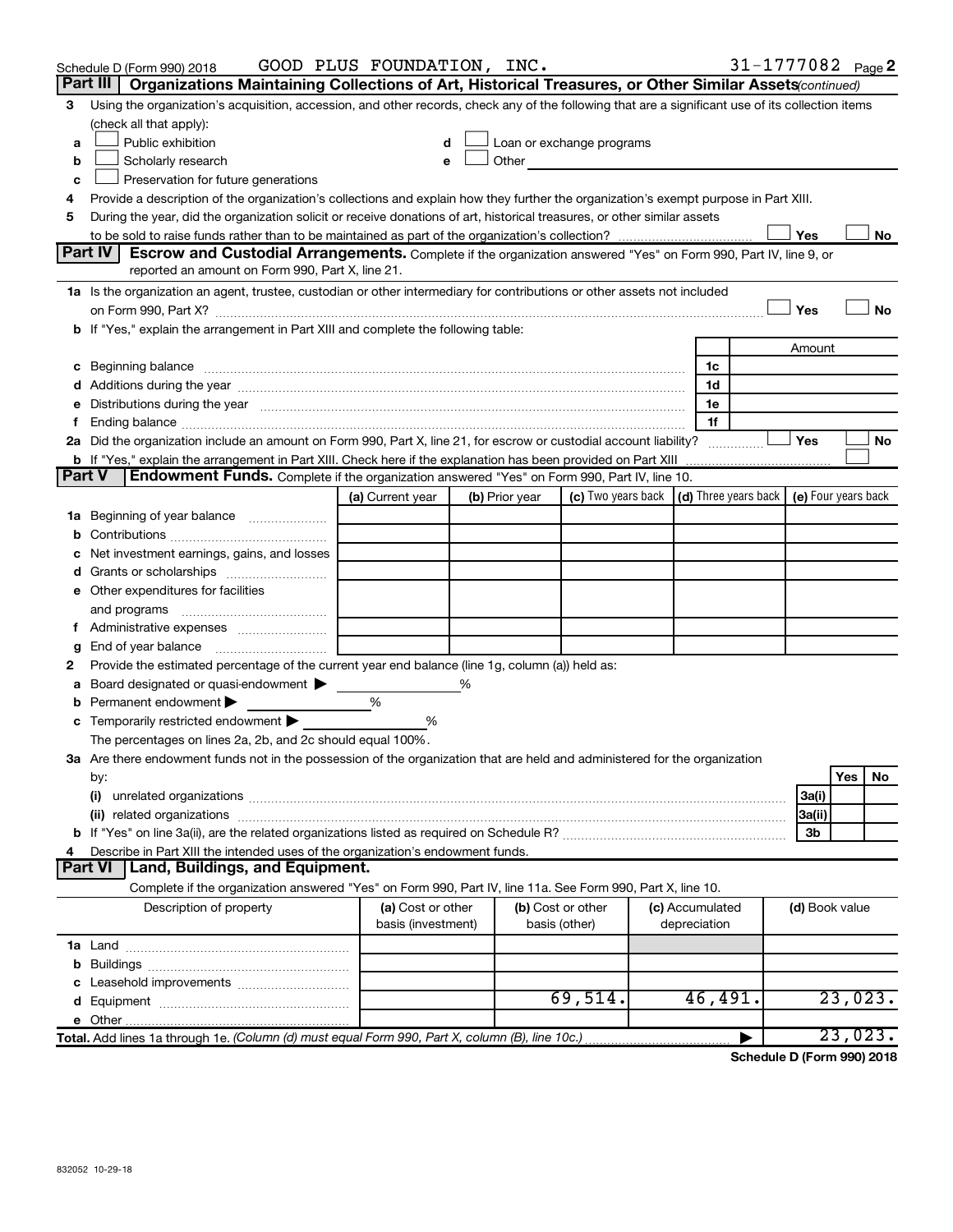|  | Schedule D (Form 990) 2018                      |  | GOOD PLUS FOUNDATION, INC. | $31 - 1777082$ Page 3 |  |
|--|-------------------------------------------------|--|----------------------------|-----------------------|--|
|  | <b>Part VII</b> Investments - Other Securities. |  |                            |                       |  |

| Complete if the organization answered "Yes" on Form 990, Part IV, line 11b. See Form 990, Part X, line 12.<br>(a) Description of security or category (including name of security) | (b) Book value  | (c) Method of valuation: Cost or end-of-year market value |                |
|------------------------------------------------------------------------------------------------------------------------------------------------------------------------------------|-----------------|-----------------------------------------------------------|----------------|
|                                                                                                                                                                                    |                 |                                                           |                |
|                                                                                                                                                                                    |                 |                                                           |                |
|                                                                                                                                                                                    |                 |                                                           |                |
| $(3)$ Other                                                                                                                                                                        |                 |                                                           |                |
| (A)                                                                                                                                                                                |                 |                                                           |                |
| (B)                                                                                                                                                                                |                 |                                                           |                |
| (C)<br>(D)                                                                                                                                                                         |                 |                                                           |                |
| (E)                                                                                                                                                                                |                 |                                                           |                |
| (F)                                                                                                                                                                                |                 |                                                           |                |
| (G)                                                                                                                                                                                |                 |                                                           |                |
| (H)                                                                                                                                                                                |                 |                                                           |                |
| Total. (Col. (b) must equal Form 990, Part X, col. (B) line 12.)                                                                                                                   |                 |                                                           |                |
| Part VIII Investments - Program Related.                                                                                                                                           |                 |                                                           |                |
| Complete if the organization answered "Yes" on Form 990, Part IV, line 11c. See Form 990, Part X, line 13.                                                                         |                 |                                                           |                |
| (a) Description of investment                                                                                                                                                      | (b) Book value  | (c) Method of valuation: Cost or end-of-year market value |                |
| (1)                                                                                                                                                                                |                 |                                                           |                |
| (2)                                                                                                                                                                                |                 |                                                           |                |
| (3)                                                                                                                                                                                |                 |                                                           |                |
| (4)                                                                                                                                                                                |                 |                                                           |                |
| (5)                                                                                                                                                                                |                 |                                                           |                |
| (6)                                                                                                                                                                                |                 |                                                           |                |
| (7)                                                                                                                                                                                |                 |                                                           |                |
| (8)                                                                                                                                                                                |                 |                                                           |                |
| (9)                                                                                                                                                                                |                 |                                                           |                |
| Total. (Col. (b) must equal Form 990, Part X, col. (B) line 13.)                                                                                                                   |                 |                                                           |                |
| <b>Other Assets.</b><br>Part IX                                                                                                                                                    |                 |                                                           |                |
| Complete if the organization answered "Yes" on Form 990, Part IV, line 11d. See Form 990, Part X, line 15.                                                                         |                 |                                                           |                |
|                                                                                                                                                                                    | (a) Description |                                                           | (b) Book value |
| (1)                                                                                                                                                                                |                 |                                                           |                |
| (2)                                                                                                                                                                                |                 |                                                           |                |
| (3)                                                                                                                                                                                |                 |                                                           |                |
| (4)                                                                                                                                                                                |                 |                                                           |                |
| (5)                                                                                                                                                                                |                 |                                                           |                |
| (6)                                                                                                                                                                                |                 |                                                           |                |
| (7)                                                                                                                                                                                |                 |                                                           |                |
|                                                                                                                                                                                    |                 |                                                           |                |
| (8)                                                                                                                                                                                |                 |                                                           |                |
| (9)                                                                                                                                                                                |                 |                                                           |                |
| Total. (Column (b) must equal Form 990, Part X, col. (B) line 15.)                                                                                                                 |                 |                                                           |                |
| <b>Other Liabilities.</b><br>Part X                                                                                                                                                |                 |                                                           |                |
| Complete if the organization answered "Yes" on Form 990, Part IV, line 11e or 11f. See Form 990, Part X, line 25.                                                                  |                 |                                                           |                |
| (a) Description of liability<br>1.                                                                                                                                                 |                 | (b) Book value                                            |                |
| Federal income taxes<br>(1)                                                                                                                                                        |                 |                                                           |                |
| (2)                                                                                                                                                                                |                 |                                                           |                |
| (3)                                                                                                                                                                                |                 |                                                           |                |
| (4)                                                                                                                                                                                |                 |                                                           |                |
| (5)                                                                                                                                                                                |                 |                                                           |                |
| (6)                                                                                                                                                                                |                 |                                                           |                |
| (7)                                                                                                                                                                                |                 |                                                           |                |
| (8)                                                                                                                                                                                |                 |                                                           |                |
| (9)                                                                                                                                                                                |                 |                                                           |                |
| Total. (Column (b) must equal Form 990, Part X, col. (B) line 25.)                                                                                                                 |                 |                                                           |                |

organization's liability for uncertain tax positions under FIN 48 (ASC 740). Check here if the text of the footnote has been provided in Part XIII  $\boxed{\text{X}}$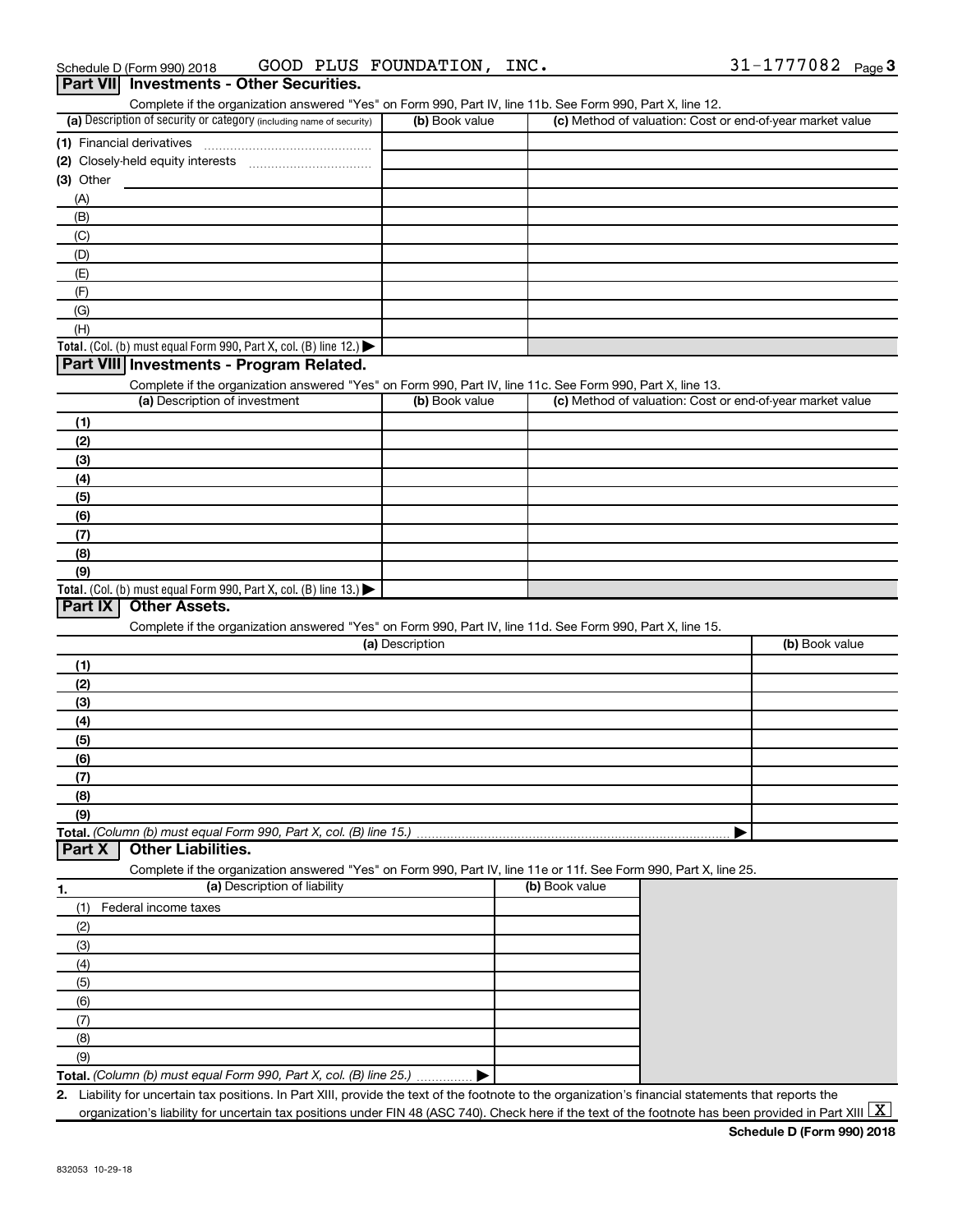|    | GOOD PLUS FOUNDATION, INC.<br>Schedule D (Form 990) 2018                                                                                                                                                                       |                |             |                | $31 - 1777082$ Page 4 |
|----|--------------------------------------------------------------------------------------------------------------------------------------------------------------------------------------------------------------------------------|----------------|-------------|----------------|-----------------------|
|    | <b>Part XI</b><br>Reconciliation of Revenue per Audited Financial Statements With Revenue per Return.                                                                                                                          |                |             |                |                       |
|    | Complete if the organization answered "Yes" on Form 990, Part IV, line 12a.                                                                                                                                                    |                |             |                |                       |
| 1. | Total revenue, gains, and other support per audited financial statements [111] [11] Total revenue, gains, and other support per audited financial statements                                                                   |                |             | $\blacksquare$ | 10, 185, 953.         |
| 2  | Amounts included on line 1 but not on Form 990, Part VIII, line 12:                                                                                                                                                            |                |             |                |                       |
| a  | Net unrealized gains (losses) on investments [111] [12] matter contracts and a local metal and an intervals and the university of the university of the university of the university of the university of the university of th | 2a             | $-236,513.$ |                |                       |
|    |                                                                                                                                                                                                                                | 2 <sub>b</sub> | 194,027.    |                |                       |
| C  | Recoveries of prior year grants [111] Recoveries of prior year grants [11] Recoveries of prior year grants                                                                                                                     | 2 <sub>c</sub> |             |                |                       |
| d  |                                                                                                                                                                                                                                | 2d             |             |                |                       |
| e  | Add lines 2a through 2d                                                                                                                                                                                                        |                |             | 2e             | $-42,486.$            |
| 3  |                                                                                                                                                                                                                                |                |             | $\mathbf{3}$   | 10, 228, 439.         |
| 4  | Amounts included on Form 990, Part VIII, line 12, but not on line 1:                                                                                                                                                           |                |             |                |                       |
| a  | Investment expenses not included on Form 990, Part VIII, line 7b [100] [100] [100] [100] [100] [100] [100] [100] [100] [100] [100] [100] [100] [100] [100] [100] [100] [100] [100] [100] [100] [100] [100] [100] [100] [100] [ | 4a             |             |                |                       |
| b  |                                                                                                                                                                                                                                | 4 <sub>b</sub> |             |                |                       |
| c. | Add lines 4a and 4b                                                                                                                                                                                                            |                |             | 4с             | 0.                    |
|    |                                                                                                                                                                                                                                |                |             | 5              | 10, 228, 439.         |
|    |                                                                                                                                                                                                                                |                |             |                |                       |
|    | Part XII   Reconciliation of Expenses per Audited Financial Statements With Expenses per Return.                                                                                                                               |                |             |                |                       |
|    | Complete if the organization answered "Yes" on Form 990, Part IV, line 12a.                                                                                                                                                    |                |             |                |                       |
| 1. |                                                                                                                                                                                                                                |                |             | $\blacksquare$ | 9,973,509.            |
| 2  | Amounts included on line 1 but not on Form 990, Part IX, line 25:                                                                                                                                                              |                |             |                |                       |
| a  |                                                                                                                                                                                                                                | 2a             | 194,027.    |                |                       |
| b  |                                                                                                                                                                                                                                | 2 <sub>b</sub> |             |                |                       |
| C  |                                                                                                                                                                                                                                | 2c             |             |                |                       |
|    |                                                                                                                                                                                                                                | 2d             |             |                |                       |
| e  | Add lines 2a through 2d                                                                                                                                                                                                        |                |             | 2e             | 194,027.              |
| 3  |                                                                                                                                                                                                                                |                |             | 3              | 9,779,482.            |
| 4  | Amounts included on Form 990, Part IX, line 25, but not on line 1:                                                                                                                                                             |                |             |                |                       |
| a  |                                                                                                                                                                                                                                | 4a             |             |                |                       |
| b  |                                                                                                                                                                                                                                | 4b             |             |                |                       |
|    | Add lines 4a and 4b                                                                                                                                                                                                            |                |             | 4c             | 0.                    |
|    | Part XIII Supplemental Information.                                                                                                                                                                                            |                |             | 5              | 9,779,482.            |

Provide the descriptions required for Part II, lines 3, 5, and 9; Part III, lines 1a and 4; Part IV, lines 1b and 2b; Part V, line 4; Part X, line 2; Part XI, lines 2d and 4b; and Part XII, lines 2d and 4b. Also complete this part to provide any additional information.

### PART X, LINE 2:

THE ORGANIZATION FILES INFORMATIONAL RETURNS IN THE FEDERAL AND NEW YORK STATE JURISDICTIONS. THE ORGANIZATION IS GENERALLY NO LONGER SUBJECT TO INCOME TAX EXAMINATIONS BY THE INTERNAL REVENUE SERVICE OR NEW YORK STATE FOR RETURNS FILED BEFORE 2015.

THE ACCOUNTING STANDARD FOR UNCERTAINTY IN INCOME TAXES PRESCRIBES A

MINIMUM RECOGNITION THRESHOLD AND MEASUREMENT METHODOLOGY THAT A TAX

POSITION TAKEN OR EXPECTED TO BE TAKEN IN A TAX RETURN IS REQUIRED TO MEET

BEFORE BEING RECOGNIZED IN THE FINANCIAL STATEMENTS. IT ALSO PROVIDES

GUIDANCE FOR DERECOGNITION, CLASSIFICATION, INTEREST AND PENALTIES,

DISCLOSURE, AND TRANSITION.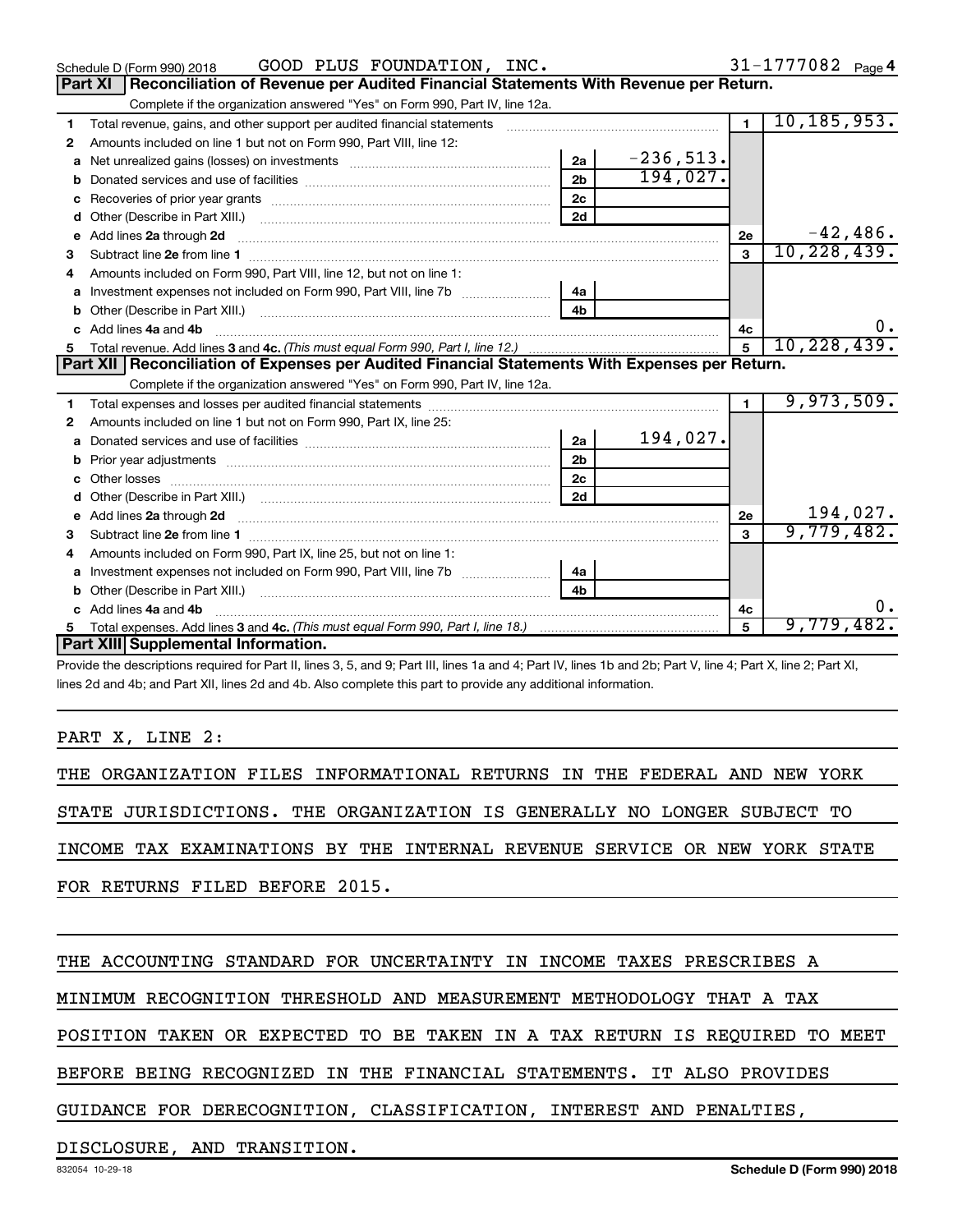THE ORGANIZATION DOES NOT EXPECT A SIGNIFICANT INCREASE OR DECREASE TO THE TOTAL AMOUNTS OF UNRECOGNIZED TAX POSITIONS DURING THE YEAR ENDED DECEMBER 31, 2018. HOWEVER, THE ORGANIZATION MAY BE SUBJECT TO AUDIT BY TAX AUTHORITIES. THE ORGANIZATION BELIEVES THAT IT HAS APPROPRIATE SUPPORT FOR THE POSITIONS TAKEN ON ITS TAX RETURNS. NONETHELESS, THE AMOUNTS ULTIMATELY PAID, IF ANY, UPON RESOLUTION OF THE ISSUES RAISED BY THE TAXING AUTHORITIES MAY DIFFER MATERIALLY FROM THE AMOUNTS ACCRUED FOR EACH YEAR. MANAGEMENT BELIEVES THAT ITS NONPROFIT STATUS WOULD BE SUSTAINED UPON EXAMINATION.

SHOULD THERE BE INTEREST ON UNDERPAYMENTS OF INCOME TAX, THE ORGANIZATION WOULD CLASSIFY IT AS "INTEREST EXPENSE." THE ORGANIZATION WOULD CLASSIFY PENALTIES IN CONNECTION WITH UNDERPAYMENTS OF INCOME TAX AS "OTHER EXPENSE."

THE ORGANIZATION IS SUBJECT TO TAX REPORTABLE ON FORM 990T CONSISTING OF UNRELATED BUSINESS INCOME IF IT HAS PROVIDED PRE-TAX TRANSPORTATION BENEFITS TO EMPLOYEES.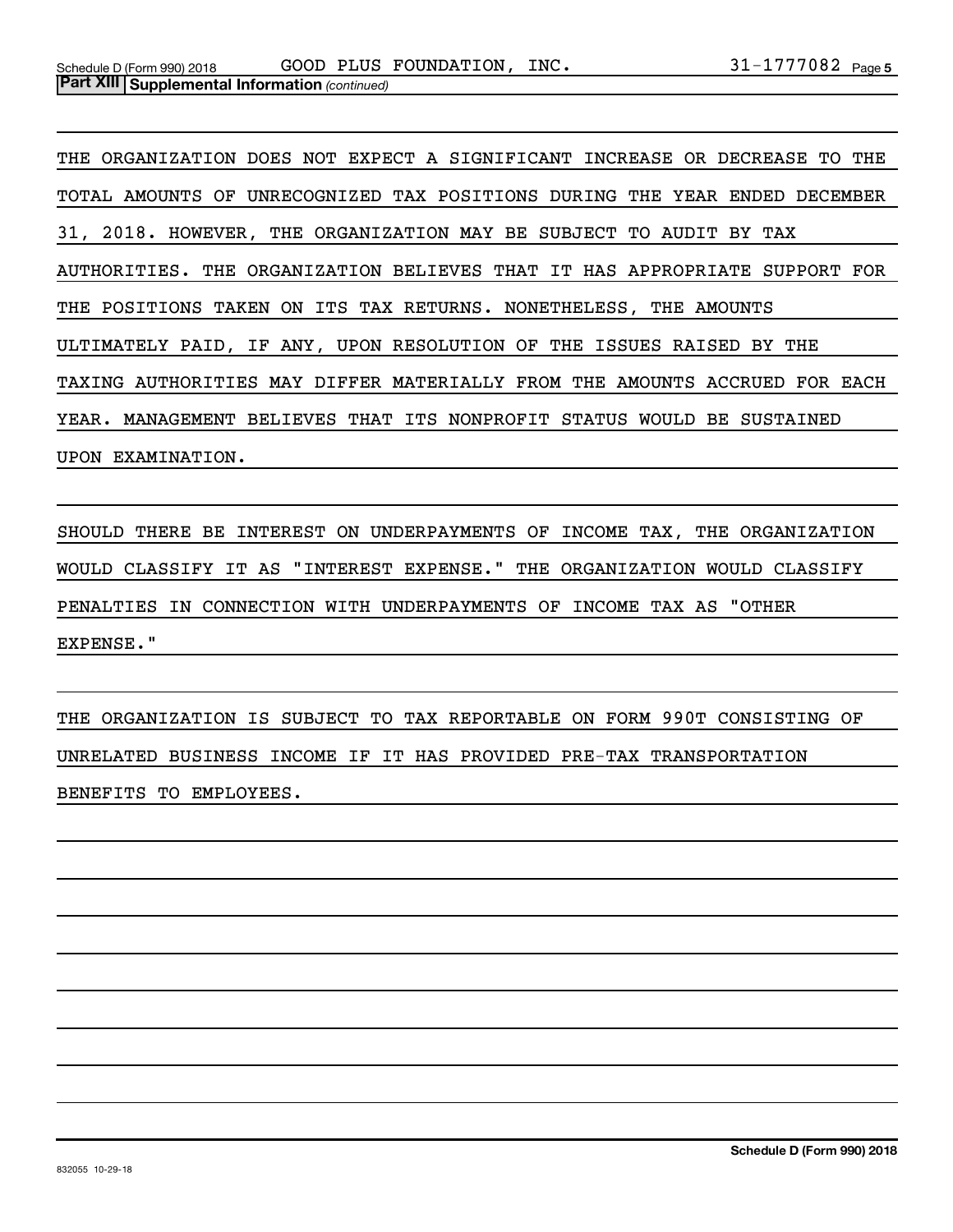| <b>SCHEDULE G</b>                                                                                                                             |                                  | <b>Supplemental Information Regarding Fundraising or Gaming Activities</b>                                                                                                                                                                                                                                                                                                                                                                                                                                                                         |                                                                            |     |                                                                            |                                                                                                                                       | OMB No. 1545-0047                     |
|-----------------------------------------------------------------------------------------------------------------------------------------------|----------------------------------|----------------------------------------------------------------------------------------------------------------------------------------------------------------------------------------------------------------------------------------------------------------------------------------------------------------------------------------------------------------------------------------------------------------------------------------------------------------------------------------------------------------------------------------------------|----------------------------------------------------------------------------|-----|----------------------------------------------------------------------------|---------------------------------------------------------------------------------------------------------------------------------------|---------------------------------------|
| (Form 990 or 990-EZ)                                                                                                                          |                                  | Complete if the organization answered "Yes" on Form 990, Part IV, line 17, 18, or 19, or if the<br>organization entered more than \$15,000 on Form 990-EZ, line 6a.                                                                                                                                                                                                                                                                                                                                                                                |                                                                            |     |                                                                            |                                                                                                                                       | 018                                   |
| Department of the Treasury                                                                                                                    |                                  | Attach to Form 990 or Form 990-EZ.                                                                                                                                                                                                                                                                                                                                                                                                                                                                                                                 |                                                                            |     |                                                                            |                                                                                                                                       | <b>Open to Public</b>                 |
| Internal Revenue Service                                                                                                                      |                                  | ► Go to www.irs.gov/Form990 for instructions and the latest information.                                                                                                                                                                                                                                                                                                                                                                                                                                                                           |                                                                            |     |                                                                            |                                                                                                                                       | Inspection                            |
| Name of the organization                                                                                                                      |                                  | GOOD PLUS FOUNDATION, INC.                                                                                                                                                                                                                                                                                                                                                                                                                                                                                                                         |                                                                            |     |                                                                            | 31-1777082                                                                                                                            | <b>Employer identification number</b> |
| Part I                                                                                                                                        | required to complete this part.  | Fundraising Activities. Complete if the organization answered "Yes" on Form 990, Part IV, line 17. Form 990-EZ filers are not                                                                                                                                                                                                                                                                                                                                                                                                                      |                                                                            |     |                                                                            |                                                                                                                                       |                                       |
| Mail solicitations<br>a<br>b<br>Phone solicitations<br>с<br>In-person solicitations<br>d<br>compensated at least \$5,000 by the organization. | Internet and email solicitations | 1 Indicate whether the organization raised funds through any of the following activities. Check all that apply.<br>е<br>f<br>Special fundraising events<br>g<br>2 a Did the organization have a written or oral agreement with any individual (including officers, directors, trustees, or<br>key employees listed in Form 990, Part VII) or entity in connection with professional fundraising services?<br>b If "Yes," list the 10 highest paid individuals or entities (fundraisers) pursuant to agreements under which the fundraiser is to be |                                                                            |     | Solicitation of non-government grants<br>Solicitation of government grants | Yes                                                                                                                                   | <b>No</b>                             |
| (i) Name and address of individual<br>or entity (fundraiser)                                                                                  |                                  | (ii) Activity                                                                                                                                                                                                                                                                                                                                                                                                                                                                                                                                      | (iii) Did<br>fundraiser<br>have custody<br>or control of<br>contributions? |     | (iv) Gross receipts<br>from activity                                       | (v) Amount paid<br>(vi) Amount paid<br>to (or retained by)<br>to (or retained by)<br>fundraiser<br>organization<br>listed in col. (i) |                                       |
|                                                                                                                                               |                                  |                                                                                                                                                                                                                                                                                                                                                                                                                                                                                                                                                    | Yes                                                                        | No. |                                                                            |                                                                                                                                       |                                       |
|                                                                                                                                               |                                  |                                                                                                                                                                                                                                                                                                                                                                                                                                                                                                                                                    |                                                                            |     |                                                                            |                                                                                                                                       |                                       |
|                                                                                                                                               |                                  |                                                                                                                                                                                                                                                                                                                                                                                                                                                                                                                                                    |                                                                            |     |                                                                            |                                                                                                                                       |                                       |
|                                                                                                                                               |                                  |                                                                                                                                                                                                                                                                                                                                                                                                                                                                                                                                                    |                                                                            |     |                                                                            |                                                                                                                                       |                                       |
|                                                                                                                                               |                                  |                                                                                                                                                                                                                                                                                                                                                                                                                                                                                                                                                    |                                                                            |     |                                                                            |                                                                                                                                       |                                       |
|                                                                                                                                               |                                  |                                                                                                                                                                                                                                                                                                                                                                                                                                                                                                                                                    |                                                                            |     |                                                                            |                                                                                                                                       |                                       |
|                                                                                                                                               |                                  |                                                                                                                                                                                                                                                                                                                                                                                                                                                                                                                                                    |                                                                            |     |                                                                            |                                                                                                                                       |                                       |
|                                                                                                                                               |                                  |                                                                                                                                                                                                                                                                                                                                                                                                                                                                                                                                                    |                                                                            |     |                                                                            |                                                                                                                                       |                                       |
|                                                                                                                                               |                                  |                                                                                                                                                                                                                                                                                                                                                                                                                                                                                                                                                    |                                                                            |     |                                                                            |                                                                                                                                       |                                       |
|                                                                                                                                               |                                  |                                                                                                                                                                                                                                                                                                                                                                                                                                                                                                                                                    |                                                                            |     |                                                                            |                                                                                                                                       |                                       |
| Total                                                                                                                                         |                                  |                                                                                                                                                                                                                                                                                                                                                                                                                                                                                                                                                    |                                                                            |     |                                                                            |                                                                                                                                       |                                       |
| or licensing.                                                                                                                                 |                                  | 3 List all states in which the organization is registered or licensed to solicit contributions or has been notified it is exempt from registration                                                                                                                                                                                                                                                                                                                                                                                                 |                                                                            |     |                                                                            |                                                                                                                                       |                                       |
|                                                                                                                                               |                                  |                                                                                                                                                                                                                                                                                                                                                                                                                                                                                                                                                    |                                                                            |     |                                                                            |                                                                                                                                       |                                       |
|                                                                                                                                               |                                  |                                                                                                                                                                                                                                                                                                                                                                                                                                                                                                                                                    |                                                                            |     |                                                                            |                                                                                                                                       |                                       |

**For Paperwork Reduction Act Notice, see the Instructions for Form 990 or 990-EZ. Schedule G (Form 990 or 990-EZ) 2018** LHA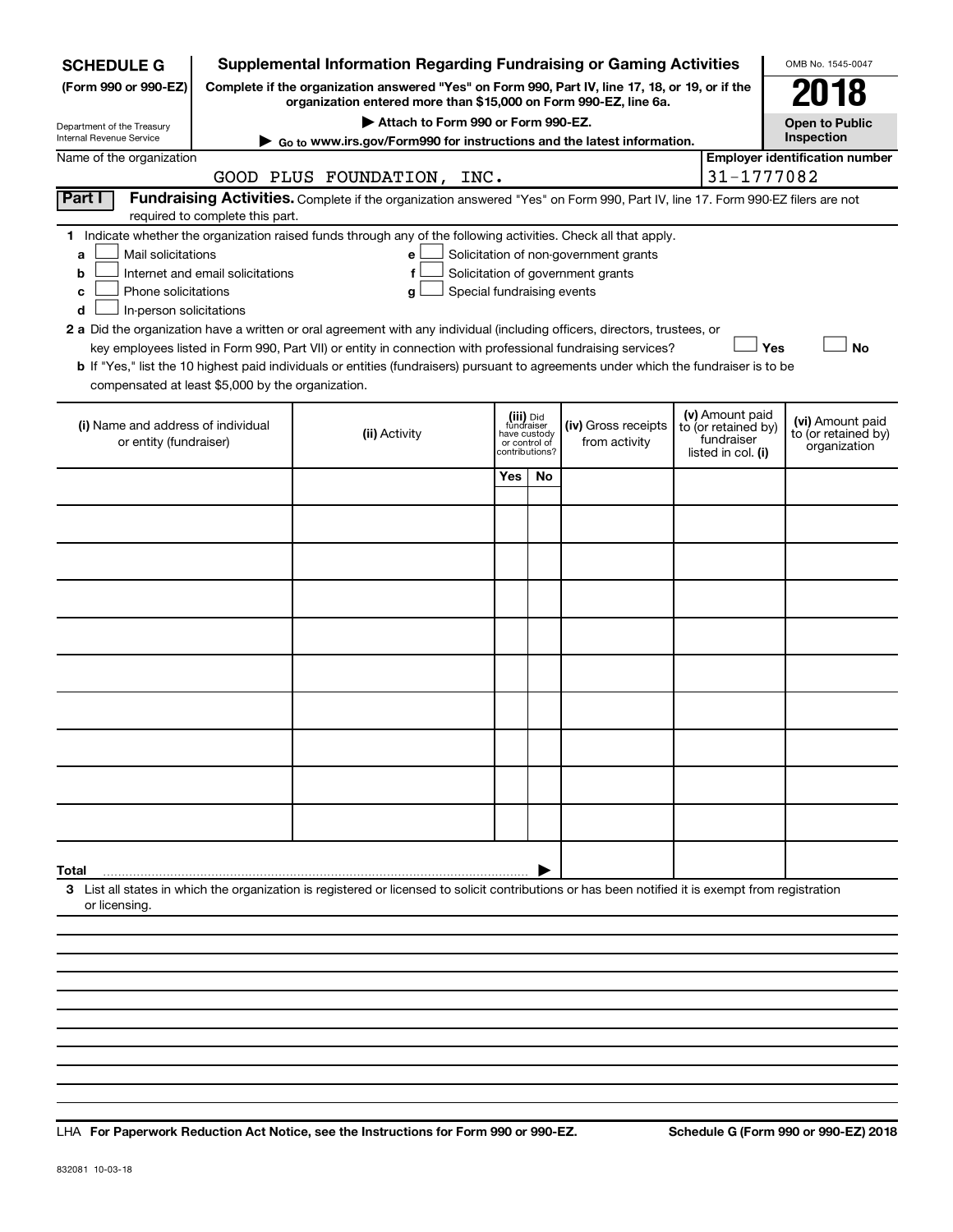Part II | Fundraising Events. Complete if the organization answered "Yes" on Form 990, Part IV, line 18, or reported more than \$15,000

|                 |    | of fundraising event contributions and gross income on Form 990-EZ, lines 1 and 6b. List events with gross receipts greater than \$5,000.     |                       |                                                                                                                       |                  |                            |
|-----------------|----|-----------------------------------------------------------------------------------------------------------------------------------------------|-----------------------|-----------------------------------------------------------------------------------------------------------------------|------------------|----------------------------|
|                 |    |                                                                                                                                               | (a) Event #1          | $(b)$ Event #2                                                                                                        | (c) Other events | (d) Total events           |
|                 |    |                                                                                                                                               | GALA                  | NY BASH                                                                                                               | $\overline{a}$   | (add col. (a) through      |
|                 |    |                                                                                                                                               | (event type)          | (event type)                                                                                                          | (total number)   | col. (c)                   |
| Revenue         |    |                                                                                                                                               |                       |                                                                                                                       |                  |                            |
|                 |    |                                                                                                                                               | 2,003,608.            | 527,897.                                                                                                              | 361,081.         | 2,892,586.                 |
|                 |    |                                                                                                                                               | 1,388,771.            | 408,526.                                                                                                              | 263,924.         | 2,061,221.                 |
|                 |    |                                                                                                                                               |                       |                                                                                                                       |                  |                            |
|                 | 3  | Gross income (line 1 minus line 2)                                                                                                            | 614,837.              | 119,371.                                                                                                              | 97, 157.         | 831,365.                   |
|                 |    |                                                                                                                                               |                       |                                                                                                                       |                  |                            |
|                 |    |                                                                                                                                               |                       |                                                                                                                       |                  |                            |
|                 | 5  |                                                                                                                                               |                       |                                                                                                                       |                  |                            |
|                 | 6  |                                                                                                                                               | 360,746.              | 34,040.                                                                                                               | 20,609.          | 415,395.                   |
|                 |    |                                                                                                                                               |                       |                                                                                                                       |                  |                            |
| Direct Expenses | 7  |                                                                                                                                               | 11,986.               | 56, 183.                                                                                                              | 39,585.          | 107,754.                   |
|                 | 8  |                                                                                                                                               | 19,377.               | 2,565.                                                                                                                | 5,400.           | 27,342.                    |
|                 | 9  |                                                                                                                                               | $\overline{222,728.}$ | 26,583.                                                                                                               | 31, 563.         | 280, 874.                  |
|                 | 10 | Direct expense summary. Add lines 4 through 9 in column (d)                                                                                   |                       |                                                                                                                       |                  | 831, 365.                  |
|                 |    | 11 Net income summary. Subtract line 10 from line 3, column (d)                                                                               |                       |                                                                                                                       |                  | $\overline{0}$ .           |
| Part III        |    | Gaming. Complete if the organization answered "Yes" on Form 990, Part IV, line 19, or reported more than<br>\$15,000 on Form 990-EZ, line 6a. |                       |                                                                                                                       |                  |                            |
|                 |    |                                                                                                                                               |                       | (b) Pull tabs/instant                                                                                                 |                  | (d) Total gaming (add      |
| Revenue         |    |                                                                                                                                               | (a) Bingo             | bingo/progressive bingo                                                                                               | (c) Other gaming | col. (a) through col. (c)) |
|                 |    |                                                                                                                                               |                       |                                                                                                                       |                  |                            |
|                 |    |                                                                                                                                               |                       |                                                                                                                       |                  |                            |
|                 |    |                                                                                                                                               |                       |                                                                                                                       |                  |                            |
| Direct Expenses |    |                                                                                                                                               |                       |                                                                                                                       |                  |                            |
|                 |    |                                                                                                                                               |                       |                                                                                                                       |                  |                            |
|                 |    |                                                                                                                                               |                       |                                                                                                                       |                  |                            |
|                 |    |                                                                                                                                               |                       |                                                                                                                       |                  |                            |
|                 |    |                                                                                                                                               |                       |                                                                                                                       |                  |                            |
|                 |    |                                                                                                                                               | Yes<br>$\%$<br>No     | Yes<br>%<br>No                                                                                                        | Yes<br>%<br>No   |                            |
|                 |    |                                                                                                                                               |                       |                                                                                                                       |                  |                            |
|                 | 7  | Direct expense summary. Add lines 2 through 5 in column (d)                                                                                   |                       |                                                                                                                       |                  |                            |
|                 | 8  |                                                                                                                                               |                       |                                                                                                                       |                  |                            |
|                 |    |                                                                                                                                               |                       |                                                                                                                       |                  |                            |
| 9               |    | Enter the state(s) in which the organization conducts gaming activities:                                                                      |                       | <u> 1989 - Johann John Stone, markin sammen fyrstu og fyrir og fyrir og fyrir og fyrir og fyrir og fyrir og fyrir</u> |                  | Yes<br><b>No</b>           |
|                 |    |                                                                                                                                               |                       |                                                                                                                       |                  |                            |
|                 |    |                                                                                                                                               |                       |                                                                                                                       |                  |                            |
|                 |    |                                                                                                                                               |                       |                                                                                                                       |                  |                            |
|                 |    |                                                                                                                                               |                       |                                                                                                                       |                  | Yes<br>No                  |
|                 |    |                                                                                                                                               |                       |                                                                                                                       |                  |                            |

832082 10-03-18

**Schedule G (Form 990 or 990-EZ) 2018**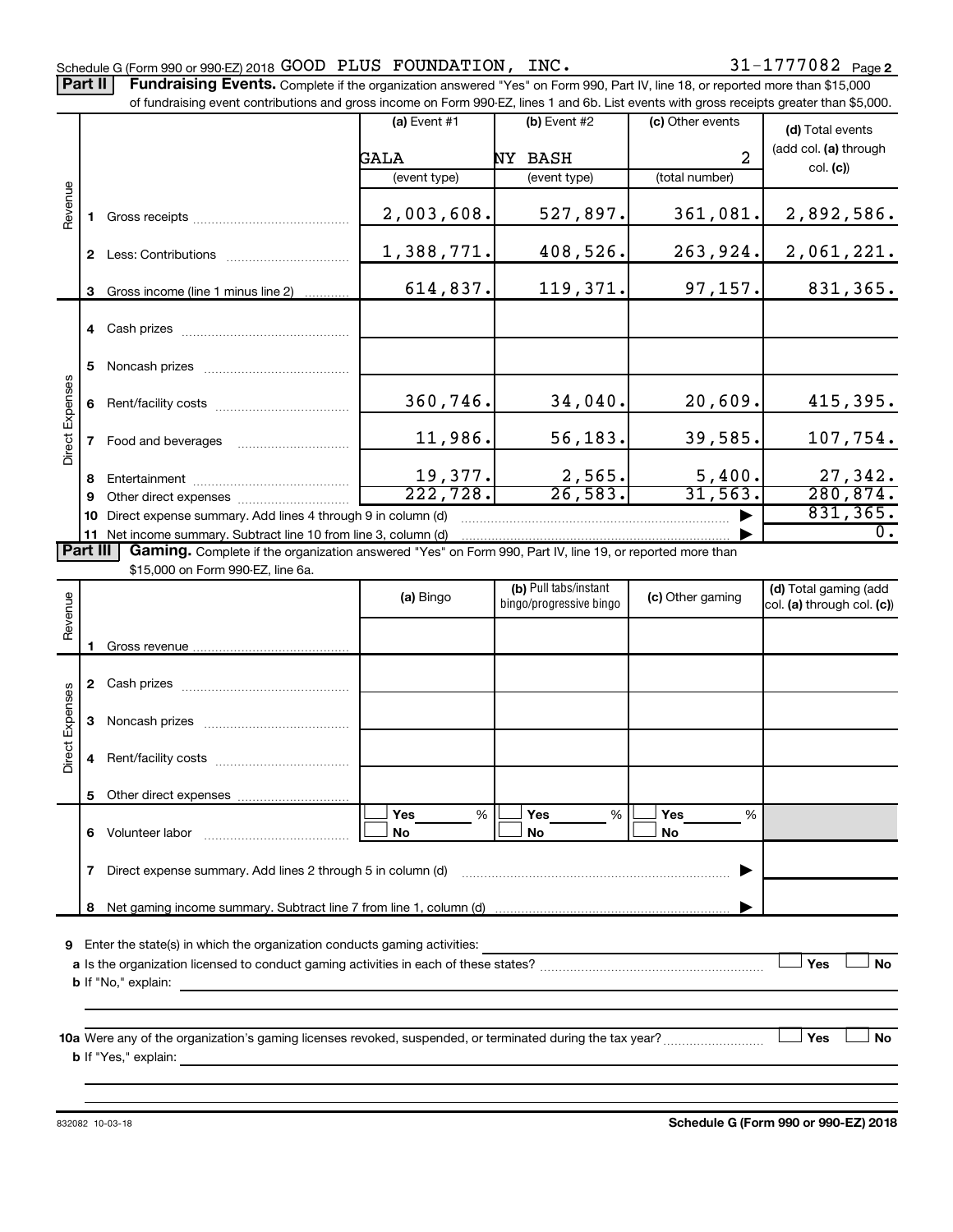| Schedule G (Form 990 or 990-EZ) 2018 GOOD PLUS FOUNDATION, INC.                                                                                                                                                                                        |                 |     | 31-1777082 $_{Page 3}$ |
|--------------------------------------------------------------------------------------------------------------------------------------------------------------------------------------------------------------------------------------------------------|-----------------|-----|------------------------|
|                                                                                                                                                                                                                                                        |                 | Yes | No                     |
| 12 Is the organization a grantor, beneficiary or trustee of a trust, or a member of a partnership or other entity formed                                                                                                                               |                 |     |                        |
|                                                                                                                                                                                                                                                        |                 | Yes | No                     |
| 13 Indicate the percentage of gaming activity conducted in:                                                                                                                                                                                            |                 |     |                        |
|                                                                                                                                                                                                                                                        | 13а             |     | %                      |
| <b>b</b> An outside facility <i>www.communicality www.communicality.communicality www.communicality www.communicality.communicality www.communicality.com</i>                                                                                          | 13 <sub>b</sub> |     | %                      |
| 14 Enter the name and address of the person who prepares the organization's gaming/special events books and records:                                                                                                                                   |                 |     |                        |
|                                                                                                                                                                                                                                                        |                 |     |                        |
|                                                                                                                                                                                                                                                        |                 |     |                        |
| 15a Does the organization have a contract with a third party from whom the organization receives gaming revenue?                                                                                                                                       |                 | Yes | <b>No</b>              |
|                                                                                                                                                                                                                                                        |                 |     |                        |
| of gaming revenue retained by the third party $\triangleright$ \$                                                                                                                                                                                      |                 |     |                        |
| c If "Yes," enter name and address of the third party:                                                                                                                                                                                                 |                 |     |                        |
|                                                                                                                                                                                                                                                        |                 |     |                        |
|                                                                                                                                                                                                                                                        |                 |     |                        |
|                                                                                                                                                                                                                                                        |                 |     |                        |
| 16 Gaming manager information:                                                                                                                                                                                                                         |                 |     |                        |
| Name $\blacktriangleright$<br><u> 1989 - Johann Barn, mars and de Branch Barn, mars and de Branch Barn, mars and de Branch Barn, mars and de Br</u>                                                                                                    |                 |     |                        |
| Gaming manager compensation > \$                                                                                                                                                                                                                       |                 |     |                        |
|                                                                                                                                                                                                                                                        |                 |     |                        |
|                                                                                                                                                                                                                                                        |                 |     |                        |
|                                                                                                                                                                                                                                                        |                 |     |                        |
|                                                                                                                                                                                                                                                        |                 |     |                        |
| Director/officer<br>Employee<br>Independent contractor                                                                                                                                                                                                 |                 |     |                        |
| <b>17</b> Mandatory distributions:                                                                                                                                                                                                                     |                 |     |                        |
| a Is the organization required under state law to make charitable distributions from the gaming proceeds to                                                                                                                                            |                 |     |                        |
| $\overline{\phantom{a}}$ Yes $\overline{\phantom{a}}$ No<br>retain the state gaming license?                                                                                                                                                           |                 |     |                        |
| <b>b</b> Enter the amount of distributions required under state law to be distributed to other exempt organizations or spent in the                                                                                                                    |                 |     |                        |
| organization's own exempt activities during the tax year $\triangleright$ \$                                                                                                                                                                           |                 |     |                        |
| Supplemental Information. Provide the explanations required by Part I, line 2b, columns (iii) and (v); and Part III, lines 9, 9b, 10b,<br> Part IV<br>15b, 15c, 16, and 17b, as applicable. Also provide any additional information. See instructions. |                 |     |                        |
|                                                                                                                                                                                                                                                        |                 |     |                        |
|                                                                                                                                                                                                                                                        |                 |     |                        |
|                                                                                                                                                                                                                                                        |                 |     |                        |
|                                                                                                                                                                                                                                                        |                 |     |                        |
|                                                                                                                                                                                                                                                        |                 |     |                        |
|                                                                                                                                                                                                                                                        |                 |     |                        |
|                                                                                                                                                                                                                                                        |                 |     |                        |
|                                                                                                                                                                                                                                                        |                 |     |                        |
|                                                                                                                                                                                                                                                        |                 |     |                        |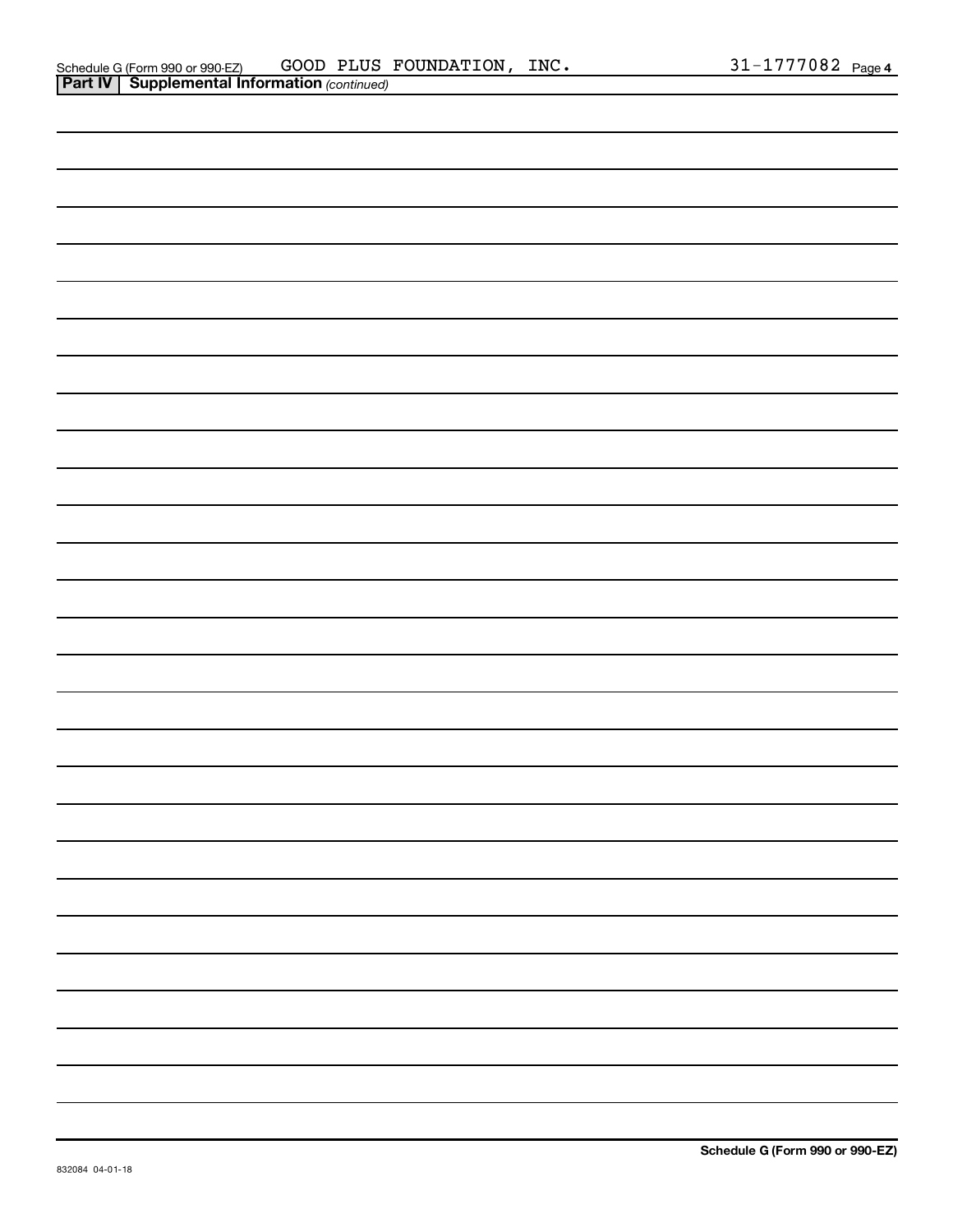| <b>SCHEDULE I</b><br>(Form 990)                                                                                                                                                         |                          | <b>Grants and Other Assistance to Organizations,</b><br>Governments, and Individuals in the United States<br>Complete if the organization answered "Yes" on Form 990, Part IV, line 21 or 22. |                                                                              |                                         |                                                                |                                          | OMB No. 1545-0047<br>2018                           |
|-----------------------------------------------------------------------------------------------------------------------------------------------------------------------------------------|--------------------------|-----------------------------------------------------------------------------------------------------------------------------------------------------------------------------------------------|------------------------------------------------------------------------------|-----------------------------------------|----------------------------------------------------------------|------------------------------------------|-----------------------------------------------------|
| Department of the Treasury<br>Internal Revenue Service                                                                                                                                  |                          |                                                                                                                                                                                               | Attach to Form 990.<br>Go to www.irs.gov/Form990 for the latest information. |                                         |                                                                |                                          | <b>Open to Public</b><br>Inspection                 |
| Name of the organization<br>GOOD PLUS FOUNDATION, INC.                                                                                                                                  |                          |                                                                                                                                                                                               |                                                                              |                                         |                                                                |                                          | <b>Employer identification number</b><br>31-1777082 |
| Part I<br><b>General Information on Grants and Assistance</b>                                                                                                                           |                          |                                                                                                                                                                                               |                                                                              |                                         |                                                                |                                          |                                                     |
| Does the organization maintain records to substantiate the amount of the grants or assistance, the grantees' eligibility for the grants or assistance, and the selection<br>$\mathbf 1$ |                          |                                                                                                                                                                                               |                                                                              |                                         |                                                                |                                          |                                                     |
|                                                                                                                                                                                         |                          |                                                                                                                                                                                               |                                                                              |                                         |                                                                |                                          | $\lfloor X \rfloor$ Yes<br>l No                     |
| 2 Describe in Part IV the organization's procedures for monitoring the use of grant funds in the United States.                                                                         |                          |                                                                                                                                                                                               |                                                                              |                                         |                                                                |                                          |                                                     |
| Part II<br>Grants and Other Assistance to Domestic Organizations and Domestic Governments. Complete if the organization answered "Yes" on Form 990, Part IV, line 21, for any           |                          |                                                                                                                                                                                               |                                                                              |                                         |                                                                |                                          |                                                     |
| recipient that received more than \$5,000. Part II can be duplicated if additional space is needed                                                                                      |                          |                                                                                                                                                                                               |                                                                              |                                         |                                                                |                                          |                                                     |
| <b>1 (a)</b> Name and address of organization<br>or government                                                                                                                          | $(b)$ EIN                | (c) IRC section<br>(if applicable)                                                                                                                                                            | (d) Amount of<br>cash grant                                                  | (e) Amount of<br>non-cash<br>assistance | (f) Method of<br>valuation (book,<br>FMV, appraisal,<br>other) | (g) Description of<br>noncash assistance | (h) Purpose of grant<br>or assistance               |
|                                                                                                                                                                                         |                          |                                                                                                                                                                                               |                                                                              |                                         |                                                                |                                          | TO PROVIDE ESSENTIAL                                |
| SHELTER PARTNERSHIP                                                                                                                                                                     |                          |                                                                                                                                                                                               |                                                                              |                                         |                                                                |                                          | CLOTHING, PRODUCTS AND                              |
| 5600 RICKENBACKER ROAD                                                                                                                                                                  |                          |                                                                                                                                                                                               |                                                                              |                                         |                                                                |                                          | GEAR FOR CHILDREN AND                               |
| BELL, CA 90201                                                                                                                                                                          | 95-3976214               | 501(C)(3)                                                                                                                                                                                     | $\mathbf 0$ .                                                                | 2,135,448.FMV                           |                                                                | HOUSEHOLD GOOD                           | PARENTS IN NEED.                                    |
|                                                                                                                                                                                         |                          |                                                                                                                                                                                               |                                                                              |                                         |                                                                |                                          | TO PROVIDE ESSENTIAL                                |
| RIVER FUND NEW YORK, INC.                                                                                                                                                               |                          |                                                                                                                                                                                               |                                                                              |                                         |                                                                |                                          | CLOTHING, PRODUCTS AND                              |
| 89-11 LEFFERTS BLVD                                                                                                                                                                     |                          |                                                                                                                                                                                               |                                                                              |                                         |                                                                |                                          | GEAR FOR CHILDREN AND                               |
| RICHMOND HILL, NY 11419                                                                                                                                                                 | $11 - 3450363$           | 501(C)(3)                                                                                                                                                                                     | $\mathbf{0}$ .                                                               | 517,020.FMV                             |                                                                | HOUSEHOLD GOOD                           | PARENTS IN NEED.                                    |
| NY CITY HEALTH AND HOSPITALS                                                                                                                                                            |                          |                                                                                                                                                                                               |                                                                              |                                         |                                                                |                                          | TO PROVIDE ESSENTIAL<br>CLOTHING, PRODUCTS AND      |
| CORPORATION - 160 WATER STREET,                                                                                                                                                         |                          |                                                                                                                                                                                               |                                                                              |                                         |                                                                |                                          | GEAR FOR CHILDREN AND                               |
| 6TH FLOOR - NEW YORK, NY 10038                                                                                                                                                          | 13-2655001               | 501(C)(3)                                                                                                                                                                                     | 0.                                                                           | 459,910.FMV                             |                                                                | HOUSEHOLD GOOD                           | PARENTS IN NEED.                                    |
|                                                                                                                                                                                         |                          |                                                                                                                                                                                               |                                                                              |                                         |                                                                |                                          | TO PROVIDE ESSENTIAL                                |
| SCO FAMILY OF SERVICES                                                                                                                                                                  |                          |                                                                                                                                                                                               |                                                                              |                                         |                                                                |                                          | CLOTHING, PRODUCTS AND                              |
| 1 ALEXANDER PLACE                                                                                                                                                                       |                          |                                                                                                                                                                                               |                                                                              |                                         |                                                                |                                          | GEAR FOR CHILDREN AND                               |
| GLEN COVE, NY 11542                                                                                                                                                                     | 11-2777066               | 501(C)(3)                                                                                                                                                                                     | $\mathbf{0}$ .                                                               | 318, 349.FMV                            |                                                                | HOUSEHOLD GOOD                           | PARENTS IN NEED.                                    |
|                                                                                                                                                                                         |                          |                                                                                                                                                                                               |                                                                              |                                         |                                                                |                                          | TO PROVIDE ESSENTIAL                                |
| WORLD HARVEST LA                                                                                                                                                                        |                          |                                                                                                                                                                                               |                                                                              |                                         |                                                                |                                          | CLOTHING PRODUCTS AND                               |
| 3100 VENICE BLVD                                                                                                                                                                        |                          |                                                                                                                                                                                               |                                                                              |                                         |                                                                |                                          | GEAR FOR CHILDREN AND                               |
| LOS ANGELES, CA 90019                                                                                                                                                                   | 39-2064653               | 501(C)(3)                                                                                                                                                                                     | $\mathbf{0}$ .                                                               | 305.389.FMV                             |                                                                | HOUSEHOLD GOOD                           | PARENTS IN NEED.                                    |
| HIGHLAND PARK COMMUNITY                                                                                                                                                                 |                          |                                                                                                                                                                                               |                                                                              |                                         |                                                                |                                          | TO PROVIDE ESSENTIAL                                |
| DEVELOPMENT CORPORATION - 2730                                                                                                                                                          |                          |                                                                                                                                                                                               |                                                                              |                                         |                                                                |                                          | CLOTHING, PRODUCTS AND                              |
| ATLANTIC AVENUE, 1ST FLOOR -                                                                                                                                                            |                          |                                                                                                                                                                                               |                                                                              |                                         |                                                                |                                          | GEAR FOR CHILDREN AND                               |
| BROOKLYN, NY 11207                                                                                                                                                                      | $11-3462888$ $501(C)(3)$ |                                                                                                                                                                                               | 0.                                                                           | 299.968.FMV                             |                                                                | HOUSEHOLD GOOD                           | PARENTS IN NEED.                                    |
| 2 Enter total number of section 501(c)(3) and government organizations listed in the line 1 table                                                                                       |                          |                                                                                                                                                                                               |                                                                              |                                         |                                                                |                                          | 60.                                                 |
| Enter total number of other organizations listed in the line 1 table<br>3                                                                                                               |                          |                                                                                                                                                                                               |                                                                              |                                         |                                                                |                                          | 4.                                                  |

**For Paperwork Reduction Act Notice, see the Instructions for Form 990. Schedule I (Form 990) (2018)** LHA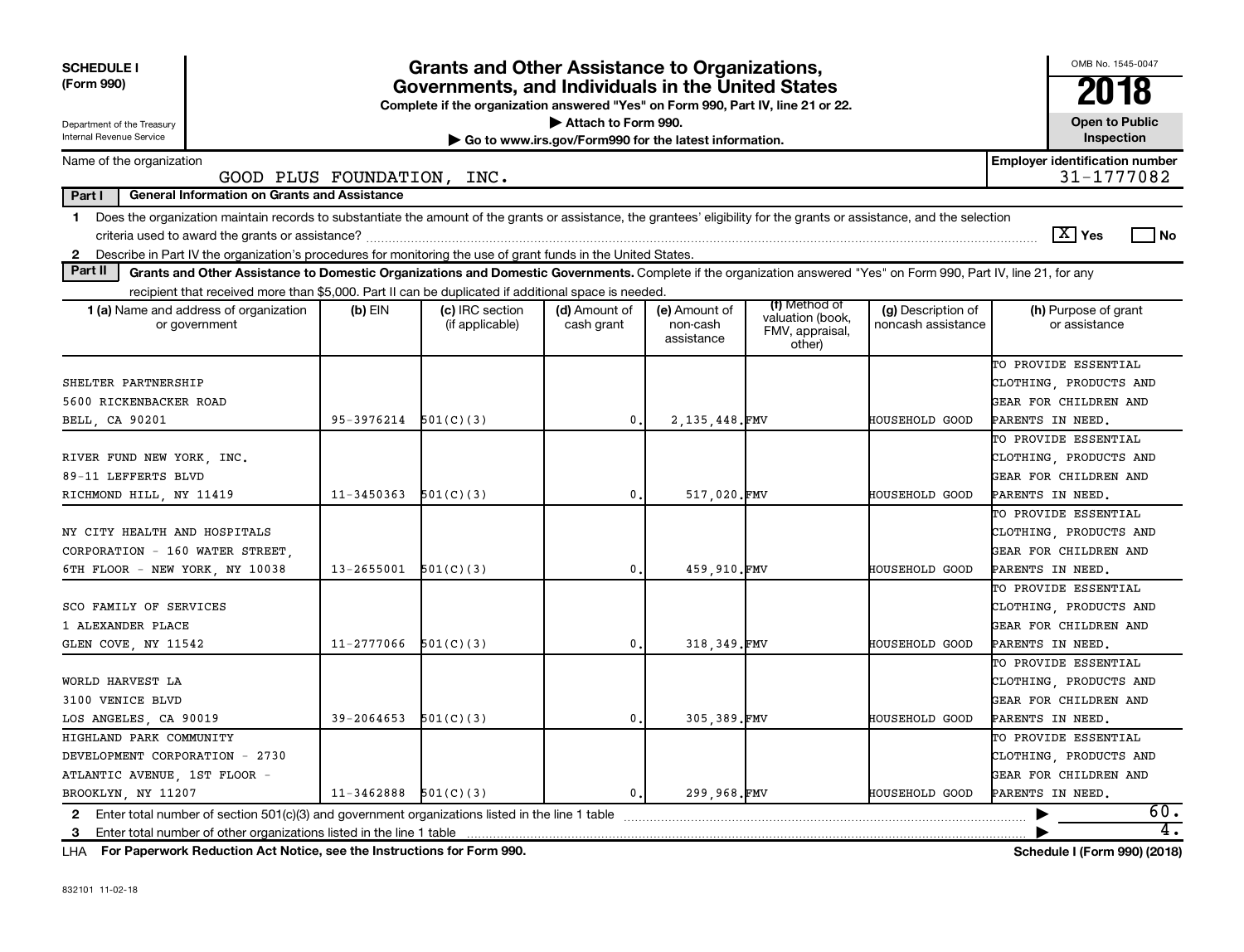|  | 1-1777082 | Pao |
|--|-----------|-----|
|  |           |     |

| (a) Name and address of<br>organization or government | (b) $EIN$                  | (c) IRC section<br>if applicable | (d) Amount of<br>cash grant | (e) Amount of<br>non-cash<br>assistance | (f) Method of<br>valuation<br>(book, FMV,<br>appraisal, other) | (g) Description of<br>non-cash assistance | (h) Purpose of grant<br>or assistance |
|-------------------------------------------------------|----------------------------|----------------------------------|-----------------------------|-----------------------------------------|----------------------------------------------------------------|-------------------------------------------|---------------------------------------|
|                                                       |                            |                                  |                             |                                         |                                                                |                                           | TO PROVIDE ESSENTIAL                  |
| EISNER PEDIATRIC & FAMILY MEDICAL                     |                            |                                  |                             |                                         |                                                                |                                           | CLOTHING, PRODUCTS AND                |
| CENTER - 1530 S OLIVE ST - LOS                        |                            |                                  |                             |                                         |                                                                |                                           | GEAR FOR CHILDREN AND                 |
| ANGELES, CA 90015                                     | 95-1690966                 | 501(C)(3)                        | 0.                          | 265,526.FMV                             |                                                                | <b>HOUSEHOLD GOOD</b>                     | PARENTS IN NEED.                      |
| LOS ANGELES COUNTY DEPARTMENT OF                      |                            |                                  |                             |                                         |                                                                |                                           | TO PROVIDE ESSENTIAL                  |
| PUBLIC HEALTH - 600 S.                                |                            |                                  |                             |                                         |                                                                |                                           | CLOTHING, PRODUCTS AND                |
| COMMONWEALTH AVE. STE. #800 - LOS                     |                            |                                  |                             |                                         |                                                                |                                           | GEAR FOR CHILDREN AND                 |
| ANGELES, CA 90005                                     | 95-6000927                 | COUNTY AGENCY                    | $\mathbf{0}$ .              | 235,432.FMV                             |                                                                | HOUSEHOLD GOOD                            | PARENTS IN NEED.                      |
|                                                       |                            |                                  |                             |                                         |                                                                |                                           | TO PROVIDE ESSENTIAL                  |
| SAFE HORIZON, INC.                                    |                            |                                  |                             |                                         |                                                                |                                           | CLOTHING, PRODUCTS AND                |
| 2 LAFAYETTE STREET, 3RD FLOOR                         |                            |                                  |                             |                                         |                                                                |                                           | GEAR FOR CHILDREN AND                 |
| NEW YORK, NY 10007                                    | $13 - 2946970$ $501(C)(3)$ |                                  | 0.                          | 188,088.FMV                             |                                                                | HOUSEHOLD GOOD                            | PARENTS IN NEED.                      |
| SHELTERING ARMS (FORMERLY                             |                            |                                  |                             |                                         |                                                                |                                           | TO PROVIDE ESSENTIAL                  |
| EPISCOPAL SOCIAL SERVICES OF NEW                      |                            |                                  |                             |                                         |                                                                |                                           | CLOTHING, PRODUCTS AND                |
| YORK) - 305 7TH AVENUE - NEW YORK,                    |                            |                                  |                             |                                         |                                                                |                                           | GEAR FOR CHILDREN AND                 |
| NY 10001                                              | $13-3709095$ $501(C)(3)$   |                                  | 0.                          | 174,397.FMV                             |                                                                | <b>HOUSEHOLD GOOD</b>                     | PARENTS IN NEED.                      |
| WOMEN'S HOUSING AND ECONOMIC                          |                            |                                  |                             |                                         |                                                                |                                           | TO PROVIDE ESSENTIAL                  |
| DEVELOPMENT CORPORATION (WHEDCO) -                    |                            |                                  |                             |                                         |                                                                |                                           | CLOTHING, PRODUCTS AND                |
| 50 E 168TH STREET - BRONX, NY                         |                            |                                  |                             |                                         |                                                                |                                           | GEAR FOR CHILDREN AND                 |
| 10452                                                 | 11-3099604                 | 501(C)(3)                        | $\mathbf{0}$ .              | 148,780.FMV                             |                                                                | HOUSEHOLD GOOD                            | PARENTS IN NEED.                      |
|                                                       |                            |                                  |                             |                                         |                                                                |                                           | TO PROVIDE ESSENTIAL                  |
| GREATER DC DIAPER BANK                                |                            |                                  |                             |                                         |                                                                |                                           | CLOTHING, PRODUCTS AND                |
| 1532 A STREET NE                                      |                            |                                  |                             |                                         |                                                                |                                           | GEAR FOR CHILDREN AND                 |
| WASHINGTON, DC 20002                                  | 27-4276547                 | 501(C)(3)                        | 0.                          | 138,975.FMV                             |                                                                | HOUSEHOLD GOOD                            | PARENTS IN NEED.                      |
|                                                       |                            |                                  |                             |                                         |                                                                |                                           | TO PROVIDE ESSENTIAL                  |
| VISITING NURSE SERVICE OF NEW YORK                    |                            |                                  |                             |                                         |                                                                |                                           | CLOTHING, PRODUCTS AND                |
| 5 PENN PLAZA 12TH FLOOR                               |                            |                                  |                             |                                         |                                                                |                                           | GEAR FOR CHILDREN AND                 |
| NEW YORK, NY 10001                                    | $13 - 3189926$ $501(C)(3)$ |                                  | 0.                          | 136,557.FMV                             |                                                                | HOUSEHOLD GOOD                            | PARENTS IN NEED.                      |
|                                                       |                            |                                  |                             |                                         |                                                                |                                           | TO PROVIDE ESSENTIAL                  |
| NEPPERHAN COMMUNITY CENTER                            |                            |                                  |                             |                                         |                                                                |                                           | CLOTHING, PRODUCTS AND                |
| 342 WARBURTON AVE                                     |                            |                                  |                             |                                         |                                                                |                                           | GEAR FOR CHILDREN AND                 |
| YONKERS, NY 10701                                     | 13-1876350                 | 501(C)(3)                        | 0.                          | 118,704.FMV                             |                                                                | <b>HOUSEHOLD GOOD</b>                     | PARENTS IN NEED.                      |
|                                                       |                            |                                  |                             |                                         |                                                                |                                           | TO PROVIDE ESSENTIAL                  |
|                                                       |                            |                                  |                             |                                         |                                                                |                                           |                                       |
| HAPPY BOTTOMS                                         |                            |                                  |                             |                                         |                                                                |                                           | CLOTHING, PRODUCTS AND                |
| 303 W. 79TH STREET                                    |                            |                                  |                             |                                         |                                                                |                                           | GEAR FOR CHILDREN AND                 |
| KANSAS CITY, MO 64114                                 | $27 - 2423540$ $501(C)(3)$ |                                  | $\mathbf{0}$ .              | 107,868.FMV                             |                                                                | <b>HOUSEHOLD GOOD</b>                     | PARENTS IN NEED.                      |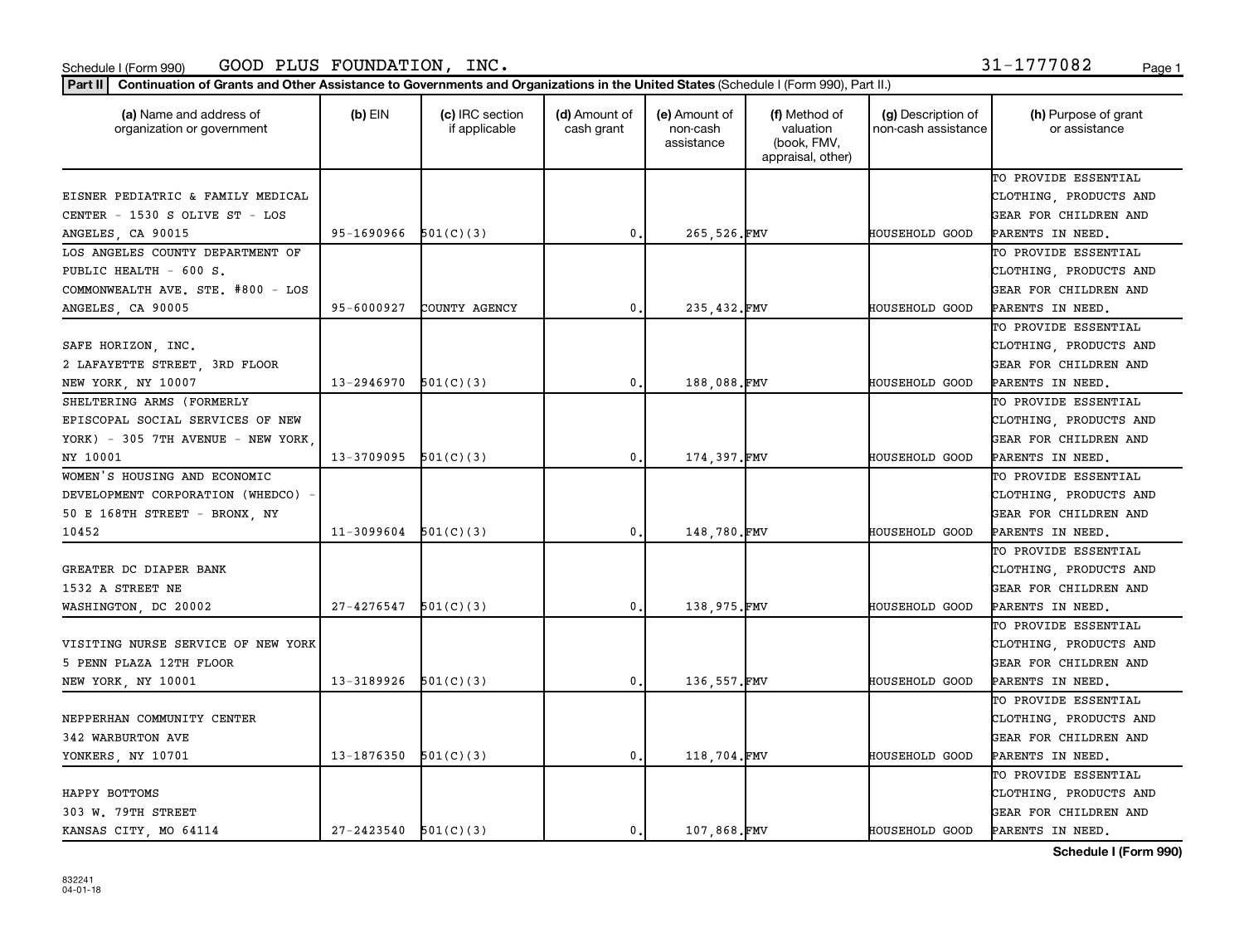| 1-1777082 |  |  |  | Pao |
|-----------|--|--|--|-----|
|           |  |  |  |     |

| (a) Name and address of<br>organization or government | (b) $EIN$                  | (c) IRC section<br>if applicable | (d) Amount of<br>cash grant | (e) Amount of<br>non-cash<br>assistance | (f) Method of<br>valuation<br>(book, FMV,<br>appraisal, other) | (g) Description of<br>non-cash assistance | (h) Purpose of grant<br>or assistance |
|-------------------------------------------------------|----------------------------|----------------------------------|-----------------------------|-----------------------------------------|----------------------------------------------------------------|-------------------------------------------|---------------------------------------|
|                                                       |                            |                                  |                             |                                         |                                                                |                                           | TO PROVIDE ESSENTIAL                  |
| STRIVE INTERNATIONAL, INC.                            |                            |                                  |                             |                                         |                                                                |                                           | CLOTHING, PRODUCTS AND                |
| 240 EAST 123RD ST, 3RD FL                             |                            |                                  |                             |                                         |                                                                |                                           | GEAR FOR CHILDREN AND                 |
| NEW YORK, NY 10035                                    | 13-3255679                 | 501(C)(3)                        | $\mathsf{0}\,.$             | 102,894.FMV                             |                                                                | HOUSEHOLD GOOD                            | PARENTS IN NEED.                      |
|                                                       |                            |                                  |                             |                                         |                                                                |                                           | TO PROVIDE ESSENTIAL                  |
| MONTEFIORE MEDICAL CENTER                             |                            |                                  |                             |                                         |                                                                |                                           | CLOTHING, PRODUCTS AND                |
| 111 EAST 210TH STREET                                 |                            |                                  |                             |                                         |                                                                |                                           | GEAR FOR CHILDREN AND                 |
| BRONX, NY 10467                                       | 13-1740114                 | 501(C)(3)                        | 0.                          | 95,019.FMV                              |                                                                | HOUSEHOLD GOOD                            | PARENTS IN NEED.                      |
|                                                       |                            |                                  |                             |                                         |                                                                |                                           | TO PROVIDE ESSENTIAL                  |
| CHILDREN'S INSTITUTE, INC.                            |                            |                                  |                             |                                         |                                                                |                                           | CLOTHING, PRODUCTS AND                |
| 2121 W. TEMPLE STREET                                 |                            |                                  |                             |                                         |                                                                |                                           | GEAR FOR CHILDREN AND                 |
| LOS ANGELES, CA 90026                                 | $95-1641424$ $501(C)(3)$   |                                  | 0.                          | 94,014.FMV                              |                                                                | HOUSEHOLD GOOD                            | PARENTS IN NEED.                      |
|                                                       |                            |                                  |                             |                                         |                                                                |                                           | TO PROVIDE ESSENTIAL                  |
| PUBLIC HEALTH SOLUTIONS                               |                            |                                  |                             |                                         |                                                                |                                           | CLOTHING, PRODUCTS AND                |
| 220 CHURCH STREET                                     |                            |                                  |                             |                                         |                                                                |                                           | GEAR FOR CHILDREN AND                 |
| NEW YORK, NY 10013                                    | $13 - 5669201$ $501(C)(3)$ |                                  | 0.                          | 84,983.FMV                              |                                                                | <b>HOUSEHOLD GOOD</b>                     | PARENTS IN NEED.                      |
|                                                       |                            |                                  |                             |                                         |                                                                |                                           | TO PROVIDE ESSENTIAL                  |
| LA FAMILY HOUSING                                     |                            |                                  |                             |                                         |                                                                |                                           | CLOTHING, PRODUCTS AND                |
| 7843 LANKERSHIM BLVD.                                 |                            |                                  |                             |                                         |                                                                |                                           | GEAR FOR CHILDREN AND                 |
| NORTH HOLLYWOOD, CA 91605                             | 95-3920560                 | 501(C)(3)                        | $\mathbf{0}$ .              | 84,490.FMV                              |                                                                | HOUSEHOLD GOOD                            | PARENTS IN NEED.                      |
|                                                       |                            |                                  |                             |                                         |                                                                |                                           | TO PROVIDE ESSENTIAL                  |
| NEW YORK ASIAN WOMEN'S CENTER,                        |                            |                                  |                             |                                         |                                                                |                                           | CLOTHING, PRODUCTS AND                |
| INC. - 32 BROADWAY, 10TH FLOOR -                      |                            |                                  |                             |                                         |                                                                |                                           | GEAR FOR CHILDREN AND                 |
| NEW YORK, NY 10004                                    | 13-3286250                 | 501(C)(3)                        | $\mathbf{0}$ .              | 75,621.FMV                              |                                                                | HOUSEHOLD GOOD                            | PARENTS IN NEED.                      |
|                                                       |                            |                                  |                             |                                         |                                                                |                                           | TO PROVIDE ESSENTIAL                  |
| HARLEM CHILDREN'S ZONE, INC.                          |                            |                                  |                             |                                         |                                                                |                                           | CLOTHING, PRODUCTS AND                |
| 35 E 125TH STREET                                     |                            |                                  |                             |                                         |                                                                |                                           | GEAR FOR CHILDREN AND                 |
| NEW YORK, NY 10035                                    | $23 - 7112974$ $501(C)(3)$ |                                  | 0.                          | 73,533.FMV                              |                                                                | <b>HOUSEHOLD GOOD</b>                     | PARENTS IN NEED.                      |
|                                                       |                            |                                  |                             |                                         |                                                                |                                           | TO PROVIDE ESSENTIAL                  |
| EL NIDO FAMILY CENTERS                                |                            |                                  |                             |                                         |                                                                |                                           | CLOTHING, PRODUCTS AND                |
| 10200 SEPULVEDA BLVD STE 350                          |                            |                                  |                             |                                         |                                                                |                                           | GEAR FOR CHILDREN AND                 |
| MISSION HILLS, CA 91345                               | 95-3186429                 | 501(C)(3)                        | $\mathbf{0}$ .              | 70,209.FMV                              |                                                                | HOUSEHOLD GOOD                            | PARENTS IN NEED.                      |
|                                                       |                            |                                  |                             |                                         |                                                                |                                           | TO PROVIDE ESSENTIAL                  |
| HOMEBOY INDUSTRIES                                    |                            |                                  |                             |                                         |                                                                |                                           | CLOTHING, PRODUCTS AND                |
| 130 W. BRUNO STREET                                   |                            |                                  |                             |                                         |                                                                |                                           | GEAR FOR CHILDREN AND                 |
| LOS ANGELES, CA 90012                                 | $95-4800735$ $501(C)(3)$   |                                  | $\mathbf{0}$ .              | 66.400.FMV                              |                                                                | <b>HOUSEHOLD GOOD</b>                     | PARENTS IN NEED.                      |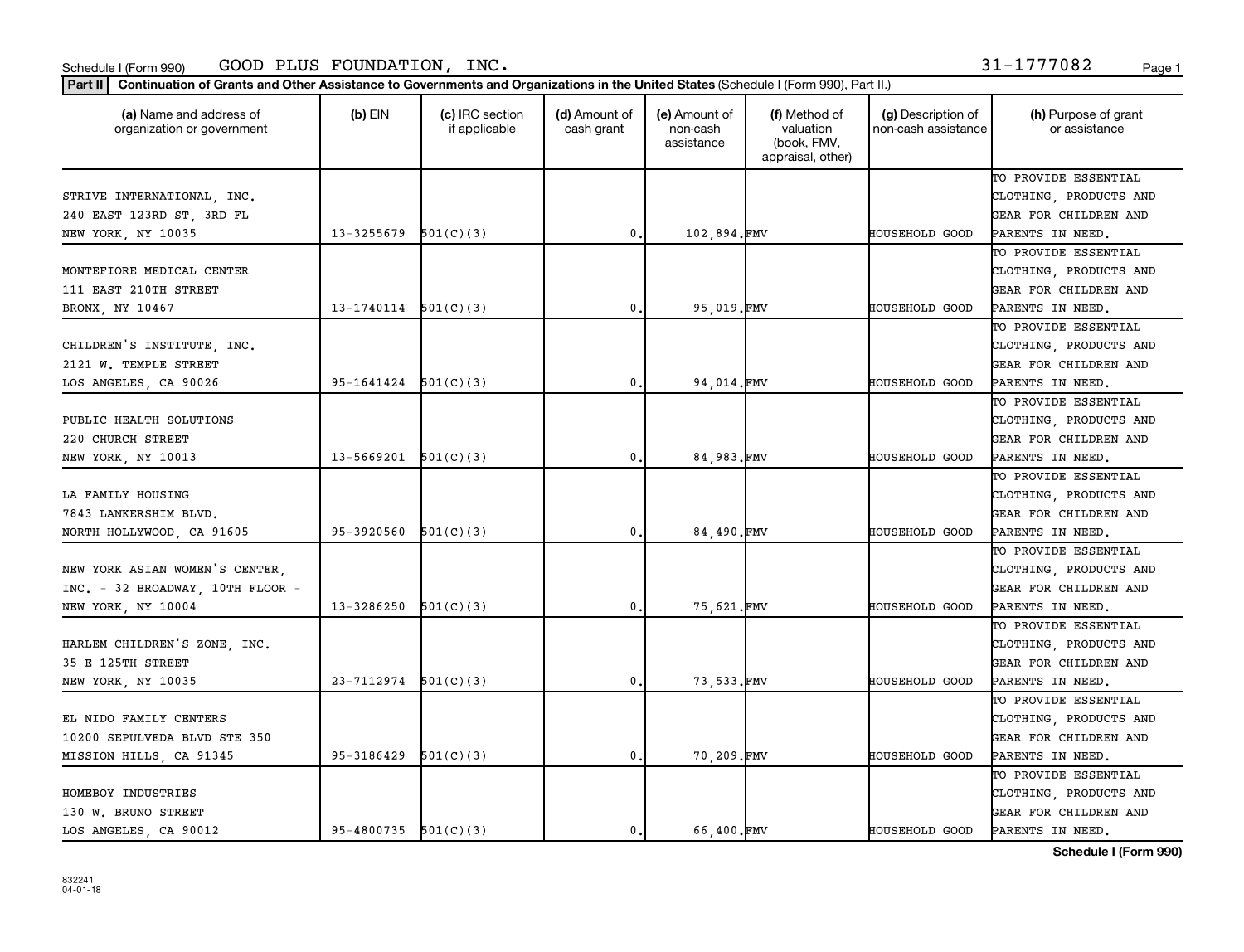|  |  | 31-1777082 | Page |
|--|--|------------|------|
|  |  |            |      |

| Part II   Continuation of Grants and Other Assistance to Governments and Organizations in the United States (Schedule I (Form 990), Part II.) |                          |                                  |                             |                                         |                                                                |                                           |                                       |  |  |
|-----------------------------------------------------------------------------------------------------------------------------------------------|--------------------------|----------------------------------|-----------------------------|-----------------------------------------|----------------------------------------------------------------|-------------------------------------------|---------------------------------------|--|--|
| (a) Name and address of<br>organization or government                                                                                         | $(b)$ EIN                | (c) IRC section<br>if applicable | (d) Amount of<br>cash grant | (e) Amount of<br>non-cash<br>assistance | (f) Method of<br>valuation<br>(book, FMV,<br>appraisal, other) | (g) Description of<br>non-cash assistance | (h) Purpose of grant<br>or assistance |  |  |
| UNITED STATES CATHOLIC CONFERENCE                                                                                                             |                          |                                  |                             |                                         |                                                                |                                           | TO PROVIDE ESSENTIAL                  |  |  |
| LITTLE SISTERS ASSUMPTION FAMILY                                                                                                              |                          |                                  |                             |                                         |                                                                |                                           | CLOTHING, PRODUCTS AND                |  |  |
| HEALTH S - 333 E 115TH STREET -                                                                                                               |                          |                                  |                             |                                         |                                                                |                                           | GEAR FOR CHILDREN AND                 |  |  |
| NEW YORK, NY 10029                                                                                                                            | 13-2867881               | 501(C)(3)                        | 0                           | 64,868.FMV                              |                                                                | <b>HOUSEHOLD GOOD</b>                     | PARENTS IN NEED.                      |  |  |
|                                                                                                                                               |                          |                                  |                             |                                         |                                                                |                                           | TO PROVIDE ESSENTIAL                  |  |  |
| ALTAMED HEALTH SERVICES CORP.                                                                                                                 |                          |                                  |                             |                                         |                                                                |                                           | CLOTHING, PRODUCTS AND                |  |  |
| 2040 CAMFIELD AVENUE                                                                                                                          |                          |                                  |                             |                                         |                                                                |                                           | GEAR FOR CHILDREN AND                 |  |  |
| LOS ANGELES, CA 90040                                                                                                                         | 95-2810095               | 501(C)(3)                        | 0.                          | 61,764.FMV                              |                                                                | HOUSEHOLD GOOD                            | PARENTS IN NEED.                      |  |  |
|                                                                                                                                               |                          |                                  |                             |                                         |                                                                |                                           | TO PROVIDE ESSENTIAL                  |  |  |
| NEW YORK FOUNDLING HOSPITAL                                                                                                                   |                          |                                  |                             |                                         |                                                                |                                           | CLOTHING, PRODUCTS AND                |  |  |
| 590 AVENUE OF THE AMERICAS                                                                                                                    |                          |                                  |                             |                                         |                                                                |                                           | GEAR FOR CHILDREN AND                 |  |  |
| NEW YORK, NY 10011                                                                                                                            | 13-1624123               | 501(C)(3)                        | $^{\circ}$ .                | 61,005.FMV                              |                                                                | HOUSEHOLD GOOD                            | PARENTS IN NEED.                      |  |  |
|                                                                                                                                               |                          |                                  |                             |                                         |                                                                |                                           | TO PROVIDE ESSENTIAL                  |  |  |
| MLK JR. LOS ANGELES HEALTHCARE                                                                                                                |                          |                                  |                             |                                         |                                                                |                                           | CLOTHING, PRODUCTS AND                |  |  |
| CORPORATION - 1680 E 120TH ST -                                                                                                               |                          |                                  |                             |                                         |                                                                |                                           | GEAR FOR CHILDREN AND                 |  |  |
| LOS ANGELES, CA 90059                                                                                                                         | 27-4658935               | 501(C)(3)                        | $\mathbf 0$                 | 57,772.FMV                              |                                                                | <b>HOUSEHOLD GOOD</b>                     | PARENTS IN NEED.                      |  |  |
|                                                                                                                                               |                          |                                  |                             |                                         |                                                                |                                           | TO PROVIDE ESSENTIAL                  |  |  |
| CENTER FOR FAMILY REPRESENTATION                                                                                                              |                          |                                  |                             |                                         |                                                                |                                           | CLOTHING, PRODUCTS AND                |  |  |
| 116 JOHN STREET, 19TH FLOOR                                                                                                                   |                          |                                  |                             |                                         |                                                                |                                           | GEAR FOR CHILDREN AND                 |  |  |
| NEW YORK, NY 10038                                                                                                                            | 51-0419496               | 501(C)(3)                        | $\mathbf{0}$ .              | 52,832.FMV                              |                                                                | HOUSEHOLD GOOD                            | PARENTS IN NEED.                      |  |  |
|                                                                                                                                               |                          |                                  |                             |                                         |                                                                |                                           | TO PROVIDE ESSENTIAL                  |  |  |
| THE CHILD CENTER OF NY, INC.                                                                                                                  |                          |                                  |                             |                                         |                                                                |                                           | CLOTHING, PRODUCTS AND                |  |  |
| 6002 QUEENS BLVD.                                                                                                                             |                          |                                  |                             |                                         |                                                                |                                           | GEAR FOR CHILDREN AND                 |  |  |
| WOODSIDE, NY 11377                                                                                                                            | 11-1733454               | 501(C)(3)                        | 0,                          | 52,389.FMV                              |                                                                | HOUSEHOLD GOOD                            | PARENTS IN NEED.                      |  |  |
|                                                                                                                                               |                          |                                  |                             |                                         |                                                                |                                           | TO PROVIDE ESSENTIAL                  |  |  |
| CALIFORNIA HOSPITAL MEDICAL CENTER                                                                                                            |                          |                                  |                             |                                         |                                                                |                                           | CLOTHING, PRODUCTS AND                |  |  |
| FOUNDATION - 1401 SOUTH GRAND AVE                                                                                                             |                          |                                  |                             |                                         |                                                                |                                           | GEAR FOR CHILDREN AND                 |  |  |
| - LOS ANGELES, CA 90015                                                                                                                       | 95-4000909               | 501(C)(3)                        | $\mathbf{0}$ .              | 45,235.FMV                              |                                                                | HOUSEHOLD GOOD                            | PARENTS IN NEED.                      |  |  |
|                                                                                                                                               |                          |                                  |                             |                                         |                                                                |                                           | TO PROVIDE ESSENTIAL                  |  |  |
| YOUTH POLICY INSTITUTE                                                                                                                        |                          |                                  |                             |                                         |                                                                |                                           | CLOTHING, PRODUCTS AND                |  |  |
| 634 S. SPRING STREET, 10TH FL                                                                                                                 |                          |                                  |                             |                                         |                                                                |                                           | GEAR FOR CHILDREN AND                 |  |  |
| LOS ANGELES, CA 90014                                                                                                                         | 52-1278339               | 501(C)(3)                        | $\mathbf 0$                 | 44,851.FMV                              |                                                                | HOUSEHOLD GOOD                            | PARENTS IN NEED.                      |  |  |
|                                                                                                                                               |                          |                                  |                             |                                         |                                                                |                                           | TO PROVIDE ESSENTIAL                  |  |  |
| <b>AVANCE HOUSTON</b>                                                                                                                         |                          |                                  |                             |                                         |                                                                |                                           | CLOTHING, PRODUCTS AND                |  |  |
| 4281 DACOMA ST.                                                                                                                               |                          |                                  |                             |                                         |                                                                |                                           | GEAR FOR CHILDREN AND                 |  |  |
| HOUSTON, TX 77092                                                                                                                             | $91-1780562$ $501(C)(3)$ |                                  | $^{\circ}$ .                | 37.305.FMV                              |                                                                | <b>HOUSEHOLD GOOD</b>                     | PARENTS IN NEED.                      |  |  |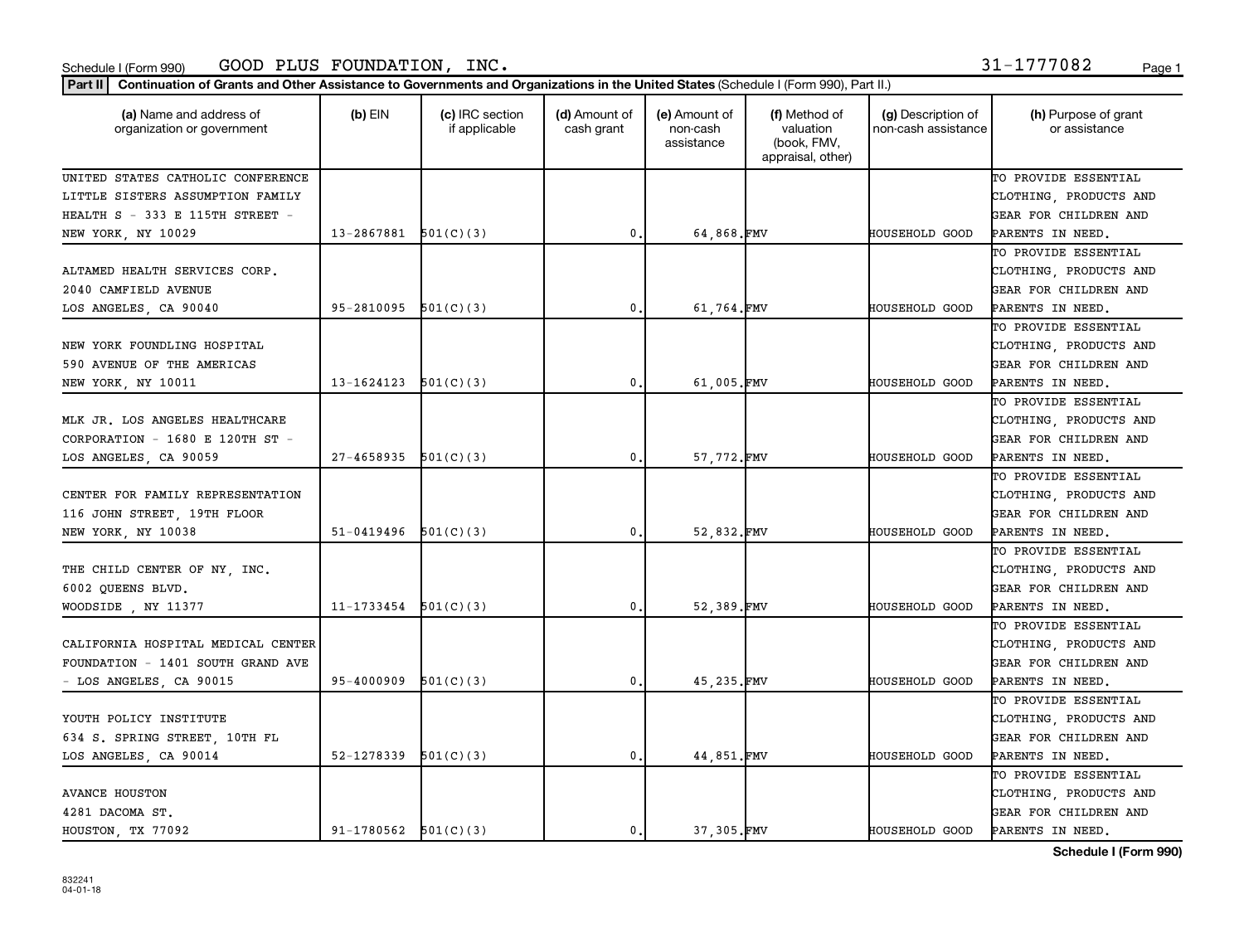|  |  | 31-1777082 | Page |
|--|--|------------|------|
|  |  |            |      |

| (a) Name and address of<br>organization or government | $(b)$ EIN                | (c) IRC section<br>if applicable | (d) Amount of<br>cash grant | (e) Amount of<br>non-cash<br>assistance | (f) Method of<br>valuation<br>(book, FMV,<br>appraisal, other) | (g) Description of<br>non-cash assistance | (h) Purpose of grant<br>or assistance |
|-------------------------------------------------------|--------------------------|----------------------------------|-----------------------------|-----------------------------------------|----------------------------------------------------------------|-------------------------------------------|---------------------------------------|
|                                                       |                          |                                  |                             |                                         |                                                                |                                           | TO PROVIDE ESSENTIAL                  |
| LIFT                                                  |                          |                                  |                             |                                         |                                                                |                                           | CLOTHING, PRODUCTS AND                |
| 1620 I STREET NW, SUITE 820                           |                          |                                  |                             |                                         |                                                                |                                           | GEAR FOR CHILDREN AND                 |
| WASHINGTON, DC 20006                                  | 52-2168409               | 501(C)(3)                        | $\mathbf 0$                 | 34,056.FMV                              |                                                                | HOUSEHOLD GOOD                            | PARENTS IN NEED.                      |
|                                                       |                          |                                  |                             |                                         |                                                                |                                           | TO PROVIDE ESSENTIAL                  |
| NYU LUTHERAN/LANGONE - BROOKLYN                       |                          |                                  |                             |                                         |                                                                |                                           | CLOTHING, PRODUCTS AND                |
| 5800 3RD AVENUE                                       |                          |                                  |                             |                                         |                                                                |                                           | GEAR FOR CHILDREN AND                 |
| BROOKLYN, NY 11220                                    | 20-2508411               | 501(C)(3)                        | 0.                          | 33,715.FMV                              |                                                                | HOUSEHOLD GOOD                            | PARENTS IN NEED.                      |
|                                                       |                          |                                  |                             |                                         |                                                                |                                           | TO PROVIDE ESSENTIAL                  |
| FRIENDS OUTSIDE LOS ANGELES COUNTY                    |                          |                                  |                             |                                         |                                                                |                                           | CLOTHING, PRODUCTS AND                |
| 261 E COLORADO BLVD                                   |                          |                                  |                             |                                         |                                                                |                                           | GEAR FOR CHILDREN AND                 |
| PASADENA, CA 91101                                    | $95-3557032$ $501(C)(3)$ |                                  | $\mathbf 0$                 | 30,411.FMV                              |                                                                | <b>HOUSEHOLD GOOD</b>                     | PARENTS IN NEED.                      |
|                                                       |                          |                                  |                             |                                         |                                                                |                                           | TO PROVIDE ESSENTIAL                  |
| ST. ANNE'S                                            |                          |                                  |                             |                                         |                                                                |                                           | CLOTHING, PRODUCTS AND                |
| 155 NORTH OCCIDENTAL BLVD                             |                          |                                  |                             |                                         |                                                                |                                           | GEAR FOR CHILDREN AND                 |
| LOS ANGELES, CA 90026                                 | $95-1691306$ $501(C)(3)$ |                                  | $\mathbf 0$                 | 26,129.FMV                              |                                                                | <b>HOUSEHOLD GOOD</b>                     | PARENTS IN NEED.                      |
|                                                       |                          |                                  |                             |                                         |                                                                |                                           | TO PROVIDE ESSENTIAL                  |
| CITY UNIVERSITY OF NY - LAGUARDIA                     |                          |                                  |                             |                                         |                                                                |                                           | CLOTHING, PRODUCTS AND                |
| COMM. COLLEGE - 3110 THOMSON AVE                      |                          |                                  |                             |                                         |                                                                |                                           | GEAR FOR CHILDREN AND                 |
| LONG ISLAND CITY, NY 11101                            | $11 - 2644089$           | STATE-FUNDED COM                 | $\mathbf{0}$ .              | 24,763.FMV                              |                                                                | HOUSEHOLD GOOD                            | PARENTS IN NEED.                      |
|                                                       |                          |                                  |                             |                                         |                                                                |                                           | TO PROVIDE ESSENTIAL                  |
| SPIRITT FAMILY SERVICES                               |                          |                                  |                             |                                         |                                                                |                                           | CLOTHING, PRODUCTS AND                |
| 8000 PAINTER AVE                                      |                          |                                  |                             |                                         |                                                                |                                           | GEAR FOR CHILDREN AND                 |
| WHITTIER, CA 90602                                    | 95-2852683               | 501(C)(3)                        | $\mathbf 0$                 | 24,546.FMV                              |                                                                | <b>HOUSEHOLD GOOD</b>                     | PARENTS IN NEED.                      |
|                                                       |                          |                                  |                             |                                         |                                                                |                                           | TO PROVIDE ESSENTIAL                  |
| LENOX HILL NEIGHBORHOOD HOUSE,                        |                          |                                  |                             |                                         |                                                                |                                           | CLOTHING, PRODUCTS AND                |
| $INC. - 331 E. 70TH$ STREET - NEW                     |                          |                                  |                             |                                         |                                                                |                                           | GEAR FOR CHILDREN AND                 |
| YORK, NY 10021                                        | 13-1628180               | 501(C)(3)                        | 0.                          | 23, 294.FMV                             |                                                                | HOUSEHOLD GOOD                            | PARENTS IN NEED.                      |
|                                                       |                          |                                  |                             |                                         |                                                                |                                           | TO PROVIDE ESSENTIAL                  |
| VENICE FAMILY CLINIC                                  |                          |                                  |                             |                                         |                                                                |                                           | CLOTHING, PRODUCTS AND                |
| 604 ROSE AVE                                          |                          |                                  |                             |                                         |                                                                |                                           | GEAR FOR CHILDREN AND                 |
| VENICE, CA 90291                                      | 95-2769432               | 501(C)(3)                        | $\mathbf{0}$ .              | 20,168.FMV                              |                                                                | <b>HOUSEHOLD GOOD</b>                     | PARENTS IN NEED.                      |
|                                                       |                          |                                  |                             |                                         |                                                                |                                           | TO PROVIDE ESSENTIAL                  |
| SHIELDS FOR FAMILIES                                  |                          |                                  |                             |                                         |                                                                |                                           | CLOTHING, PRODUCTS AND                |
| PO BOX 59129                                          |                          |                                  |                             |                                         |                                                                |                                           | GEAR FOR CHILDREN AND                 |
| LOS ANGELES, CA 90059                                 | 95-4336420               | 501(C)(3)                        | 0.                          | 20,125.FMV                              |                                                                | HOUSEHOLD GOOD                            | PARENTS IN NEED.                      |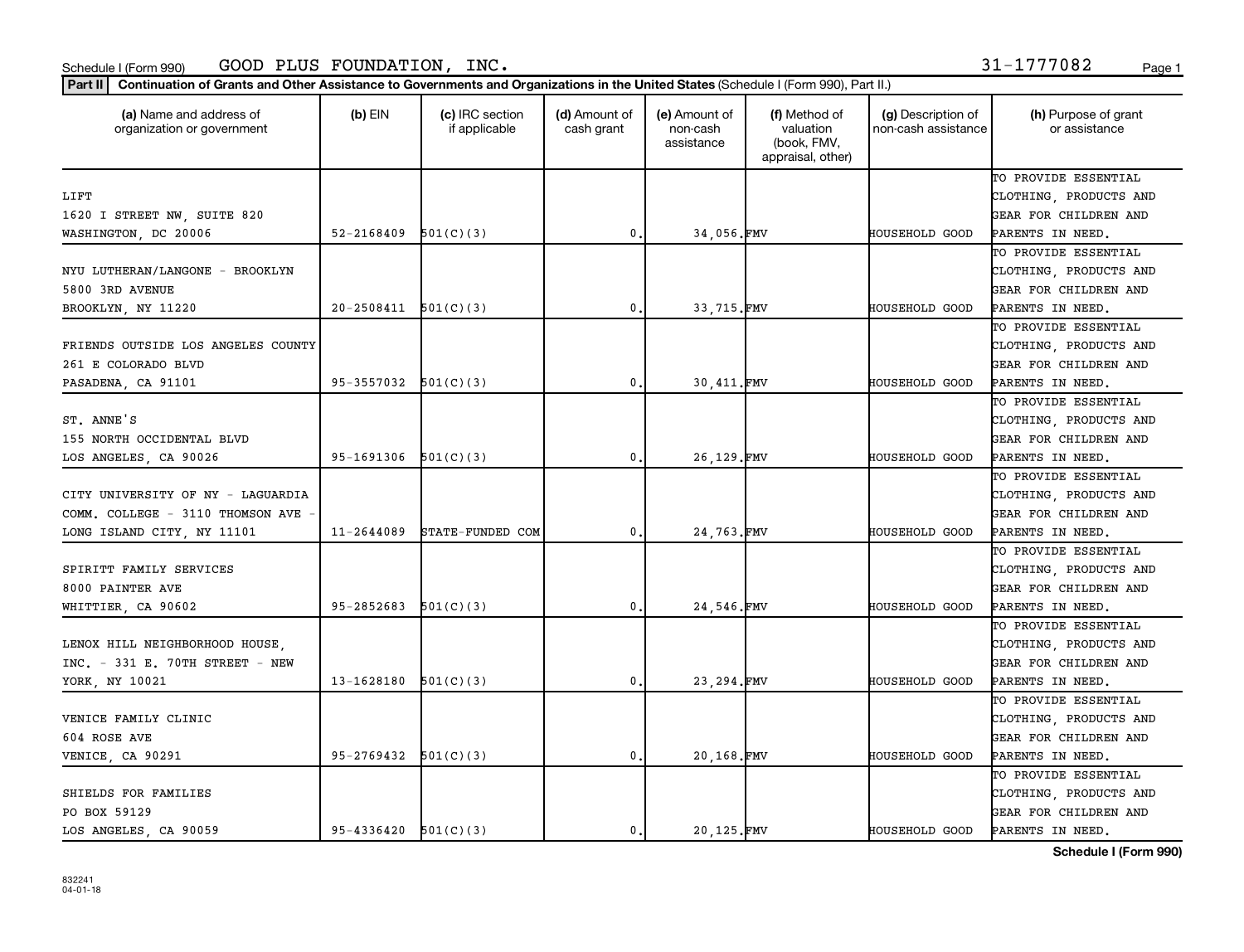| 31-1777082 | Page |
|------------|------|
|------------|------|

| Part II   Continuation of Grants and Other Assistance to Governments and Organizations in the United States (Schedule I (Form 990), Part II.) |                          |                                  |                             |                                         |                                                                |                                           |                                       |
|-----------------------------------------------------------------------------------------------------------------------------------------------|--------------------------|----------------------------------|-----------------------------|-----------------------------------------|----------------------------------------------------------------|-------------------------------------------|---------------------------------------|
| (a) Name and address of<br>organization or government                                                                                         | $(b)$ EIN                | (c) IRC section<br>if applicable | (d) Amount of<br>cash grant | (e) Amount of<br>non-cash<br>assistance | (f) Method of<br>valuation<br>(book, FMV,<br>appraisal, other) | (g) Description of<br>non-cash assistance | (h) Purpose of grant<br>or assistance |
| SEEDCO - STRUCTURED EMPLOYMENT                                                                                                                |                          |                                  |                             |                                         |                                                                |                                           | TO PROVIDE ESSENTIAL                  |
| ECONOMIC DEV. CORP. - 22 CORTLANDT                                                                                                            |                          |                                  |                             |                                         |                                                                |                                           | CLOTHING, PRODUCTS AND                |
| STREET 33RD FLOOR - NEW YORK, NY                                                                                                              |                          |                                  |                             |                                         |                                                                |                                           | GEAR FOR CHILDREN AND                 |
| 10007                                                                                                                                         | 13-2875743               | 501(C)(3)                        | 0                           | 19,727.FMV                              |                                                                | HOUSEHOLD GOOD                            | PARENTS IN NEED.                      |
|                                                                                                                                               |                          |                                  |                             |                                         |                                                                |                                           | TO PROVIDE ESSENTIAL                  |
| CRADLES TO CRAYONS                                                                                                                            |                          |                                  |                             |                                         |                                                                |                                           | CLOTHING, PRODUCTS AND                |
| 155 NORTH BEACON STREET                                                                                                                       |                          |                                  |                             |                                         |                                                                |                                           | GEAR FOR CHILDREN AND                 |
| BOSTON, MA 02135                                                                                                                              | 04-3584367               | 501(C)(3)                        | 0                           | 18,446.FMV                              |                                                                | HOUSEHOLD GOOD                            | PARENTS IN NEED.                      |
|                                                                                                                                               |                          |                                  |                             |                                         |                                                                |                                           | TO PROVIDE ESSENTIAL                  |
| CATHOLIC CHARITIES OF THE                                                                                                                     |                          |                                  |                             |                                         |                                                                |                                           | CLOTHING, PRODUCTS AND                |
| ARCHDIOCESE OF NEW YORK - 1011                                                                                                                |                          |                                  |                             |                                         |                                                                |                                           | GEAR FOR CHILDREN AND                 |
| FIRST AVE - NEW YORK, NY 10022                                                                                                                | 13-5562185               | 501(C)(3)                        | 0                           | 16,988.FMV                              |                                                                | <b>HOUSEHOLD GOOD</b>                     | PARENTS IN NEED.                      |
|                                                                                                                                               |                          |                                  |                             |                                         |                                                                |                                           | TO PROVIDE ESSENTIAL                  |
| FAMILY HOPE                                                                                                                                   |                          |                                  |                             |                                         |                                                                |                                           | CLOTHING, PRODUCTS AND                |
| PO BOX 94077                                                                                                                                  |                          |                                  |                             |                                         |                                                                |                                           | GEAR FOR CHILDREN AND                 |
| PASADENA, CA 91107                                                                                                                            | 95-4451243               | 501(C)(3)                        | 0                           | 16,033.FMV                              |                                                                | HOUSEHOLD GOOD                            | PARENTS IN NEED.                      |
|                                                                                                                                               |                          |                                  |                             |                                         |                                                                |                                           | TO PROVIDE ESSENTIAL                  |
| CASA CORNELIA LEGAL SERVICES                                                                                                                  |                          |                                  |                             |                                         |                                                                |                                           | CLOTHING, PRODUCTS AND                |
| 2760 FIFTH AVENUE SUITE 200                                                                                                                   |                          |                                  |                             |                                         |                                                                |                                           | GEAR FOR CHILDREN AND                 |
| SAN DIEGO, CA 92103                                                                                                                           | 33-0719221               | 501(C)(3)                        | 0                           | 15,169.FMV                              |                                                                | HOUSEHOLD GOOD                            | PARENTS IN NEED.                      |
|                                                                                                                                               |                          |                                  |                             |                                         |                                                                |                                           | TO PROVIDE ESSENTIAL                  |
| FORESTDALE, INC.                                                                                                                              |                          |                                  |                             |                                         |                                                                |                                           | CLOTHING, PRODUCTS AND                |
| 6735 112TH STREET                                                                                                                             |                          |                                  |                             |                                         |                                                                |                                           | GEAR FOR CHILDREN AND                 |
| FOREST HILLS, NY 11375                                                                                                                        | 11-1631747               | 501(C)(3)                        | 0                           | 14,970.FMV                              |                                                                | HOUSEHOLD GOOD                            | PARENTS IN NEED.                      |
| FUND FOR THE CITY OF NY (CENTER                                                                                                               |                          |                                  |                             |                                         |                                                                |                                           | TO PROVIDE ESSENTIAL                  |
| FOR COURT INNOVATION) - 121 AVE.                                                                                                              |                          |                                  |                             |                                         |                                                                |                                           | CLOTHING, PRODUCTS AND                |
| OF THE AMERICAS, 6TH FL - NEW                                                                                                                 |                          |                                  |                             |                                         |                                                                |                                           | GEAR FOR CHILDREN AND                 |
| YORK, NY 10013                                                                                                                                | 13-2612524               | 501(C)(3)                        | 0                           | 14,905.FMV                              |                                                                | HOUSEHOLD GOOD                            | PARENTS IN NEED.                      |
|                                                                                                                                               |                          |                                  |                             |                                         |                                                                |                                           | TO PROVIDE ESSENTIAL                  |
| CHILDREN'S RESCUE FUND                                                                                                                        |                          |                                  |                             |                                         |                                                                |                                           | CLOTHING, PRODUCTS AND                |
| 100 SOUTH BEDORE ROAD                                                                                                                         |                          |                                  |                             |                                         |                                                                |                                           | GEAR FOR CHILDREN AND                 |
| MT. KISCO, NY 10549                                                                                                                           | 13-3486829               | 501(C)(3)                        | 0.                          | 13,063.FMV                              |                                                                | HOUSEHOLD GOOD                            | PARENTS IN NEED.                      |
|                                                                                                                                               |                          |                                  |                             |                                         |                                                                |                                           | TO PROVIDE ESSENTIAL                  |
| CHILDREN'S HOSPITAL LOS ANGELES                                                                                                               |                          |                                  |                             |                                         |                                                                |                                           | CLOTHING, PRODUCTS AND                |
| 4650 SUNSET BLVD.                                                                                                                             |                          |                                  |                             |                                         |                                                                |                                           | GEAR FOR CHILDREN AND                 |
| LOS ANGELES, CA 90027                                                                                                                         | $95-1690977$ $501(C)(3)$ |                                  | 0                           | 12,593.FMV                              |                                                                | HOUSEHOLD GOOD                            | PARENTS IN NEED.                      |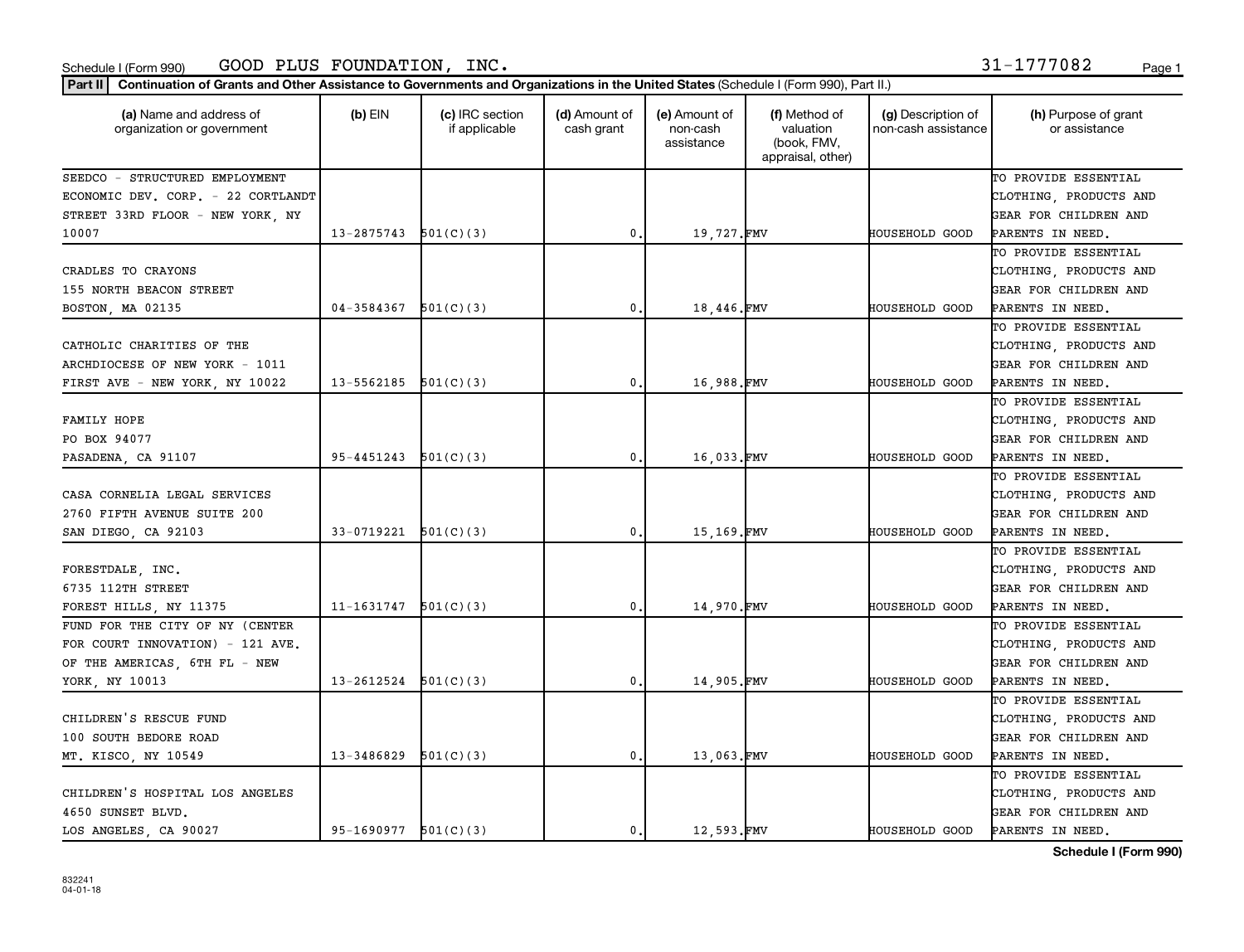### Schedule I (Form 990) GOOD PLUS FOUNDATION, INC. 31-1777082 <sub>Page 1</sub>

Part II | Continuation of Grants and Other Assistance to Governments and Organizations in the United States (Schedule I (Form 990), Part II.)

| (a) Name and address of<br>organization or government | $(b)$ EIN  | (c) IRC section<br>if applicable | (d) Amount of<br>cash grant | (e) Amount of<br>non-cash<br>assistance | (f) Method of<br>valuation<br>(book, FMV,<br>appraisal, other) | (g) Description of<br>non-cash assistance | (h) Purpose of grant<br>or assistance |
|-------------------------------------------------------|------------|----------------------------------|-----------------------------|-----------------------------------------|----------------------------------------------------------------|-------------------------------------------|---------------------------------------|
|                                                       |            |                                  |                             |                                         |                                                                |                                           | TO PROVIDE ESSENTIAL                  |
| MY FRIEND'S PLACE                                     |            |                                  |                             |                                         |                                                                |                                           | CLOTHING, PRODUCTS AND                |
| 5850 HOLLYWOOD BLVD.                                  |            |                                  |                             |                                         |                                                                |                                           | GEAR FOR CHILDREN AND                 |
| HOLLYWOOD, CA 90028                                   | 95-4834034 | 501(C)(3)                        | 0.                          | 12,215.FMV                              |                                                                | HOUSEHOLD GOOD                            | PARENTS IN NEED.                      |
|                                                       |            |                                  |                             |                                         |                                                                |                                           | TO PROVIDE ESSENTIAL                  |
| GREAT BEGINNINGS FOR BLACK BABIES                     |            |                                  |                             |                                         |                                                                |                                           | CLOTHING, PRODUCTS AND                |
| 301 N PRAIRIE AVE STE 515                             |            |                                  |                             |                                         |                                                                |                                           | GEAR FOR CHILDREN AND                 |
| INGLEWOOD, CA 90301                                   | 95-4482112 | 501(C)(3)                        | 0.                          | 12,195.FMV                              |                                                                | HOUSEHOLD GOOD                            | PARENTS IN NEED.                      |
|                                                       |            |                                  |                             |                                         |                                                                |                                           | TO PROVIDE ESSENTIAL                  |
| THE LEGACY CENTER                                     |            |                                  |                             |                                         |                                                                |                                           | CLOTHING, PRODUCTS AND                |
| 1633 CENTRE ST                                        |            |                                  |                             |                                         |                                                                |                                           | GEAR FOR CHILDREN AND                 |
| RIDGEWOOD, NY 11385                                   | 27-1033434 | 501(C)(3)                        | 0.                          | 10,786.FMV                              |                                                                | <b>HOUSEHOLD GOOD</b>                     | PARENTS IN NEED.                      |
|                                                       |            |                                  |                             |                                         |                                                                |                                           | TO PROVIDE ESSENTIAL                  |
| HARVEST HOME INC.                                     |            |                                  |                             |                                         |                                                                |                                           | CLOTHING, PRODUCTS AND                |
| 2118 WILSHIRE BLVD, #358                              |            |                                  |                             |                                         |                                                                |                                           | GEAR FOR CHILDREN AND                 |
| SANTA MONICA, CA 90403                                | 95-4079490 | 501(C)(3)                        | 0.                          | 10,251.FMV                              |                                                                | HOUSEHOLD GOOD                            | PARENTS IN NEED.                      |
|                                                       |            |                                  |                             |                                         |                                                                |                                           | TO PROVIDE ESSENTIAL                  |
| UJA FEDERATION OF NY                                  |            |                                  |                             |                                         |                                                                |                                           | CLOTHING, PRODUCTS AND                |
| 130 EAST 59TH STREET                                  |            |                                  |                             |                                         |                                                                |                                           | GEAR FOR CHILDREN AND                 |
| NEW YORK, NY 10022                                    | 51-0172429 | 501(C)(3)                        | 0.                          | 8,350.FMV                               |                                                                | HOUSEHOLD GOOD                            | PARENTS IN NEED.                      |
|                                                       |            |                                  |                             |                                         |                                                                |                                           | TO PROVIDE ESSENTIAL                  |
| PENNY LANE CENTERS                                    |            |                                  |                             |                                         |                                                                |                                           | CLOTHING, PRODUCTS AND                |
| 15305 RAYEN ST                                        |            |                                  |                             |                                         |                                                                |                                           | GEAR FOR CHILDREN AND                 |
| NORTH HILLS, CA 91343                                 | 95-2633765 | 501(C)(3)                        | 0.                          | 6,387.FMV                               |                                                                | HOUSEHOLD GOOD                            | PARENTS IN NEED.                      |
| LA UNIFIED SCHOOL DISTRICT                            |            |                                  |                             |                                         |                                                                |                                           | TO PROVIDE ESSENTIAL                  |
| HOMELESS EDUCATION - 121 N.                           |            |                                  |                             |                                         |                                                                |                                           | CLOTHING, PRODUCTS AND                |
| BEAUDRY AVE. - LOS ANGELES, CA                        |            |                                  |                             |                                         |                                                                |                                           | GEAR FOR CHILDREN AND                 |
| 90012                                                 | 95-6001908 | SCHOOL DISTRICT-                 | 0.                          | 5,219.FMV                               |                                                                | HOUSEHOLD GOOD                            | PARENTS IN NEED.                      |
|                                                       |            |                                  |                             |                                         |                                                                |                                           | TO PROVIDE ESSENTIAL                  |
| TLC FOR THE BLIND                                     |            |                                  |                             |                                         |                                                                |                                           | CLOTHING, PRODUCTS AND                |
| 7915 LINDLEY AVENUE                                   |            |                                  |                             |                                         |                                                                |                                           | GEAR FOR CHILDREN AND                 |
| RESEDA, CA 91335                                      | 51-0143029 | 501(C)(3)                        | 0.                          | 3,937.FMV                               |                                                                | HOUSEHOLD GOOD                            | PARENTS IN NEED.                      |
|                                                       |            |                                  |                             |                                         |                                                                |                                           | TO PROVIDE ESSENTIAL                  |
| HOMELESS PRENATAL PROGRAM                             |            |                                  |                             |                                         |                                                                |                                           | CLOTHING, PRODUCTS AND                |
| 2500 18TH ST                                          |            |                                  |                             |                                         |                                                                |                                           | GEAR FOR CHILDREN AND                 |
| SAN FRANCISCO, CA 94110                               | 94-3146280 | 501(C)(3)                        | 0.                          | 3.050.FMV                               |                                                                | HOUSEHOLD GOOD                            | PARENTS IN NEED.                      |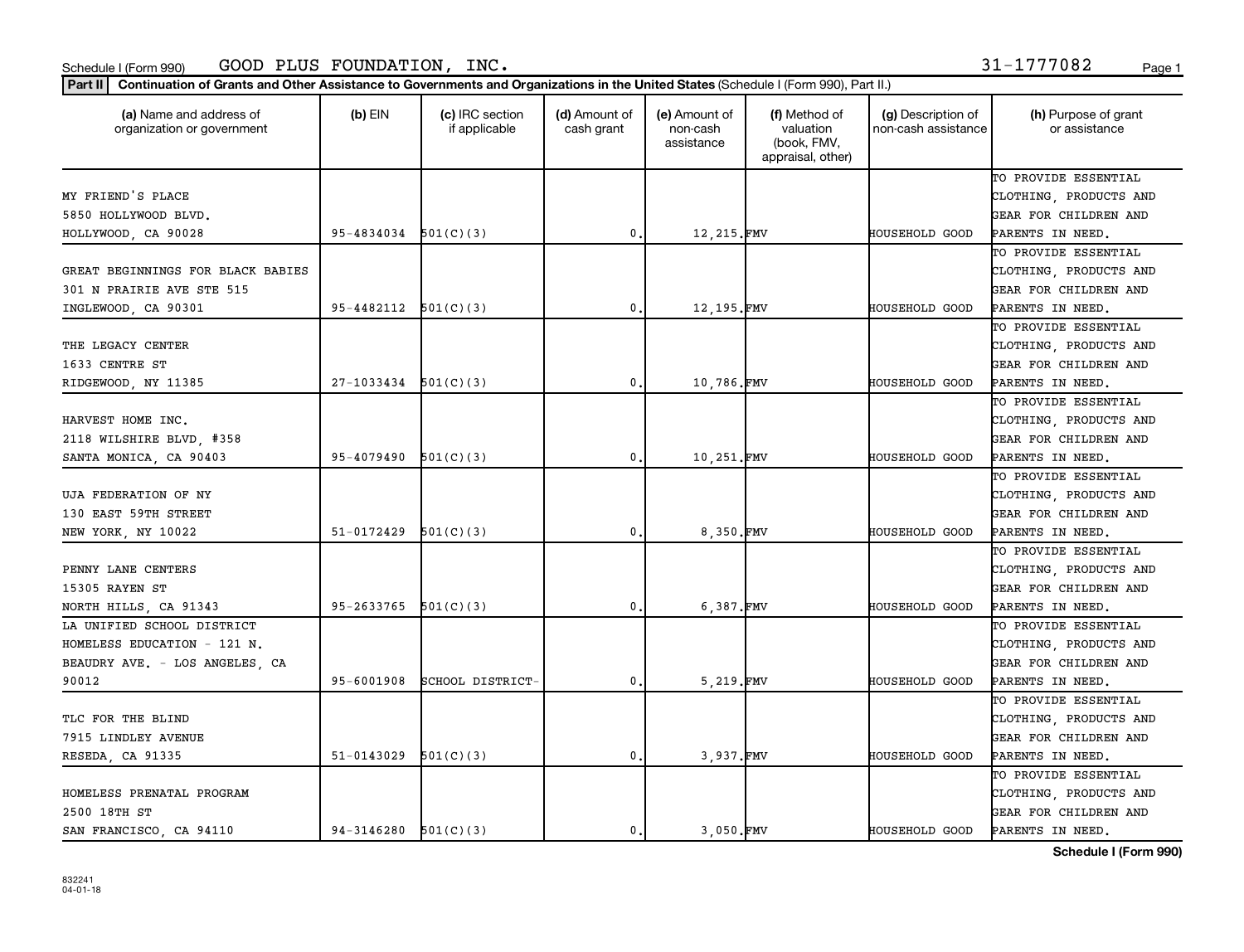### Schedule I (Form 990) GOOD PLUS FOUNDATION, INC. 31-1777082 <sub>Page 1</sub>

Part II | Continuation of Grants and Other Assistance to Governments and Organizations in the United States (Schedule I (Form 990), Part II.)

| (a) Name and address of<br>organization or government | $(b)$ EIN  | (c) IRC section<br>if applicable | (d) Amount of<br>cash grant | (e) Amount of<br>non-cash<br>assistance | (f) Method of<br>valuation<br>(book, FMV,<br>appraisal, other) | (g) Description of<br>non-cash assistance | (h) Purpose of grant<br>or assistance |
|-------------------------------------------------------|------------|----------------------------------|-----------------------------|-----------------------------------------|----------------------------------------------------------------|-------------------------------------------|---------------------------------------|
|                                                       |            |                                  |                             |                                         |                                                                |                                           | TO PROVIDE ESSENTIAL                  |
| PARKLAND FOUNDATION                                   |            |                                  |                             |                                         |                                                                |                                           | CLOTHING, PRODUCTS AND                |
| 1341 W. MOCKINGBIRD LN. SUITE 1100#                   |            |                                  |                             |                                         |                                                                |                                           | GEAR FOR CHILDREN AND                 |
| DALLAS, TX 75247                                      | 75-2089180 | 501(C)(3)                        | $\mathbf{0}$ .              | 1,874.FMV                               |                                                                | <b>HOUSEHOLD GOOD</b>                     | PARENTS IN NEED.                      |
|                                                       |            |                                  |                             |                                         |                                                                |                                           | TO PROVIDE ESSENTIAL                  |
| MAYOR'S FUND TO ADVANCE NY CITY                       |            |                                  |                             |                                         |                                                                |                                           | CLOTHING, PRODUCTS AND                |
| 253 BROADWAY 6TH FLOOR                                |            |                                  |                             |                                         |                                                                |                                           | GEAR FOR CHILDREN AND                 |
| NEW YORK, NY 10007                                    | 13-3783906 | 501(C)(3)                        | $\mathbf{0}$ .              | 1,775.FMV                               |                                                                | <b>HOUSEHOLD GOOD</b>                     | PARENTS IN NEED.                      |
|                                                       |            |                                  |                             |                                         |                                                                |                                           | TO PROVIDE ESSENTIAL                  |
| MAYOR'S OFFICE TO COMBAT DOMESTIC                     |            |                                  |                             |                                         |                                                                |                                           | CLOTHING, PRODUCTS AND                |
| VIOLENCE - 126-02 82ND AVE - KEW                      |            |                                  |                             |                                         |                                                                |                                           | GEAR FOR CHILDREN AND                 |
| GARDENS, NY 11415                                     |            | CITY AGENCY                      | $\mathbf{0}$ .              | 1,349.FMV                               |                                                                | HOUSEHOLD GOOD                            | PARENTS IN NEED.                      |
|                                                       |            |                                  |                             |                                         |                                                                |                                           | TO PROVIDE ESSENTIAL                  |
| CAMBA                                                 |            |                                  |                             |                                         |                                                                |                                           | CLOTHING, PRODUCTS AND                |
| 1720 CHURCH AVENUE                                    |            |                                  |                             |                                         |                                                                |                                           | GEAR FOR CHILDREN AND                 |
| BROOKLYN, NY 11226                                    | 11-2480339 | 501(C)(3)                        | 0.                          | 631.FMV                                 |                                                                | HOUSEHOLD GOOD                            | PARENTS IN NEED.                      |
|                                                       |            |                                  |                             |                                         |                                                                |                                           |                                       |
|                                                       |            |                                  |                             |                                         |                                                                |                                           |                                       |
|                                                       |            |                                  |                             |                                         |                                                                |                                           |                                       |
|                                                       |            |                                  |                             |                                         |                                                                |                                           |                                       |
|                                                       |            |                                  |                             |                                         |                                                                |                                           |                                       |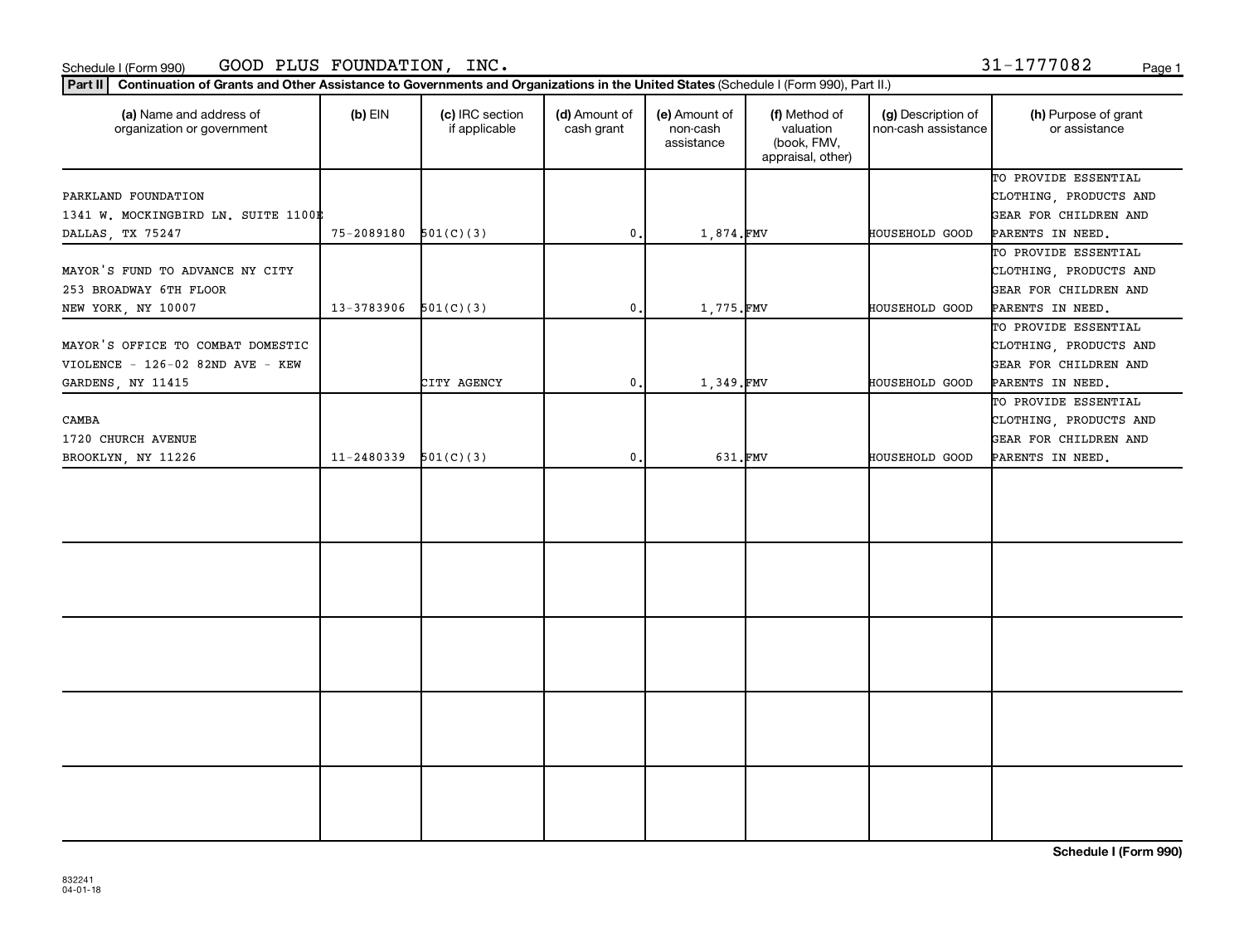| Schedule I (Form 990) (2018) | GOOD<br>PLUS<br>FOUNDATION<br>INC | . .<br>777082<br>$\overline{\phantom{a}}$ | Page |
|------------------------------|-----------------------------------|-------------------------------------------|------|
|------------------------------|-----------------------------------|-------------------------------------------|------|

C. The proposal proposal  $31-17777082$ 

**2**

Part III | Grants and Other Assistance to Domestic Individuals. Complete if the organization answered "Yes" on Form 990, Part IV, line 22. Part III can be duplicated if additional space is needed.

| (a) Type of grant or assistance                                                                                                                      | (b) Number of<br>recipients | (c) Amount of<br>cash grant | (d) Amount of non-<br>cash assistance | (e) Method of valuation<br>(book, FMV, appraisal, other) | (f) Description of noncash assistance |
|------------------------------------------------------------------------------------------------------------------------------------------------------|-----------------------------|-----------------------------|---------------------------------------|----------------------------------------------------------|---------------------------------------|
|                                                                                                                                                      |                             |                             |                                       |                                                          |                                       |
|                                                                                                                                                      |                             |                             |                                       |                                                          |                                       |
|                                                                                                                                                      |                             |                             |                                       |                                                          |                                       |
|                                                                                                                                                      |                             |                             |                                       |                                                          |                                       |
|                                                                                                                                                      |                             |                             |                                       |                                                          |                                       |
|                                                                                                                                                      |                             |                             |                                       |                                                          |                                       |
|                                                                                                                                                      |                             |                             |                                       |                                                          |                                       |
|                                                                                                                                                      |                             |                             |                                       |                                                          |                                       |
|                                                                                                                                                      |                             |                             |                                       |                                                          |                                       |
|                                                                                                                                                      |                             |                             |                                       |                                                          |                                       |
| Supplemental Information. Provide the information required in Part I, line 2; Part III, column (b); and any other additional information.<br>Part IV |                             |                             |                                       |                                                          |                                       |
| PART I, LINE 2:                                                                                                                                      |                             |                             |                                       |                                                          |                                       |

THE ORGANIZATION REQUIRES EXISTING PARTNERS TO SUBMIT APPLICATIONS FOR

RENEWALS EACH YEAR. THOSE THAT NO LONGER MEET THE ORGANIZATION'S CRITERIA

ARE NOT RENEWED. IN ADDITION, THE ORGANIZATION INVITES APPROXIMATELY 5 NEW

PARTNERS TO APPLY TO BECOME PART OF THE NETWORK EACH YEAR. PART OF THE

APPLICATION PROCESS INVOLVES A SITE VISIT BY ORGANIZATION PROGRAM STAFF.

ONCE AN APPLICATION IS ACCEPTED, THE ORGANIZATION COMPLETES A PARTNER

AGREEMENT AND RECEIVES AND REVIEWS THE ORGANIZATION'S PARTNER HANDBOOK,

THEN SUBMITS A STANDARD MONTHLY REQUEST FORM FOR DONATIONS. PARTNERS FILL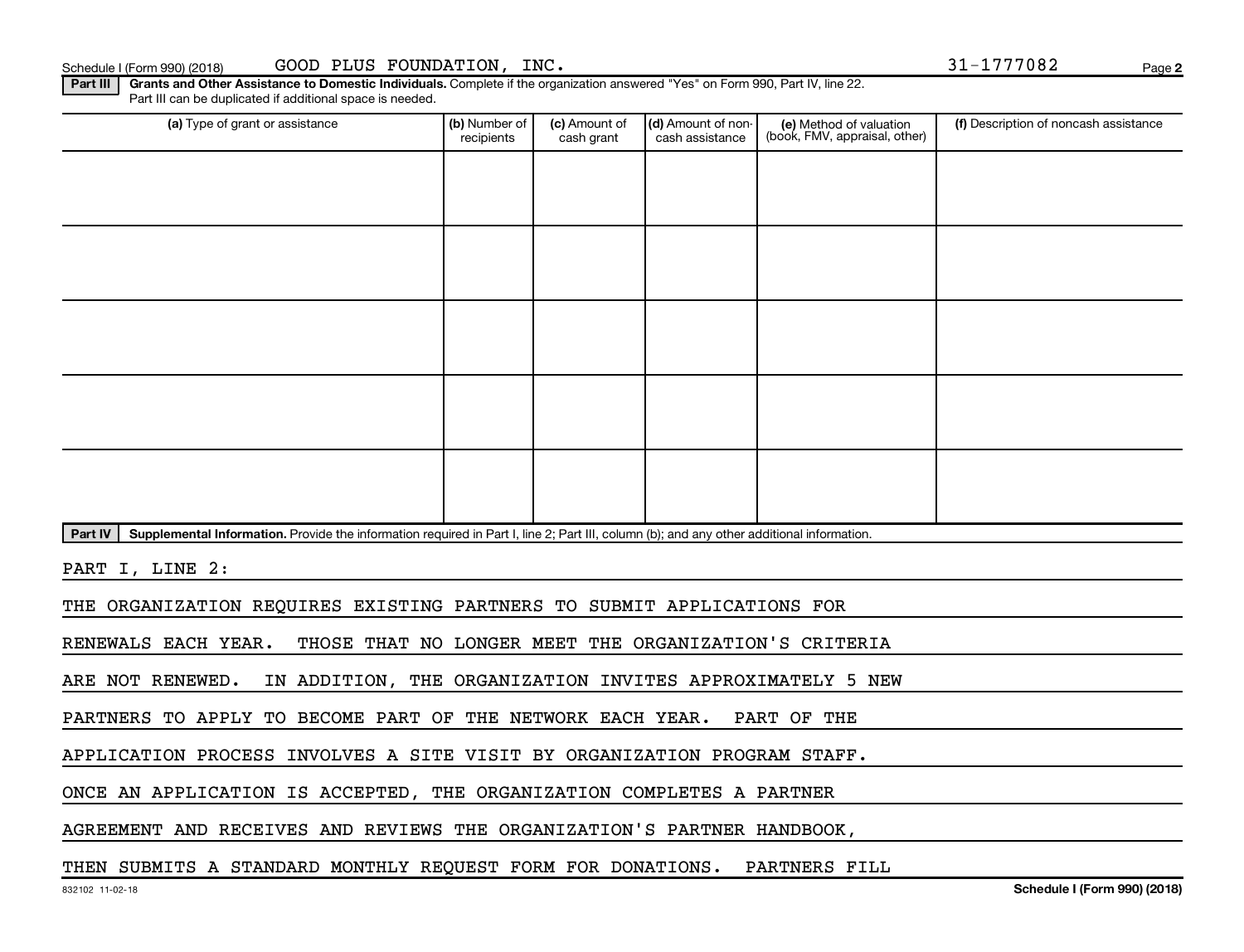| Schedule I (Form 990) GOOD PLUS FOUNDATION, INC. 31-1777082 Page 2<br>Supplemental Information<br>Part IV                                                                                                                                         |                       |
|---------------------------------------------------------------------------------------------------------------------------------------------------------------------------------------------------------------------------------------------------|-----------------------|
| IN THESE FORMS BASED ON THEIR CLIENTS' NEEDS; THE ORGANIZATION FILLS                                                                                                                                                                              |                       |
| DONATIONS BASED ON THESE NEEDS. AFTER RECEIVING THE DONATION, THE PARTNER                                                                                                                                                                         |                       |
| REVIEWS A DONATION RECEIPT FORM WHICH THEY FILL OUT AND SIGN. ALL DONATION                                                                                                                                                                        |                       |
| DATA POPULATES A LIVE INVENTORY DATABASE THAT THE TEAM REVIEWS REGULARLY TO                                                                                                                                                                       |                       |
| ENSURE THAT THERE ARE NO OUTLIERS AND TO DETERMINE CHANGES/TRENDS IN                                                                                                                                                                              |                       |
| PARTNERS' NEEDS.<br>the control of the control of the control of the control of the control of the control of the control of the control of the control of the control of the control of the control of the control of the control of the control |                       |
|                                                                                                                                                                                                                                                   |                       |
|                                                                                                                                                                                                                                                   |                       |
|                                                                                                                                                                                                                                                   |                       |
|                                                                                                                                                                                                                                                   |                       |
|                                                                                                                                                                                                                                                   |                       |
|                                                                                                                                                                                                                                                   |                       |
|                                                                                                                                                                                                                                                   |                       |
|                                                                                                                                                                                                                                                   |                       |
|                                                                                                                                                                                                                                                   |                       |
|                                                                                                                                                                                                                                                   |                       |
|                                                                                                                                                                                                                                                   |                       |
|                                                                                                                                                                                                                                                   |                       |
|                                                                                                                                                                                                                                                   |                       |
|                                                                                                                                                                                                                                                   |                       |
|                                                                                                                                                                                                                                                   |                       |
|                                                                                                                                                                                                                                                   |                       |
|                                                                                                                                                                                                                                                   |                       |
|                                                                                                                                                                                                                                                   |                       |
|                                                                                                                                                                                                                                                   |                       |
|                                                                                                                                                                                                                                                   |                       |
|                                                                                                                                                                                                                                                   |                       |
|                                                                                                                                                                                                                                                   | Schedule I (Form 990) |
| 832291<br>$04 - 01 - 18$                                                                                                                                                                                                                          |                       |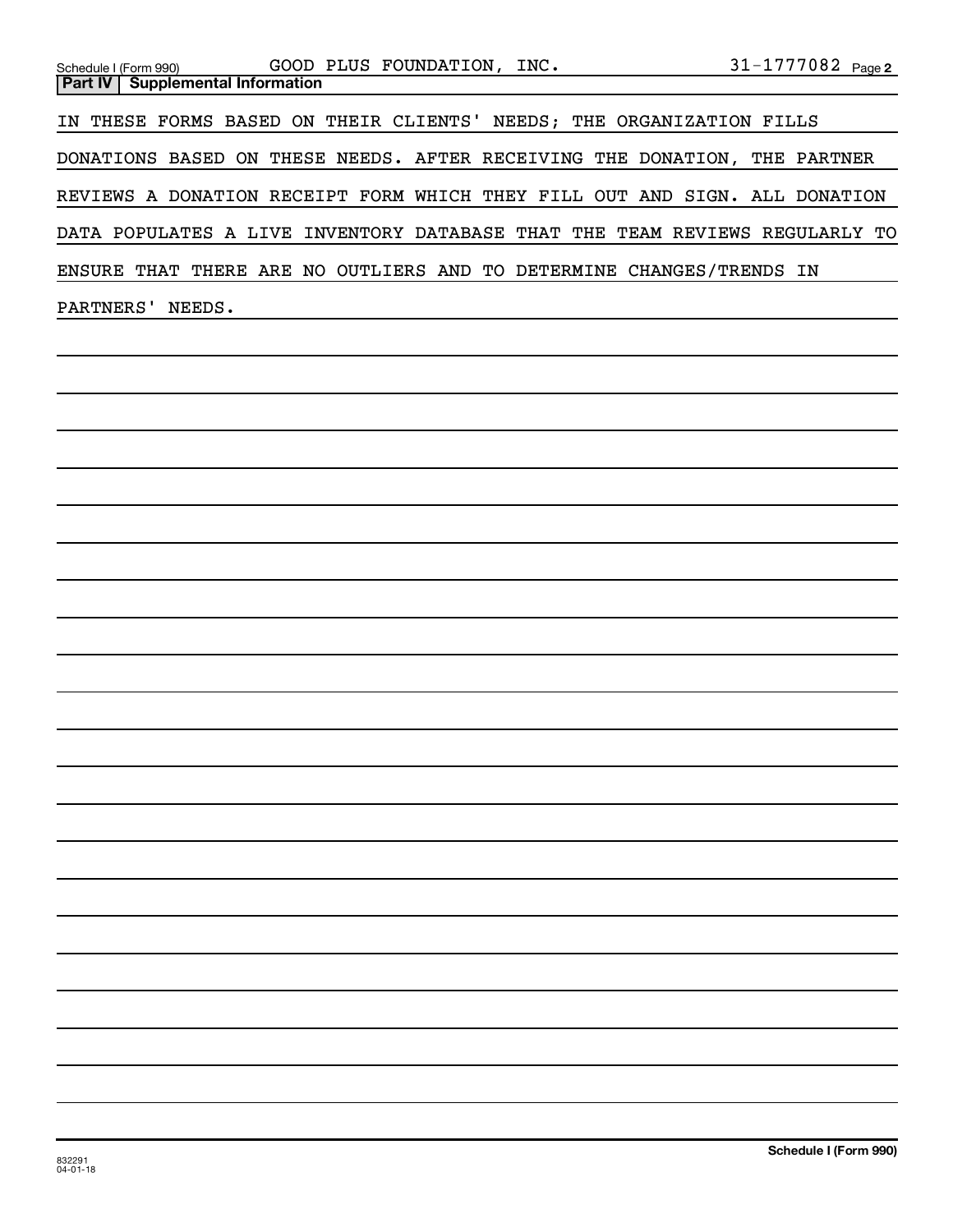|        | <b>Compensation Information</b><br><b>SCHEDULE J</b><br>(Form 990)<br>For certain Officers, Directors, Trustees, Key Employees, and Highest<br><b>Compensated Employees</b><br>Complete if the organization answered "Yes" on Form 990, Part IV, line 23.<br>Attach to Form 990.<br>Department of the Treasury |                                                                                                                                                                                                                                                                                                                                                                                                                                                                                                                           |                                       |              |                         |  |
|--------|----------------------------------------------------------------------------------------------------------------------------------------------------------------------------------------------------------------------------------------------------------------------------------------------------------------|---------------------------------------------------------------------------------------------------------------------------------------------------------------------------------------------------------------------------------------------------------------------------------------------------------------------------------------------------------------------------------------------------------------------------------------------------------------------------------------------------------------------------|---------------------------------------|--------------|-------------------------|--|
|        | Internal Revenue Service                                                                                                                                                                                                                                                                                       | Go to www.irs.gov/Form990 for instructions and the latest information.                                                                                                                                                                                                                                                                                                                                                                                                                                                    |                                       | Inspection   |                         |  |
|        | Name of the organization                                                                                                                                                                                                                                                                                       |                                                                                                                                                                                                                                                                                                                                                                                                                                                                                                                           | <b>Employer identification number</b> |              |                         |  |
|        |                                                                                                                                                                                                                                                                                                                | GOOD PLUS FOUNDATION, INC.                                                                                                                                                                                                                                                                                                                                                                                                                                                                                                | 31-1777082                            |              |                         |  |
| Part I |                                                                                                                                                                                                                                                                                                                | <b>Questions Regarding Compensation</b>                                                                                                                                                                                                                                                                                                                                                                                                                                                                                   |                                       |              |                         |  |
|        | First-class or charter travel<br>Travel for companions<br>Discretionary spending account                                                                                                                                                                                                                       | <b>1a</b> Check the appropriate box(es) if the organization provided any of the following to or for a person listed on Form 990,<br>Part VII, Section A, line 1a. Complete Part III to provide any relevant information regarding these items.<br>Housing allowance or residence for personal use<br>Payments for business use of personal residence<br>Tax indemnification and gross-up payments<br>Health or social club dues or initiation fees<br>Personal services (such as maid, chauffeur, chef)                   |                                       | Yes          | No                      |  |
|        |                                                                                                                                                                                                                                                                                                                | <b>b</b> If any of the boxes on line 1a are checked, did the organization follow a written policy regarding payment or                                                                                                                                                                                                                                                                                                                                                                                                    |                                       |              |                         |  |
|        |                                                                                                                                                                                                                                                                                                                |                                                                                                                                                                                                                                                                                                                                                                                                                                                                                                                           |                                       | 1b           |                         |  |
| 2      |                                                                                                                                                                                                                                                                                                                | Did the organization require substantiation prior to reimbursing or allowing expenses incurred by all directors,                                                                                                                                                                                                                                                                                                                                                                                                          |                                       |              |                         |  |
|        |                                                                                                                                                                                                                                                                                                                |                                                                                                                                                                                                                                                                                                                                                                                                                                                                                                                           |                                       | $\mathbf{2}$ |                         |  |
|        |                                                                                                                                                                                                                                                                                                                |                                                                                                                                                                                                                                                                                                                                                                                                                                                                                                                           |                                       |              |                         |  |
| з      | $X$ Compensation committee<br>Form 990 of other organizations                                                                                                                                                                                                                                                  | Indicate which, if any, of the following the filing organization used to establish the compensation of the organization's<br>CEO/Executive Director. Check all that apply. Do not check any boxes for methods used by a related organization to<br>establish compensation of the CEO/Executive Director, but explain in Part III.<br>Written employment contract<br>$ \mathbf{X} $ Compensation survey or study<br>Independent compensation consultant<br>$\vert X \vert$ Approval by the board or compensation committee |                                       |              |                         |  |
| 4      |                                                                                                                                                                                                                                                                                                                | During the year, did any person listed on Form 990, Part VII, Section A, line 1a, with respect to the filing                                                                                                                                                                                                                                                                                                                                                                                                              |                                       |              |                         |  |
|        | organization or a related organization:                                                                                                                                                                                                                                                                        |                                                                                                                                                                                                                                                                                                                                                                                                                                                                                                                           |                                       |              | х                       |  |
| а      |                                                                                                                                                                                                                                                                                                                | Receive a severance payment or change-of-control payment?                                                                                                                                                                                                                                                                                                                                                                                                                                                                 |                                       | 4a           | $\overline{\mathbf{X}}$ |  |
| b      |                                                                                                                                                                                                                                                                                                                |                                                                                                                                                                                                                                                                                                                                                                                                                                                                                                                           |                                       | 4b<br>4c     | X                       |  |
|        | If "Yes" to any of lines 4a-c, list the persons and provide the applicable amounts for each item in Part III.                                                                                                                                                                                                  |                                                                                                                                                                                                                                                                                                                                                                                                                                                                                                                           |                                       |              |                         |  |
|        | contingent on the revenues of:                                                                                                                                                                                                                                                                                 | Only section 501(c)(3), 501(c)(4), and 501(c)(29) organizations must complete lines 5-9.<br>For persons listed on Form 990, Part VII, Section A, line 1a, did the organization pay or accrue any compensation                                                                                                                                                                                                                                                                                                             |                                       |              |                         |  |
|        |                                                                                                                                                                                                                                                                                                                |                                                                                                                                                                                                                                                                                                                                                                                                                                                                                                                           |                                       | 5a           | х                       |  |
|        |                                                                                                                                                                                                                                                                                                                |                                                                                                                                                                                                                                                                                                                                                                                                                                                                                                                           |                                       | 5b           | X                       |  |
|        |                                                                                                                                                                                                                                                                                                                | If "Yes" on line 5a or 5b, describe in Part III.                                                                                                                                                                                                                                                                                                                                                                                                                                                                          |                                       |              |                         |  |
| 6.     |                                                                                                                                                                                                                                                                                                                | For persons listed on Form 990, Part VII, Section A, line 1a, did the organization pay or accrue any compensation                                                                                                                                                                                                                                                                                                                                                                                                         |                                       |              |                         |  |
|        | contingent on the net earnings of:                                                                                                                                                                                                                                                                             |                                                                                                                                                                                                                                                                                                                                                                                                                                                                                                                           |                                       |              |                         |  |
|        |                                                                                                                                                                                                                                                                                                                |                                                                                                                                                                                                                                                                                                                                                                                                                                                                                                                           |                                       | 6а           | х<br>X                  |  |
|        |                                                                                                                                                                                                                                                                                                                |                                                                                                                                                                                                                                                                                                                                                                                                                                                                                                                           |                                       | 6b           |                         |  |
|        |                                                                                                                                                                                                                                                                                                                | If "Yes" on line 6a or 6b, describe in Part III.                                                                                                                                                                                                                                                                                                                                                                                                                                                                          |                                       |              |                         |  |
|        |                                                                                                                                                                                                                                                                                                                | 7 For persons listed on Form 990, Part VII, Section A, line 1a, did the organization provide any nonfixed payments                                                                                                                                                                                                                                                                                                                                                                                                        |                                       | 7            | х                       |  |
| 8      |                                                                                                                                                                                                                                                                                                                | Were any amounts reported on Form 990, Part VII, paid or accrued pursuant to a contract that was subject to the                                                                                                                                                                                                                                                                                                                                                                                                           |                                       |              |                         |  |
|        |                                                                                                                                                                                                                                                                                                                |                                                                                                                                                                                                                                                                                                                                                                                                                                                                                                                           |                                       | 8            | х                       |  |
| 9      |                                                                                                                                                                                                                                                                                                                | If "Yes" on line 8, did the organization also follow the rebuttable presumption procedure described in                                                                                                                                                                                                                                                                                                                                                                                                                    |                                       |              |                         |  |
|        |                                                                                                                                                                                                                                                                                                                |                                                                                                                                                                                                                                                                                                                                                                                                                                                                                                                           |                                       | 9            |                         |  |
|        |                                                                                                                                                                                                                                                                                                                | LHA For Paperwork Reduction Act Notice, see the Instructions for Form 990.                                                                                                                                                                                                                                                                                                                                                                                                                                                | Schedule J (Form 990) 2018            |              |                         |  |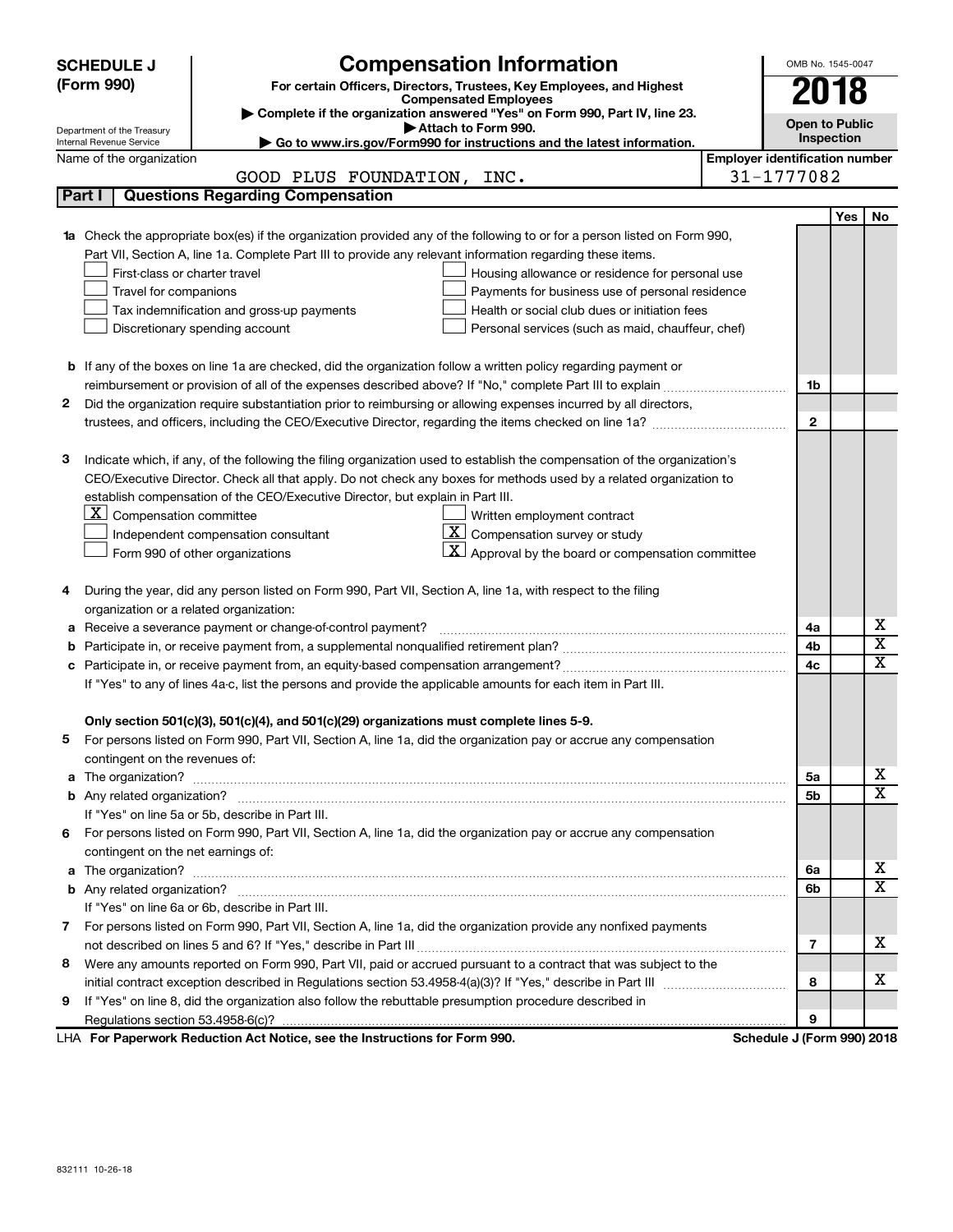**2**

### Part II | Officers, Directors, Trustees, Key Employees, and Highest Compensated Employees. Use duplicate copies if additional space is needed.

For each individual whose compensation must be reported on Schedule J, report compensation from the organization on row (i) and from related organizations, described in the instructions, on row (ii). Do not list any individuals that aren't listed on Form 990, Part VII.

Note: The sum of columns (B)(i)-(iii) for each listed individual must equal the total amount of Form 990, Part VII, Section A, line 1a, applicable column (D) and (E) amounts for that individual.

| (A) Name and Title         |             |                          | (B) Breakdown of W-2 and/or 1099-MISC compensation |                                           | (C) Retirement and             | (D) Nontaxable              | (E) Total of columns        | (F) Compensation                                           |  |
|----------------------------|-------------|--------------------------|----------------------------------------------------|-------------------------------------------|--------------------------------|-----------------------------|-----------------------------|------------------------------------------------------------|--|
|                            |             | (i) Base<br>compensation | (ii) Bonus &<br>incentive<br>compensation          | (iii) Other<br>reportable<br>compensation | other deferred<br>compensation | benefits                    | $(B)(i)-(D)$                | in column (B)<br>reported as deferred<br>on prior Form 990 |  |
| KATHERINE E. SNIDER<br>(1) | (i)         | 198,548.                 | 65,000.                                            | $\overline{0}$ .                          | $\overline{0}$ .               | 30,033.                     | 293,581.                    | $\overline{\mathbf{0}}$ .                                  |  |
| EXECUTIVE DIRECTOR         | (ii)        | $\overline{0}$ .         | $\overline{0}$ .                                   | $\overline{0}$ .                          | $\overline{0}$ .               | $\overline{\mathfrak{o}}$ . | $\overline{0}$ .            | $\overline{0}$ .                                           |  |
| LAUREL P. WEST<br>(2)      | (i)         | 119,895.                 | 7,000.                                             | $\overline{0}$ .                          | $\overline{0}$ .               | 30,033.                     | 156,928.                    | $\overline{0}$ .                                           |  |
| VP OF NATIONAL PROGRAMS &  | (ii)        | $\overline{0}$ .         | $\overline{\mathfrak{o}}$ .                        | $\overline{0}$ .                          | $\overline{0}$ .               | $\overline{0}$ .            | $\overline{\mathfrak{o}}$ . | $\overline{0}$ .                                           |  |
|                            | (i)         |                          |                                                    |                                           |                                |                             |                             |                                                            |  |
|                            | (ii)        |                          |                                                    |                                           |                                |                             |                             |                                                            |  |
|                            | (i)         |                          |                                                    |                                           |                                |                             |                             |                                                            |  |
|                            | (ii)        |                          |                                                    |                                           |                                |                             |                             |                                                            |  |
|                            | (i)         |                          |                                                    |                                           |                                |                             |                             |                                                            |  |
|                            | (ii)        |                          |                                                    |                                           |                                |                             |                             |                                                            |  |
|                            | (i)         |                          |                                                    |                                           |                                |                             |                             |                                                            |  |
|                            | (ii)        |                          |                                                    |                                           |                                |                             |                             |                                                            |  |
|                            | (i)         |                          |                                                    |                                           |                                |                             |                             |                                                            |  |
|                            | (ii)        |                          |                                                    |                                           |                                |                             |                             |                                                            |  |
|                            | (i)         |                          |                                                    |                                           |                                |                             |                             |                                                            |  |
|                            | (ii)        |                          |                                                    |                                           |                                |                             |                             |                                                            |  |
|                            | (i)         |                          |                                                    |                                           |                                |                             |                             |                                                            |  |
|                            | (ii)        |                          |                                                    |                                           |                                |                             |                             |                                                            |  |
|                            | (i)<br>(ii) |                          |                                                    |                                           |                                |                             |                             |                                                            |  |
|                            | (i)         |                          |                                                    |                                           |                                |                             |                             |                                                            |  |
|                            | (ii)        |                          |                                                    |                                           |                                |                             |                             |                                                            |  |
|                            | (i)         |                          |                                                    |                                           |                                |                             |                             |                                                            |  |
|                            | (ii)        |                          |                                                    |                                           |                                |                             |                             |                                                            |  |
|                            | (i)         |                          |                                                    |                                           |                                |                             |                             |                                                            |  |
|                            | (ii)        |                          |                                                    |                                           |                                |                             |                             |                                                            |  |
|                            | (i)         |                          |                                                    |                                           |                                |                             |                             |                                                            |  |
|                            | (ii)        |                          |                                                    |                                           |                                |                             |                             |                                                            |  |
|                            | (i)         |                          |                                                    |                                           |                                |                             |                             |                                                            |  |
|                            | (ii)        |                          |                                                    |                                           |                                |                             |                             |                                                            |  |
|                            | (i)         |                          |                                                    |                                           |                                |                             |                             |                                                            |  |
|                            | (ii)        |                          |                                                    |                                           |                                |                             |                             |                                                            |  |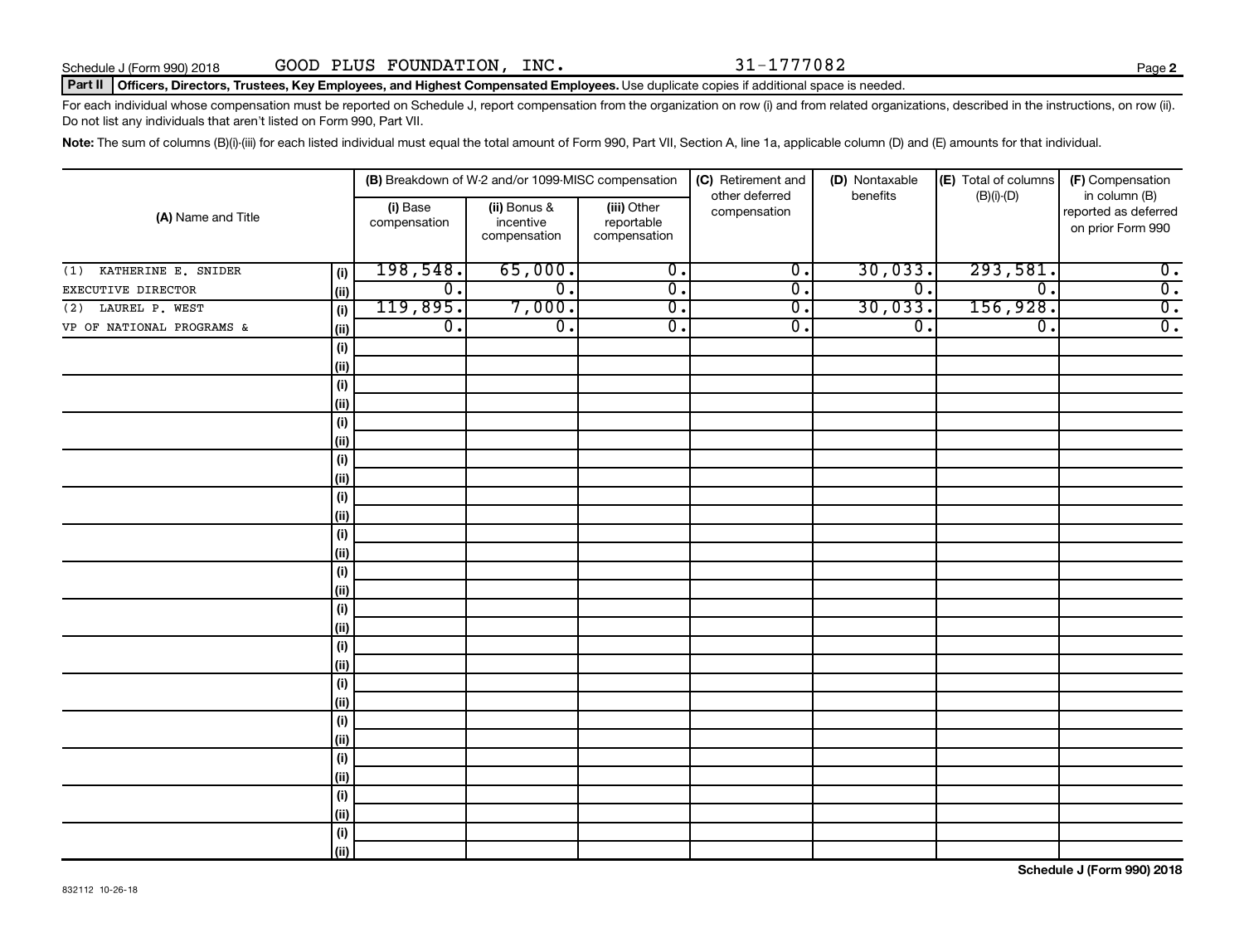### **Part III Supplemental Information**

Provide the information, explanation, or descriptions required for Part I, lines 1a, 1b, 3, 4a, 4b, 4c, 5a, 5b, 6a, 6b, 7, and 8, and for Part II. Also complete this part for any additional information.

PART I, LINE 3:

THE HR COMMITTEE OF THE BOARD OF DIRECTORS REVIEWS THE SALARY AND

PERFORMANCE OF THE EXECUTIVE DIRECTOR EACH YEAR. THE BOARD VOTES ON THE

SALARY OF THE EXECUTIVE DIRECTOR IN A CLOSED SESSION AS PART OF THE BUDGET

APPROVAL PROCESS EACH YEAR. AT THE SAME TIME, THE BOARD APPROVES THE

SALARY ALLOCATIONS FOR THE REST OF THE STAFF. FOR THE EXECUTIVE DIRECTOR'S

SALARY, THE BOARD COMPARES AGAINST COMPARABLES. THE EXECUTIVE DIRECTOR

DOES THE SAME IN DETERMINING HER STAFF'S SALARIES.

PART II:

THE \$65,000 BONUS FOR KATHERINE SNIDER REPRESENTS TWO YEARS OF BONUS

PAYMENTS - \$30,000 FOR 2017 AND \$35,000 FOR 2018.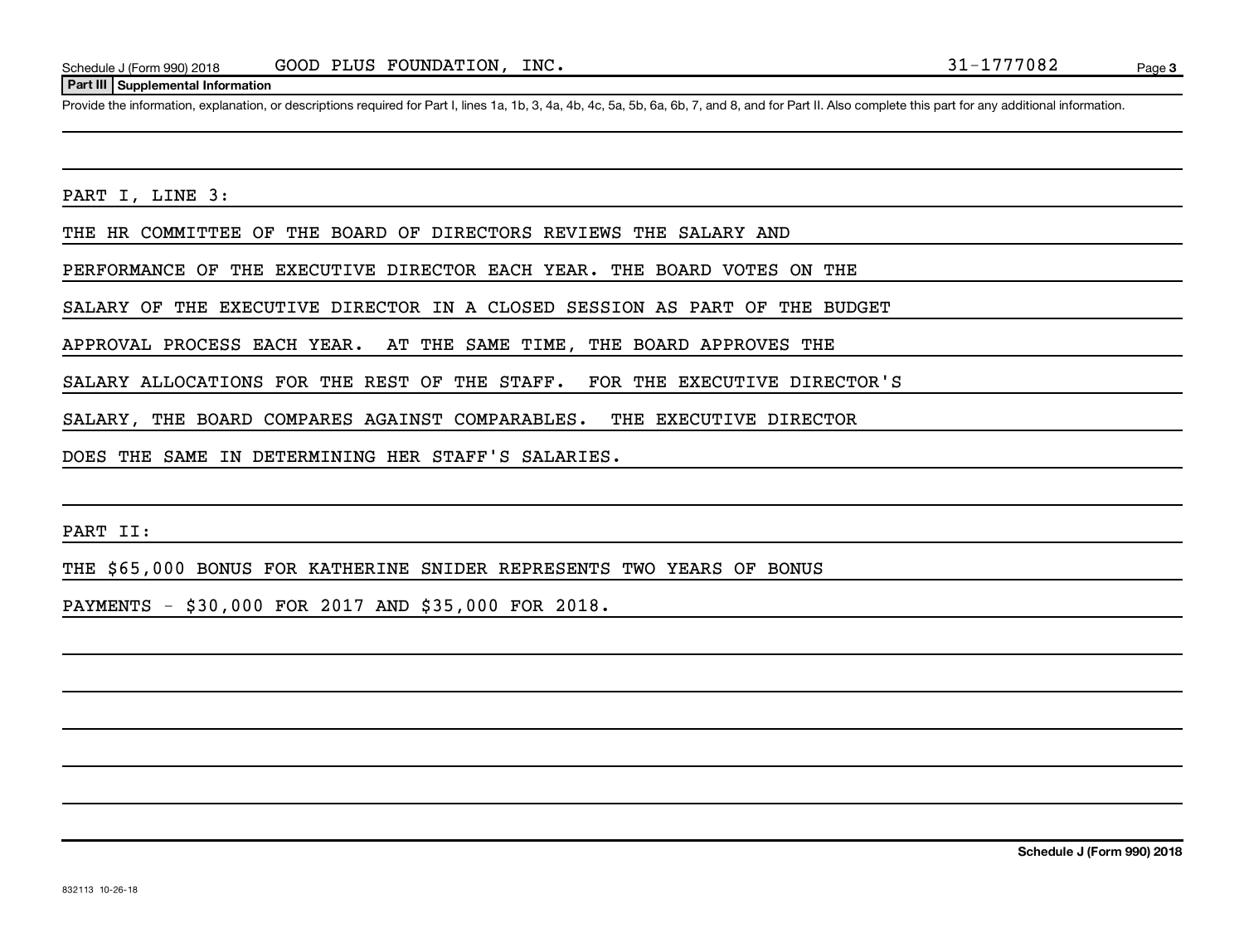### **SCHEDULE M (Form 990)**

# **Noncash Contributions**

OMB No. 1545-0047

| Department of the Treasury |
|----------------------------|
| Internal Revenue Service   |

**Complete if the organizations answered "Yes" on Form 990, Part IV, lines 29 or 30. Attach to Form 990.** →<br>**→** Complete if the organizations answered "Yes" on Form 990, Part IV, lines 29 or 30.<br>● Complete if the organizations answered "Yes" on Form 990, Part IV, lines 29 or 30.  $\blacktriangleright$ 

**Open to Public**

|                | Internal Revenue Service                                                                                                                                                                                                                                |                               |                                      | ▶ Go to www.irs.gov/Form990 for instructions and the latest information.                             | Inspection                                                   |
|----------------|---------------------------------------------------------------------------------------------------------------------------------------------------------------------------------------------------------------------------------------------------------|-------------------------------|--------------------------------------|------------------------------------------------------------------------------------------------------|--------------------------------------------------------------|
|                | Name of the organization                                                                                                                                                                                                                                |                               |                                      |                                                                                                      | <b>Employer identification number</b>                        |
|                | GOOD PLUS FOUNDATION, INC.                                                                                                                                                                                                                              |                               |                                      |                                                                                                      | 31-1777082                                                   |
| Part I         | <b>Types of Property</b>                                                                                                                                                                                                                                |                               |                                      |                                                                                                      |                                                              |
|                |                                                                                                                                                                                                                                                         | (a)<br>Check if<br>applicable | (b)<br>Number of<br>contributions or | (c)<br>Noncash contribution<br>amounts reported on<br>items contributed Form 990, Part VIII, line 1g | (d)<br>Method of determining<br>noncash contribution amounts |
| 1.             |                                                                                                                                                                                                                                                         |                               |                                      |                                                                                                      |                                                              |
| 2              | Art - Historical treasures                                                                                                                                                                                                                              |                               |                                      |                                                                                                      |                                                              |
| 3              | Art - Fractional interests                                                                                                                                                                                                                              |                               |                                      |                                                                                                      |                                                              |
| 4              | Books and publications                                                                                                                                                                                                                                  |                               |                                      |                                                                                                      |                                                              |
| 5              | Clothing and household goods                                                                                                                                                                                                                            | $\overline{\text{x}}$         |                                      |                                                                                                      | 6,512,024.COMPARATIVE VALUE ME                               |
| 6              |                                                                                                                                                                                                                                                         |                               |                                      |                                                                                                      |                                                              |
| $\overline{7}$ |                                                                                                                                                                                                                                                         |                               |                                      |                                                                                                      |                                                              |
| 8              |                                                                                                                                                                                                                                                         |                               |                                      |                                                                                                      |                                                              |
| 9              | Securities - Publicly traded                                                                                                                                                                                                                            |                               |                                      |                                                                                                      |                                                              |
| 10             | Securities - Closely held stock                                                                                                                                                                                                                         |                               |                                      |                                                                                                      |                                                              |
| 11             | Securities - Partnership, LLC, or                                                                                                                                                                                                                       |                               |                                      |                                                                                                      |                                                              |
| 12             | Securities - Miscellaneous                                                                                                                                                                                                                              |                               |                                      |                                                                                                      |                                                              |
| 13             | Qualified conservation contribution -                                                                                                                                                                                                                   |                               |                                      |                                                                                                      |                                                              |
|                |                                                                                                                                                                                                                                                         |                               |                                      |                                                                                                      |                                                              |
| 14             | Qualified conservation contribution - Other                                                                                                                                                                                                             |                               |                                      |                                                                                                      |                                                              |
| 15             | Real estate - Residential                                                                                                                                                                                                                               |                               |                                      |                                                                                                      |                                                              |
| 16             | Real estate - Commercial                                                                                                                                                                                                                                |                               |                                      |                                                                                                      |                                                              |
| 17             |                                                                                                                                                                                                                                                         |                               |                                      |                                                                                                      |                                                              |
| 18             |                                                                                                                                                                                                                                                         |                               |                                      |                                                                                                      |                                                              |
| 19             |                                                                                                                                                                                                                                                         |                               |                                      |                                                                                                      |                                                              |
| 20             | Drugs and medical supplies                                                                                                                                                                                                                              |                               |                                      |                                                                                                      |                                                              |
| 21             |                                                                                                                                                                                                                                                         |                               |                                      |                                                                                                      |                                                              |
| 22             |                                                                                                                                                                                                                                                         |                               |                                      |                                                                                                      |                                                              |
| 23             |                                                                                                                                                                                                                                                         |                               |                                      |                                                                                                      |                                                              |
| 24             |                                                                                                                                                                                                                                                         |                               |                                      |                                                                                                      |                                                              |
| 25             | Other $\blacktriangleright$<br>$($ )                                                                                                                                                                                                                    |                               |                                      |                                                                                                      |                                                              |
| 26             | Other $\blacktriangleright$                                                                                                                                                                                                                             |                               |                                      |                                                                                                      |                                                              |
| 27             | Other $\blacktriangleright$                                                                                                                                                                                                                             |                               |                                      |                                                                                                      |                                                              |
| 28             | Other $\blacktriangleright$                                                                                                                                                                                                                             |                               |                                      |                                                                                                      |                                                              |
| 29             | Number of Forms 8283 received by the organization during the tax year for contributions                                                                                                                                                                 |                               |                                      |                                                                                                      |                                                              |
|                | for which the organization completed Form 8283, Part IV, Donee Acknowledgement                                                                                                                                                                          |                               |                                      | 29                                                                                                   |                                                              |
|                |                                                                                                                                                                                                                                                         |                               |                                      |                                                                                                      | Yes<br>No.                                                   |
|                | 30a During the year, did the organization receive by contribution any property reported in Part I, lines 1 through 28, that it<br>must hold for at least three years from the date of the initial contribution, and which isn't required to be used for |                               |                                      |                                                                                                      |                                                              |
|                | exempt purposes for the entire holding period?                                                                                                                                                                                                          |                               |                                      |                                                                                                      | X<br>30a                                                     |

|     | <b>b</b> If "Yes," describe the arrangement in Part II.                                                           |  |
|-----|-------------------------------------------------------------------------------------------------------------------|--|
| -31 | Does the organization have a gift acceptance policy that requires the review of any nonstandard contributions?    |  |
|     | 32a Does the organization hire or use third parties or related organizations to solicit, process, or sell noncash |  |
|     | contributions?<br>.                                                                                               |  |

| <b>b</b> If "Yes." describe in Part II.                                                                              |
|----------------------------------------------------------------------------------------------------------------------|
| 33 If the organization didn't report an amount in column (c) for a type of property for which column (a) is checked, |
| describe in Part II.                                                                                                 |

**For Paperwork Reduction Act Notice, see the Instructions for Form 990. Schedule M (Form 990) 2018** LHA

**31**

X

X

**32a**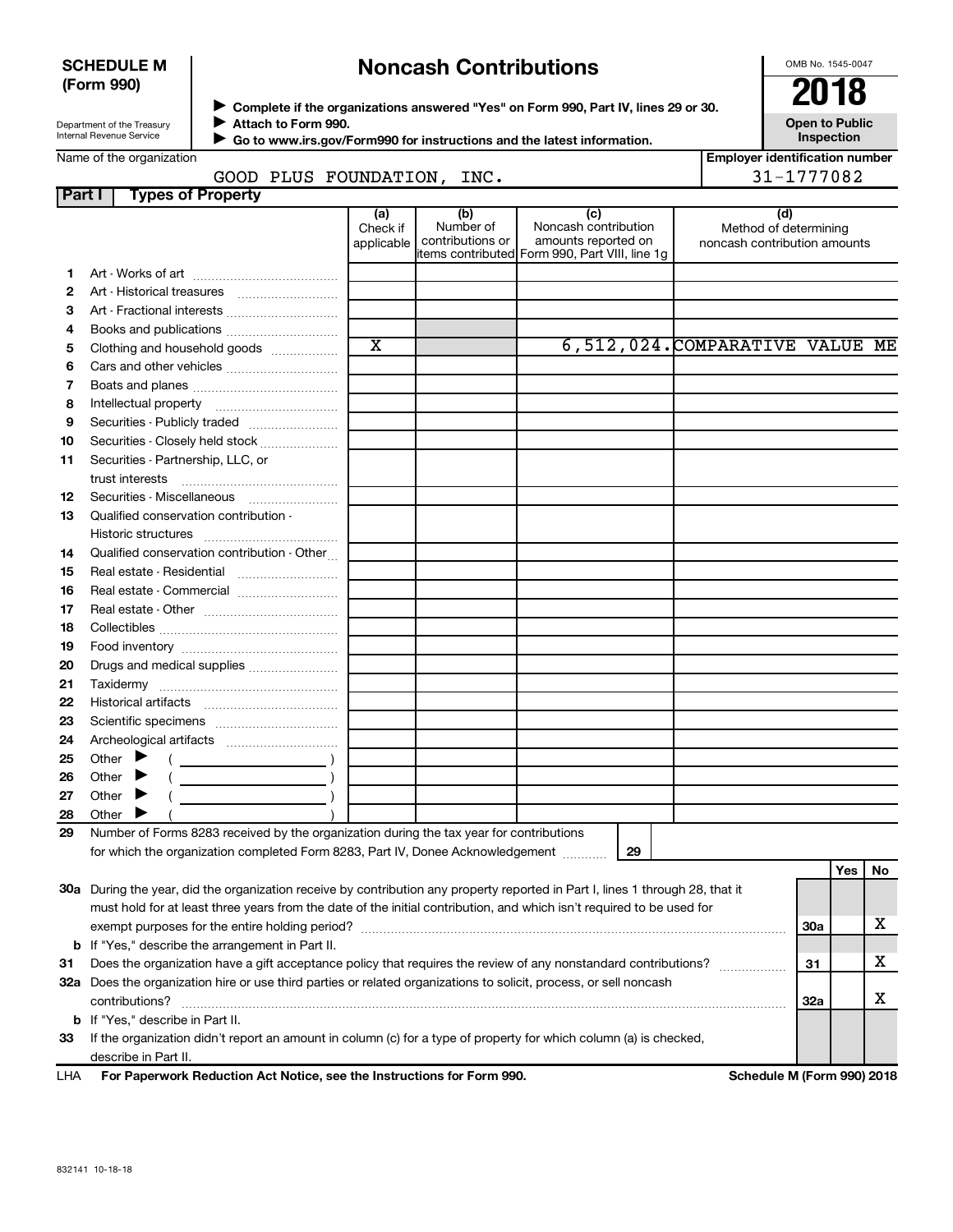**2**

Provide the information required by Part I, lines 30b, 32b, and 33, and whether the organization is reporting in Part I, column (b), the number of contributions, the number of items received, or a combination of both. Also complete this part for any additional information. **Part II Supplemental Information.**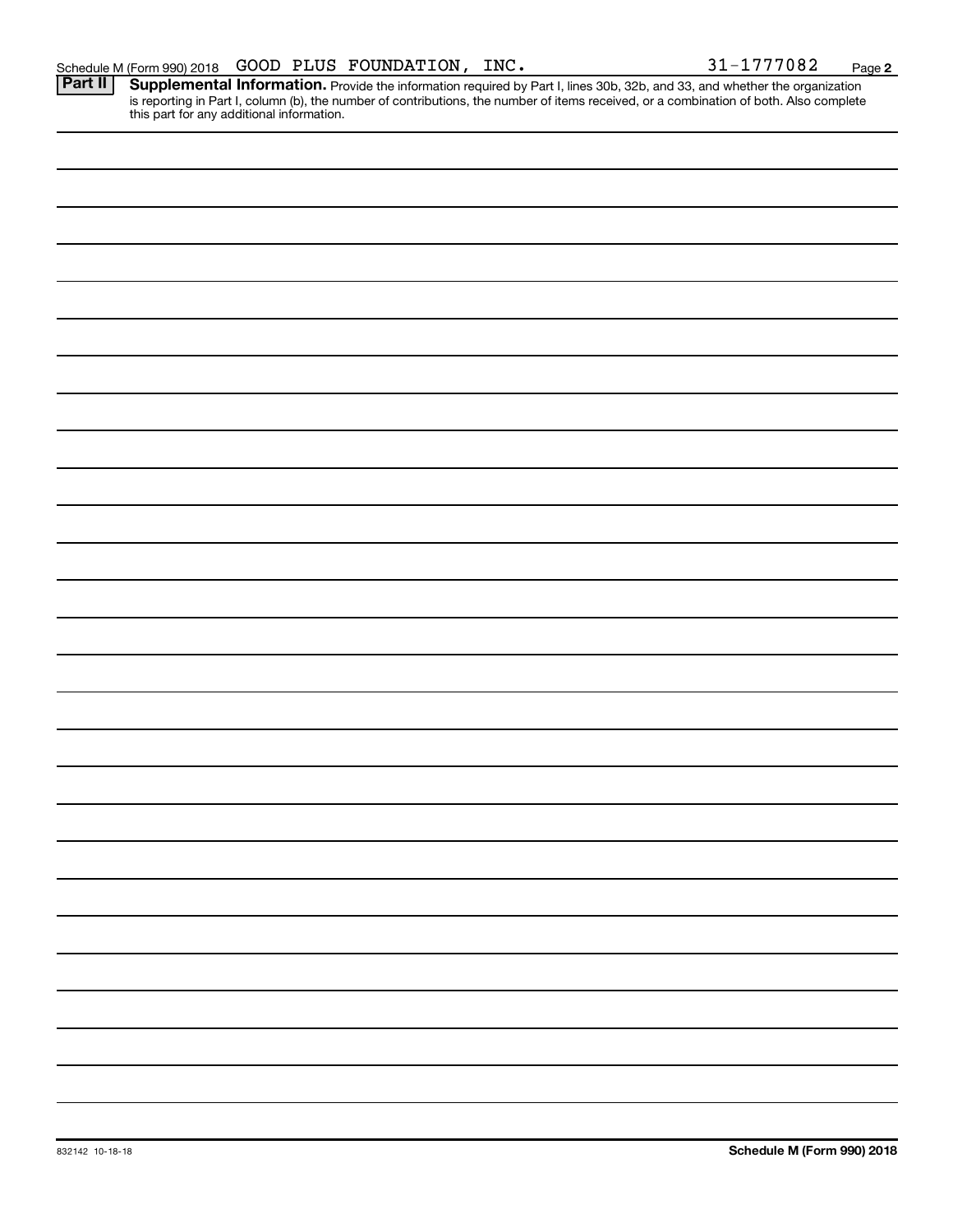OMB No. 1545-0047 Department of the Treasury Internal Revenue Service **Complete to provide information for responses to specific questions on Form 990 or 990-EZ or to provide any additional information. | Attach to Form 990 or 990-EZ. | Go to www.irs.gov/Form990 for the latest information. (Form 990 or 990-EZ) Open to Public Inspection Employer identification number** Name of the organization **SCHEDULE O Supplemental Information to Form 990 or 990-EZ 2018** GOOD PLUS FOUNDATION, INC.  $\vert$  31-1777082 FORM 990, PART I, LINE 1, DESCRIPTION OF ORGANIZATION MISSION: GOOD+ FOUNDATION EMPOWERS FAMILIES IN MARGINALIZED COMMUNITIES WITH THE EDUCATION AND TRAINING THEY NEED TO BUILD A BETTER LIFE. WITH AN EARLY FOCUS ON MOTHERS AND CHILDREN, GOOD+ FOUNDATION EXPANDED PROGRAMMING IN 2010 TO STRENGTHEN SUPPORT FOR NON-CUSTODIAL AND FORMERLY INCARCERATED FATHERS TO ADDRESS ONE OF THE ROOT CAUSES OF CYCLICAL POVERTY: FATHER ABSENCE. TODAY, THE ORGANIZATION PARTNERS WITH A NATIONAL NETWORK OF SOCIAL SERVICE PROGRAMS TO PAIR GOODS-SUCH AS CRIBS, CAR SEATS, AND DIAPERS-WITH LIFE SKILLS TRAINING, EMPLOYMENT ASSISTANCE, FINANCIAL LITERACY AND CO-PARENTING CLASSES. BY GIVING FATHERS TOOLS, DIGNITY AND OPPORTUNITIES TO RE-ENGAGE WITH THEIR FAMILIES, GOOD+ FOUNDATION IS IMPROVING OUTCOMES FOR CHILDREN. WE HAVE OFFICES AND WAREHOUSES IN NY AND LA AND STRATEGICALLY DISTRIBUTES OVER \$6 MILLION WORTH OF GOODS EACH YEAR ACROSS THE COUNTRY. IN 2018, 91 CENT OF EVERY DOLLAR DONATED WENT DIRECTLY BACK INTO GOOD+ FOUNDATION PROGRAMS. FOR THE SIXTH CONSECUTIVE YEAR, WE HAVE RECEIVED A 4-STAR RATING ON CHARITY NAVIGATOR THE HIGHEST RATING POSSIBLE - AS WELL AS ACCREDITATION BY THE BETTER BUSINESS BUREAU'S WISE GIVING ALLIANCE FOR TRANSPARENCY, EFFICIENCY AND OPERATIONS.

832211 10-10-18 LHA For Paperwork Reduction Act Notice, see the Instructions for Form 990 or 990-EZ. Schedule O (Form 990 or 990-EZ) (2018) FORM 990, PART III, LINE 4A, PROGRAM SERVICE ACCOMPLISHMENTS: STRONG FAMILIES PROGRAM THAT IS A FEDERALLY-FUNDED PROGRAM THAT WORKS CLOSELY WITH OUR LONG-TIME PARTNER STRIVE INTERNATIONAL, AND PENNY LANE CENTER'S 24/7 DAD PROGRAM IN NORTH HOLLYWOOD IN LA. TO FURTHER EXPAND OUR NATIONAL WORK WITHIN THE BROADER FATHERHOOD MOVEMENT, WE PARTNERED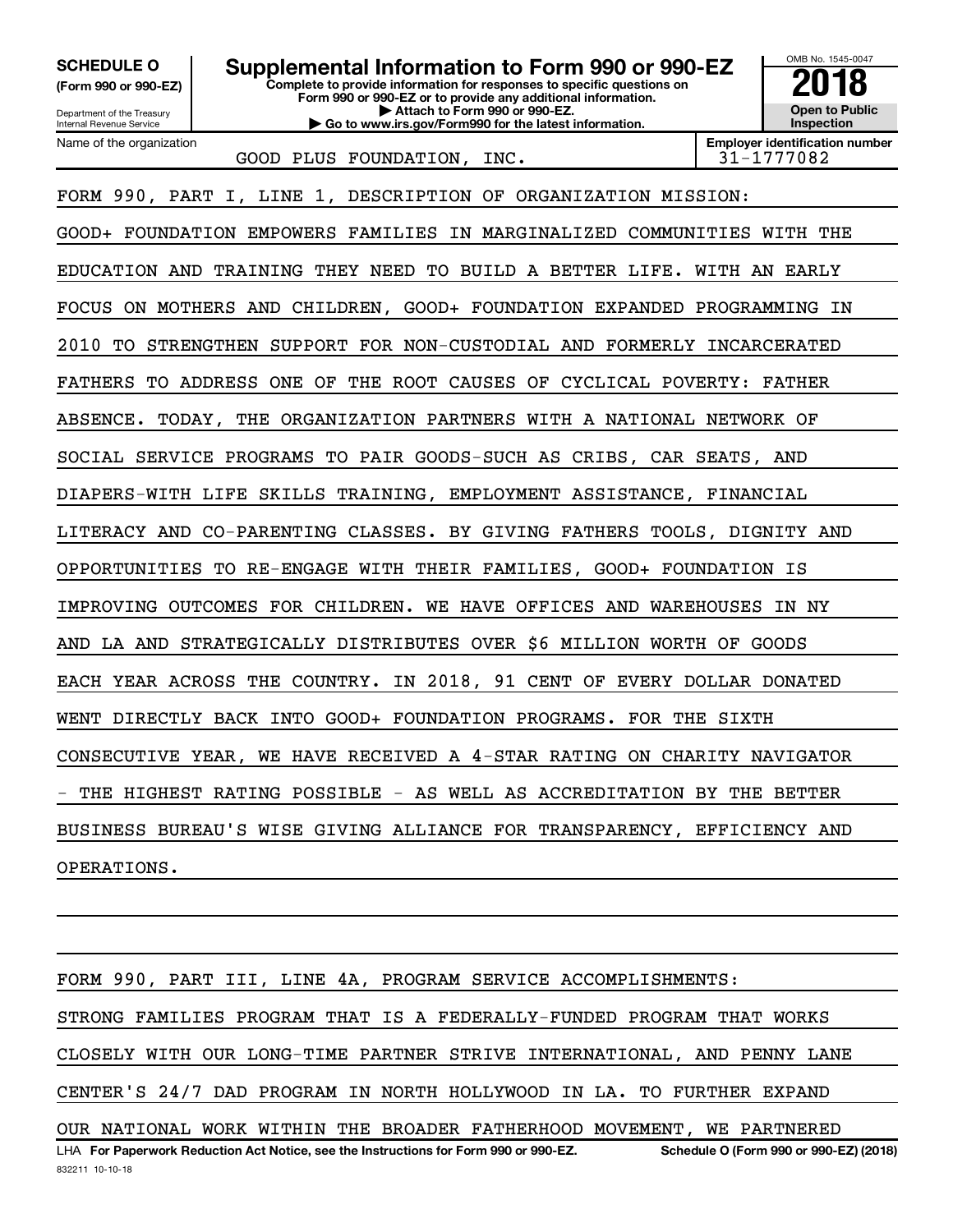| Schedule O (Form 990 or 990-EZ) (2018)                                  | Page 2                                              |
|-------------------------------------------------------------------------|-----------------------------------------------------|
| Name of the organization<br>GOOD PLUS FOUNDATION, INC.                  | <b>Employer identification number</b><br>31-1777082 |
| WITH THE ASPEN INSTITUTE ON A HIGH-LEVEL CONVENING OF POLICYMAKERS,     |                                                     |
| FATHERHOOD PROGRAM LEADERS, PHILANTHROPIC LEADERS, ACADEMIC             |                                                     |
| RESEARCHERS, AND SOCIAL SERVICE SECTOR LEADERS IN NOVEMBER CALLED "THE  |                                                     |
| FATHER FACTOR." ATTENDEES INCLUDED REPRESENTATIVES FROM THE BALLMER     |                                                     |
| GROUP, CUNY FATHERHOOD ACADEMY, THE FEDERAL DEPT. OF HEALTH & HUMAN     |                                                     |
| SERVICES, CHILDREN'S HOME SOCIETY OF WASHINGTON, CONRAD HILTON          |                                                     |
| FOUNDATION, FRIENDS OUTSIDE LA'S DAD'S BACK PROGRAM, EISNER FOUNDATION, |                                                     |
| FIRST 5 ALAMEDA COUNTY, CENTER FOR URBAN FAMILIES, KRESGE FOUNDATION,   |                                                     |
| LIFT, NORTHWESTERN UNIVERSITY, NURSE-FAMILY PARTNERSHIP, OHIO           |                                                     |
| COMMISSION ON FATHERHOOD, AND STRIVE INTERNATIONAL, TO NAME A FEW.      |                                                     |
| BOTH JERRY AND JESSICA SEINFELD ALSO SPOKE ABOUT THEIR COMMITMENT TO    |                                                     |
| THE WORK THROUGH GOOD+ FOUNDATION. THE CONVENING WAS EXCEPTIONALLY      |                                                     |
| WELL-ATTENDED AND THE PRIMARY FEEDBACK FROM PARTICIPANTS WAS THAT THEY  |                                                     |
| WANTED MORE TIME TO ENGAGE IN DEEPER DISCUSSION ABOUT KEY TOPICS.       |                                                     |
| GOOD+ FOUNDATION CONTINUES TO WORK WITH THE ASPEN INSTITUTE TO DEVELOP  |                                                     |
| WORKING GROUPS AND FOLLOW-UP ACTION STEPS TO KEEP THE MOMENTUM GOING ON |                                                     |
| TOPICS SUCH AS CHILD SUPPORT, TRAUMA-INFORMED CARE AND MENTAL HEALTH    |                                                     |
| SERVICES FOR FATHERS, THE IMPORTANCE OF CO-PARENTING, AND THE ROLE OF   |                                                     |
| FATHERS IN HOME VISITING AND PRE-NATAL CARE PROGRAMMING.                |                                                     |
|                                                                         |                                                     |

2. NURSE-FAMILY PARTNERSHIP/HELPING MOMS:

GOOD+ FOUNDATION INVESTS IN QUALITY PROGRAMS THAT HELP MOMS LIVING IN POVERTY BY PROVIDING GOODS RANGING FROM DIAPERS TO BREAST PUMPS TO STROLLERS. GOOD+ FOUNDATION DONATED 2,885,883 ITEMS WORTH \$6,871,447.49 MILLION DOLLARS TO OUR GRANTEE PARTNERS IN 2018. IN TOTAL, GOOD+ FOUNDATION MET 92.78% OF REQUESTS FOR CRITICAL CHILDREN'S GEAR FOR THE YEAR WHICH EXCEEDED OUR GOAL OF MEETING 90% OF REQUESTS FOR THESE ITEMS. THIS INCLUDES 2021 STROLLERS AND 233 DOUBLE STROLLERS, 1485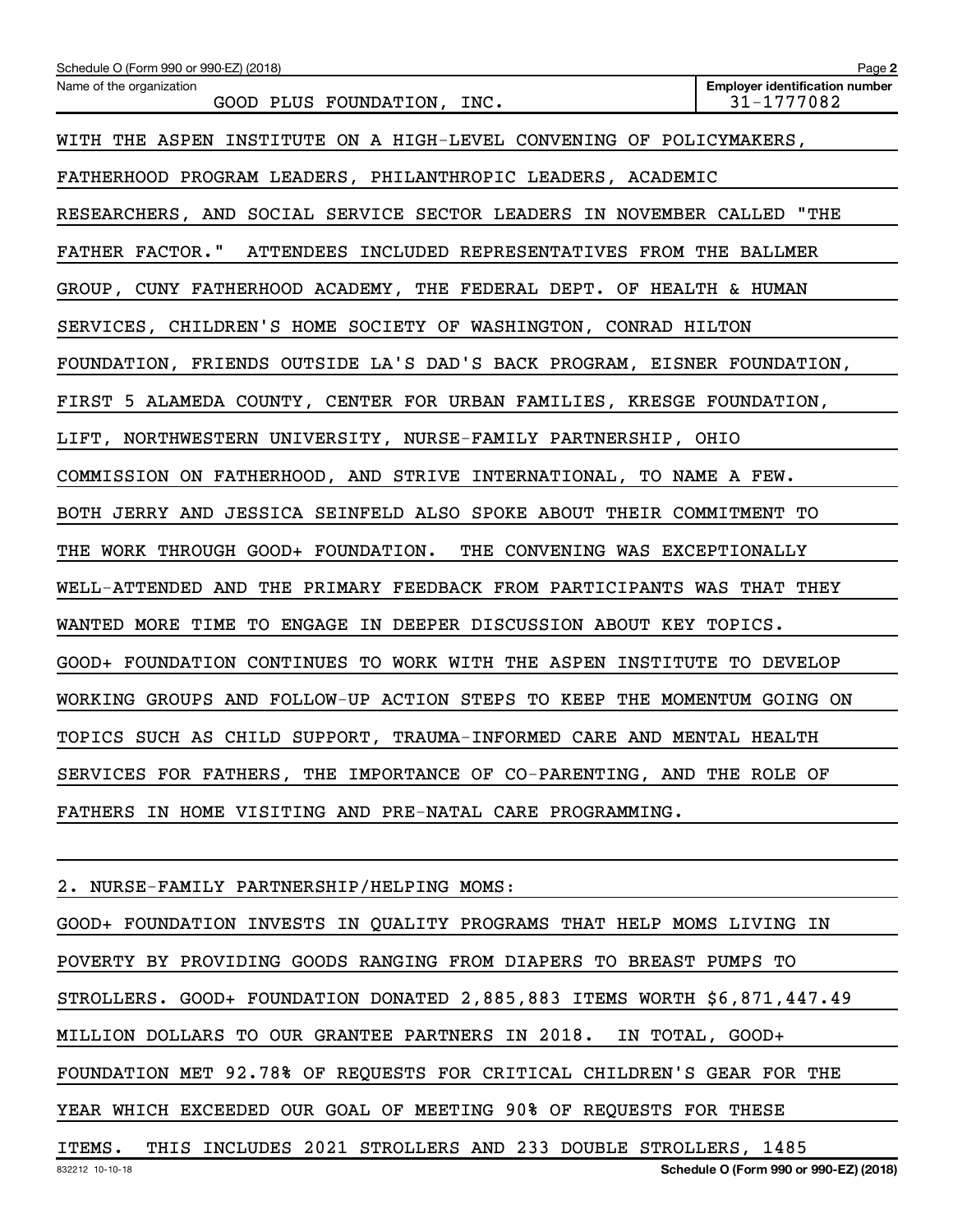| Schedule O (Form 990 or 990-EZ) (2018)                                    | Page 2                                              |
|---------------------------------------------------------------------------|-----------------------------------------------------|
| Name of the organization<br>GOOD PLUS FOUNDATION, INC.                    | <b>Employer identification number</b><br>31-1777082 |
| FRONT CARRIERS, 1058 CAR SEATS, 813 BREAST PUMPS, 692 PLAYPENS AND 526    |                                                     |
| IN ADDITION, GOOD+ FOUNDATION DONATED 2,388,001 DIAPERS TO<br>CRIBS.      |                                                     |
| PROGRAM PARTNERS ACROSS THE COUNTRY. THE GOAL IS TO GIVE MOTHERS THE      |                                                     |
| MATERIAL ITEMS THEY NEED TO KEEP THEIR CHILDREN SAFE AND HEALTHY WHILE    |                                                     |
| THEY WORK TO MEET GOALS LIKE GETTING A GED, SECURING A STABLE JOB OR      |                                                     |
| OPENING A SAVINGS ACCOUNT. A KEY PARTNER FOR GOOD+ FOUNDATION SINCE       |                                                     |
| 2006 HAS BEEN THE EVIDENCE BASED NURSE-FAMILY PARTNERSHIP (NFP)           |                                                     |
| IN 2018, GOOD+ FOUNDATION DONATED TO OVER 12 NFP SITES IN NY,<br>PROGRAM. |                                                     |
| CA AND TEXAS.                                                             |                                                     |
|                                                                           |                                                     |
| CRISIS INTERVENTION:<br>3.                                                |                                                     |
| GOODS ARE DONATED TO PARENTS WHO ARE AT RISK OF FALLING INTO CRISIS OR    |                                                     |
| LOSING CUSTODY OF THEIR CHILDREN DUE TO LOSS OF WORK, HOMELESSNESS,       |                                                     |

ETC. DONATIONS ARE PAIRED WITH CASE MANAGEMENT, COUNSELING, ADVOCACY,

JOB, FINANCIAL LITERACY AND PARENTING WORKSHOPS, AS WELL AS CRISIS

INTERVENTION WHEN NECESSARY. SOME OF THE RECIPIENT SITES IN THIS

PROGRAM ARE THE RIVER FUND, LEGACY CENTER IN NY AND SHELTER PARTNERSHIP

IN LA.

4. EDUCATION:

GOOD+ FOUNDATION PROVIDES MONTHLY DONATIONS OF GOODS TO FAMILIES LIVING IN POVERTY WHO ARE ENROLLED IN EDUCATION PROGRAMS INCLUDING EARLY HEAD START AND HEAD START SITES IN NEW YORK CITY AND LOS ANGELES. DONATIONS INCLUDE DIAPERS, STROLLERS AND CLOTHING FOR CHILDREN.

FORM 990, PART VI, SECTION A, LINE 2:

MR. ARI SHALAM HAS A FAMILY RELATIONSHIP WITH MS. JESSICA SEINFELD AS HE IS

832212 10-10-18 **Schedule O (Form 990 or 990-EZ) (2018)** MARRIED TO MS. SEINFELD'S SISTER. MR. SHALAM HAD BEEN A DONOR TO THE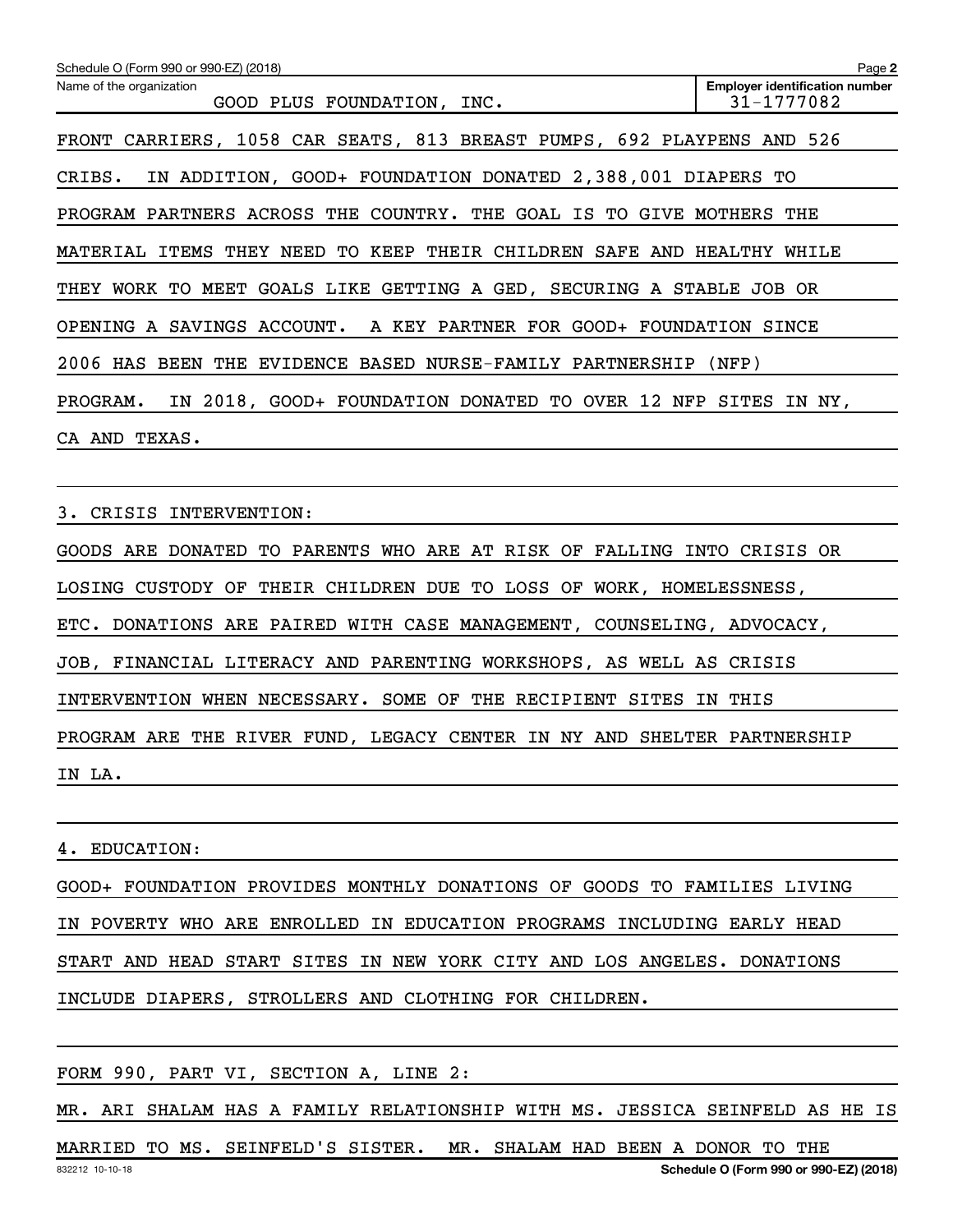| Schedule O (Form 990 or 990-EZ) (2018)<br>Page 2                          |                                                     |  |  |  |  |  |  |  |  |  |  |  |
|---------------------------------------------------------------------------|-----------------------------------------------------|--|--|--|--|--|--|--|--|--|--|--|
| Name of the organization<br>GOOD PLUS FOUNDATION, INC.                    | <b>Employer identification number</b><br>31-1777082 |  |  |  |  |  |  |  |  |  |  |  |
| ORGANIZATION SINCE 2001 AND WAS ELECTED ONTO THE BOARD TO HELP FILL A GAP |                                                     |  |  |  |  |  |  |  |  |  |  |  |
| IN THE BOARD AS HE HAS SIGNIFICANT EXPERIENCE IN THE REAL ESTATE AREA.    |                                                     |  |  |  |  |  |  |  |  |  |  |  |

FORM 990, PART VI, SECTION A, LINE 6:

THE ORGANIZATION'S CERTIFICATE AND BY-LAWS PROVIDE FOR A MEMBERSHIP STRUCTURE WHEREBY ALL OF THE ORGANIZATION'S DIRECTORS ALSO SERVE AS THE ORGANIZATION'S MEMBERS AND WHEREBY THE ORGANIZATION'S MEMBERS HAVE THE RIGHT TO ELECT AND REMOVE DIRECTORS AND APPROVE FUNDAMENTAL CORPORATE CHANGES (E.G., MERGER, DISSOLUTION, AMENDMENTS TO THE ORGANIZATION'S GOVERNING DOCUMENTS, ETC.).

FORM 990, PART VI, SECTION A, LINE 7A:

THE ORGANIZATION'S CERTIFICATE AND BY-LAWS PROVIDE FOR A MEMBERSHIP STRUCTURE WHEREBY ALL OF THE ORGANIZATION'S DIRECTORS ALSO SERVE AS THE ORGANIZATION'S MEMBERS AND WHEREBY THE ORGANIZATION'S MEMBERS HAVE THE RIGHT TO ELECT AND REMOVE DIRECTORS AND APPROVE FUNDAMENTAL CORPORATE CHANGES (E.G., MERGER, DISSOLUTION, AMENDMENTS TO THE ORGANIZATION'S GOVERNING DOCUMENTS, ETC.).

|  |  | FORM 990, PART VI, SECTION B, LINE 11B:                   |  |  |  |  |  |  |                                                                             |  |
|--|--|-----------------------------------------------------------|--|--|--|--|--|--|-----------------------------------------------------------------------------|--|
|  |  |                                                           |  |  |  |  |  |  | THE COMPLETED FORM 990 IS REVIEWED BY THE EXECUTIVE DIRECTOR AND DIRECTOR   |  |
|  |  |                                                           |  |  |  |  |  |  | OF FINANCE & ADMINISTRATION AND THEN SENT TO THE ORGANIZATION'S PRESIDENT,  |  |
|  |  |                                                           |  |  |  |  |  |  | SECRETARY, TREASURER, AND AUDIT AND FINANCE COMMITTEE FOR FINAL REVIEW. THE |  |
|  |  |                                                           |  |  |  |  |  |  | TREASURER UPDATES THE REST OF THE BOARD ON THE PROCESS AND EACH BOARD       |  |
|  |  | MEMBER RECEIVES A COPY OF THE FINAL FORM PRIOR TO FILING. |  |  |  |  |  |  |                                                                             |  |

FORM 990, PART VI, SECTION B, LINE 12C:

832212 10-10-18 **Schedule O (Form 990 or 990-EZ) (2018)** THE BOARD OF DIRECTORS RECEIVES THE CONFLICT OF INTEREST POLICY AND ANNUAL